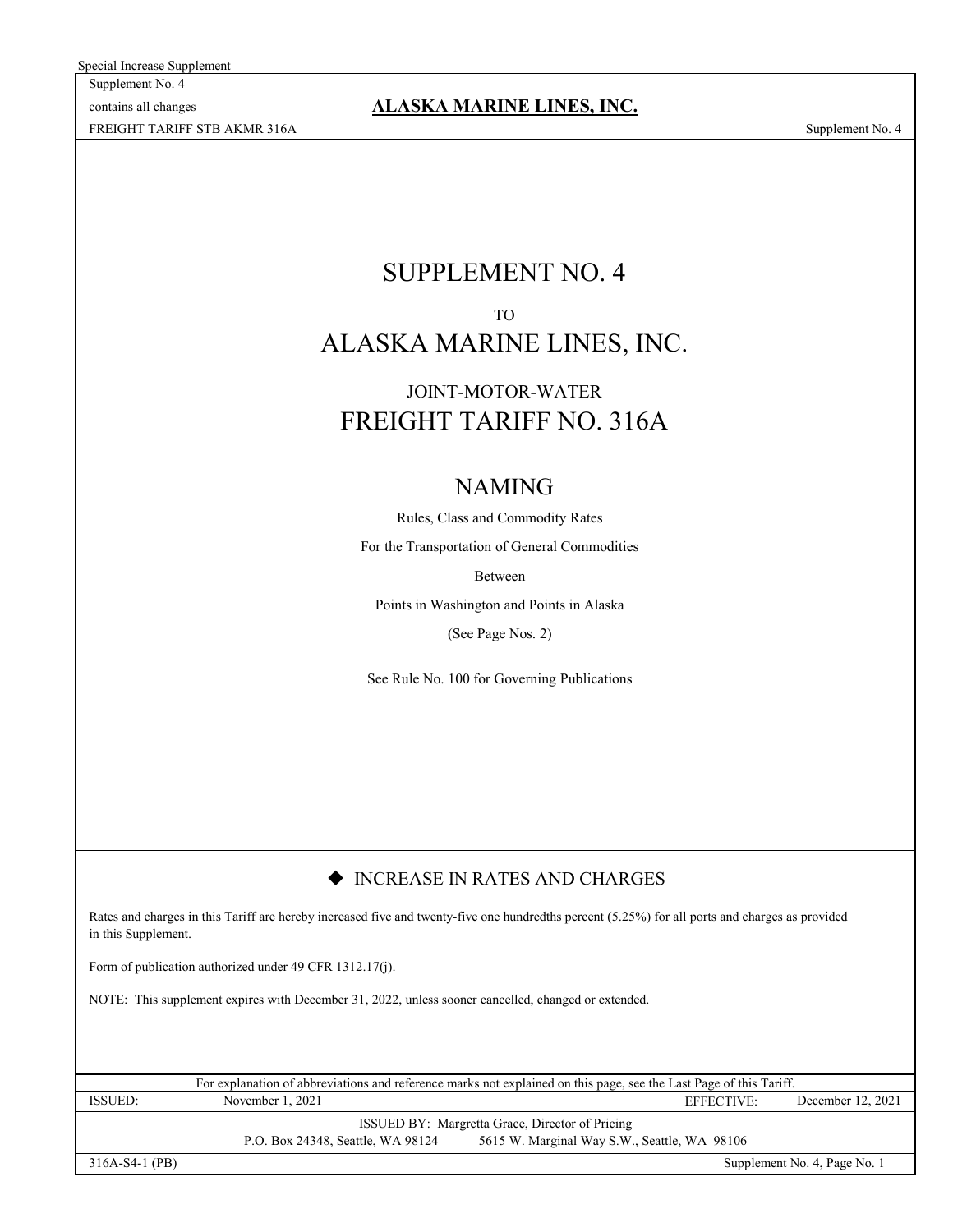Supplement No. 4

### **ALASKA MARINE LINES, INC.**

Except as otherwise specifically provided, rate and charges are hereby increased as follows: (See Notes 1 through 4)

#### **SECTIONS 1, 1-A and 2 FREIGHT RATES ARE INCREASED AS FOLLOWS:**

All freight rates are increased five and twenty-five one hundredths percent (5.25%).

**RULES SECTION: ONLY** the rates in the following rules **ARE** increased five and twenty-five one hundredths percent (5.25%):

| Rule 342            | <b>Arbitrary Charges</b> |
|---------------------|--------------------------|
| Rule 568 (I) & (II) | Over Dimensional Freight |
| Rule $610$          | Minimum Charge           |

NOTE 1. To determine increased rate or charge, multiply the applicable rate or charge by 1.0525.

Fractions of less than 1/2 cent will be dropped and fractions of 1/2 cent or more will be rounded to the next whole cent.

For rates in dollars, fractions of dollars will be rounded as follows:

Less than .50 will be dropped and .50 or more will be rounded to the next whole dollar.

Where the rate or charge is published in dollars and cents, apply the equivalent in cents.

NOTE 2. Rates made by the addition or deduction of arbitraries will be as follows:

Where a through rate for line-haul transportation is made by the addition or the deduction of an arbitrary, the addition or deduction of such arbitrary shall be made first before applying the provisions of this Supplement.

- NOTE 3. Where a through rate is made by combining two or more factors, each is increased separately under the provisions of this item and the applicable through rate is the total of the combined factors.
- NOTE 4. References to Tariffs, Items, Notes, Rules, etc. will be as follows:

Where reference is made in this Supplement to Tariffs, Items, Notes, Rules, etc., it is understood that such reference is continuous and includes Supplements to or successive issues of such Items, Notes, Rules, etc.

| For explanation of abbreviations and reference marks not explained on this page, see the Last Page of this Tariff. |                                   |                                              |            |                              |
|--------------------------------------------------------------------------------------------------------------------|-----------------------------------|----------------------------------------------|------------|------------------------------|
| ISSUED:                                                                                                            | November $1, 2021$                |                                              | EFFECTIVE: | December 12, 2021            |
| <b>ISSUED BY:</b> Margretta Grace, Director of Pricing                                                             |                                   |                                              |            |                              |
|                                                                                                                    | P.O. Box 24348, Seattle, WA 98124 | 5615 W. Marginal Way S.W., Seattle, WA 98106 |            |                              |
| $316A-S4-2(PB)$                                                                                                    |                                   |                                              |            | Supplement No. 4, Page No. 2 |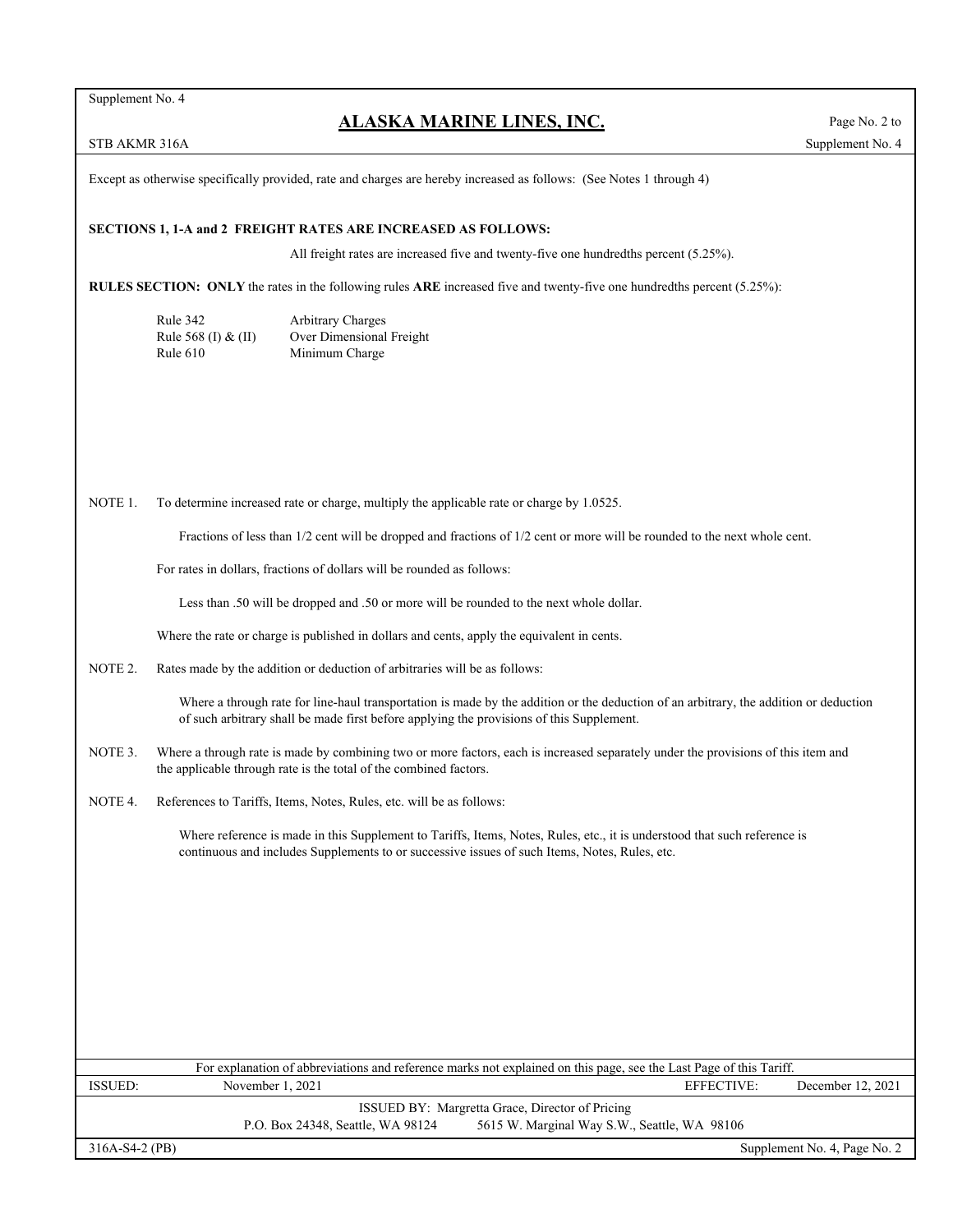# ALASKA MARINE LINES, INC.

JOINT-MOTOR-WATER

# FREIGHT TARIFF NO. 316A

## NAMING

Rules and Commodity Rates

For the Transportation of General Commodities in Containers

Between

Points in Washington and Points in Alaska

(See Page Nos. 2)

See Rule No. 100 for Governing Publications

TCR 4541

For explanation of abbreviations and reference marks not explained on this page, see the Last Page of this Tariff. The provisions published herein will, if effective, not result in an effect on the quality of the Human Environment.

ISSUED BY: Margretta Grace, Director of Pricing P.O. Box 24348, Seattle, WA 98124 5615 W. Marginal Way S.W., Seattle, WA 98106 ISSUED: December 4, 2019 EFFECTIVE: December 5, 2019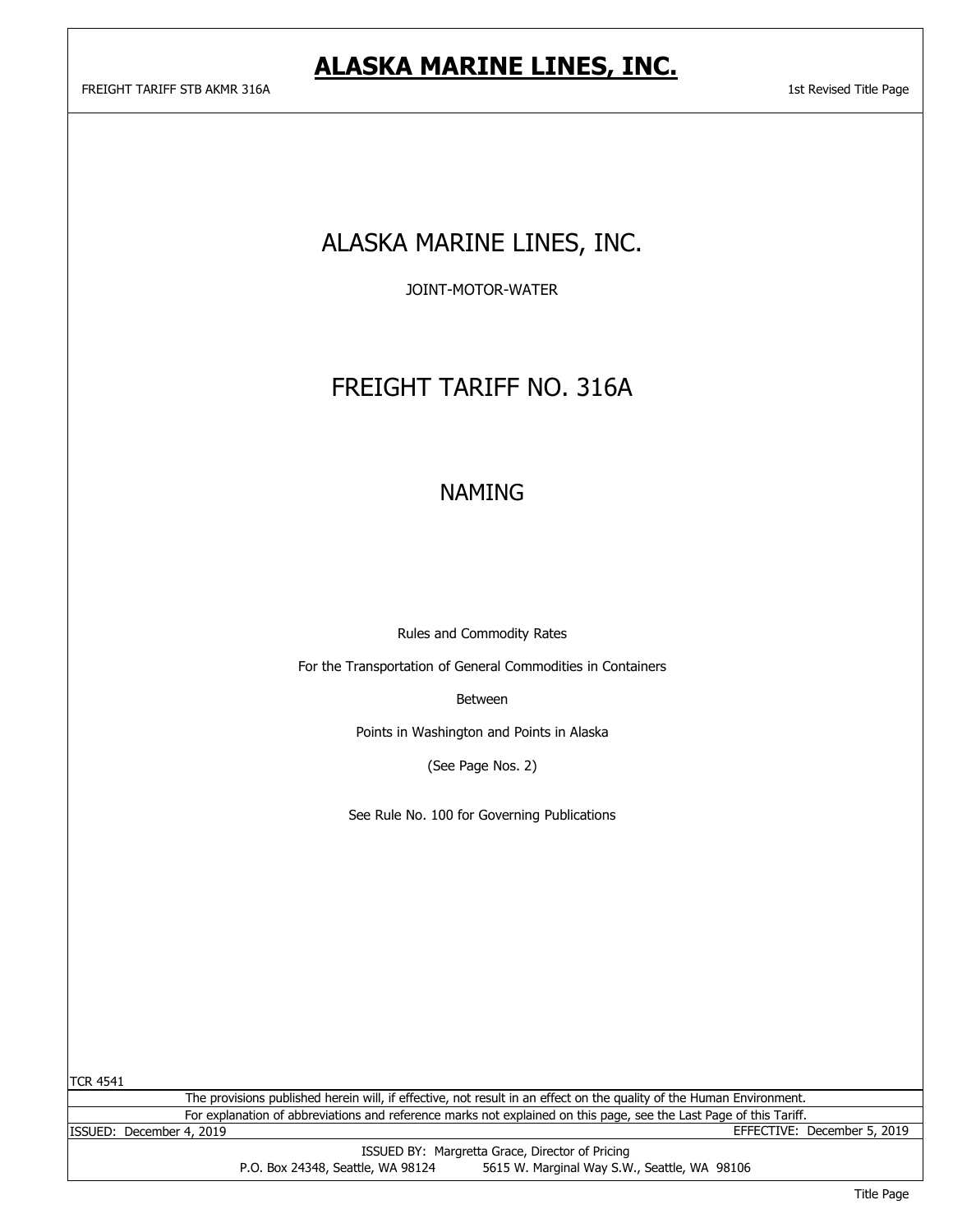### **ALASKA MARINE LINES, INC.**

**CHECK SHEET**

31st Revised Page No. 1

#### FREIGHT TARIFF 316A

| <b>PAGE</b>           | <b>REVISION</b> | <b>PAGE</b> | <b>REVISION</b> | <b>PAGE</b> | <b>REVISION</b>                                                                                                    | <b>PAGE</b> | <b>REVISION</b>          |
|-----------------------|-----------------|-------------|-----------------|-------------|--------------------------------------------------------------------------------------------------------------------|-------------|--------------------------|
| NO.                   | NUMBER          | NO.         | <b>NUMBER</b>   | NO.         | <b>NUMBER</b>                                                                                                      | NO.         | <b>NUMBER</b>            |
|                       |                 |             |                 |             |                                                                                                                    |             |                          |
| Title                 | 1st Rev.        | 35          | 1st Rev.        | 70          | 5th Rev.                                                                                                           |             |                          |
| $\mathbf 1$<br>▲      | 31st Rev.       | 36          | 4th Rev.        | 71          | 4th Rev.                                                                                                           |             |                          |
| $\overline{2}$        | 2nd Rev.        | 37          | 4th Rev.        | 72          | 4th Rev.                                                                                                           |             |                          |
| 3                     | 1st Rev.        | 38          | 4th Rev.        | 73          | 4th Rev.                                                                                                           |             |                          |
| 4                     | 2nd Rev.        | 39          | 6th Rev.        | 74          | 4th Rev.                                                                                                           |             |                          |
| 5                     | 1st Rev.        | 40          | 4th Rev.        | 75          | 4th Rev.                                                                                                           |             |                          |
| 6                     | 1st Rev.        | 41          | 5th Rev.        | 76          | 4th Rev.                                                                                                           |             |                          |
| $\overline{7}$        | 1st Rev.        | 42          | 5th Rev.        | $77$        | 4th Rev.                                                                                                           |             |                          |
| 8                     | 1st Rev.        | 43          | 4th Rev.        | 78          | 4th Rev.                                                                                                           |             |                          |
| 9                     | 1st Rev.        | 44          | 4th Rev.        | 79          | 4th Rev.                                                                                                           |             |                          |
| 10                    | 1st Rev.        | 45          | 4th Rev.        | 80          | 7th Rev.                                                                                                           |             |                          |
| $11\,$                | 2nd Rev.        | 46          | 4th Rev.        | 81          | 4th Rev.                                                                                                           |             |                          |
| 12                    | 1st Rev.        | 47          | 4th Rev.        | 82          | 1st Rev.                                                                                                           |             |                          |
| 13                    | 1st Rev.        | 48          | 4th Rev.        | 83          | 4th Rev.                                                                                                           |             |                          |
| 14                    | 1st Rev.        | 49          | 4th Rev.        | 84          | 4th Rev.                                                                                                           |             |                          |
| 15                    | 1st Rev.        | $50\,$      | 4th Rev.        | 85          | 4th Rev.                                                                                                           |             |                          |
| 16                    | 2nd Rev.        | 51          | 4th Rev.        | 86          | 4th Rev.                                                                                                           |             |                          |
| $17\,$                | 4th Rev.        | 52          | 4th Rev.        | 87          | 4th Rev.                                                                                                           |             |                          |
| 18                    | 8th Rev.        | 53          | 4th Rev.        | 88          | Original Rev.                                                                                                      |             |                          |
| 19                    | 6th Rev.        | 54          | 4th Rev.        | 89          | 4th Rev.                                                                                                           |             |                          |
|                       |                 |             |                 | 90          | 2nd Rev.                                                                                                           |             |                          |
| ▲<br>20               | 12th Rev.       | 55          | 4th Rev.        | LAST        | 1st Rev.                                                                                                           |             |                          |
| 21                    | 2nd Rev.        | 56          | 4th Rev.        |             |                                                                                                                    |             |                          |
| 22                    | 2nd Rev.        | 57          | 1st Rev.        |             |                                                                                                                    |             |                          |
| 23                    | 1st Rev.        | 58          | 1st Rev.        |             |                                                                                                                    |             |                          |
| 24                    | 3rd Rev.        | 59          | 4th Rev.        |             |                                                                                                                    |             |                          |
| 25                    | 6th Rev.        | 60          | 4th Rev.        |             |                                                                                                                    |             |                          |
| 26                    | 3rd Rev.        | 61          | 4th Rev.        |             |                                                                                                                    |             |                          |
| 27                    | 3rd Rev.        | 62          | 4th Rev.        |             |                                                                                                                    |             |                          |
| 28                    | 1st Rev.        | 63          | 5th Rev.        |             |                                                                                                                    |             |                          |
| 29                    | 1st Rev.        | 64          | 4th Rev.        |             |                                                                                                                    |             |                          |
| 30                    | 1st Rev.        | 65          | 4th Rev.        |             |                                                                                                                    |             |                          |
| 31                    | 3rd Rev.        | 66          | 4th Rev.        |             |                                                                                                                    |             |                          |
| 32                    | 1st Rev.        | 67          | 4th Rev.        |             |                                                                                                                    |             |                          |
| 33                    | 1st Rev.        | 68          | 5th Rev.        |             |                                                                                                                    |             |                          |
| 34                    | 4th Rev.        | 69          | 1st Rev.        |             |                                                                                                                    |             |                          |
|                       |                 |             |                 |             |                                                                                                                    |             |                          |
| <b>TCR 4632</b>       |                 |             |                 |             | For explanation of abbreviations and reference marks not explained on this page, see the Last Page of this Tariff. |             |                          |
| ISSUED: June 10, 2022 |                 |             |                 |             |                                                                                                                    |             | EFFECTIVE: June 13, 2022 |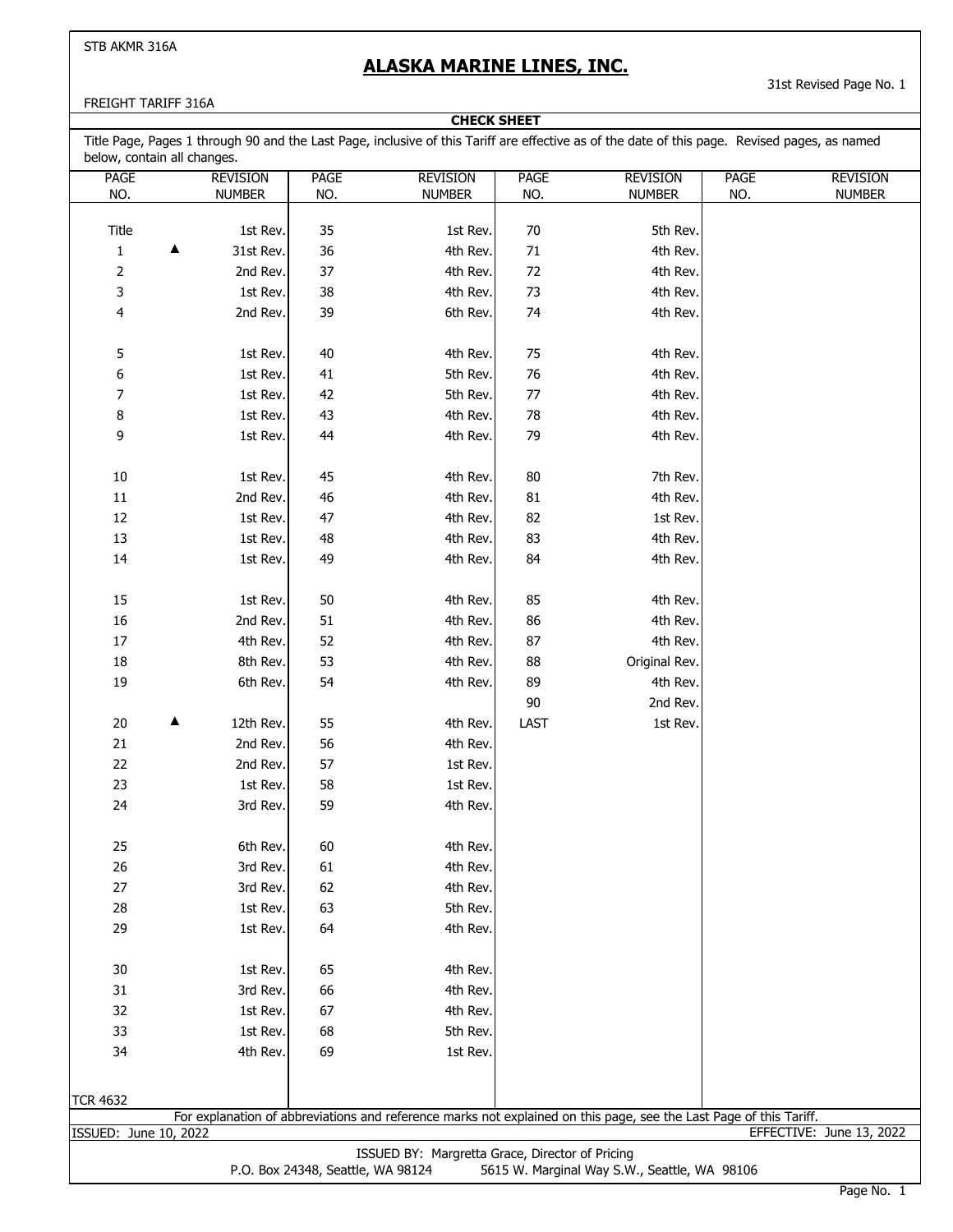FREIGHT TARIFF 316A 2nd Revised Page No. 2

|                 |                                                         | <b>LIST OF POINTS SERVED:</b>                                                                                      |                                                     |                                                                 |
|-----------------|---------------------------------------------------------|--------------------------------------------------------------------------------------------------------------------|-----------------------------------------------------|-----------------------------------------------------------------|
|                 | WESTERN ALASKA REGION                                   |                                                                                                                    |                                                     |                                                                 |
|                 | Regular Point(s)                                        |                                                                                                                    |                                                     |                                                                 |
|                 | <b>Bethel</b><br>Dillingham<br>Kotzebue                 | <b>RATE BASIS:</b><br>BET<br>D/N<br>KOZ                                                                            | <b>Naknek</b><br>Nome                               | <b>RATE BASIS:</b><br>D/N<br><b>NOM</b>                         |
|                 | Irregular Points(s) (Refer to Rule 997)                 |                                                                                                                    |                                                     |                                                                 |
|                 | A. Bristol Bay Villages                                 |                                                                                                                    |                                                     |                                                                 |
|                 | <b>Big Creek</b><br><b>Clarks Point</b><br>Coffee Point | Egegik<br>Ekuk<br>Pederson Point                                                                                   | Port Moller<br>South Naknek<br>St. Paul             | Togiak                                                          |
|                 | <b>B. Kuskokwim River Villages</b>                      |                                                                                                                    |                                                     |                                                                 |
|                 | Akiachak<br>Akiak<br>Aniak<br>Atmautluak<br>Chuathbaluk | <b>Crooked Creek</b><br>Kalskag (Lower and Upper)<br>Kasigluk<br>Kwethluk<br>Napakiak                              | Napaskiak<br>Napaimute<br>Nunapitchuk<br>Oscarville | <b>Red Devil</b><br>Sleetmute<br><b>Stony River</b><br>Tuluksak |
|                 | C. Bethel Coast Villages                                |                                                                                                                    |                                                     |                                                                 |
|                 | Chefornak<br>Chevak<br>Eek<br>Goodnews Bay              | Hooper Bay<br>Kipnuk<br>Kongiganak<br>Kwigillingok                                                                 | Mekoryuk<br>Nightmute<br>Quinhagak<br>Platinum      | Scammon Bay<br><b>Toksook Bay</b><br>Tuntutuliak<br>Tununak     |
|                 | D. Norton Sound Villages                                |                                                                                                                    |                                                     |                                                                 |
|                 | <b>Brevig Mission</b><br>Elim<br>Gambell<br>Golovin     | Koyuk<br>Savoonga<br>Shaktoolik<br>St. Michael                                                                     | <b>Stebbins</b><br>Tin City<br>Unalakleet           |                                                                 |
|                 | E. Yukon River Villages                                 |                                                                                                                    |                                                     |                                                                 |
|                 | Alakanuk<br>Emmonak<br>Kotlik                           | Mountain Village<br>Nunam Iqua<br>(Sheldon's Point)                                                                | <b>Pilot Station</b><br>Pitkas Point<br>St. Marys   |                                                                 |
|                 | F. Kotzebue Villages                                    |                                                                                                                    |                                                     |                                                                 |
|                 | <b>Buckland</b><br>Deering<br>Kiana                     | Kivalina<br>Noorvik<br>Selawik                                                                                     | Shishmaref                                          |                                                                 |
|                 |                                                         | G. Points Serviced on Inducement (please contact Carrier for rates)                                                |                                                     |                                                                 |
|                 | Cape Newenham<br>Cape Romanzof                          | McGrath<br>Newtok<br>Sterling Landing                                                                              |                                                     |                                                                 |
|                 |                                                         |                                                                                                                    |                                                     |                                                                 |
| <b>TCR 4541</b> |                                                         | For explanation of abbreviations and reference marks not explained on this page, see the Last Page of this Tariff. |                                                     |                                                                 |
|                 | ISSUED: December 4, 2019                                |                                                                                                                    |                                                     | EFFECTIVE: December 5, 2019                                     |
|                 |                                                         | ISSUED BY: Margretta Grace, Director of Pricing                                                                    |                                                     |                                                                 |

P.O. Box 24348, Seattle, WA 98124 5615 W. Marginal Way S.W., Seattle, WA 98106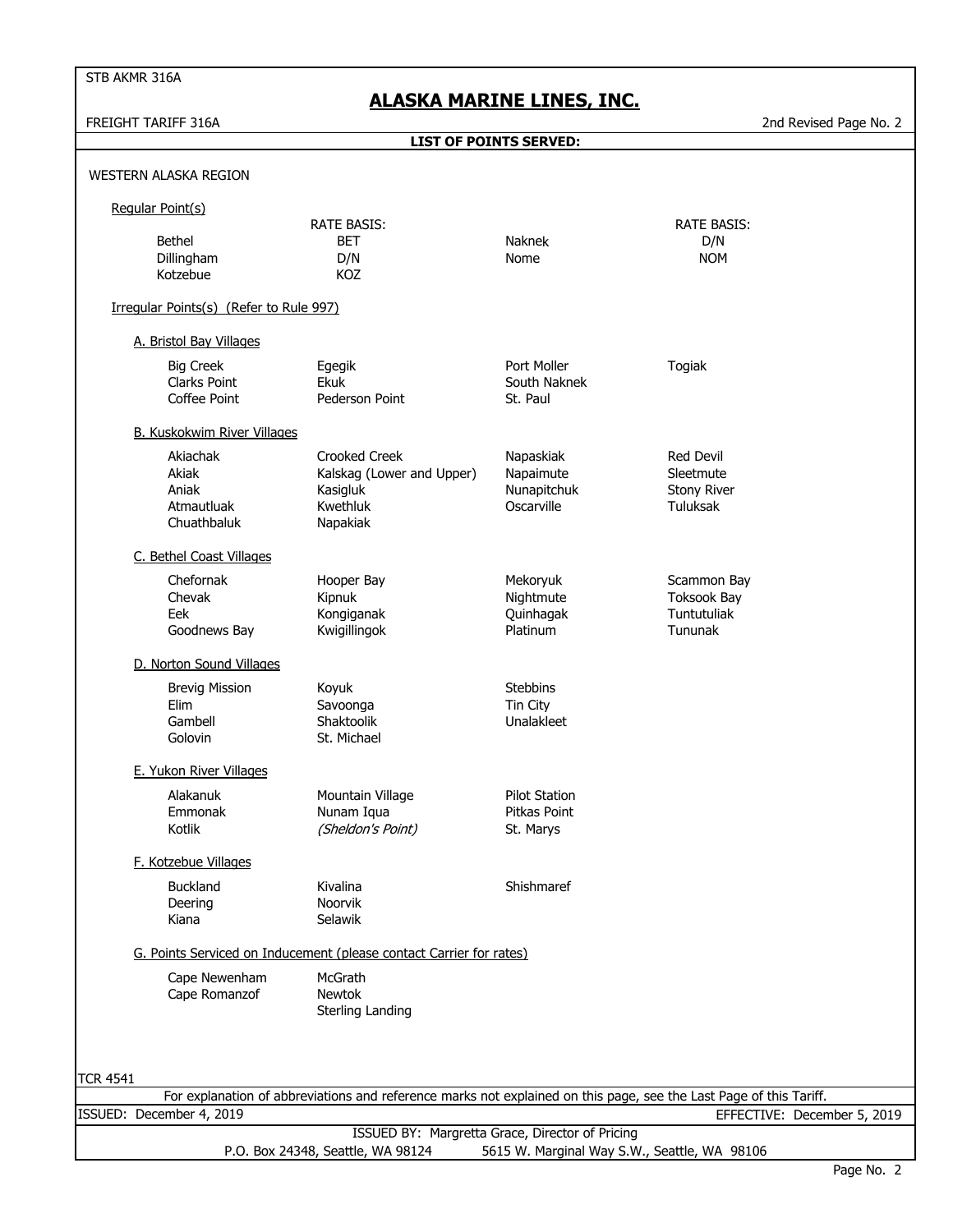### **ALASKA MARINE LINES, INC.**

FREIGHT TARIFF 316A 1st Revised Page No. 3

Page intentionally left blank for future expansion.

|--|

|                          | For explanation of abbreviations and reference marks not explained on this page, see the Last Page of this Tariff.                                                                                                                      |                             |
|--------------------------|-----------------------------------------------------------------------------------------------------------------------------------------------------------------------------------------------------------------------------------------|-----------------------------|
| ISSUED: December 4, 2019 |                                                                                                                                                                                                                                         | EFFECTIVE: December 5, 2019 |
|                          | $TCCUTD. DV. M=112.22, C=22. Div. 22.22, 25.22, 27.22, 28.22, 29.22, 20.22, 21.22, 22.22, 27.22, 28.22, 29.22, 20.22, 21.22, 22.2, 23.2, 24.2, 25.2, 26.2, 27.2, 28.2, 29.2, 20.2, 21.2, 22.2, 27.2, 28.2, 29.2, 20.2, 20.2, 21.2, 22.$ |                             |

|                                   | ISSUED BY: Margretta Grace, Director of Pricing |
|-----------------------------------|-------------------------------------------------|
| P.O. Box 24348, Seattle, WA 98124 | 5615 W. Marginal Way S.W., Seattle, WA 98106    |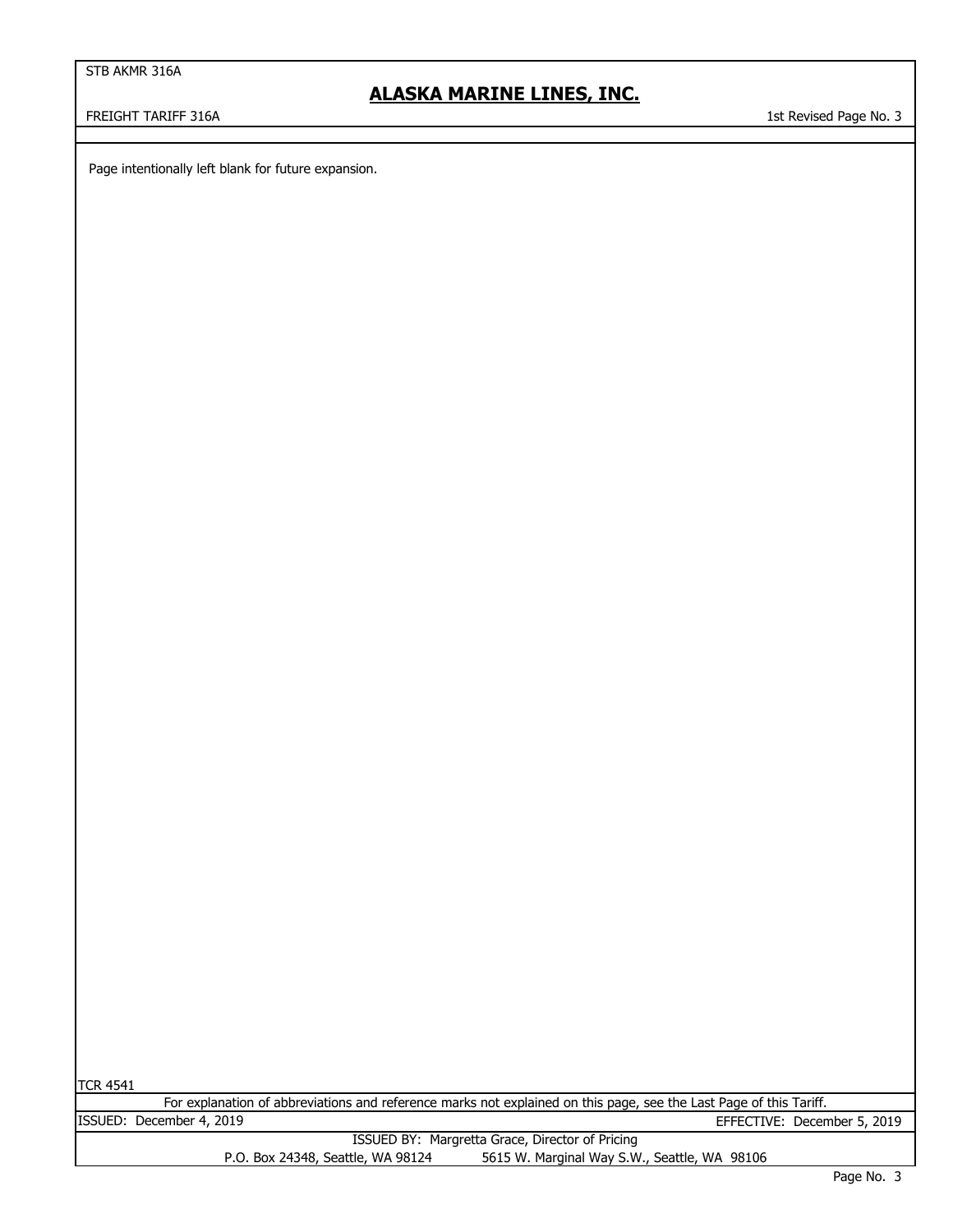### **ALASKA MARINE LINES, INC.**

FREIGHT TARIFF 316A 2nd Revised Page No. 4

| TABLE OF CONTENTS<br>NOTE: The hypen indicates "through"                                                                                   |                                  |                                                 |
|--------------------------------------------------------------------------------------------------------------------------------------------|----------------------------------|-------------------------------------------------|
|                                                                                                                                            |                                  |                                                 |
| SUBJECT:                                                                                                                                   | ITEM NO.:                        | RULE NO.:                                       |
| $- A -$                                                                                                                                    |                                  |                                                 |
|                                                                                                                                            | ----<br>342<br>997<br>160<br>345 | Last Page<br>$17 - 19$<br>$31 - 32$<br>15<br>20 |
| $-B -$                                                                                                                                     |                                  |                                                 |
| $-C -$                                                                                                                                     |                                  |                                                 |
|                                                                                                                                            | 406<br>460                       | 23<br>24                                        |
| $-D -$                                                                                                                                     |                                  |                                                 |
|                                                                                                                                            | 501                              | 24                                              |
| $-E -$                                                                                                                                     |                                  |                                                 |
|                                                                                                                                            | 520<br>540                       | 25<br>25                                        |
| $-F -$                                                                                                                                     |                                  |                                                 |
|                                                                                                                                            | 345                              | 20                                              |
| - G -                                                                                                                                      |                                  |                                                 |
|                                                                                                                                            | 100                              | 14                                              |
|                                                                                                                                            |                                  |                                                 |
|                                                                                                                                            |                                  |                                                 |
|                                                                                                                                            |                                  |                                                 |
|                                                                                                                                            |                                  |                                                 |
| <b>TCR 4559</b>                                                                                                                            |                                  |                                                 |
| For explanation of abbreviations and reference marks not explained on this page, see the Last Page of this Tariff.<br>ISSUED: May 18, 2020 |                                  |                                                 |
| ISSUED BY: Margretta Grace, Director of Pricing                                                                                            |                                  | EFFECTIVE: May 19, 2020                         |
| P.O. Box 24348, Seattle, WA 98124<br>5615 W. Marginal Way S.W., Seattle, WA 98106                                                          |                                  |                                                 |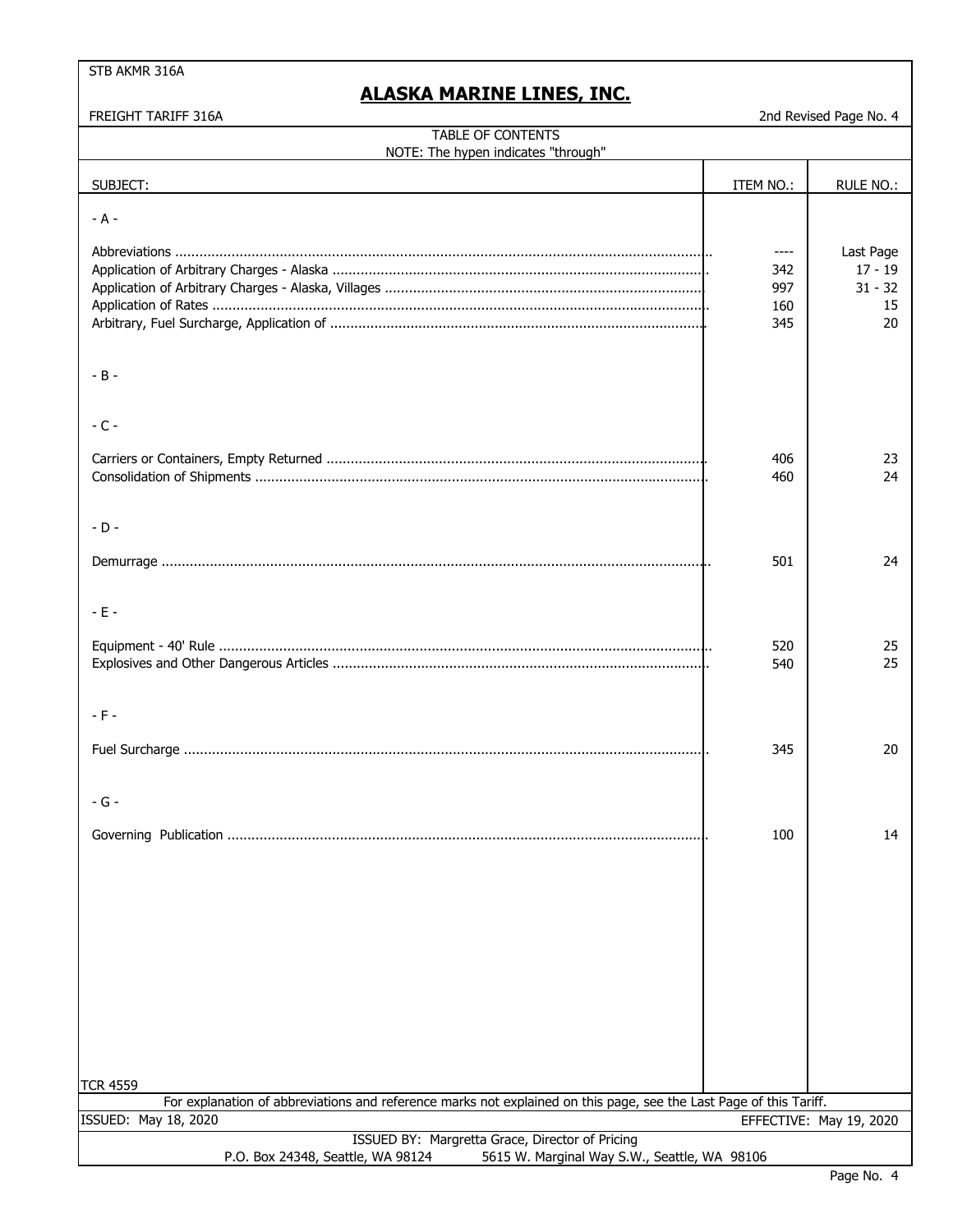FREIGHT TARIFF 316A

|  | 1st Revised Page No. 5 |  |  |
|--|------------------------|--|--|

| TABLE OF CONTENTS<br>NOTE: The hypen indicates "through"                                                                             |                             |                        |  |
|--------------------------------------------------------------------------------------------------------------------------------------|-----------------------------|------------------------|--|
| SUBJECT:                                                                                                                             | <b>RULE NO.:</b>            | PAGE NO.:              |  |
| $-H -$                                                                                                                               | 540                         | 25                     |  |
| $-1-$                                                                                                                                |                             |                        |  |
|                                                                                                                                      |                             | $7 - 13$               |  |
| $-1-$                                                                                                                                |                             |                        |  |
| $-K -$                                                                                                                               |                             |                        |  |
| $-L -$                                                                                                                               |                             |                        |  |
|                                                                                                                                      | 574                         | 2<br>27                |  |
| - M -                                                                                                                                |                             |                        |  |
|                                                                                                                                      | 610                         | 27                     |  |
| $- N -$                                                                                                                              |                             |                        |  |
| $-0-$                                                                                                                                |                             |                        |  |
|                                                                                                                                      | 568<br>568                  | 25<br>26               |  |
| $- P -$                                                                                                                              |                             |                        |  |
|                                                                                                                                      |                             |                        |  |
| $-Q -$                                                                                                                               |                             |                        |  |
| $-R -$                                                                                                                               |                             |                        |  |
|                                                                                                                                      | 1002 - 6900                 | $33 - 90$<br>Last Page |  |
|                                                                                                                                      |                             |                        |  |
| TCR 4541                                                                                                                             |                             |                        |  |
| For explanation of abbreviations and reference marks not explained on this page, see the Last Page of this Tariff.                   |                             |                        |  |
| ISSUED: December 4, 2019                                                                                                             | EFFECTIVE: December 5, 2019 |                        |  |
| ISSUED BY: Margretta Grace, Director of Pricing<br>5615 W. Marginal Way S.W., Seattle, WA 98106<br>P.O. Box 24348, Seattle, WA 98124 |                             |                        |  |
|                                                                                                                                      |                             |                        |  |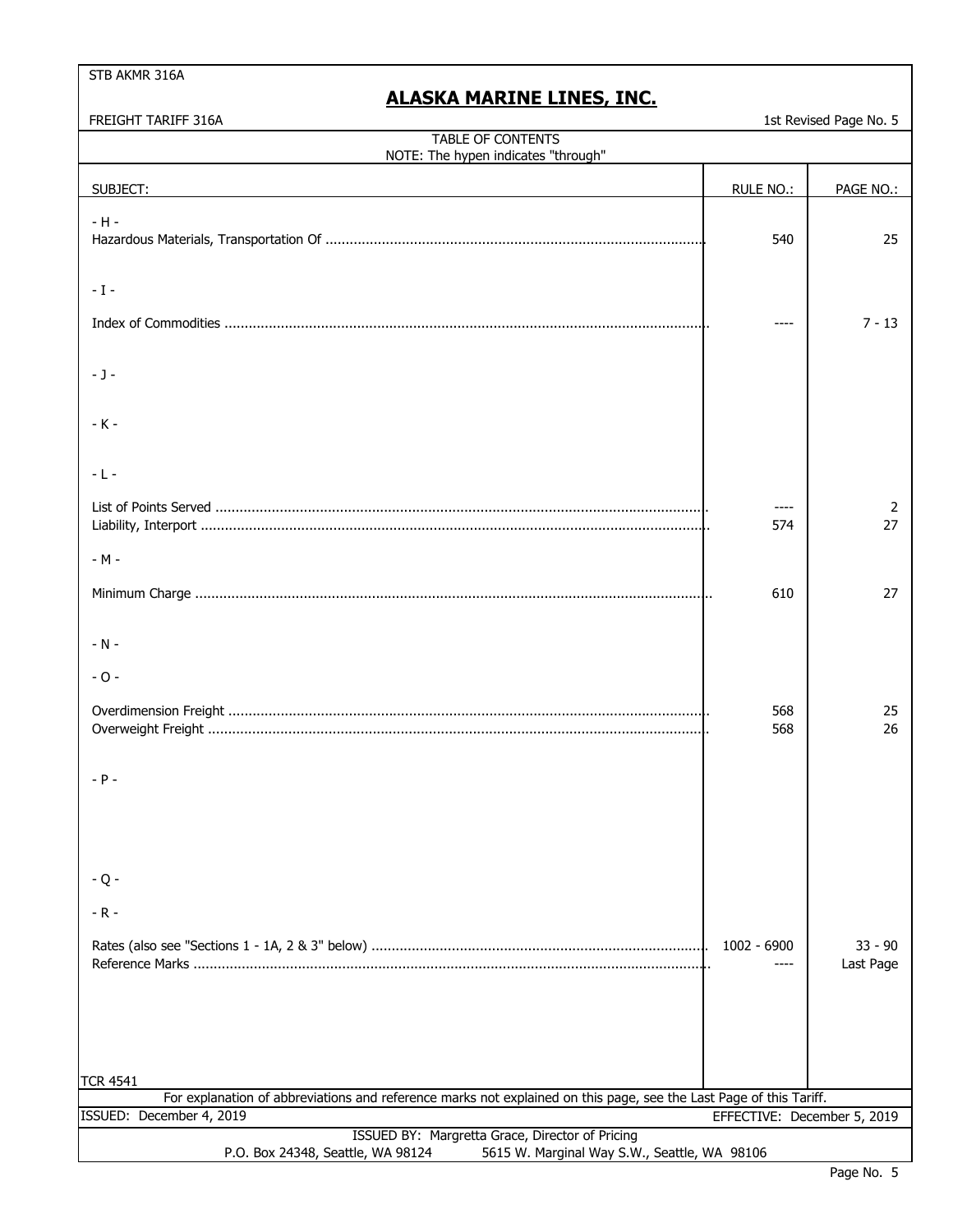| FREIGHT TARIFF 316A                                                                                                                  |                                      | 1st Revised Page No. 6                                        |
|--------------------------------------------------------------------------------------------------------------------------------------|--------------------------------------|---------------------------------------------------------------|
| <b>TABLE OF CONTENTS</b><br>NOTE: The hypen indicates "through"                                                                      |                                      |                                                               |
| SUBJECT:                                                                                                                             | ITEM NO.:                            | RULE NO.:                                                     |
| $-S -$                                                                                                                               |                                      |                                                               |
| Symbols                                                                                                                              | ----<br>----<br>----<br>----<br>---- | $33 - 34$<br>$35 - 81$<br>$82 - 87$<br>$88 - 90$<br>Last Page |
| $-T -$                                                                                                                               |                                      |                                                               |
| Table of Contents<br><b>Terminal Charges</b><br>Transfer of Lading Charge                                                            | ----<br>942<br>959                   | 4 - 6<br>28<br>29                                             |
| $-U -$                                                                                                                               |                                      |                                                               |
| U.S. Customs Regulations                                                                                                             | 975                                  | 30                                                            |
| $-V -$                                                                                                                               |                                      |                                                               |
| - W -                                                                                                                                |                                      |                                                               |
| $-X -$                                                                                                                               |                                      |                                                               |
| $-Y -$                                                                                                                               |                                      |                                                               |
| $-Z -$                                                                                                                               |                                      |                                                               |
| $-Z -$                                                                                                                               |                                      |                                                               |
|                                                                                                                                      |                                      |                                                               |
|                                                                                                                                      |                                      |                                                               |
|                                                                                                                                      |                                      |                                                               |
|                                                                                                                                      |                                      |                                                               |
|                                                                                                                                      |                                      |                                                               |
|                                                                                                                                      |                                      |                                                               |
|                                                                                                                                      |                                      |                                                               |
| <b>TCR 4541</b>                                                                                                                      |                                      |                                                               |
| For explanation of abbreviations and reference marks not explained on this page, see the Last Page of this Tariff.                   |                                      |                                                               |
| ISSUED: December 4, 2019                                                                                                             | EFFECTIVE: December 5, 2019          |                                                               |
| ISSUED BY: Margretta Grace, Director of Pricing<br>P.O. Box 24348, Seattle, WA 98124<br>5615 W. Marginal Way S.W., Seattle, WA 98106 |                                      |                                                               |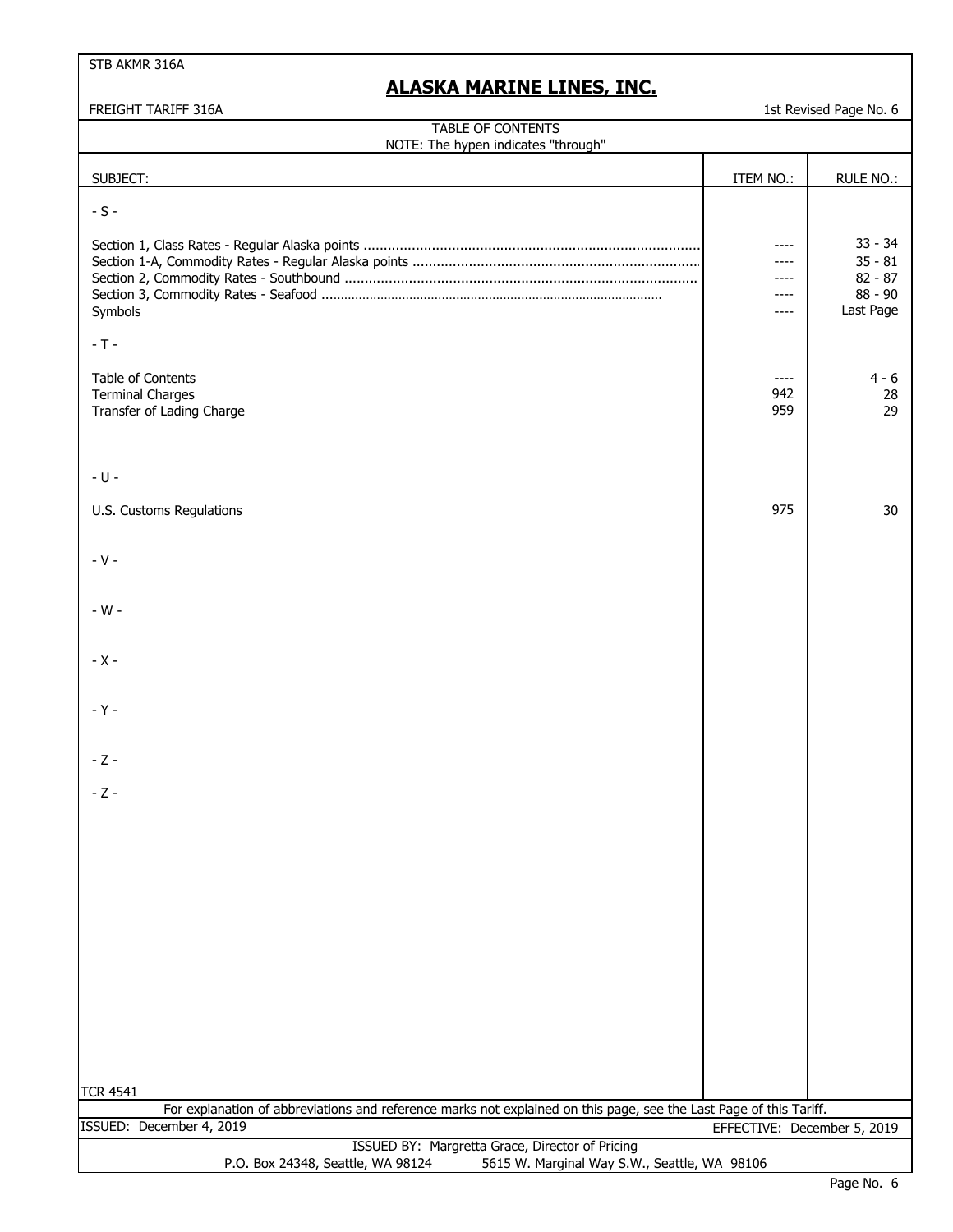| FREIGHT TARIFF 316A                                    |                                                 |                                                                                                                    | 1st Revised Page No. 7        |
|--------------------------------------------------------|-------------------------------------------------|--------------------------------------------------------------------------------------------------------------------|-------------------------------|
|                                                        |                                                 | <b>INDEX OF ARTICLES</b>                                                                                           |                               |
|                                                        |                                                 | for Which Commodity Rates are Named in this Tariff                                                                 |                               |
|                                                        |                                                 |                                                                                                                    |                               |
| COMMODITY:                                             | ITEM NO.:                                       |                                                                                                                    | ITEM NO.:                     |
| - A -                                                  |                                                 | $-B - (Cont'd)$                                                                                                    |                               |
|                                                        |                                                 |                                                                                                                    |                               |
|                                                        |                                                 |                                                                                                                    |                               |
|                                                        |                                                 |                                                                                                                    |                               |
|                                                        |                                                 |                                                                                                                    |                               |
|                                                        |                                                 |                                                                                                                    |                               |
|                                                        |                                                 |                                                                                                                    |                               |
|                                                        |                                                 |                                                                                                                    |                               |
|                                                        |                                                 | Buckets, as described  1480-000; 1480-001; 1520-000                                                                |                               |
|                                                        |                                                 | Building Construction Sections or Columns 1180-000                                                                 |                               |
|                                                        |                                                 | Building Materials, as described  1200-006; 1200-000                                                               |                               |
| Appliances, Household, as described 1050-000; 1050-001 |                                                 |                                                                                                                    |                               |
| Arches, Building, as described 1200-006; 1200-000      |                                                 |                                                                                                                    |                               |
|                                                        |                                                 |                                                                                                                    |                               |
|                                                        |                                                 | Buildings or Building Sections, as described 1200-000                                                              |                               |
|                                                        |                                                 |                                                                                                                    |                               |
|                                                        |                                                 |                                                                                                                    |                               |
|                                                        |                                                 |                                                                                                                    |                               |
|                                                        |                                                 |                                                                                                                    |                               |
| - B -                                                  |                                                 |                                                                                                                    |                               |
|                                                        |                                                 |                                                                                                                    |                               |
|                                                        |                                                 |                                                                                                                    |                               |
|                                                        |                                                 |                                                                                                                    |                               |
|                                                        |                                                 |                                                                                                                    |                               |
|                                                        |                                                 | $-$ C $-$                                                                                                          |                               |
|                                                        |                                                 |                                                                                                                    |                               |
|                                                        |                                                 |                                                                                                                    |                               |
|                                                        |                                                 |                                                                                                                    |                               |
|                                                        |                                                 |                                                                                                                    |                               |
| Batteries, Electric, value for scrap only 1680-000     |                                                 |                                                                                                                    |                               |
|                                                        |                                                 |                                                                                                                    |                               |
| Beads or Spheres, Highway Marking 1580-000             |                                                 |                                                                                                                    |                               |
| Beams, Wood, laminated  1200-006; 1510-000             |                                                 |                                                                                                                    |                               |
|                                                        |                                                 |                                                                                                                    |                               |
|                                                        |                                                 | Carriers, empty, returned 1220-000; 1220-001; 1200-002                                                             |                               |
|                                                        |                                                 |                                                                                                                    |                               |
| Beverage Preparations, as described 1430-000           |                                                 |                                                                                                                    |                               |
|                                                        |                                                 |                                                                                                                    |                               |
|                                                        |                                                 |                                                                                                                    |                               |
|                                                        |                                                 |                                                                                                                    |                               |
|                                                        |                                                 |                                                                                                                    |                               |
|                                                        |                                                 |                                                                                                                    |                               |
|                                                        |                                                 |                                                                                                                    |                               |
|                                                        |                                                 |                                                                                                                    |                               |
|                                                        |                                                 |                                                                                                                    |                               |
|                                                        |                                                 |                                                                                                                    |                               |
|                                                        |                                                 |                                                                                                                    |                               |
|                                                        |                                                 |                                                                                                                    |                               |
|                                                        |                                                 |                                                                                                                    |                               |
|                                                        |                                                 |                                                                                                                    | Index continued on next page. |
| <b>TCR 4541</b>                                        |                                                 | For explanation of abbreviations and reference marks not explained on this page, see the Last Page of this Tariff. |                               |
| ISSUED: December 4, 2019                               |                                                 |                                                                                                                    | EFFECTIVE: December 5, 2019   |
|                                                        | ISSUED BY: Margretta Grace, Director of Pricing |                                                                                                                    |                               |
| P.O. Box 24348, Seattle, WA 98124                      |                                                 | 5615 W. Marginal Way S.W., Seattle, WA 98106                                                                       |                               |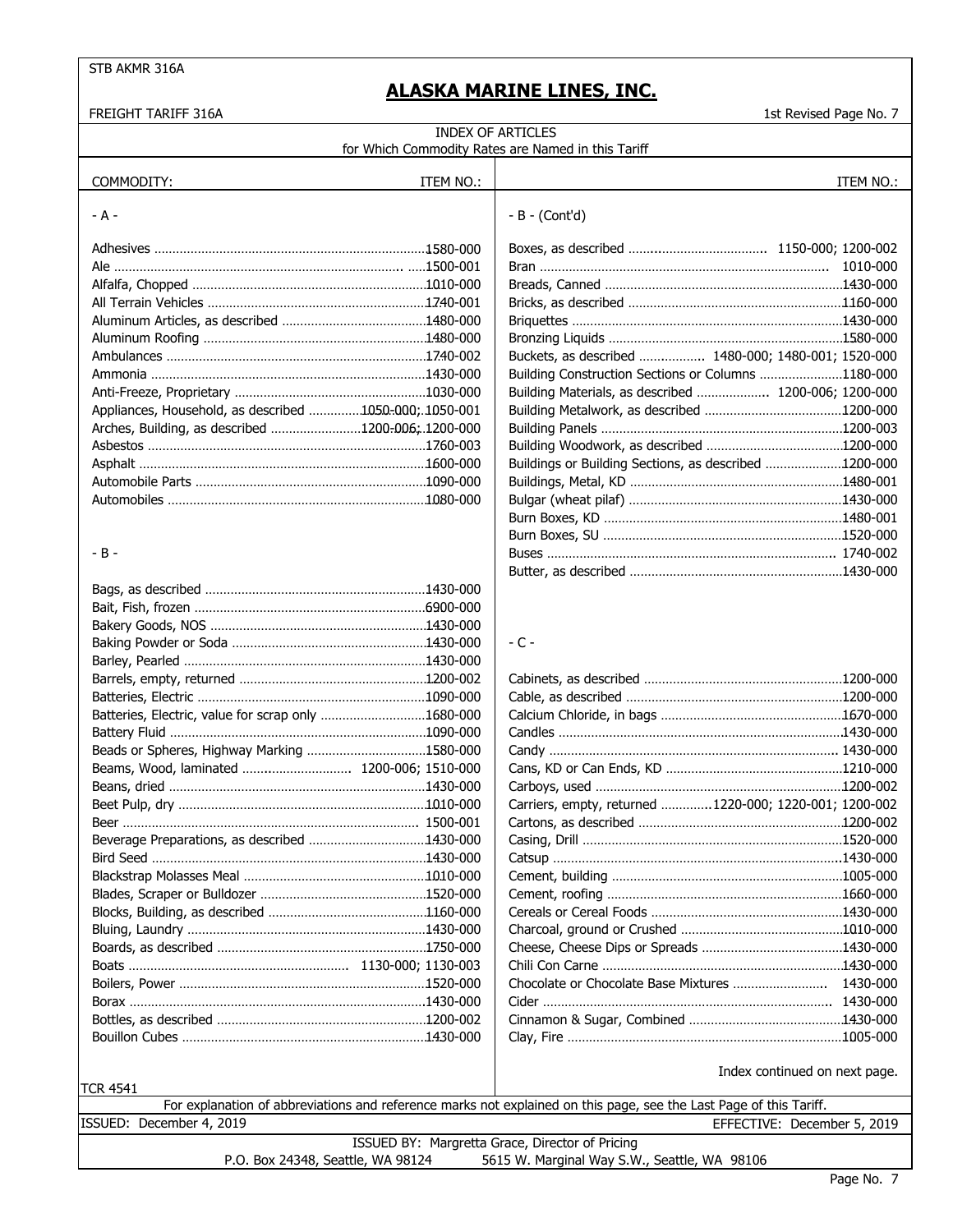FREIGHT TARIFF 316A 1st Revised Page No. 8

| <b>INDEX OF ARTICLES</b><br>for Which Commodity Rates are Named in this Tariff    |           |                                                                                                                                                   |  |  |
|-----------------------------------------------------------------------------------|-----------|---------------------------------------------------------------------------------------------------------------------------------------------------|--|--|
| COMMODITY:                                                                        | ITEM NO.: | ITEM NO.:                                                                                                                                         |  |  |
| $-C - (Cont'd)$                                                                   |           | $-C - (Cont'd)$                                                                                                                                   |  |  |
|                                                                                   |           |                                                                                                                                                   |  |  |
|                                                                                   |           |                                                                                                                                                   |  |  |
|                                                                                   |           |                                                                                                                                                   |  |  |
|                                                                                   |           |                                                                                                                                                   |  |  |
|                                                                                   |           |                                                                                                                                                   |  |  |
|                                                                                   |           |                                                                                                                                                   |  |  |
|                                                                                   |           | $-D -$                                                                                                                                            |  |  |
|                                                                                   |           |                                                                                                                                                   |  |  |
|                                                                                   |           |                                                                                                                                                   |  |  |
|                                                                                   |           |                                                                                                                                                   |  |  |
|                                                                                   |           |                                                                                                                                                   |  |  |
|                                                                                   |           |                                                                                                                                                   |  |  |
|                                                                                   |           |                                                                                                                                                   |  |  |
|                                                                                   |           |                                                                                                                                                   |  |  |
|                                                                                   |           |                                                                                                                                                   |  |  |
|                                                                                   |           |                                                                                                                                                   |  |  |
|                                                                                   |           |                                                                                                                                                   |  |  |
| Compounds, Fabric or Water Softening 1430-000                                     |           |                                                                                                                                                   |  |  |
|                                                                                   |           |                                                                                                                                                   |  |  |
|                                                                                   |           |                                                                                                                                                   |  |  |
|                                                                                   |           |                                                                                                                                                   |  |  |
|                                                                                   |           |                                                                                                                                                   |  |  |
|                                                                                   |           |                                                                                                                                                   |  |  |
| Compounds, Paint Removing or Thinning 1580-000                                    |           |                                                                                                                                                   |  |  |
|                                                                                   |           |                                                                                                                                                   |  |  |
|                                                                                   |           |                                                                                                                                                   |  |  |
| Compounds, Rust, Soot or Stain Removing 1430-000                                  |           |                                                                                                                                                   |  |  |
|                                                                                   |           |                                                                                                                                                   |  |  |
|                                                                                   |           |                                                                                                                                                   |  |  |
|                                                                                   |           | - E-                                                                                                                                              |  |  |
|                                                                                   |           |                                                                                                                                                   |  |  |
|                                                                                   |           |                                                                                                                                                   |  |  |
|                                                                                   |           |                                                                                                                                                   |  |  |
|                                                                                   |           |                                                                                                                                                   |  |  |
|                                                                                   |           |                                                                                                                                                   |  |  |
|                                                                                   |           |                                                                                                                                                   |  |  |
|                                                                                   |           |                                                                                                                                                   |  |  |
|                                                                                   |           |                                                                                                                                                   |  |  |
|                                                                                   |           |                                                                                                                                                   |  |  |
| Coverings, Floor or Wall, as described 1200-000                                   |           | Equipment, Wheeled, as described 1740-002                                                                                                         |  |  |
|                                                                                   |           |                                                                                                                                                   |  |  |
|                                                                                   |           |                                                                                                                                                   |  |  |
|                                                                                   |           |                                                                                                                                                   |  |  |
|                                                                                   |           |                                                                                                                                                   |  |  |
|                                                                                   |           |                                                                                                                                                   |  |  |
|                                                                                   |           | Index continued on next page.                                                                                                                     |  |  |
| <b>TCR 4541</b>                                                                   |           |                                                                                                                                                   |  |  |
| ISSUED: December 4, 2019                                                          |           | For explanation of abbreviations and reference marks not explained on this page, see the Last Page of this Tariff.<br>EFFECTIVE: December 5, 2019 |  |  |
|                                                                                   |           | ISSUED BY: Margretta Grace, Director of Pricing                                                                                                   |  |  |
| P.O. Box 24348, Seattle, WA 98124<br>5615 W. Marginal Way S.W., Seattle, WA 98106 |           |                                                                                                                                                   |  |  |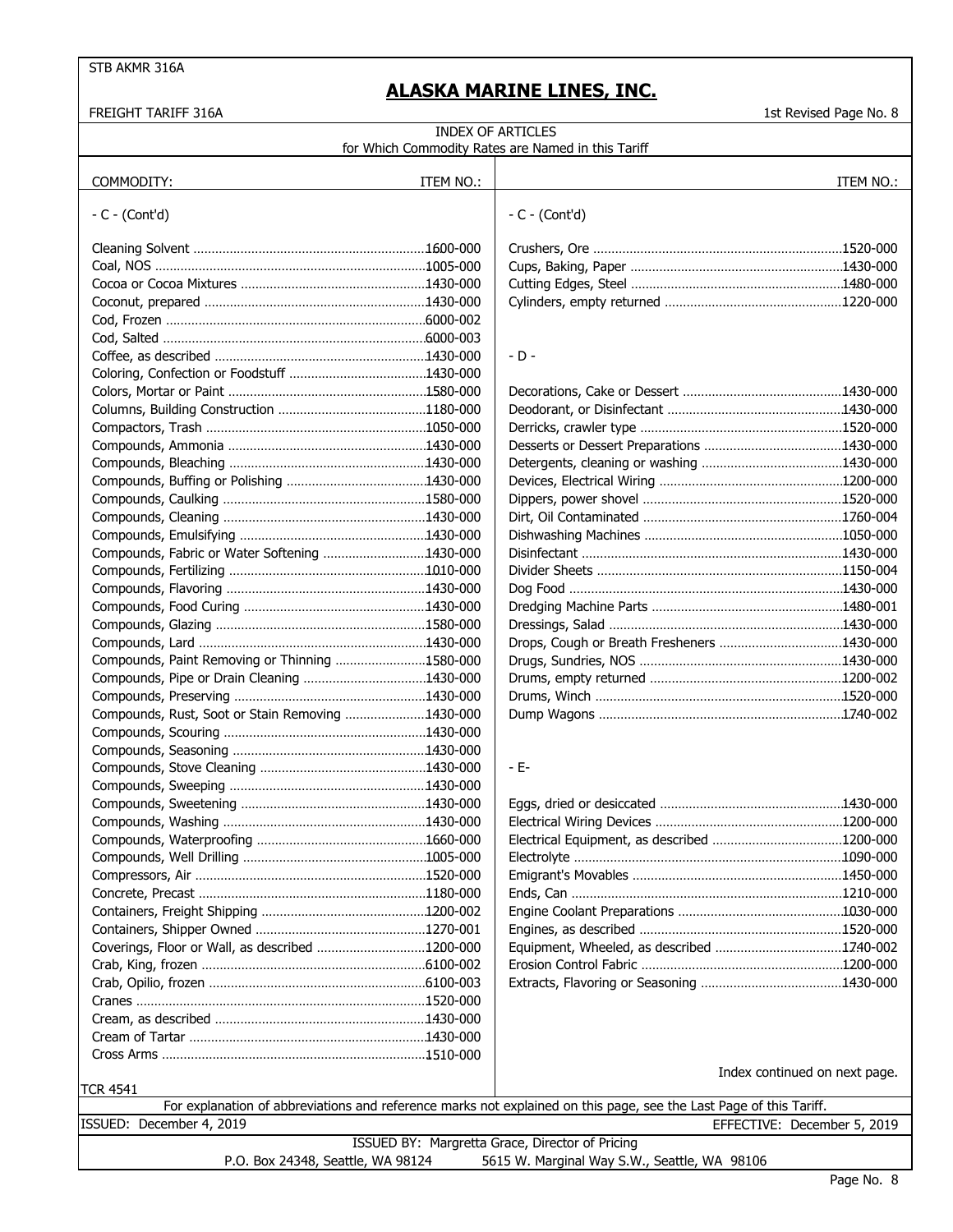FREIGHT TARIFF 316A 1st Revised Page No. 9

| <b>INDEX OF ARTICLES</b>                           |           |                                                         |           |
|----------------------------------------------------|-----------|---------------------------------------------------------|-----------|
|                                                    |           | for Which Commodity Rates are Named in this Tariff      |           |
| COMMODITY:                                         | ITEM NO.: |                                                         | ITEM NO.: |
|                                                    |           |                                                         |           |
| - F -                                              |           | $-G -$                                                  |           |
|                                                    |           |                                                         |           |
|                                                    |           |                                                         |           |
| Feed, Animal or Poultry, as described 1010-000     |           |                                                         |           |
|                                                    |           |                                                         |           |
| Facing, Cove or Molding, Composition 1360-000      |           | Gas, Liquefied Petroleum, compressed 1410-000           |           |
|                                                    |           |                                                         |           |
|                                                    |           |                                                         |           |
|                                                    |           | Generators or Generators and Engines, combined 1520-000 |           |
|                                                    |           |                                                         |           |
|                                                    |           |                                                         |           |
|                                                    |           |                                                         |           |
|                                                    |           |                                                         |           |
|                                                    |           |                                                         |           |
|                                                    |           |                                                         |           |
|                                                    |           |                                                         |           |
|                                                    |           |                                                         |           |
|                                                    |           |                                                         |           |
|                                                    |           |                                                         |           |
|                                                    |           |                                                         |           |
|                                                    |           |                                                         |           |
|                                                    |           |                                                         |           |
|                                                    |           |                                                         |           |
|                                                    |           |                                                         |           |
|                                                    |           | - H -                                                   |           |
|                                                    |           |                                                         |           |
|                                                    |           |                                                         |           |
|                                                    |           |                                                         |           |
|                                                    |           |                                                         |           |
|                                                    |           |                                                         |           |
|                                                    |           |                                                         |           |
|                                                    |           |                                                         |           |
|                                                    |           |                                                         |           |
|                                                    |           |                                                         |           |
|                                                    |           |                                                         |           |
|                                                    |           |                                                         |           |
|                                                    |           |                                                         |           |
|                                                    |           |                                                         |           |
|                                                    |           |                                                         |           |
|                                                    |           |                                                         |           |
| Fruit, Dried, Candied, Evap. or Preserved 1430-000 |           |                                                         |           |
|                                                    |           |                                                         |           |
|                                                    |           |                                                         |           |
|                                                    |           |                                                         |           |
|                                                    |           |                                                         |           |
|                                                    |           |                                                         |           |
|                                                    |           |                                                         |           |

|                                                 |                                   | Index continued on next page.                                                                                      |  |
|-------------------------------------------------|-----------------------------------|--------------------------------------------------------------------------------------------------------------------|--|
| <b>TCR 4541</b>                                 |                                   |                                                                                                                    |  |
|                                                 |                                   | For explanation of abbreviations and reference marks not explained on this page, see the Last Page of this Tariff. |  |
|                                                 | ISSUED: December 4, 2019          | EFFECTIVE: December 5, 2019                                                                                        |  |
| ISSUED BY: Margretta Grace, Director of Pricing |                                   |                                                                                                                    |  |
|                                                 | P.O. Box 24348, Seattle, WA 98124 | 5615 W. Marginal Way S.W., Seattle, WA 98106                                                                       |  |
|                                                 |                                   |                                                                                                                    |  |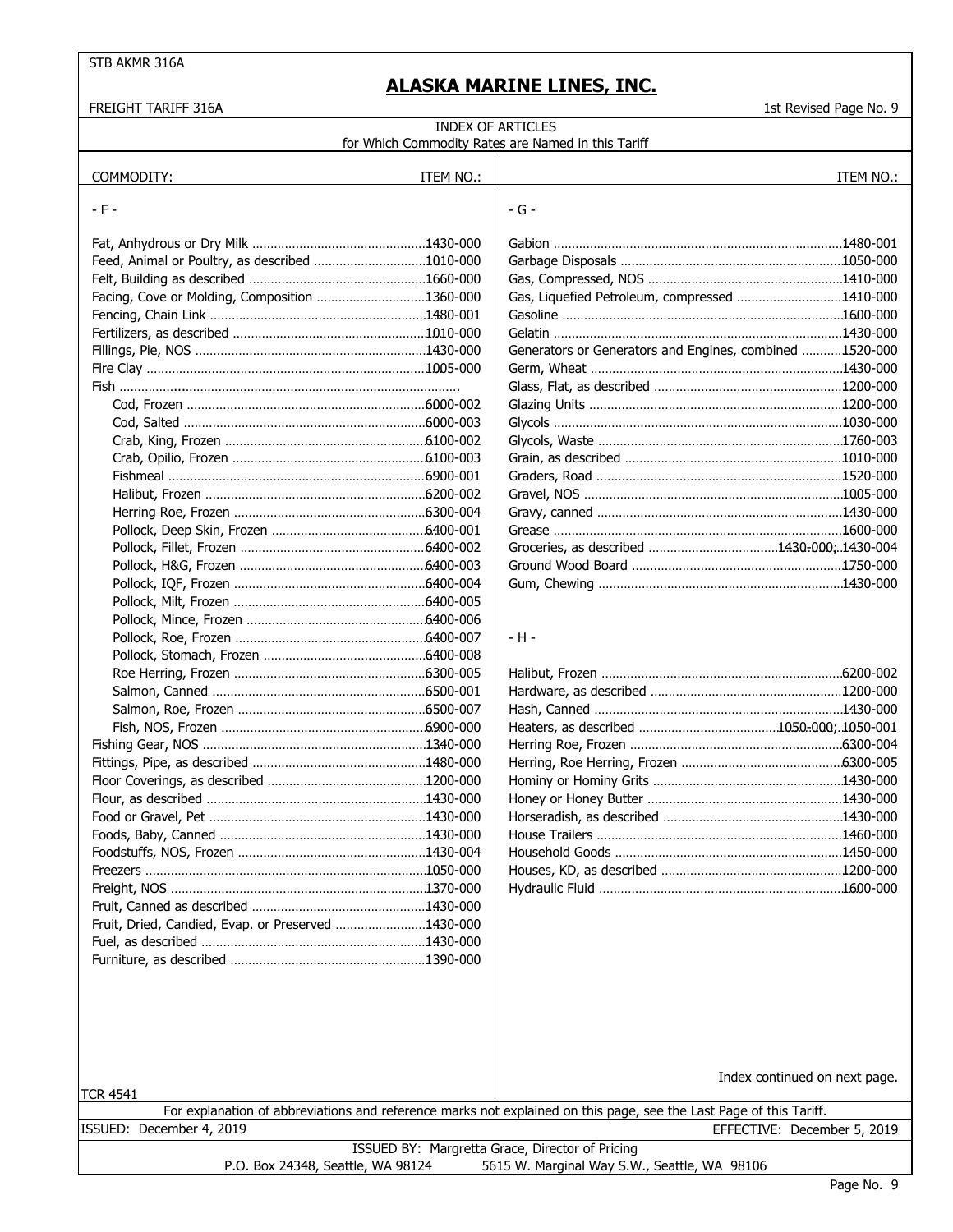| FREIGHT TARIFF 316A                                                                                                | 1st Revised Page No. 10                                     |
|--------------------------------------------------------------------------------------------------------------------|-------------------------------------------------------------|
| <b>INDEX OF ARTICLES</b>                                                                                           |                                                             |
| for Which Commodity Rates are Named in this Tariff                                                                 |                                                             |
|                                                                                                                    |                                                             |
| COMMODITY:<br>ITEM NO.:                                                                                            | ITEM NO.:                                                   |
|                                                                                                                    |                                                             |
| - I -                                                                                                              | - M -                                                       |
|                                                                                                                    |                                                             |
| Insulating Materials, as described 1470-000;1470-001                                                               |                                                             |
| Iron Articles, as described 1480-000;1480-001                                                                      | Machinery or Machinery Parts, old for salvage only 1520-000 |
|                                                                                                                    |                                                             |
|                                                                                                                    |                                                             |
|                                                                                                                    |                                                             |
| - J -                                                                                                              | Machines or Machinery, as described 1520-000                |
|                                                                                                                    |                                                             |
|                                                                                                                    | Machinery, HVAC and Condensor Units 1520-007                |
| Joists, Building, as described 1200-006; 1200-000; 1200-007                                                        |                                                             |
|                                                                                                                    | Machines, Laundry, Washing, Drying or Washing &             |
|                                                                                                                    |                                                             |
|                                                                                                                    |                                                             |
|                                                                                                                    |                                                             |
| - K -                                                                                                              |                                                             |
|                                                                                                                    |                                                             |
|                                                                                                                    |                                                             |
|                                                                                                                    |                                                             |
|                                                                                                                    |                                                             |
|                                                                                                                    |                                                             |
|                                                                                                                    |                                                             |
| - L -                                                                                                              |                                                             |
|                                                                                                                    |                                                             |
|                                                                                                                    |                                                             |
|                                                                                                                    |                                                             |
|                                                                                                                    |                                                             |
|                                                                                                                    |                                                             |
|                                                                                                                    |                                                             |
|                                                                                                                    |                                                             |
|                                                                                                                    |                                                             |
|                                                                                                                    |                                                             |
|                                                                                                                    |                                                             |
|                                                                                                                    |                                                             |
|                                                                                                                    |                                                             |
|                                                                                                                    |                                                             |
|                                                                                                                    |                                                             |
|                                                                                                                    |                                                             |
|                                                                                                                    |                                                             |
|                                                                                                                    |                                                             |
|                                                                                                                    |                                                             |
|                                                                                                                    | $- N -$                                                     |
|                                                                                                                    |                                                             |
|                                                                                                                    |                                                             |
|                                                                                                                    |                                                             |
|                                                                                                                    |                                                             |
|                                                                                                                    |                                                             |
|                                                                                                                    |                                                             |
|                                                                                                                    |                                                             |
|                                                                                                                    |                                                             |
|                                                                                                                    | Index continued on next page.                               |
| TCR 4541                                                                                                           |                                                             |
| For explanation of abbreviations and reference marks not explained on this page, see the Last Page of this Tariff. |                                                             |
| ISSUED: December 4, 2019                                                                                           | EFFECTIVE: December 5, 2019                                 |
| ISSUED BY: Margretta Grace, Director of Pricing                                                                    |                                                             |
| P.O. Box 24348, Seattle, WA 98124                                                                                  | 5615 W. Marginal Way S.W., Seattle, WA 98106                |
|                                                                                                                    | $P$ age No. $10$                                            |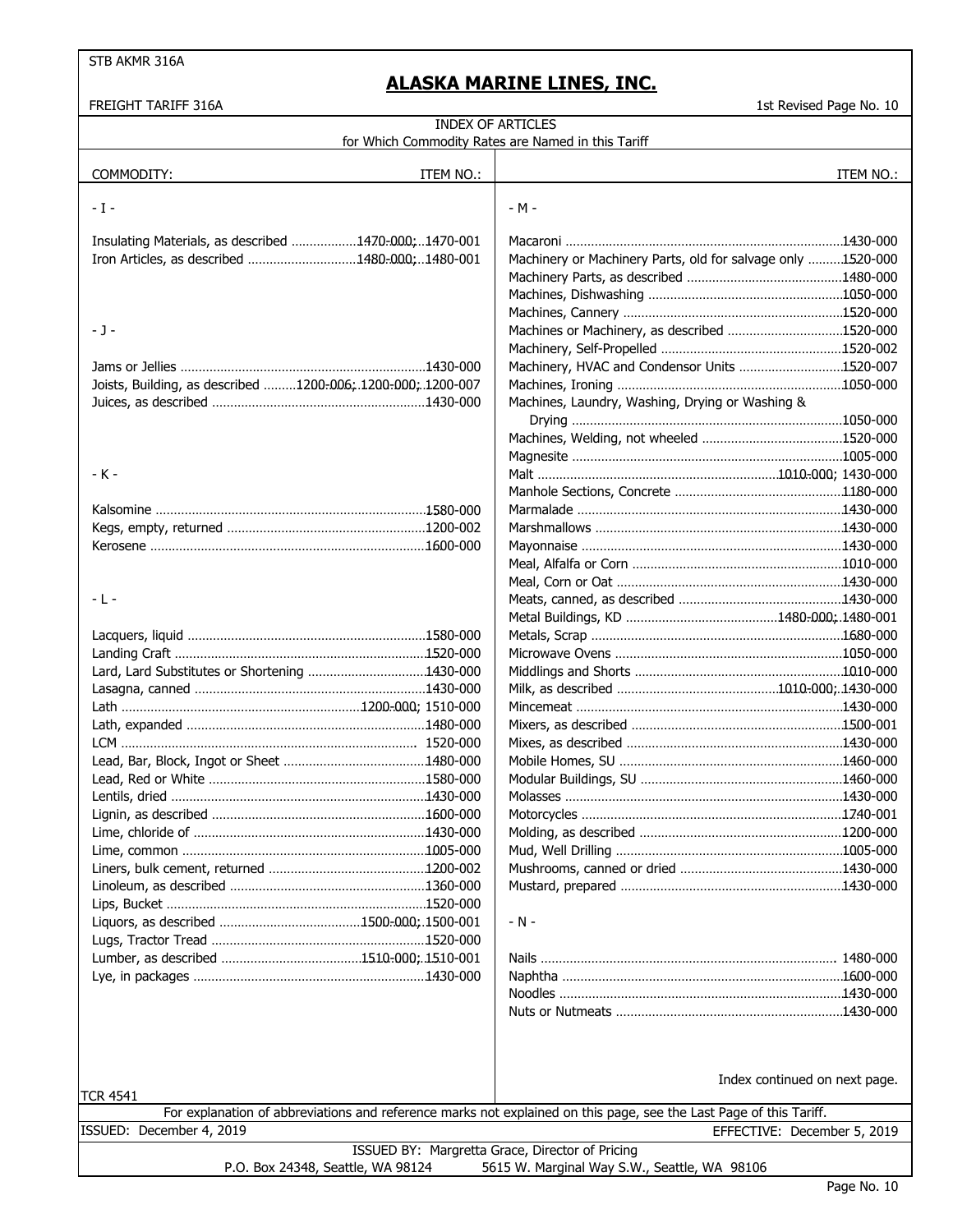| FREIGHT TARIFF 316A                                  |           |                                                                                                                    | 2nd Revised Page No. 11       |
|------------------------------------------------------|-----------|--------------------------------------------------------------------------------------------------------------------|-------------------------------|
|                                                      |           | <b>INDEX OF ARTICLES</b>                                                                                           |                               |
|                                                      |           | for Which Commodity Rates are Named in this Tariff                                                                 |                               |
|                                                      |           |                                                                                                                    |                               |
| COMMODITY:                                           | ITEM NO.: |                                                                                                                    | ITEM NO.:                     |
| $-0-$                                                |           | $-P - (Cont'd)$                                                                                                    |                               |
|                                                      |           |                                                                                                                    |                               |
|                                                      |           |                                                                                                                    |                               |
|                                                      |           |                                                                                                                    |                               |
|                                                      |           |                                                                                                                    |                               |
|                                                      |           |                                                                                                                    |                               |
|                                                      |           |                                                                                                                    |                               |
|                                                      |           |                                                                                                                    |                               |
|                                                      |           |                                                                                                                    |                               |
|                                                      |           |                                                                                                                    |                               |
|                                                      |           |                                                                                                                    |                               |
|                                                      |           |                                                                                                                    |                               |
|                                                      |           |                                                                                                                    |                               |
|                                                      |           |                                                                                                                    |                               |
|                                                      |           |                                                                                                                    |                               |
|                                                      |           |                                                                                                                    |                               |
|                                                      |           |                                                                                                                    |                               |
|                                                      |           |                                                                                                                    |                               |
| - P -                                                |           |                                                                                                                    |                               |
|                                                      |           |                                                                                                                    |                               |
|                                                      |           |                                                                                                                    |                               |
|                                                      |           |                                                                                                                    |                               |
| Paper Napkins, Towels, Plates, Cups, Dishes 1430-000 |           |                                                                                                                    |                               |
| Paper, building, roofing or sheathing 1660-000       |           |                                                                                                                    |                               |
|                                                      |           |                                                                                                                    |                               |
|                                                      |           |                                                                                                                    |                               |
|                                                      |           |                                                                                                                    |                               |
|                                                      |           |                                                                                                                    |                               |
|                                                      |           | $-Q -$                                                                                                             |                               |
|                                                      |           |                                                                                                                    |                               |
|                                                      |           |                                                                                                                    |                               |
|                                                      |           | $-R -$                                                                                                             |                               |
|                                                      |           |                                                                                                                    |                               |
|                                                      |           |                                                                                                                    |                               |
|                                                      |           |                                                                                                                    |                               |
|                                                      |           |                                                                                                                    |                               |
|                                                      |           |                                                                                                                    |                               |
|                                                      |           |                                                                                                                    |                               |
|                                                      |           |                                                                                                                    |                               |
|                                                      |           |                                                                                                                    |                               |
|                                                      |           |                                                                                                                    |                               |
|                                                      |           |                                                                                                                    |                               |
|                                                      |           |                                                                                                                    |                               |
|                                                      |           |                                                                                                                    |                               |
|                                                      |           |                                                                                                                    |                               |
|                                                      |           | Roofing Materials, as described 1200-000; 1480-000; 1660-000                                                       |                               |
|                                                      |           |                                                                                                                    |                               |
|                                                      |           |                                                                                                                    |                               |
|                                                      |           |                                                                                                                    | Index continued on next page. |
| TCR 4588                                             |           |                                                                                                                    |                               |
|                                                      |           | For explanation of abbreviations and reference marks not explained on this page, see the Last Page of this Tariff. |                               |
| ISSUED: January 29, 2021                             |           |                                                                                                                    | EFFECTIVE: February 1, 2021   |
|                                                      |           | ISSUED BY: Margretta Grace, Director of Pricing                                                                    |                               |
| P.O. Box 24348, Seattle, WA 98124                    |           | 5615 W. Marginal Way S.W., Seattle, WA 98106                                                                       |                               |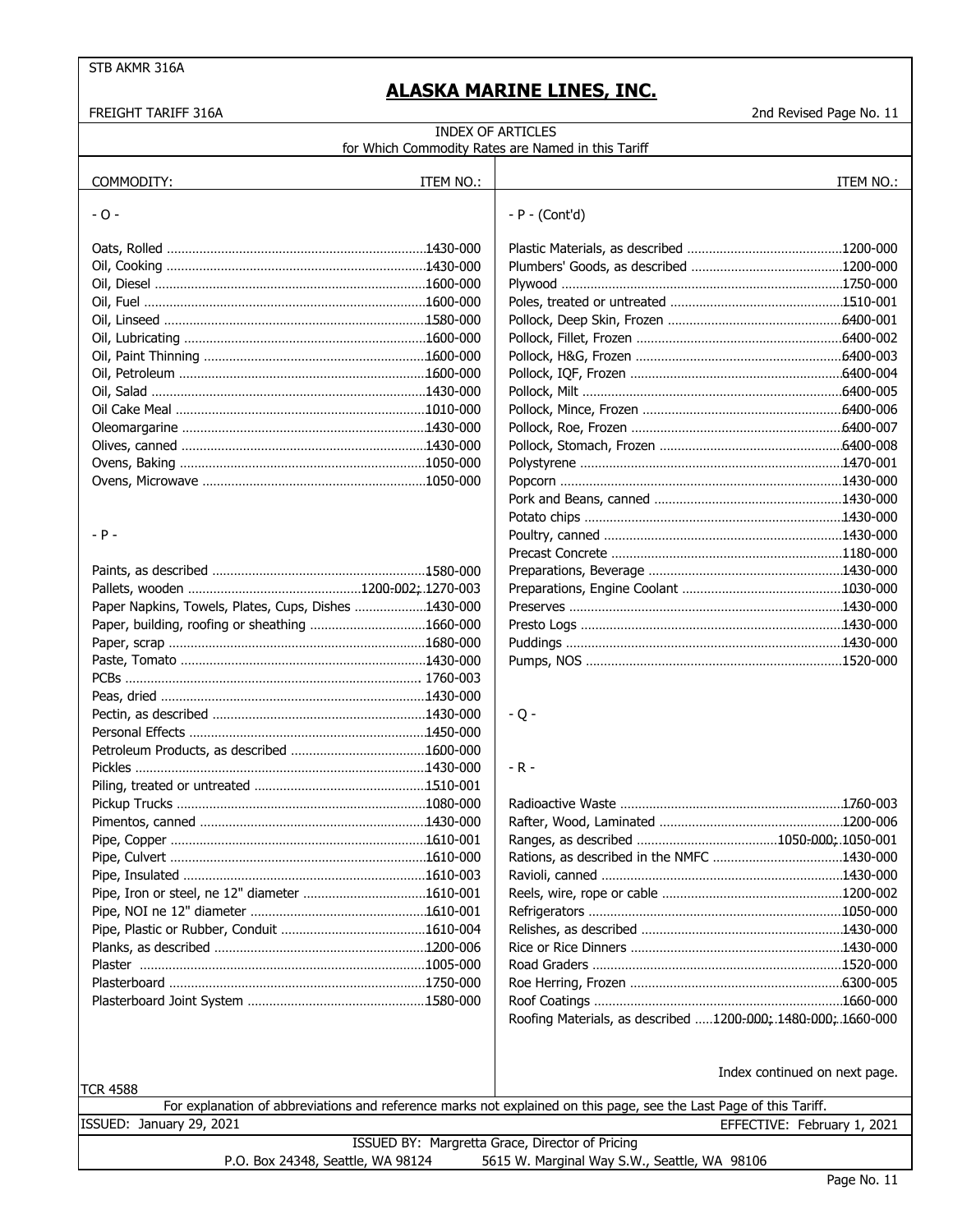FREIGHT TARIFF 316A 12

#### INDEX OF ARTICLES for Which Commodity Rates are Named in this Tariff

| COMMODITY:                                          | ITEM NO.: |                                                                                                                    | ITEM NO.:                     |
|-----------------------------------------------------|-----------|--------------------------------------------------------------------------------------------------------------------|-------------------------------|
| $-S -$                                              |           | $-T -$                                                                                                             |                               |
|                                                     |           |                                                                                                                    |                               |
|                                                     |           |                                                                                                                    |                               |
|                                                     |           |                                                                                                                    |                               |
|                                                     |           |                                                                                                                    |                               |
|                                                     |           | Tanks, SU, wooden, metal or fiberglass 1690-000                                                                    |                               |
| Salt, as described 1010-000; 1430-000; 1670-000     |           |                                                                                                                    |                               |
|                                                     |           |                                                                                                                    |                               |
|                                                     |           |                                                                                                                    |                               |
|                                                     |           |                                                                                                                    |                               |
|                                                     |           |                                                                                                                    |                               |
|                                                     |           |                                                                                                                    |                               |
|                                                     |           |                                                                                                                    |                               |
|                                                     |           |                                                                                                                    |                               |
|                                                     |           |                                                                                                                    |                               |
|                                                     |           |                                                                                                                    |                               |
|                                                     |           |                                                                                                                    |                               |
|                                                     |           |                                                                                                                    |                               |
|                                                     |           |                                                                                                                    |                               |
| Sheets or Shrouds, paper or pulpboard 1150-000      |           |                                                                                                                    |                               |
|                                                     |           |                                                                                                                    |                               |
|                                                     |           | Tractor Attachments, as described 1480-000; 1520-000                                                               |                               |
| Shingles, asbestos, asphalt or composition 1660-000 |           |                                                                                                                    |                               |
|                                                     |           |                                                                                                                    |                               |
|                                                     |           |                                                                                                                    |                               |
| Siding Materials, as described 1480-000; 1660-000   |           |                                                                                                                    |                               |
|                                                     |           |                                                                                                                    |                               |
|                                                     |           |                                                                                                                    |                               |
|                                                     |           |                                                                                                                    |                               |
|                                                     |           |                                                                                                                    |                               |
|                                                     |           |                                                                                                                    |                               |
|                                                     |           |                                                                                                                    |                               |
|                                                     |           |                                                                                                                    |                               |
|                                                     |           | Trusses, building, as described 1200-000;.1200-007                                                                 |                               |
|                                                     |           |                                                                                                                    |                               |
|                                                     |           |                                                                                                                    |                               |
|                                                     |           |                                                                                                                    |                               |
|                                                     |           |                                                                                                                    |                               |
|                                                     |           | - U -                                                                                                              |                               |
|                                                     |           |                                                                                                                    |                               |
| Steel Articles, as described 1480-000; 1480-001     |           |                                                                                                                    |                               |
|                                                     |           |                                                                                                                    |                               |
|                                                     |           |                                                                                                                    |                               |
|                                                     |           |                                                                                                                    |                               |
|                                                     |           |                                                                                                                    |                               |
|                                                     |           |                                                                                                                    |                               |
|                                                     |           |                                                                                                                    |                               |
|                                                     |           |                                                                                                                    |                               |
|                                                     |           |                                                                                                                    |                               |
|                                                     |           |                                                                                                                    | Index continued on next page. |
| <b>TCR 4541</b>                                     |           |                                                                                                                    |                               |
|                                                     |           | For explanation of abbreviations and reference marks not explained on this page, see the Last Page of this Tariff. |                               |
| ISSUED: December 4, 2019                            |           |                                                                                                                    | EFFECTIVE: December 5, 2019   |
|                                                     |           | ISSUED BY: Margretta Grace, Director of Pricing                                                                    |                               |
| P.O. Box 24348, Seattle, WA 98124                   |           | 5615 W. Marginal Way S.W., Seattle, WA 98106                                                                       |                               |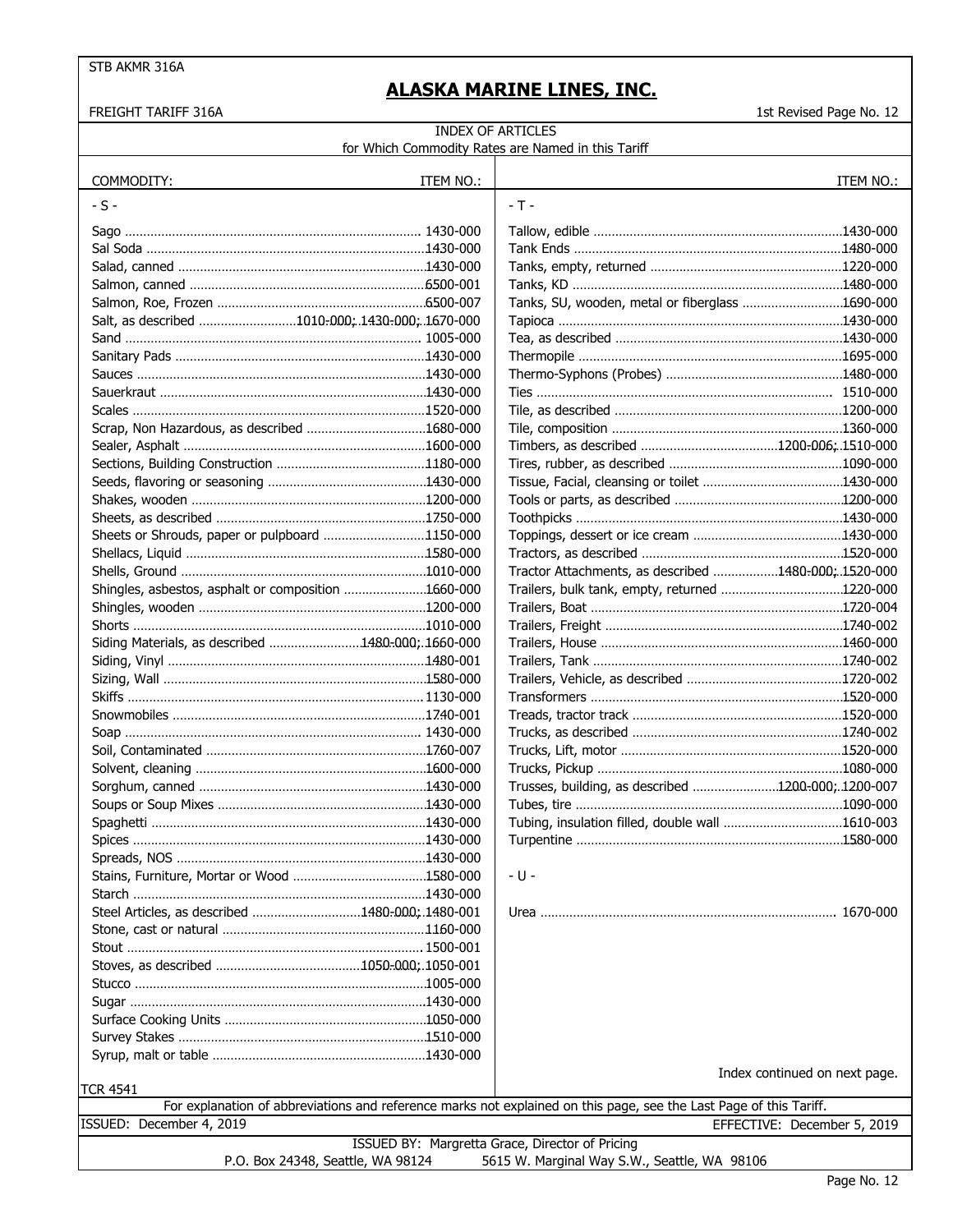FREIGHT TARIFF 316A 1st Revised Page No. 13

| חטבט ונגורתו והוטבבהו                                        | בא הטיואכט ו טאָכ וזט. בא                                                                                          |
|--------------------------------------------------------------|--------------------------------------------------------------------------------------------------------------------|
|                                                              | <b>INDEX OF ARTICLES</b><br>for Which Commodity Rates are Named in this Tariff                                     |
|                                                              |                                                                                                                    |
| COMMODITY:<br>ITEM NO.:                                      | ITEM NO.:                                                                                                          |
|                                                              |                                                                                                                    |
| $-V -$                                                       | $- X -$                                                                                                            |
|                                                              |                                                                                                                    |
|                                                              |                                                                                                                    |
|                                                              | - Y -                                                                                                              |
| Vats, SU, wooden, metal or fiberglass 1690-000               |                                                                                                                    |
|                                                              | 1430-000<br>Yeast                                                                                                  |
| Vehicles, Viz.: snowmobiles or all terrain vehicles 1740-001 |                                                                                                                    |
|                                                              |                                                                                                                    |
|                                                              |                                                                                                                    |
|                                                              |                                                                                                                    |
|                                                              |                                                                                                                    |
|                                                              |                                                                                                                    |
| - W -                                                        | $-Z -$                                                                                                             |
|                                                              |                                                                                                                    |
| Wall Coverings or Samples, as described 1200-000             |                                                                                                                    |
|                                                              |                                                                                                                    |
|                                                              |                                                                                                                    |
|                                                              |                                                                                                                    |
|                                                              |                                                                                                                    |
|                                                              |                                                                                                                    |
|                                                              |                                                                                                                    |
|                                                              |                                                                                                                    |
|                                                              |                                                                                                                    |
|                                                              |                                                                                                                    |
|                                                              |                                                                                                                    |
|                                                              |                                                                                                                    |
|                                                              |                                                                                                                    |
|                                                              |                                                                                                                    |
|                                                              |                                                                                                                    |
|                                                              |                                                                                                                    |
|                                                              |                                                                                                                    |
|                                                              |                                                                                                                    |
|                                                              |                                                                                                                    |
|                                                              |                                                                                                                    |
|                                                              |                                                                                                                    |
|                                                              |                                                                                                                    |
|                                                              |                                                                                                                    |
|                                                              |                                                                                                                    |
|                                                              |                                                                                                                    |
|                                                              |                                                                                                                    |
|                                                              |                                                                                                                    |
|                                                              |                                                                                                                    |
|                                                              |                                                                                                                    |
|                                                              |                                                                                                                    |
|                                                              |                                                                                                                    |
|                                                              |                                                                                                                    |
|                                                              |                                                                                                                    |
|                                                              |                                                                                                                    |
|                                                              |                                                                                                                    |
|                                                              |                                                                                                                    |
|                                                              |                                                                                                                    |
| TCR 4541                                                     | For explanation of abbreviations and reference marks not explained on this page, see the Last Page of this Tariff. |
| ISSUED: December 4, 2019                                     | EFFECTIVE: December 5, 2019                                                                                        |
|                                                              | ISSUED BY: Margretta Grace, Director of Pricing                                                                    |
| P.O. Box 24348, Seattle, WA 98124                            | 5615 W. Marginal Way S.W., Seattle, WA 98106                                                                       |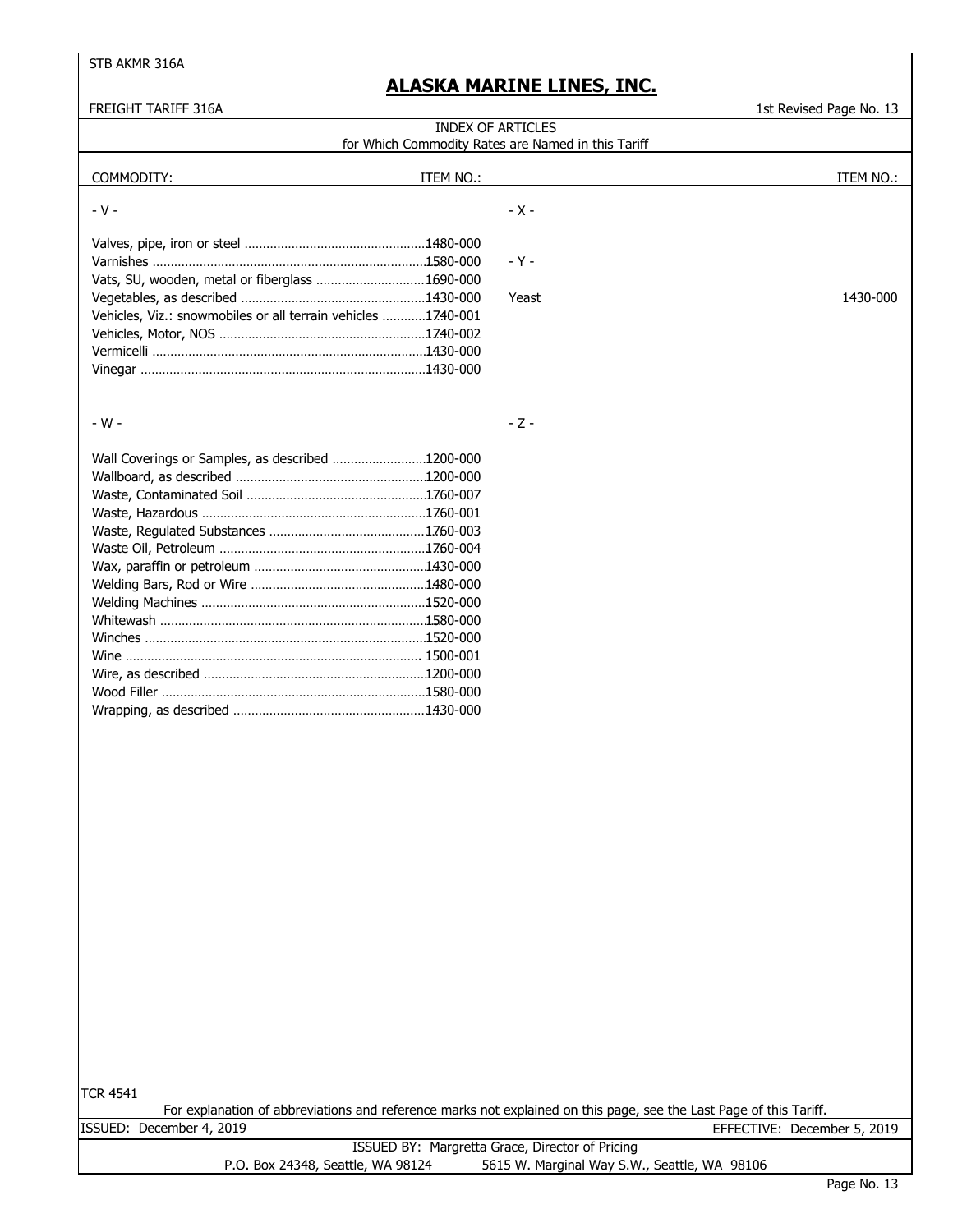### **ALASKA MARINE LINES, INC.**

FREIGHT TARIFF 316A 14

| <b>RULES AND REGULATIONS</b>                                                                                                                                                                                                                                                                                                                                                                                                                                                                                                     | <b>RULE</b> |
|----------------------------------------------------------------------------------------------------------------------------------------------------------------------------------------------------------------------------------------------------------------------------------------------------------------------------------------------------------------------------------------------------------------------------------------------------------------------------------------------------------------------------------|-------------|
| <b>GOVERNING PUBLICATIONS:</b>                                                                                                                                                                                                                                                                                                                                                                                                                                                                                                   | 100         |
| This Tariff is governed, except as otherwise provided herein, by the following publications, including supplements thereto or<br>subsequent re-issues thereof except as otherwise stated to the contrary in this tariff. Carrier shall have the option of<br>excepting out of rules set forth in STB NMF 100-AB, either in whole or in part. In the event a rule is set forth herein<br>addressing the same topic and utilizing the same rule number as STB NMF 100-AB, the NMF rule shall be deemed deleted in<br>its entirety. |             |
| 1.<br>National Motor Freight Classification, STB NMF 100-AB Series, Issuing Officer.                                                                                                                                                                                                                                                                                                                                                                                                                                             |             |
| 2.<br>Alaska Marine Lines, Inc. Governing Rules Tariff, STB AKMR 100, series, Margretta Grace, Agent.                                                                                                                                                                                                                                                                                                                                                                                                                            |             |
|                                                                                                                                                                                                                                                                                                                                                                                                                                                                                                                                  |             |
|                                                                                                                                                                                                                                                                                                                                                                                                                                                                                                                                  |             |
|                                                                                                                                                                                                                                                                                                                                                                                                                                                                                                                                  |             |
|                                                                                                                                                                                                                                                                                                                                                                                                                                                                                                                                  |             |
|                                                                                                                                                                                                                                                                                                                                                                                                                                                                                                                                  |             |
|                                                                                                                                                                                                                                                                                                                                                                                                                                                                                                                                  |             |
|                                                                                                                                                                                                                                                                                                                                                                                                                                                                                                                                  |             |
|                                                                                                                                                                                                                                                                                                                                                                                                                                                                                                                                  |             |
|                                                                                                                                                                                                                                                                                                                                                                                                                                                                                                                                  |             |
|                                                                                                                                                                                                                                                                                                                                                                                                                                                                                                                                  |             |
|                                                                                                                                                                                                                                                                                                                                                                                                                                                                                                                                  |             |
|                                                                                                                                                                                                                                                                                                                                                                                                                                                                                                                                  |             |
|                                                                                                                                                                                                                                                                                                                                                                                                                                                                                                                                  |             |
|                                                                                                                                                                                                                                                                                                                                                                                                                                                                                                                                  |             |
|                                                                                                                                                                                                                                                                                                                                                                                                                                                                                                                                  |             |
|                                                                                                                                                                                                                                                                                                                                                                                                                                                                                                                                  |             |
|                                                                                                                                                                                                                                                                                                                                                                                                                                                                                                                                  |             |
|                                                                                                                                                                                                                                                                                                                                                                                                                                                                                                                                  |             |
|                                                                                                                                                                                                                                                                                                                                                                                                                                                                                                                                  |             |
|                                                                                                                                                                                                                                                                                                                                                                                                                                                                                                                                  |             |
| <b>TCR 4541</b>                                                                                                                                                                                                                                                                                                                                                                                                                                                                                                                  |             |
| For explanation of abbreviations and reference marks not explained on this page, see the Last Page of this Tariff.<br>ISSUED: December 4, 2019<br>EFFECTIVE: December 5, 2019                                                                                                                                                                                                                                                                                                                                                    |             |
| ISSUED BY: Margretta Grace, Director of Pricing<br>P.O. Box 24348, Seattle, WA 98124<br>5615 W. Marginal Way S.W., Seattle, WA 98106                                                                                                                                                                                                                                                                                                                                                                                             |             |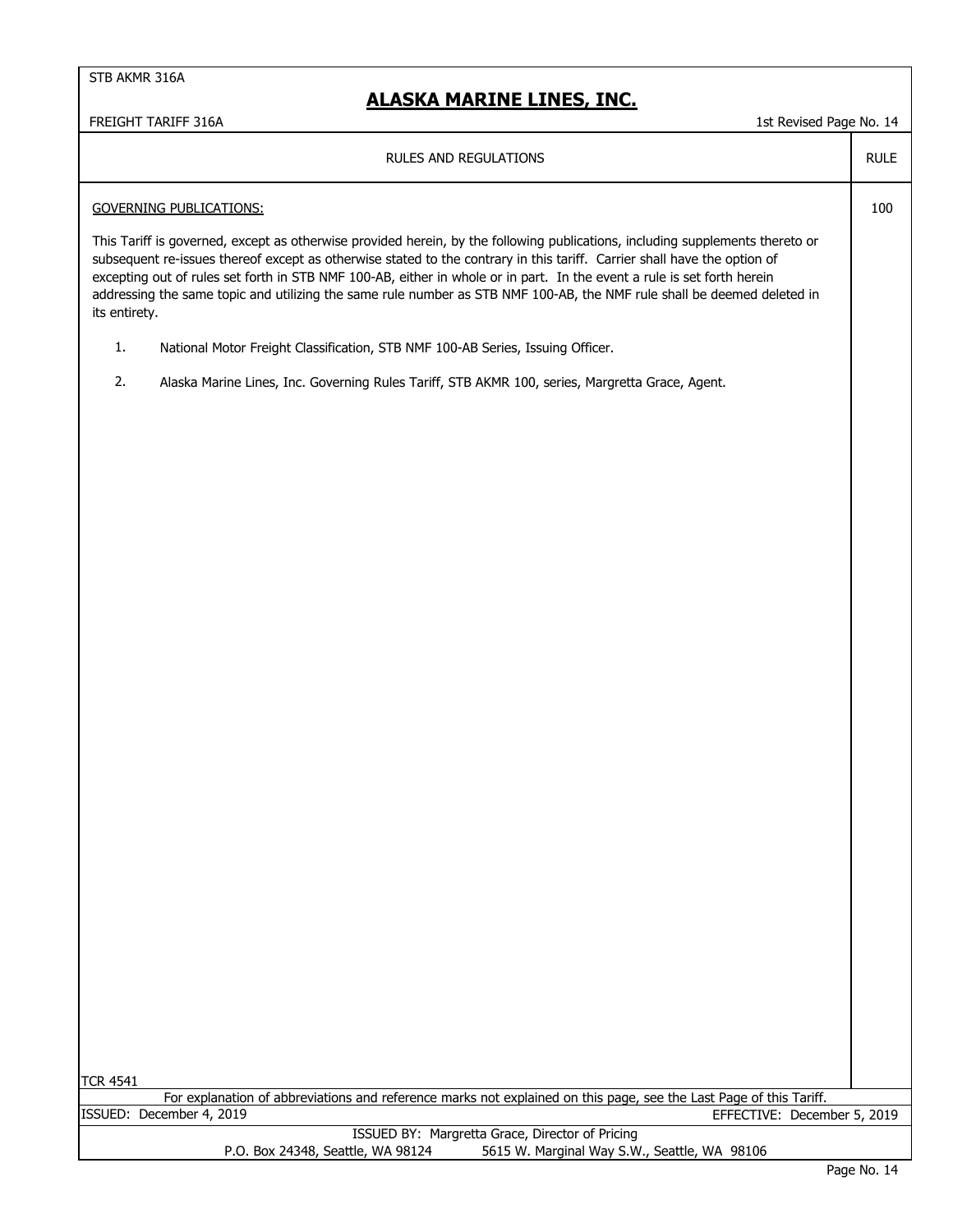FREIGHT TARIFF 316A 15 No. 15 No. 15 No. 15 No. 15 No. 16 No. 16 No. 16 No. 16 No. 16 No. 16 No. 16 No. 16 No. 16 No. 16 No. 16 No. 16 No. 16 No. 16 No. 16 No. 16 No. 16 No. 16 No. 16 No. 16 No. 16 No. 16 No. 16 No. 16 No.

RULE

160

#### RULES AND REGULATIONS

| APPLICATION OF RATES: |
|-----------------------|
|                       |

GENERAL:

In conjunction with AKMR 100, series, Rule 160, the following conditions will apply.

- A. Unless otherwise specified, the Volume Minimum rate level stated in individual rate items applies only to that item. When volume rates are named in individual items, the volume rates will apply to cargo tendered from one Port, for one Voyage, to one Destination, to one Consignee and billed to one Billing party.
- B. SOUTHBOUND APPLICATION OF RATES: Unless otherwise specified in individual rate items, the Southbound rate will be 80% of the rate for Northbound container load and Break Bulk Volume shipments, LCL Southbound rates will be the same as Northbound rates to the applicable port subject to the minimum charge provisions of Item 610. (Multiply the applicable rate by .80. Fraction of cent less than 1/2 cent will be dropped. Fraction 1/2 cent and greater will be increased to the next higher whole cent.
- C. INTERPORT APPLICATION OF RATES: Unless otherwise specified, shipments moving between ports in Alaska named in this tariff will be rated on a case by case basis.
- D. IRREGULAR POINTS Unless otherwise specified, full container load shipments moving to or from ports named as Irregular Points on Page 2 will be rated based on the container load minimum weights of 20,000 pounds and below only. Platforms may be loaded to legal highway load weight, however, cargo must be in bundles not exceeding 25,000 pounds, with a minimum of 5" dunnage between bundles for forklift handling.
- E. IRREGULAR POINTS Freight to/from ports named as Irregular Points on Page 2 will be taken to the destination at the discretion of the Carrier, depending on sufficient quantity of freight regardless if freight has already been received by Carrier. If any of freight received is deemed insufficient to make a direct call, Carrier will attempt to re-route cargo to a destination customer requests. However, Carrier reserves the right to discharge cargo at the nearest available port of call. If cargo is re-routed due to Carrier's decision, freight will be re-rated to new port of discharge. Reconsignment/Diversion charge per Rule 820, Tariff 100 will be waived.
- F. For application of Break Bulk Volume rates, see Rule 170.

TCR 4541

For explanation of abbreviations and reference marks not explained on this page, see the Last Page of this Tariff. ISSUED: December 4, 2019 EFFECTIVE: December 5, 2019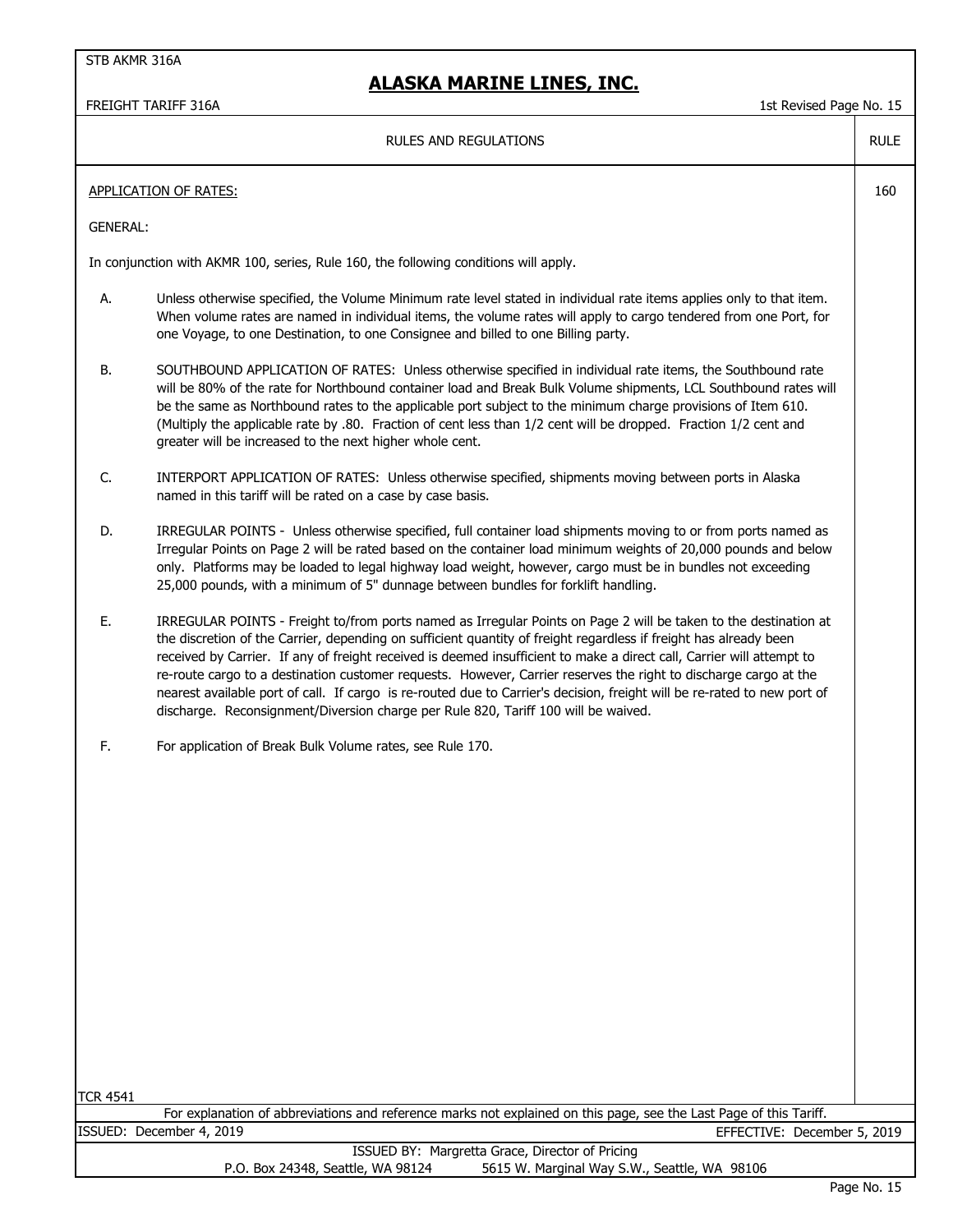### **ALASKA MARINE LINES, INC.**

FREIGHT TARIFF 316A 2nd Revised Page No. 16

RULES AND REGULATIONS

RULE

Matter deleted; this page left blank for further expansion.

TCR 4559

EFFECTIVE: May 19, 2020 For explanation of abbreviations and reference marks not explained on this page, see the Last Page of this Tariff. ISSUED: May 18, 2020

> ISSUED BY: Margretta Grace, Director of Pricing P.O. Box 24348, Seattle, WA 98124 5615 W. Marginal Way S.W., Seattle, WA 98106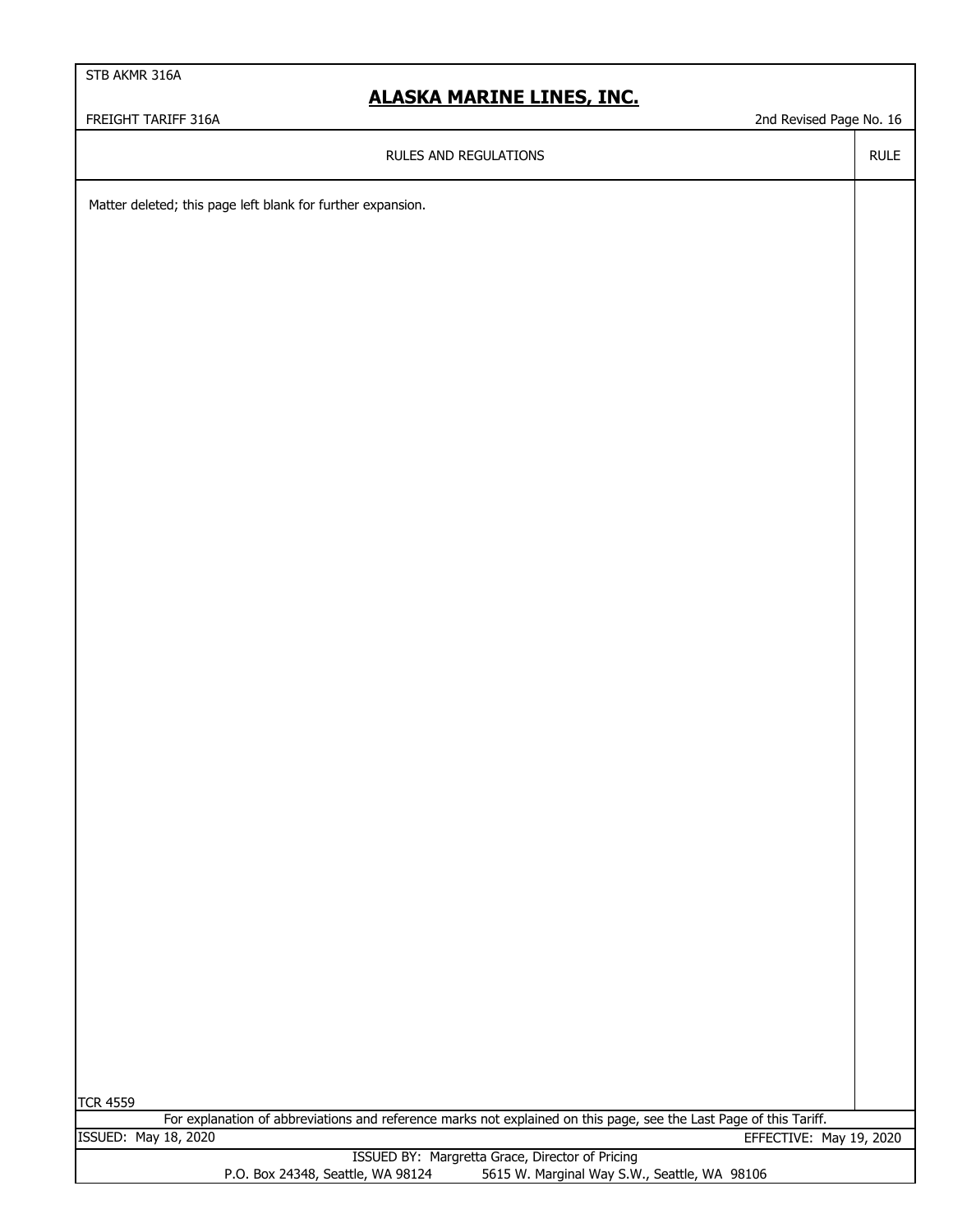### **ALASKA MARINE LINES, INC.**

FREIGHT TARIFF 316A **4th Revised Page No. 17** and the visit of the visit of the visit of the visit of the visit of the visit of the visit of the visit of the visit of the visit of the visit of the visit of the visit of the

RULES AND REGULATIONS

RULE

Matter deleted; this page left blank for further expansion.

TCR 4559

ISSUED BY: Margretta Grace, Director of Pricing P.O. Box 24348, Seattle, WA 98124 5615 W. Marginal Way S.W., Seattle, WA 98106 For explanation of abbreviations and reference marks not explained on this page, see the Last Page of this Tariff.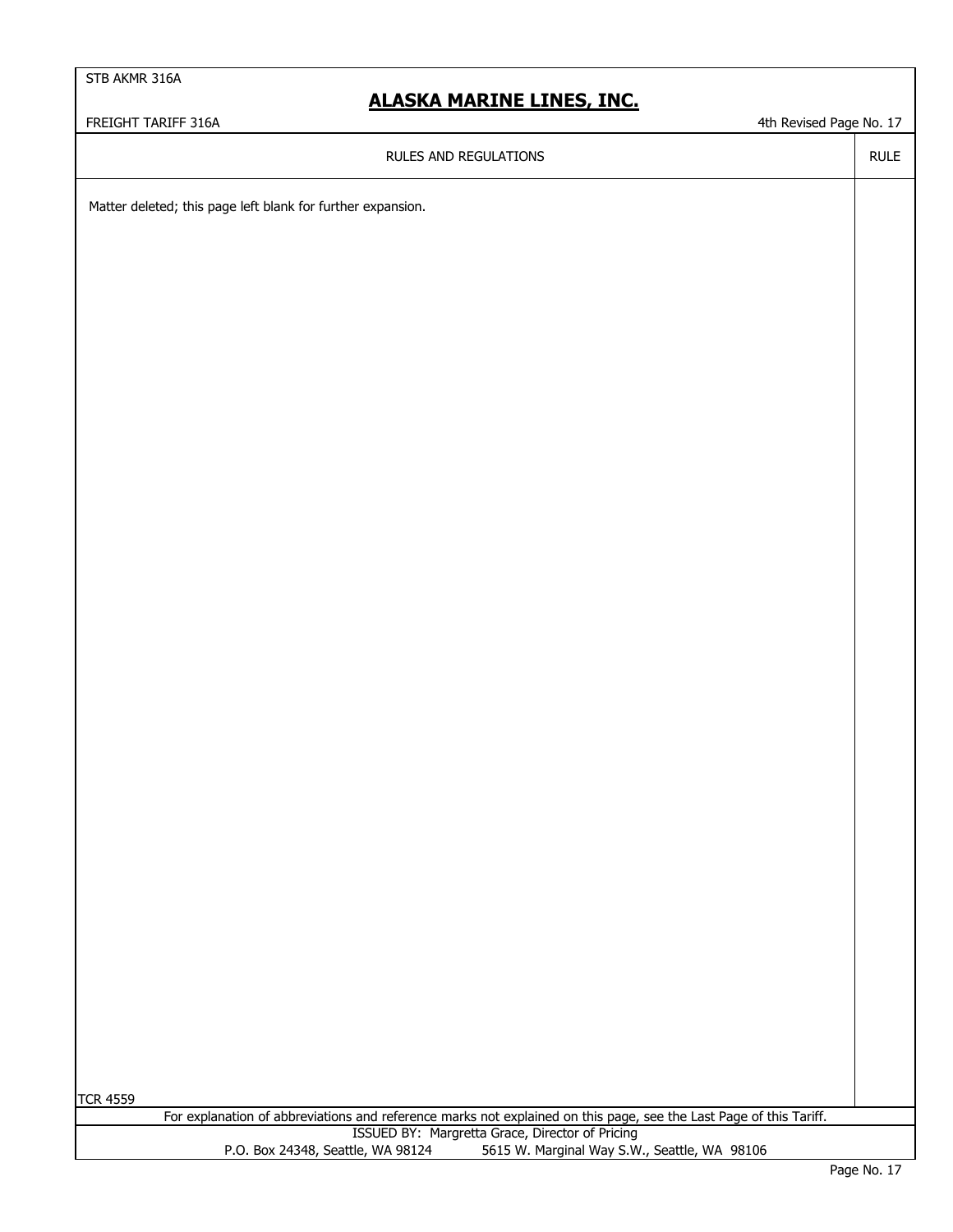STB AKMR 316A

### **ALASKA MARINE LINES, INC.**

FREIGHT TARIFF 316A 8th Revised Page No. 18

RULE

342

#### RULES AND REGULATIONS:

#### APPLICATION OF ARBITRARY CHARGES (PLACEMENT SERVICE):

When requested by Shipper or Consignee, at the time of booking, Carrier will provide placement service of full containers at Consignee's warehouse or jobsite for unloading by Consignee for the following additional charges:

| <b>Bethel</b>          | Zone 1 | \$344.00 per 20' ctr.                                             | \$344.00 per 40' ctr.   |
|------------------------|--------|-------------------------------------------------------------------|-------------------------|
|                        | Zone 2 | \$385.00 per 20' ctr.                                             | \$385.00 per 40' ctr.   |
|                        | Zone 3 | \$436.00 per 20' ctr.                                             | \$436.00 per 40' ctr.   |
| $#$ Dillingham  Zone 1 |        | \$670.00 per 20' ctr.                                             | \$975.00 per 40' ctr.   |
| # Dillingham  Zone 2   |        | \$914.00 per 20' ctr.                                             | \$1,646.00 per 40' ctr. |
| Naknek                 | Zone 1 | \$384.00 per 20' ctr.                                             | \$384.00 per 40' ctr.   |
|                        | Zone 2 | \$653.00 per 20' ctr.                                             | \$653.00 per 40' ctr.   |
|                        | Zone 3 | \$903.00 per 20' ctr.                                             | \$903.00 per 40' ctr.   |
| Nome                   | Zone 1 | \$225.00 per 20' ctr.                                             | \$225.00 per 40' ctr.   |
|                        | Zone 2 | \$225.00 per 20' ctr.                                             | \$225.00 per 40' ctr.   |
| Kotzebue               | Zone 1 | \$498.00 per 20' ctr.                                             | \$498.00 per 40' ctr.   |
|                        | Zone 2 | Rates provided for 20' and 40' equipment on a<br>negotiated basis |                         |

Placement service is the spotting of container(s) or platform(s) at Shipper's facility for loading by Shipper and spotting of container(s) or platform(s) at Consignee's facility for unloading by Consignee.

EXCEPTION to Carrier's tariff STB AKMR 100, series, Rule 342: Rates are not subject to Inland Fuel Surcharge.

#### DESCRIPTION OF ZONES:

#### **Bethel:**

- Zone 1: Includes all points and places from the Bethel city dock to the Post Office and from the Bethel city dock to the AVCP/RHA facility. The Zone 1 set down fee is \$365.00 per unit and will include pick up of the empty equipment by Carrier; if Carrier is requested to pick up equipment which it did not deliver and/or set down, the fee for such service will be provided on a negotiated basis. Set down fees for Zone 2 and Zone 3 will be provided on a negotiated basis.
- Zone 2: Includes all points and places beyond the Post Office and the AVCP/RHA facility to the airport or the Kasayulie Subdivision.
- Zone 3: Includes points outside the named delivery points for Zone 1 and Zone 2.

#### # **Dillingham:**

- Zone 1: Includes Dillingham City Limits (up to 7 mile Aleknagik Lake Rd.)
- Zone 2: Includes points outside the named delivery points for Zone 1.

ISSUED: March 16, 2022 EFFECTIVE: March 17, 2022

TCR 4628 Rule continued on next page. The state of the state of the state of the state of the state of the state of the state of the state of the state of the state of the state of the state of the state of the state of th

ISSUED BY: Margretta Grace, Director of Pricing<br>P.O. Box 24348, Seattle, WA 98124 5615 W. Marginal Way S.W 5615 W. Marginal Way S.W., Seattle, WA 98106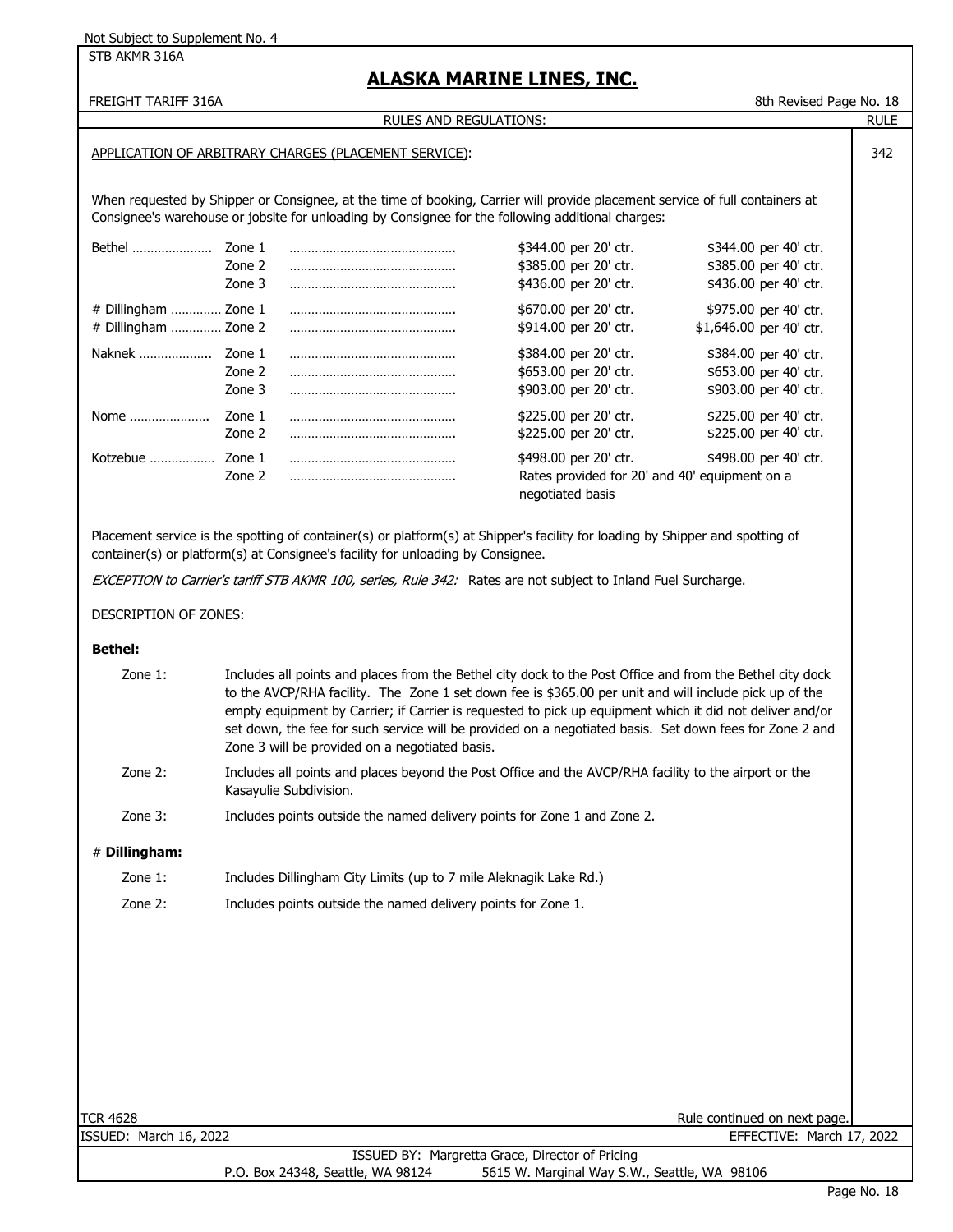### **ALASKA MARINE LINES, INC.**

FREIGHT TARIFF 316A 6th Revised Page No. 19

|                                   | RULES AND REGULATIONS:                                                                                                                                                                                                                                                                                                                          | <b>RULE</b> |
|-----------------------------------|-------------------------------------------------------------------------------------------------------------------------------------------------------------------------------------------------------------------------------------------------------------------------------------------------------------------------------------------------|-------------|
|                                   | APPLICATION OF ARBITRARY CHARGES (PLACEMENT SERVICE): (Continued)                                                                                                                                                                                                                                                                               | 342         |
| DESCRIPTION OF ZONES: (Continued) |                                                                                                                                                                                                                                                                                                                                                 |             |
|                                   | Kotzebue: Cargo exceeding 40' in overall length will be rated on a negotiated basis.                                                                                                                                                                                                                                                            |             |
| Zone 1:                           | Includes all points and places located within a two (2) mile radius of Carrier's dock at Kotzebue,<br>Alaska. The Zone 1 set down fee is \$336.00 per piece of equipment.                                                                                                                                                                       |             |
| Zone 2:                           | Points outside the two (2) mile radius will be rated on a negotiated basis.                                                                                                                                                                                                                                                                     |             |
| <b>Naknek/King Salmon Area:</b>   |                                                                                                                                                                                                                                                                                                                                                 |             |
| Zone 1:                           | (Naknek Area) All points and places located within the area bounded by a line beginning at the mouth<br>of the Naknek River near Naknek, extending along the Naknek River to the creek between the State<br>Gravel Pit and the cemetary, limited to service to those points and places that may be safely reached<br>by motor freight vehicles. |             |
| Zone 2:                           | (King Salmon) All points and places located within the area bounded by the East boundary of Zone 1<br>(the creek between the State Gravel Pit and the cemetary) and King Salmon, limited to service to those<br>points and places that may safely be reached by motor vehicles.                                                                 |             |
| Zone 3:                           | (Beyond King Salmon) All points beyond King Salmon, including but not limited to Fox Bay Lodge,<br>Crystal Creek Lodge, Lake Camp, Pike Lake area, and Rapids Camp. Service is limited to those points<br>and places that may be safely reached by motor vehicles.                                                                              |             |
| <u>Nome:</u>                      |                                                                                                                                                                                                                                                                                                                                                 |             |
| Zone 1:                           | Includes all points and places located within a two (2) mile radius of the Nome City dock located at<br>Nome, Alaska.                                                                                                                                                                                                                           |             |
| Zone 2:                           | Includes all points and places located at least two (2) miles, but not more than a five (5) mile radius of<br>the Nome City dock located at Nome, Alaska.                                                                                                                                                                                       |             |
|                                   |                                                                                                                                                                                                                                                                                                                                                 |             |
|                                   |                                                                                                                                                                                                                                                                                                                                                 |             |
|                                   |                                                                                                                                                                                                                                                                                                                                                 |             |
|                                   |                                                                                                                                                                                                                                                                                                                                                 |             |
|                                   |                                                                                                                                                                                                                                                                                                                                                 |             |
|                                   |                                                                                                                                                                                                                                                                                                                                                 |             |
|                                   |                                                                                                                                                                                                                                                                                                                                                 |             |
|                                   |                                                                                                                                                                                                                                                                                                                                                 |             |
|                                   |                                                                                                                                                                                                                                                                                                                                                 |             |
| <b>TCR 4617</b>                   |                                                                                                                                                                                                                                                                                                                                                 |             |
|                                   | For explanation of abbreviations and reference marks not explained on this page, see the Last Page of this Tariff.                                                                                                                                                                                                                              |             |
| ISSUED: December 15, 2021         | EFFECTIVE: December 16, 2021                                                                                                                                                                                                                                                                                                                    |             |
|                                   | ISSUED BY: Margretta Grace, Director of Pricing<br>P.O. Box 24348, Seattle, WA 98124<br>5615 W. Marginal Way S.W., Seattle, WA 98106                                                                                                                                                                                                            |             |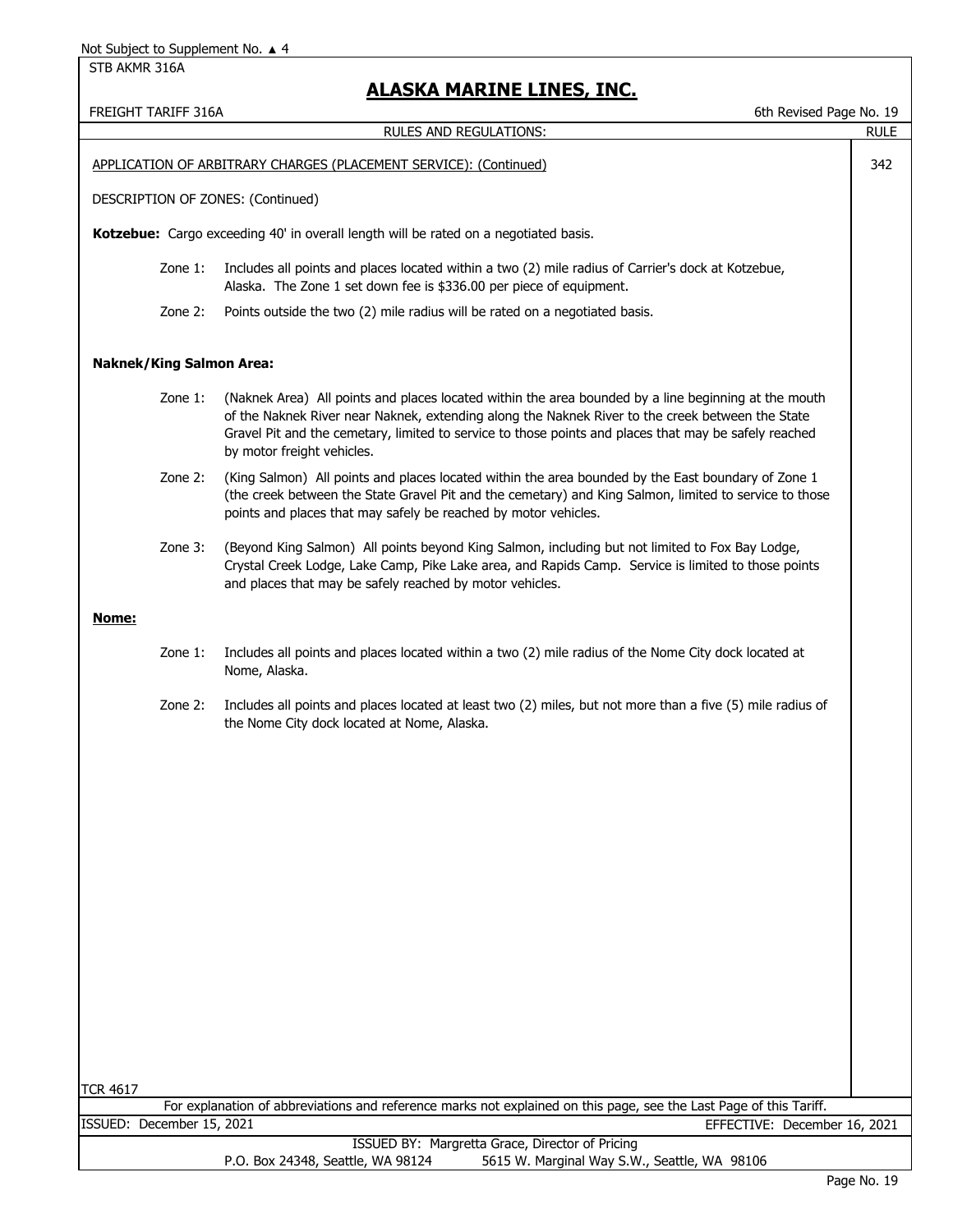### **ALASKA MARINE LINES, INC.**

FREIGHT TARIFF 316A 12th Revised Page No. 20

|                 | <b>RULES AND REGULATIONS</b>                                                                                                                                                                                                                                                                                         | <b>RULE</b> |
|-----------------|----------------------------------------------------------------------------------------------------------------------------------------------------------------------------------------------------------------------------------------------------------------------------------------------------------------------|-------------|
|                 | ARBITRARY FUEL SURCHARGE, APPLICATION OF:                                                                                                                                                                                                                                                                            | 345         |
|                 | Except as specifically indicated in individual rate items and exceptions noted herein, all shipments are subject to an Arbitrary<br>Fuel Surcharge as specified below:                                                                                                                                               |             |
|                 | Rates for the following Rule and Commodity Items are increased as per (1) and (2) below:                                                                                                                                                                                                                             |             |
|                 | Rule 568 - Over-Dimension Charges<br>Commodity Rates in Sections 1, 1-A, and 2<br>Rule 610 - Minimum Charge<br>Rule 997 - Arbitraries to and from Irregular Points                                                                                                                                                   |             |
|                 | All shipments moving between Seattle, Washington and points referenced in this tariff at rates and/or charges set forth in the<br>rates and rules listed above will be subject to a fuel related increase of $\bullet$ seventeen and one half (17.5%) percent. Multiply the<br>applicable rate by $\triangle$ 1.175. |             |
| percentage.     | First determine the amount of charges that would otherwise apply, including any applicable rate increases, other than those<br>charges for services specified under EXCEPTIONS, then, increase the amount of charges so determined by the appropriate                                                                |             |
| NOTE 1.         | For rates in cents, fractions will be as follows: Fractions of less than $1/2$ cent will be dropped and fractions of $1/2$<br>cent or more will be rounded to the next whole cent.                                                                                                                                   |             |
|                 | For rates in dollars, fractions of dollars will be rounded as follows: Less that .50 will be dropped and .50 or more<br>will be rounded to the next whole dollar.                                                                                                                                                    |             |
| NOTE 2.         | Where the rate or charge is published in dollars and cents, apply the equivalent in cents.                                                                                                                                                                                                                           |             |
| NOTE 3.         | Rates made for the addition or deduction of arbitraries will be as follows: Where a through rate for line-haul<br>transportation is made by the addition or the deduction of an arbitrary the addition or deduction of such arbitrary<br>shall be made first before applying the provisions of this Supplement.      |             |
| NOTE 4.         | Where a through rate is made by combining two or more factors, each is increased spearately under the provisions<br>of this item and the applicable through rate is the total of the combined factors.                                                                                                               |             |
| NOTE 5.         | References to Tariffs, Items, Notes, Rules, etc will be as follows: Where reference is made in this Supplement to<br>Tariffs, Items, Notes, Rules, etc., it is understood that such reference is continuous and includes Supplements to<br>or successive issues of such Items, Notes, Rules, etc.                    |             |
|                 | EXCEPTIONS: The provisions of this Fuel Surcharge will not apply to rates set forth in the following items:                                                                                                                                                                                                          |             |
| А.              | STB AKMR 100, series, or 316, series, Item Numbers:                                                                                                                                                                                                                                                                  |             |
|                 | 340, 341, 460, 480, 500, 501, 540 Paragraph (D), 563, 740, 750, 751, 820, 848, 850, 891, 900, 910,<br>911, 942, 959, 982, 987 and 990.                                                                                                                                                                               |             |
| В.              | Accessorial charges specifically named in individual rate items that are noted as exceptions to items<br>listed in paragraph A above.                                                                                                                                                                                |             |
| <b>TCR 4632</b> |                                                                                                                                                                                                                                                                                                                      |             |
|                 | ARBITRARY FUEL SURCHARGE, INLAND, APPLICATION OF:                                                                                                                                                                                                                                                                    | 346         |
|                 | Refer to AKMR 100, series, Item 346.                                                                                                                                                                                                                                                                                 |             |
|                 |                                                                                                                                                                                                                                                                                                                      |             |
|                 |                                                                                                                                                                                                                                                                                                                      |             |
|                 |                                                                                                                                                                                                                                                                                                                      |             |
|                 |                                                                                                                                                                                                                                                                                                                      |             |
|                 |                                                                                                                                                                                                                                                                                                                      |             |
| <b>TCR 4555</b> | Rule continued on next page                                                                                                                                                                                                                                                                                          |             |
|                 | For explanation of abbreviations and reference marks not explained on this page, see the Last Page of this Tariff.                                                                                                                                                                                                   |             |
|                 | ISSUED: June 10, 2022<br>EFFECTIVE: June 26, 2022                                                                                                                                                                                                                                                                    |             |
|                 | ISSUED BY: Margretta Grace, Director of Pricing<br>P.O. Box 24348, Seattle, WA 98124<br>5615 W. Marginal Way S.W., Seattle, WA 98106                                                                                                                                                                                 |             |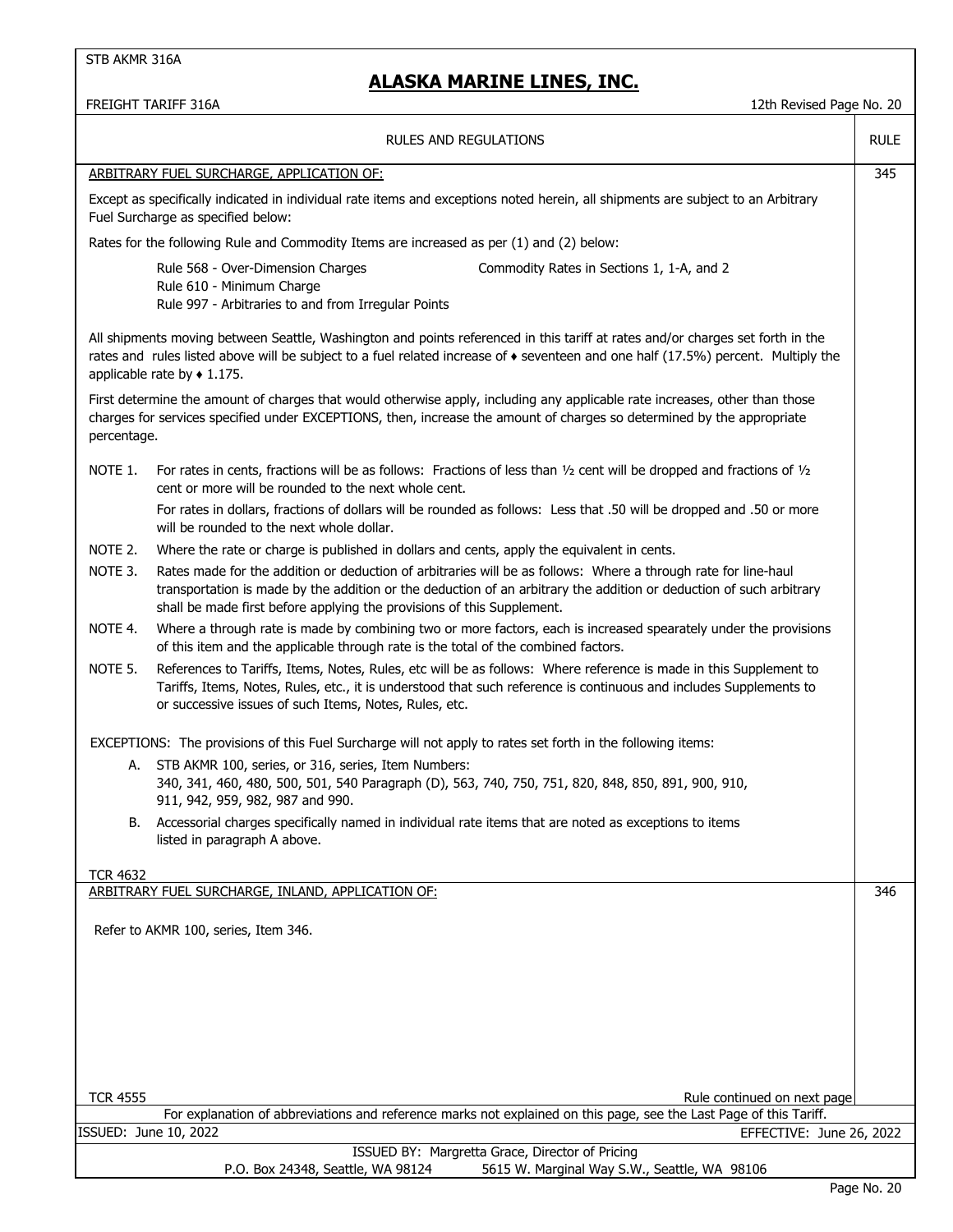### **ALASKA MARINE LINES, INC.**

FREIGHT TARIFF 316A 21 CHA 2008 2008 2008 2009 2008 2009 2008 2009 2008 2009 2008 2009 2008 21 CHA 21 CHA 21 CHA 21 CHA 21 CHA 21 CHA 21 CHA 21 CHA 21 CHA 21 CHA 21 CHA 21 CHA 21 CHA 21 CHA 21 CHA 21 CHA 21 CHA 21 CHA 21 C

RULE

RULES AND REGULATIONS

Matter deleted; this page left blank for further expansion.

TCR 4559

For explanation of abbreviations and reference marks not explained on this page, see the Last Page of this Tariff. ISSUED: May 18, 2020 EFFECTIVE: May 19, 2020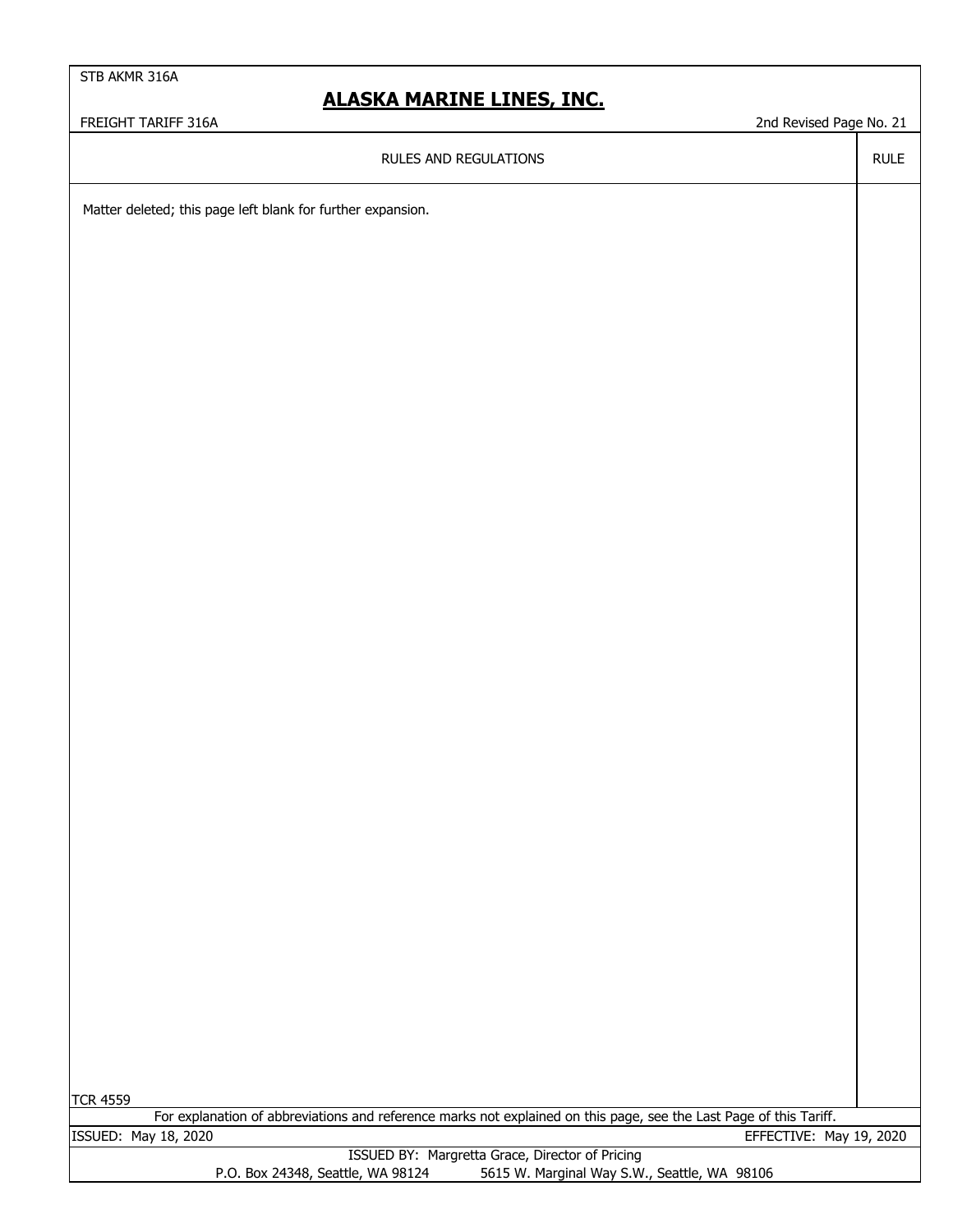### **ALASKA MARINE LINES, INC.**

FREIGHT TARIFF 316A 22 and Revised Page No. 22

RULE

RULES AND REGULATIONS

Matter deleted; this page left blank for further expansion.

|  | г |
|--|---|
|--|---|

For explanation of abbreviations and reference marks not explained on this page, see the Last Page of this Tariff. ISSUED: May 18, 2020 EFFECTIVE: May 19, 2020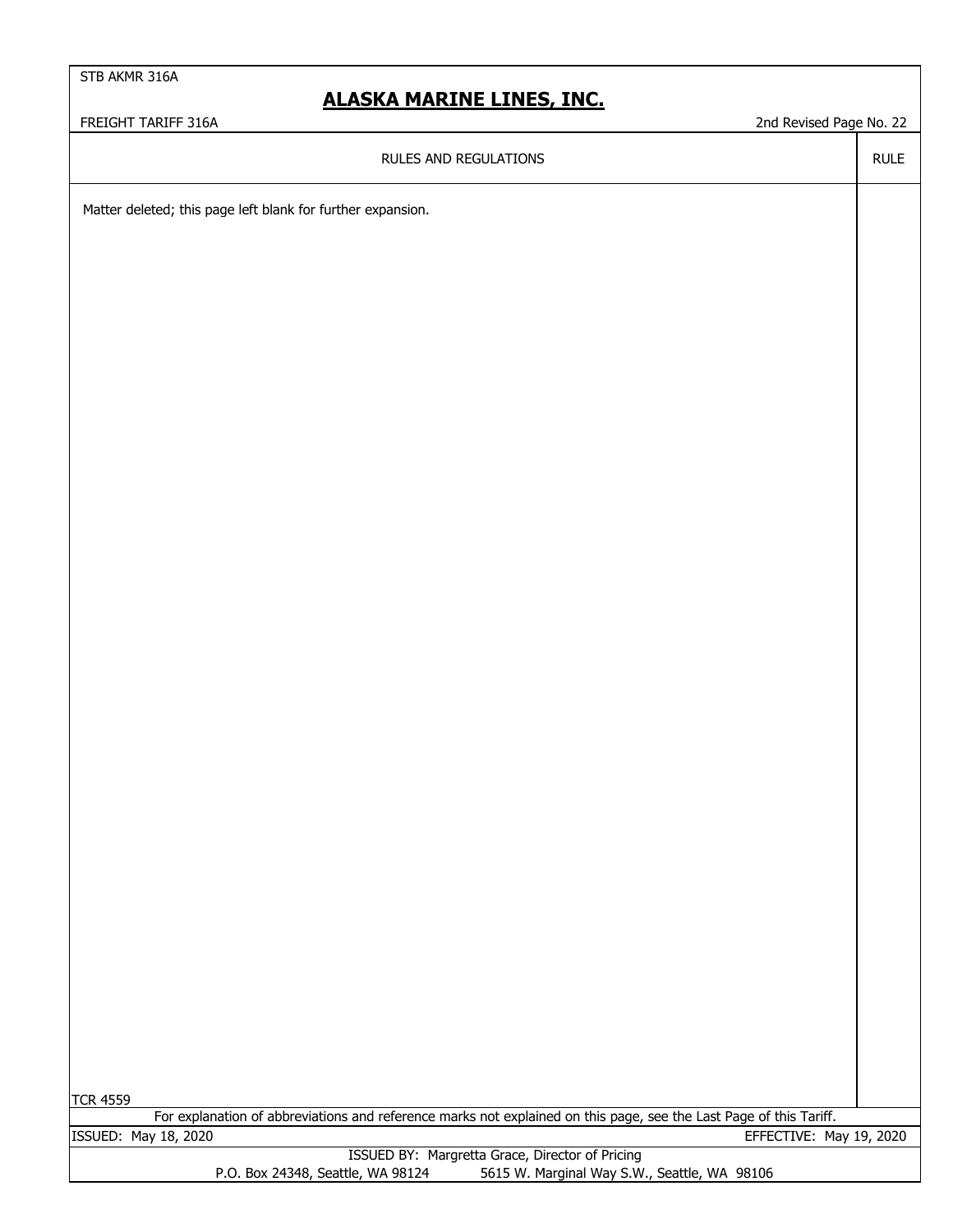### **ALASKA MARINE LINES, INC.**

FREIGHT TARIFF 316A 1st Revised Page No. 23

RULE

406

#### RULES AND REGULATIONS

| CARRIERS OR CONTAINERS, EMPTY, RETURNED: |
|------------------------------------------|

Rates named in Items making reference to this Rule will apply only on empty carriers or containers which were originally used when filled, in the transportation of commodities on the Carrier's vessels, and are being returned to the Consignor of the original filled carrier or container.

TCR 4541

For explanation of abbreviations and reference marks not explained on this page, see the Last Page of this Tariff. ISSUED: December 4, 2019 EFFECTIVE: December 5, 2019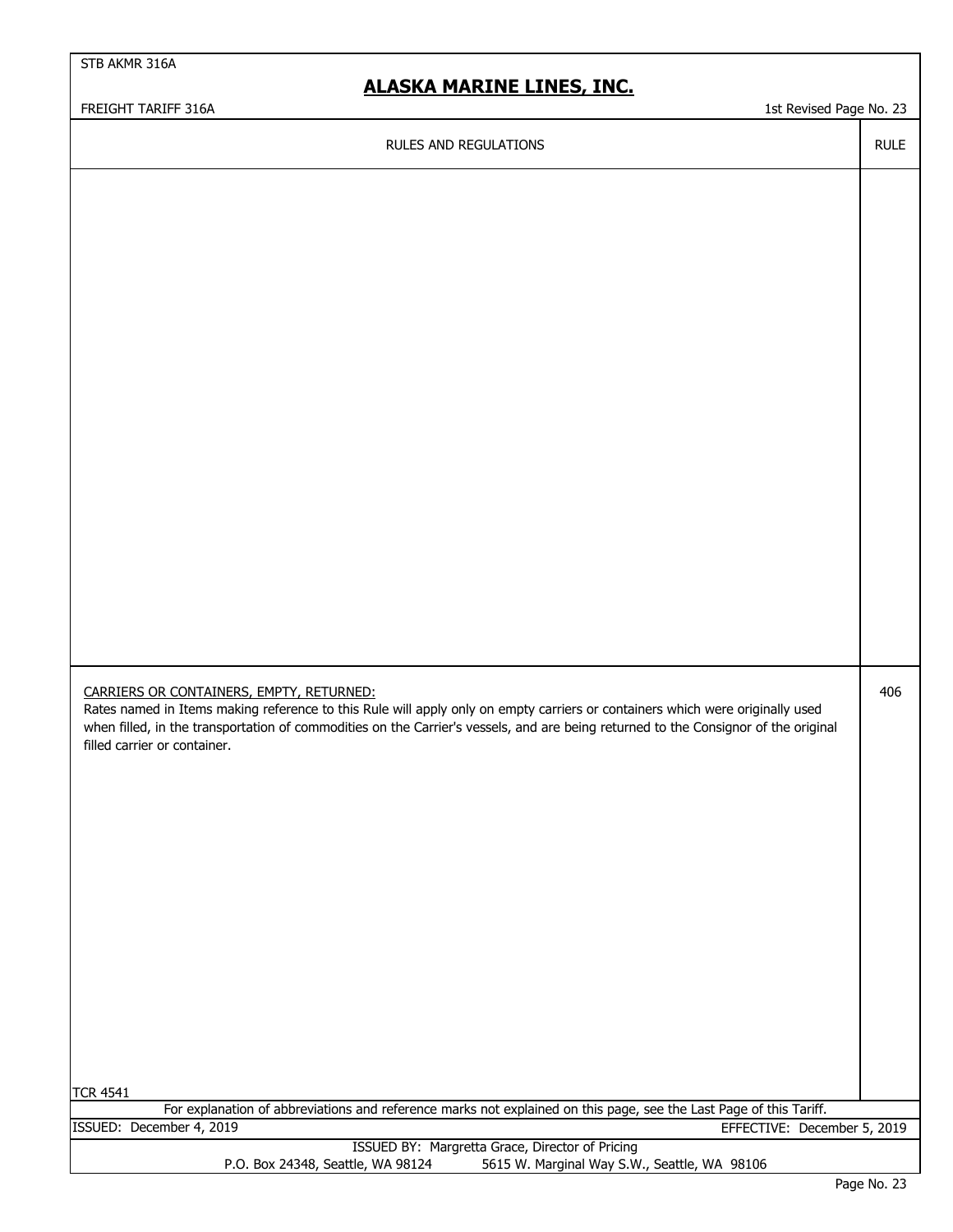STB AKMR 316A

### **ALASKA MARINE LINES, INC.**

#### FREIGHT TARIFF 316A 3rd Revised Page No. 24

RULE

460

501

#### RULES AND REGULATIONS

CONSOLIDATION OF SHIPMENTS:

Refer to AKMR 100, series, Item 460.

#### DEMURRAGE:

In conjunction with Carrier's Tariff STB AKMR 100, Rule 501, the following demurrage provisions shall apply at locations in Alaska:

- A. HUB PORT DEMURRAGE: Carrier's containers and platforms must be empty and returned to Carrier within 30 calendar days (including Saturdays, Sundays and holidays) of delivery. This allowance applies to container and platform equipment only. Chassis must be returned to Carrier within 48 hours of delivery. Demurrage charges for detained equipment will be charged according to Paragraph D, or as otherwise contractually agreed and shall accrue continuously until the equipment is returned. Following initial delivery of the equipment, the Consignee and Bill-To-Party shall be jointly and severally liable and responsible for maintaining the possession and condition of the equipment until returned to Carrier.
- B. VILLAGE DEMURRAGE: Carrier's containers and platforms must be empty and returned to the dock or high water mark at the barge loading/unloading area by the later of 45 calendar days (including Saturdays, Sundays, and holidays) following initial delivery or prior to the Carrier's next arrival. Demurrage charges for detained equipment will be charged according to Paragraph D or as otherwise contractually agreed; and shall accrue continuously until the equipment is placed back at the point of delivery AND Carrier returns on a subsequent trip. Following initial delivery of the equipment, the Consignee and Bill-To-Party shall be jointly and severally liable and responsible for maintaining the possession and condition of equipment until picked up by Carrier.
- C. In Alaska, receiver of freight must empty Carrier's containers within the above specified times. When containers are detained beyond the free time authorized herein, the demurrage charges in Paragraph D will be assessed for each 24 hours or fraction thereof in excess of the free time period, Saturdays, Sundays and holidays included.
- D. In Alaska, in conjunction with AKMR 100, series, Rule 501, demurrage charges will be assessed as follows for each 24 hours, or fraction thereof in excess of the free time period, Saturdays, Sundays and holidays included.

| 20' / 24' Equipment: | \$7.00 per day per piece of equipment  |
|----------------------|----------------------------------------|
| 40' Equipment:       | \$10.00 per day per piece of equipment |

For demurrage charges applicable at Carrier's Seattle terminal, refer to STB AKMR 100, series, Rule 501 (Storage).

TCR 4617

| For explanation of abbreviations and reference marks not explained on this page, see the Last Page of this Tariff. |  |                              |  |  |
|--------------------------------------------------------------------------------------------------------------------|--|------------------------------|--|--|
| ISSUED: December 15, 2021                                                                                          |  | EFFECTIVE: December 16, 2021 |  |  |
| ISSUED BY: Margretta Grace, Director of Pricing                                                                    |  |                              |  |  |
| 5615 W. Marginal Way S.W., Seattle, WA 98106<br>P.O. Box 24348, Seattle, WA 98124                                  |  |                              |  |  |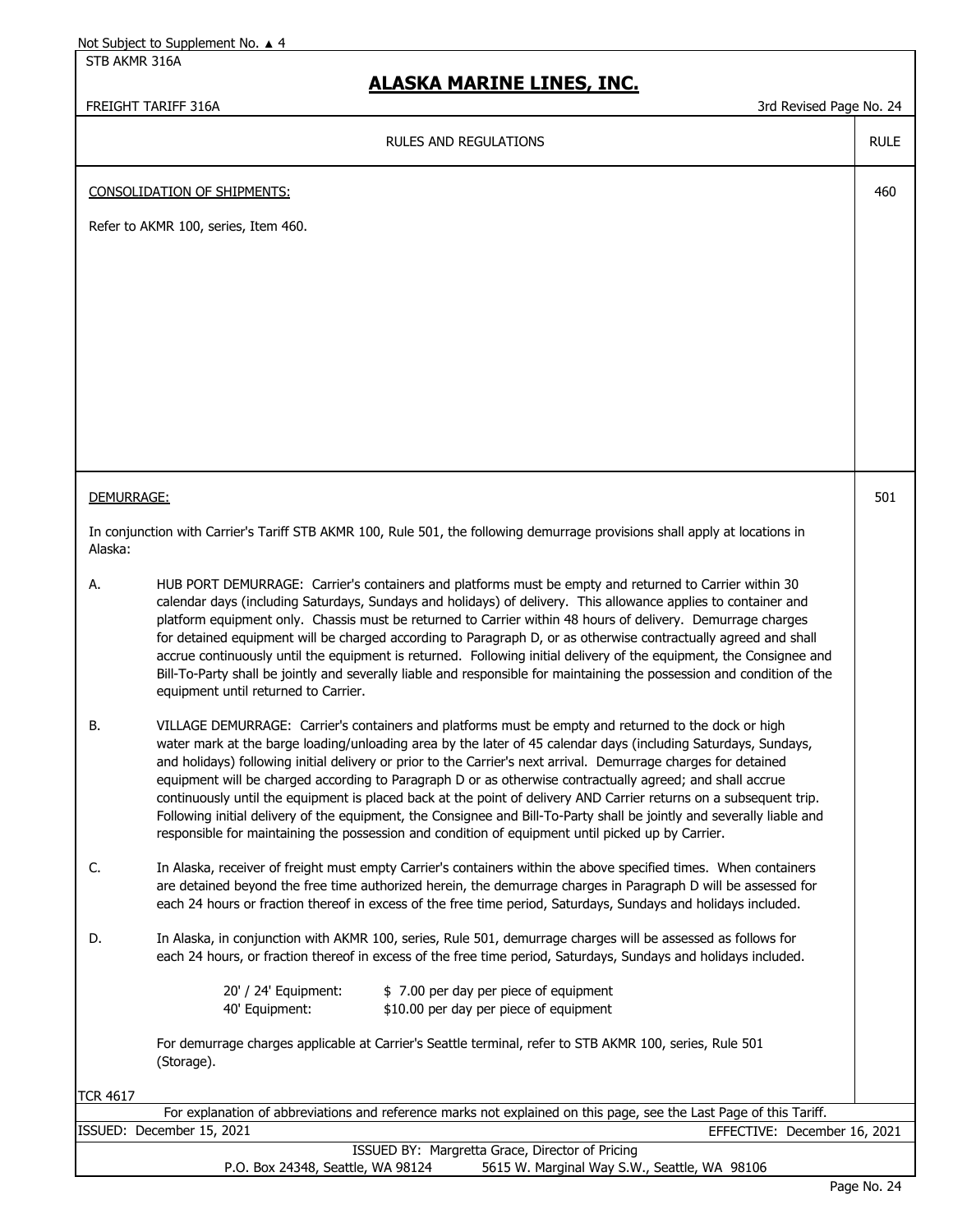#### STB AKMR 316A

|                                                                                                                                               |                                                                                                                                                                                               |                                                                                                                                                                                             |                                                                                                                      | 6th Revised Page No. 25 |
|-----------------------------------------------------------------------------------------------------------------------------------------------|-----------------------------------------------------------------------------------------------------------------------------------------------------------------------------------------------|---------------------------------------------------------------------------------------------------------------------------------------------------------------------------------------------|----------------------------------------------------------------------------------------------------------------------|-------------------------|
|                                                                                                                                               |                                                                                                                                                                                               | RULES AND REGULATIONS                                                                                                                                                                       |                                                                                                                      | <b>RULE</b>             |
| EQUIPMENT:                                                                                                                                    |                                                                                                                                                                                               |                                                                                                                                                                                             |                                                                                                                      | 520                     |
| EQUIPMENT - Unless otherwise specified in individual commodity items, container load weights and minimums refer to 20 foot<br>equipment only. |                                                                                                                                                                                               |                                                                                                                                                                                             |                                                                                                                      |                         |
| А.                                                                                                                                            | REGULAR PORTS / IRREGULAR POINTS (Page 2): Based on equipment availability and operational approval, Carrier<br>may extend rates and service for transport of 40' equipment to regular ports. |                                                                                                                                                                                             |                                                                                                                      |                         |
|                                                                                                                                               | EXCEPTION TO STB AKMR 100, series, RULE 210: The conversion rate from 20' to 40' equipment is 200% of the<br>closest applicable weight minimum plus a 5% operational surcharge.               |                                                                                                                                                                                             |                                                                                                                      |                         |
| В.                                                                                                                                            |                                                                                                                                                                                               | IRREGULAR POINTS (Page 2): Unless arrangements have been approved in writing by Alaska Marine Lines, Inc.,<br>Carrier will not extend rates or service of 40' equipment to irregular ports. |                                                                                                                      |                         |
|                                                                                                                                               | <b>EXPLOSIVES and OTHER DANGEROUS ARTICLES:</b>                                                                                                                                               |                                                                                                                                                                                             |                                                                                                                      | 540                     |
|                                                                                                                                               |                                                                                                                                                                                               |                                                                                                                                                                                             |                                                                                                                      |                         |
|                                                                                                                                               | Refer to AKMR 100, series, Rule 540.                                                                                                                                                          |                                                                                                                                                                                             |                                                                                                                      |                         |
|                                                                                                                                               |                                                                                                                                                                                               |                                                                                                                                                                                             |                                                                                                                      |                         |
|                                                                                                                                               |                                                                                                                                                                                               |                                                                                                                                                                                             |                                                                                                                      |                         |
|                                                                                                                                               |                                                                                                                                                                                               |                                                                                                                                                                                             |                                                                                                                      |                         |
|                                                                                                                                               |                                                                                                                                                                                               |                                                                                                                                                                                             |                                                                                                                      |                         |
|                                                                                                                                               |                                                                                                                                                                                               |                                                                                                                                                                                             |                                                                                                                      |                         |
|                                                                                                                                               | OVER DIMENSIONAL FREIGHT:                                                                                                                                                                     |                                                                                                                                                                                             |                                                                                                                      | 568                     |
|                                                                                                                                               |                                                                                                                                                                                               | Except as specified herein, refer to STB AKMR 100, series, Rule 568 for over-dimensional charges.                                                                                           |                                                                                                                      |                         |
|                                                                                                                                               |                                                                                                                                                                                               |                                                                                                                                                                                             |                                                                                                                      |                         |
| NOTE 1.                                                                                                                                       |                                                                                                                                                                                               |                                                                                                                                                                                             | <b>EXCEPTION:</b> Commodities assessed as Break Bulk (as indicated in Rule 170) and/or AQ rates shall not be subject |                         |
|                                                                                                                                               |                                                                                                                                                                                               | to overheight or overwidth charges UNLESS Shipper specifically requests freight be loaded and configured to a                                                                               |                                                                                                                      |                         |
|                                                                                                                                               |                                                                                                                                                                                               | height/weight exceeding the allowable dimensions indicated in STB AKMR 316, series, Rule 568 and/or                                                                                         |                                                                                                                      |                         |
|                                                                                                                                               | STB AKMR 100, series, 568, as applicable.                                                                                                                                                     |                                                                                                                                                                                             |                                                                                                                      |                         |
|                                                                                                                                               |                                                                                                                                                                                               | I. OVERLENGTH: Overlength charges are applied per linear foot or fraction thereof exceeding the length of the equipment.                                                                    |                                                                                                                      |                         |
|                                                                                                                                               |                                                                                                                                                                                               |                                                                                                                                                                                             |                                                                                                                      |                         |
|                                                                                                                                               |                                                                                                                                                                                               | <b>EXCEPTION:</b> Cubic foot rates are not subject to over-dimensional charges.                                                                                                             |                                                                                                                      |                         |
|                                                                                                                                               | <b>Equipment Size:</b>                                                                                                                                                                        | Charge per foot or fraction thereof,                                                                                                                                                        |                                                                                                                      |                         |
|                                                                                                                                               |                                                                                                                                                                                               | exceeding the length of the equipment:                                                                                                                                                      |                                                                                                                      |                         |
|                                                                                                                                               | LCL, Exceeding 24' L                                                                                                                                                                          | \$211.00                                                                                                                                                                                    |                                                                                                                      |                         |
|                                                                                                                                               | 20' or 24', Exceeding 24' L                                                                                                                                                                   | \$211.00                                                                                                                                                                                    |                                                                                                                      |                         |
|                                                                                                                                               | 40'<br>53'                                                                                                                                                                                    | \$211.00                                                                                                                                                                                    |                                                                                                                      |                         |
|                                                                                                                                               |                                                                                                                                                                                               | \$211.00                                                                                                                                                                                    |                                                                                                                      |                         |
|                                                                                                                                               |                                                                                                                                                                                               | (1) When Break Bulk Volume rates are applied, the over-length surcharge will be applied based on the overall length of the                                                                  |                                                                                                                      |                         |
|                                                                                                                                               | longest piece of each inbound truckload exceeding 24 feet.                                                                                                                                    |                                                                                                                                                                                             |                                                                                                                      |                         |
|                                                                                                                                               |                                                                                                                                                                                               | EXCEPTION: If the inbound truckload, exceeding 24' in length, includes (A) cargo rated on a per cubic foot basis,                                                                           |                                                                                                                      |                         |
|                                                                                                                                               |                                                                                                                                                                                               | accompanied by (B)cargo rated at a per hundred pounds basis, the over-length surcharge will be assessed only on the                                                                         |                                                                                                                      |                         |
|                                                                                                                                               |                                                                                                                                                                                               | additional length of (B) which exceeds (A), when loaded on the same piece of equipment.                                                                                                     |                                                                                                                      |                         |
|                                                                                                                                               |                                                                                                                                                                                               | EXAMPLE: Glulams & Truss delivered on one truck and loaded to one flat                                                                                                                      |                                                                                                                      |                         |
|                                                                                                                                               | (A) Truss @ 32' long (rated per cuft)                                                                                                                                                         |                                                                                                                                                                                             |                                                                                                                      |                         |
|                                                                                                                                               | (B) Glulam @ 36' long (rated per cwt)                                                                                                                                                         |                                                                                                                                                                                             |                                                                                                                      |                         |
|                                                                                                                                               |                                                                                                                                                                                               |                                                                                                                                                                                             |                                                                                                                      |                         |
|                                                                                                                                               |                                                                                                                                                                                               | Over-length surcharge to be applied on 4' only (that portion of Glulam exceeding overall length of Truss)                                                                                   |                                                                                                                      |                         |
|                                                                                                                                               |                                                                                                                                                                                               |                                                                                                                                                                                             |                                                                                                                      |                         |
|                                                                                                                                               |                                                                                                                                                                                               |                                                                                                                                                                                             |                                                                                                                      |                         |
|                                                                                                                                               |                                                                                                                                                                                               |                                                                                                                                                                                             |                                                                                                                      |                         |
|                                                                                                                                               |                                                                                                                                                                                               |                                                                                                                                                                                             |                                                                                                                      |                         |
|                                                                                                                                               |                                                                                                                                                                                               |                                                                                                                                                                                             |                                                                                                                      |                         |
|                                                                                                                                               |                                                                                                                                                                                               |                                                                                                                                                                                             |                                                                                                                      |                         |
| <b>TCR 4617</b>                                                                                                                               |                                                                                                                                                                                               |                                                                                                                                                                                             | Continued on next page                                                                                               |                         |
|                                                                                                                                               |                                                                                                                                                                                               |                                                                                                                                                                                             | For explanation of abbreviations and reference marks not explained on this page, see the Last Page of this Tariff.   |                         |
|                                                                                                                                               | ISSUED: December 15, 2021                                                                                                                                                                     | ISSUED BY: Margretta Grace, Director of Pricing                                                                                                                                             | EFFECTIVE: December 16, 2021                                                                                         |                         |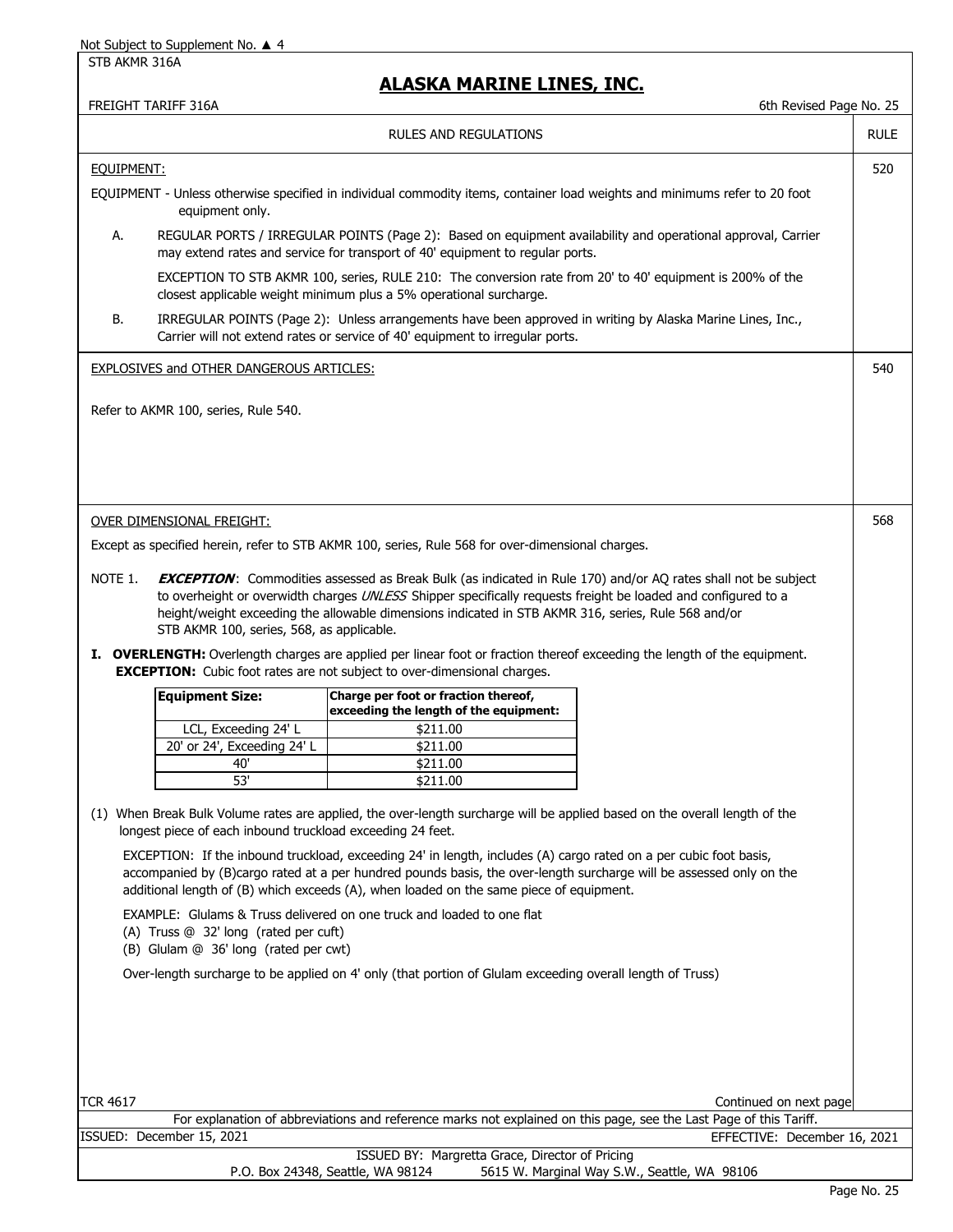STB AKMR 316A

| FREIGHT TARIFF 316A<br>3rd Revised Page No. 26                                                                                                                                                                                                                                                                                                                                                                                         |                 |
|----------------------------------------------------------------------------------------------------------------------------------------------------------------------------------------------------------------------------------------------------------------------------------------------------------------------------------------------------------------------------------------------------------------------------------------|-----------------|
| <b>RULES AND REGULATIONS</b>                                                                                                                                                                                                                                                                                                                                                                                                           | <b>RULE</b>     |
| OVER DIMENSIONAL FREIGHT (Cont'd)                                                                                                                                                                                                                                                                                                                                                                                                      | 568<br>(Cont'd) |
| II. OVERWEIGHT:                                                                                                                                                                                                                                                                                                                                                                                                                        |                 |
| In conjunction with AKMR 100, series, Rule 568, single pieces or packages weighing 50,000 pounds or more will take<br>the Class or Commodity rates shown herein plus a charge of \$7.26 per 100 pounds on the total weight to cover the<br>extra cost of handling heavy pieces aboard the vessel. Each single piece or package weight 4,000 pounds or more shall<br>have its actual gross weight clearly and indelibly marked thereon. |                 |
|                                                                                                                                                                                                                                                                                                                                                                                                                                        |                 |
|                                                                                                                                                                                                                                                                                                                                                                                                                                        |                 |
|                                                                                                                                                                                                                                                                                                                                                                                                                                        |                 |
|                                                                                                                                                                                                                                                                                                                                                                                                                                        |                 |
|                                                                                                                                                                                                                                                                                                                                                                                                                                        |                 |
|                                                                                                                                                                                                                                                                                                                                                                                                                                        |                 |
|                                                                                                                                                                                                                                                                                                                                                                                                                                        |                 |
|                                                                                                                                                                                                                                                                                                                                                                                                                                        |                 |
|                                                                                                                                                                                                                                                                                                                                                                                                                                        |                 |
|                                                                                                                                                                                                                                                                                                                                                                                                                                        |                 |
|                                                                                                                                                                                                                                                                                                                                                                                                                                        |                 |
|                                                                                                                                                                                                                                                                                                                                                                                                                                        |                 |
|                                                                                                                                                                                                                                                                                                                                                                                                                                        |                 |
|                                                                                                                                                                                                                                                                                                                                                                                                                                        |                 |
| <b>TCR 4617</b><br>For explanation of abbreviations and reference marks not explained on this page, see the Last Page of this Tariff.                                                                                                                                                                                                                                                                                                  |                 |
| ISSUED: December 15, 2021<br>EFFECTIVE: December 16, 2021                                                                                                                                                                                                                                                                                                                                                                              |                 |
| ISSUED BY: Margretta Grace, Director of Pricing<br>5615 W. Marginal Way S.W., Seattle, WA 98106<br>P.O. Box 24348, Seattle, WA 98124                                                                                                                                                                                                                                                                                                   |                 |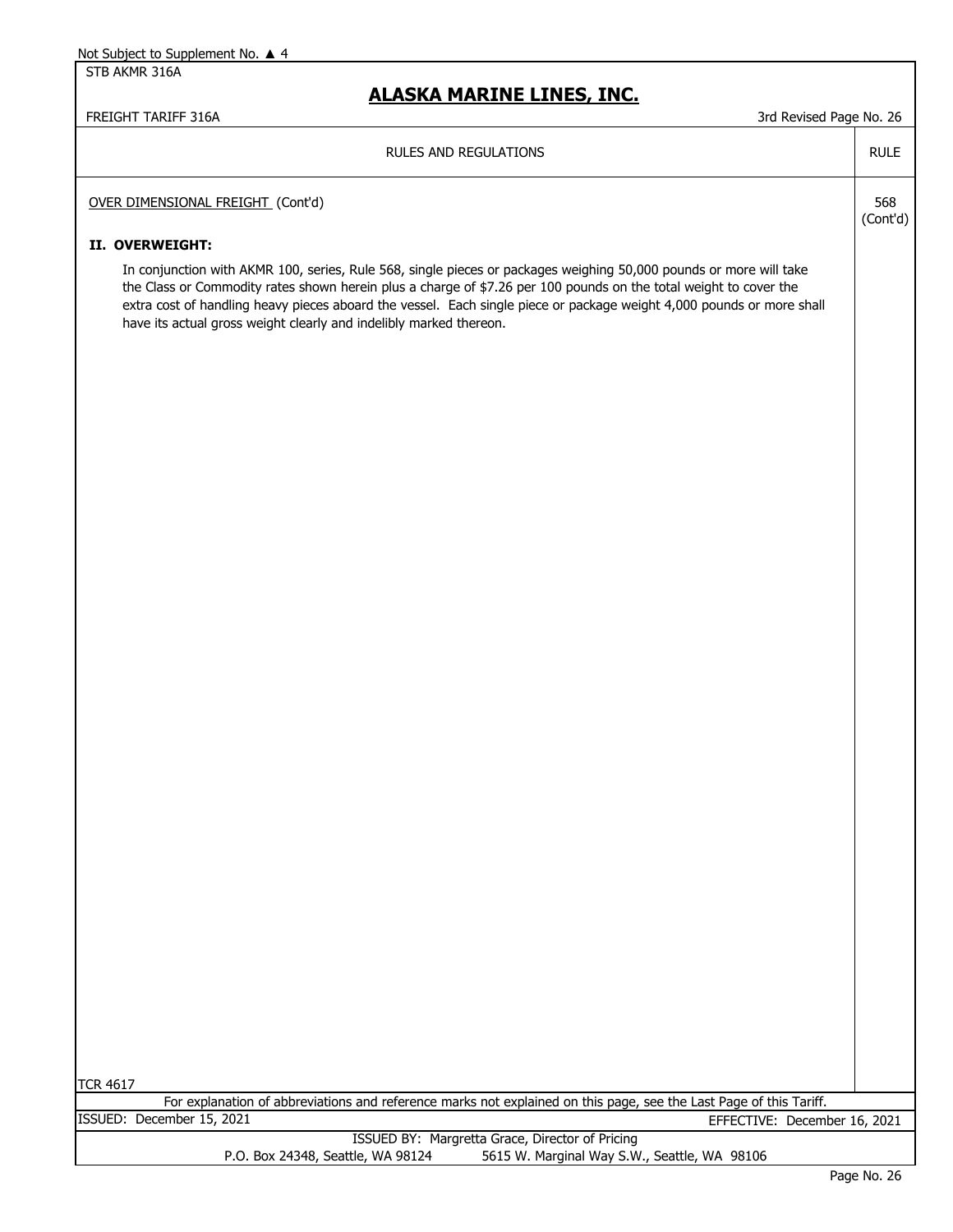STB AKMR 316A

### **ALASKA MARINE LINES, INC.**

FREIGHT TARIFF 316A 37 (1999) 27 (1999) 37 (1999) 37 (1999) 37 (1999) 38 (1999) 38 (1999) 38 (1999) 37 (1999) 38 (1999) 38 (1999) 38 (1999) 38 (1999) 38 (1999) 38 (1999) 38 (1999) 39 (1999) 39 (1999) 39 (1999) 39 (1999) 39

RULE

574

610

#### RULES AND REGULATIONS

#### **LIABILITY**

In conjunction with AKMR 100, series, Rule 574, the following provision shall apply:

#### INTER-PORT CARGO LIABILITY

Due to the nature of Western Alaska inter-port shipments, where the standard cargo receive and release inspection process is not feasible and cargo may be deposited in advance of receipt by Carrier or delivered without a secure terminal environment and without Consignee present to take receipt of cargo, Carrier's liability shall be reduced from that described in Carrier's Governing Rules Tariff AKMR 100, series, Rule No 574. In the event that cargo is transported by Carrier between Western Alaska ports without a detailed inspection report, signed by a representative of the Carrier and the Shipper/Consignee, Carrier shall not be liable for damage claims against the transported goods unless Carrier accepts responsibility for said damage. Notwithstanding Carrier's acceptance of responsibility, in no event shall Carrier's liability exceed that described in Carrier's Governing Rules Tariff AKMR 100, series, Rule No 574.

#### MINIMUM CHARGE

The minimum charge for any single shipment, as defined in AKMR 100, series, Rule 110, will be:

| <b>SHIPMENT MOVING</b>   | <b>MINIMUM CHARGE</b> |
|--------------------------|-----------------------|
| <b>UNDER RATES IN:</b>   | <b>PER SHIPMENT</b>   |
| Sections 1, 1-A, and 2   | \$222.00<br>(1)       |
| Sections 1, 1-A, and 2   | \$335.00<br>(2)       |
| RULE 997, Section A      | \$1,006.00            |
| RULE 997, Section B      | \$2,011.00            |
| RULE 997, Sections C - E | \$4,024.00            |

- (1) Rate applies to non-temperature control shipment only.
- (2) Rate applies to shipments requiring temperature control.

#### **EXCEPTION: See AKMR 100, series, Rule 460 (6) Exception to Rule 610 Minimum Charge.**

#### **EXCEPTION** : See Rule 540 EXPLOSIVES and OTHER DANGEROUS ARTICLES

 When a shipment contains two (2) or more articles which are prohibited by the DOT and U.S. Coast Guard regulations from being loaded or stored together, each part lot in the shipment will be considered a separate shipment even though tendered on a single bill of lading. The above LCL Minimum Charge shall apply for each segregated part lot. Articles not requiring such segregation may be included with any one of the separately considered shipments.

TCR 4617

|                           | For explanation of abbreviations and reference marks not explained on this page, see the Last Page of this Tariff. |                              |  |
|---------------------------|--------------------------------------------------------------------------------------------------------------------|------------------------------|--|
| ISSUED: December 15, 2021 |                                                                                                                    | EFFECTIVE: December 16, 2021 |  |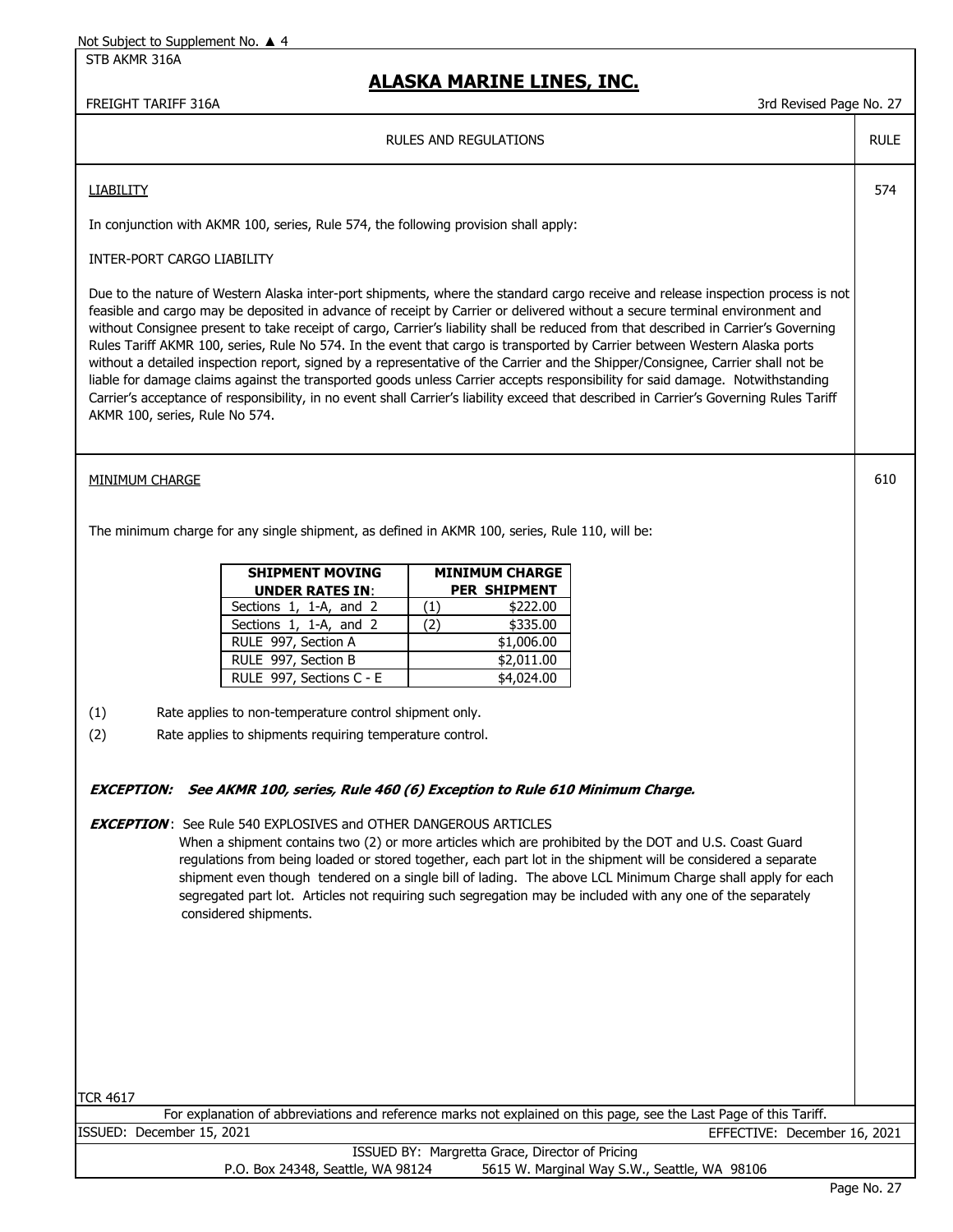| FREIGHT TARIFF 316A<br>1st Revised Page No. 28 |                                                                                                                                                                                                                                                                                                                                                                                                                                                                                                                                                                                                  |             |  |
|------------------------------------------------|--------------------------------------------------------------------------------------------------------------------------------------------------------------------------------------------------------------------------------------------------------------------------------------------------------------------------------------------------------------------------------------------------------------------------------------------------------------------------------------------------------------------------------------------------------------------------------------------------|-------------|--|
|                                                | <b>RULES AND REGULATIONS</b>                                                                                                                                                                                                                                                                                                                                                                                                                                                                                                                                                                     | <b>RULE</b> |  |
|                                                | <b>TERMINAL CHARGES:</b>                                                                                                                                                                                                                                                                                                                                                                                                                                                                                                                                                                         |             |  |
|                                                | Except as specified below, rates named herein do not include charges for loading and unloading of cars or trucks, demurrage,<br>site preparations or other terminal charges or additional charges that may be associated with the village or city deliveries.                                                                                                                                                                                                                                                                                                                                    | 942         |  |
|                                                | When cargo(s) are transported from Seattle to Western Ports or from Western Ports to Seattle, with Western Ports named in<br>STB AKMR TARIFF 316 and                                                                                                                                                                                                                                                                                                                                                                                                                                             |             |  |
|                                                | Wharfage is defined solely as the charge assessed against cargo placed on a wharf, crossing a wharf,<br>a.<br>or transferred from vessel to vessel while vessel is tied at the wharf.<br><b>AND</b><br>b.<br>Handling is defined as the service accorded to cargo movement to or from the first point of rest on                                                                                                                                                                                                                                                                                 |             |  |
|                                                | beach or wharf to within reach of the ship's tackle for loading and unloading.                                                                                                                                                                                                                                                                                                                                                                                                                                                                                                                   |             |  |
| А.                                             | Rates provided for Irregular Points as defined in Rule 997 include wharfage and handling charges at origin port<br>(SEA & ANC) and any intermediate port. Wharfage and handling charges at destination, if any, are not included in<br>the rates. Rates do not include any charges assessed against the cargo by third parties claiming control of village<br>landing site and/or the surrounding staging area. Shipper shall be responsible for the payment of such charges,<br>if any, including but not limited to charges identified as wharfage, terminal handling, storage or access fees. |             |  |
|                                                |                                                                                                                                                                                                                                                                                                                                                                                                                                                                                                                                                                                                  |             |  |
|                                                |                                                                                                                                                                                                                                                                                                                                                                                                                                                                                                                                                                                                  |             |  |
|                                                |                                                                                                                                                                                                                                                                                                                                                                                                                                                                                                                                                                                                  |             |  |
|                                                |                                                                                                                                                                                                                                                                                                                                                                                                                                                                                                                                                                                                  |             |  |
|                                                |                                                                                                                                                                                                                                                                                                                                                                                                                                                                                                                                                                                                  |             |  |
|                                                |                                                                                                                                                                                                                                                                                                                                                                                                                                                                                                                                                                                                  |             |  |
|                                                |                                                                                                                                                                                                                                                                                                                                                                                                                                                                                                                                                                                                  |             |  |
|                                                |                                                                                                                                                                                                                                                                                                                                                                                                                                                                                                                                                                                                  |             |  |
|                                                |                                                                                                                                                                                                                                                                                                                                                                                                                                                                                                                                                                                                  |             |  |
|                                                |                                                                                                                                                                                                                                                                                                                                                                                                                                                                                                                                                                                                  |             |  |
|                                                |                                                                                                                                                                                                                                                                                                                                                                                                                                                                                                                                                                                                  |             |  |
|                                                |                                                                                                                                                                                                                                                                                                                                                                                                                                                                                                                                                                                                  |             |  |
|                                                |                                                                                                                                                                                                                                                                                                                                                                                                                                                                                                                                                                                                  |             |  |
|                                                |                                                                                                                                                                                                                                                                                                                                                                                                                                                                                                                                                                                                  |             |  |
|                                                |                                                                                                                                                                                                                                                                                                                                                                                                                                                                                                                                                                                                  |             |  |
|                                                |                                                                                                                                                                                                                                                                                                                                                                                                                                                                                                                                                                                                  |             |  |
| TCR 4541                                       |                                                                                                                                                                                                                                                                                                                                                                                                                                                                                                                                                                                                  |             |  |
|                                                | For explanation of abbreviations and reference marks not explained on this page, see the Last Page of this Tariff.                                                                                                                                                                                                                                                                                                                                                                                                                                                                               |             |  |
|                                                | ISSUED: December 4, 2019<br>EFFECTIVE: December 5, 2019                                                                                                                                                                                                                                                                                                                                                                                                                                                                                                                                          |             |  |
|                                                | ISSUED BY: Margretta Grace, Director of Pricing<br>5615 W. Marginal Way S.W., Seattle, WA 98106<br>P.O. Box 24348, Seattle, WA 98124                                                                                                                                                                                                                                                                                                                                                                                                                                                             |             |  |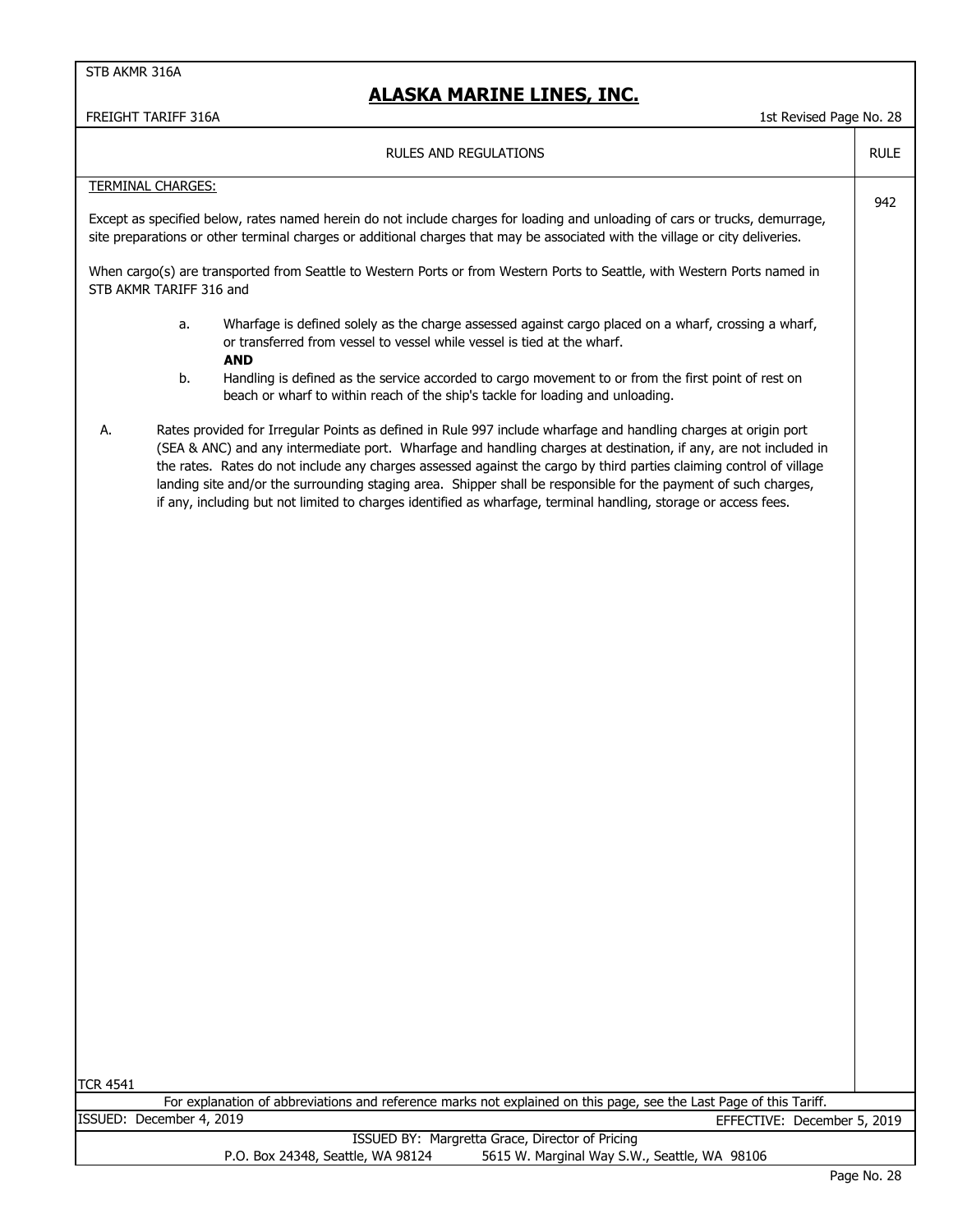### **ALASKA MARINE LINES, INC.**

FREIGHT TARIFF 316A 1st Revised Page No. 29

RULES AND REGULATIONS

RULE

959

TRANSFER OF LADING CHARGE:

Refer to AKMR 100, series, Item 959.

|                                   | ISSUED BY: Margretta Grace, Director of Pricing |
|-----------------------------------|-------------------------------------------------|
| P.O. Box 24348, Seattle, WA 98124 | 5615 W. Marginal Way S.W., Seattle, WA 98106    |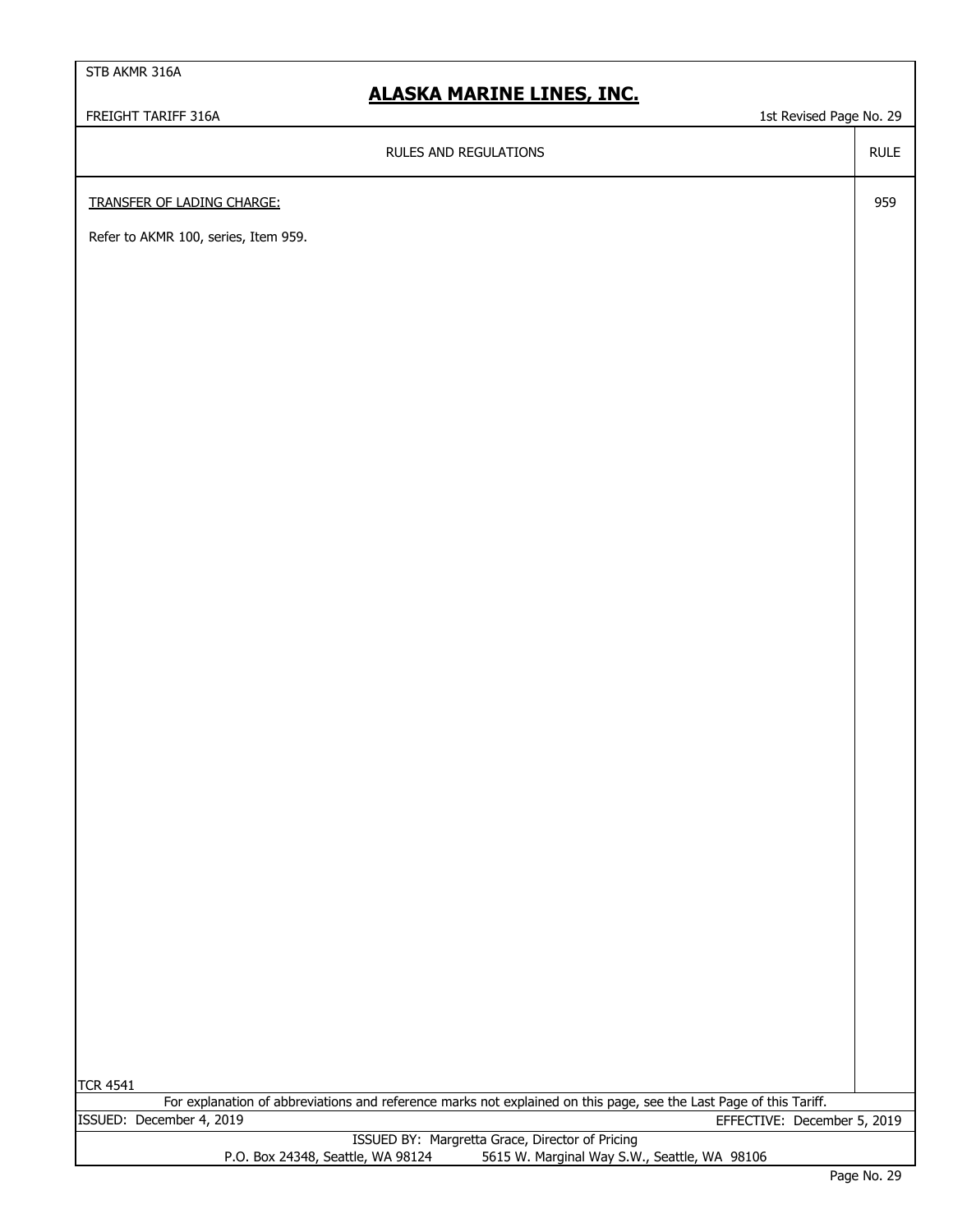### **ALASKA MARINE LINES, INC.**

### | FREIGHT TARIFF 316A 1st Revised Page No. 30

|                                                                                                                                                                                                                                                                                                                      | 1001100011090100100 |
|----------------------------------------------------------------------------------------------------------------------------------------------------------------------------------------------------------------------------------------------------------------------------------------------------------------------|---------------------|
| RULES AND REGULATIONS                                                                                                                                                                                                                                                                                                | <b>RULE</b>         |
|                                                                                                                                                                                                                                                                                                                      |                     |
| UNITED STATES CUSTOMS REGULATIONS:                                                                                                                                                                                                                                                                                   | 975                 |
| Shipper's export declarations, in the form required by the United States Customs, must be furnished by the shipper with each<br>shipment from a point in the United States which is consigned to a point outside the United States. Shipments will not be<br>accepted unless all the necessary papers are furnished. |                     |
|                                                                                                                                                                                                                                                                                                                      |                     |
|                                                                                                                                                                                                                                                                                                                      |                     |
|                                                                                                                                                                                                                                                                                                                      |                     |
|                                                                                                                                                                                                                                                                                                                      |                     |
|                                                                                                                                                                                                                                                                                                                      |                     |
|                                                                                                                                                                                                                                                                                                                      |                     |
|                                                                                                                                                                                                                                                                                                                      |                     |
|                                                                                                                                                                                                                                                                                                                      |                     |
|                                                                                                                                                                                                                                                                                                                      |                     |
|                                                                                                                                                                                                                                                                                                                      |                     |
|                                                                                                                                                                                                                                                                                                                      |                     |
|                                                                                                                                                                                                                                                                                                                      |                     |
|                                                                                                                                                                                                                                                                                                                      |                     |
|                                                                                                                                                                                                                                                                                                                      |                     |
|                                                                                                                                                                                                                                                                                                                      |                     |
|                                                                                                                                                                                                                                                                                                                      |                     |
|                                                                                                                                                                                                                                                                                                                      |                     |
|                                                                                                                                                                                                                                                                                                                      |                     |
|                                                                                                                                                                                                                                                                                                                      |                     |
|                                                                                                                                                                                                                                                                                                                      |                     |
|                                                                                                                                                                                                                                                                                                                      |                     |
|                                                                                                                                                                                                                                                                                                                      |                     |
|                                                                                                                                                                                                                                                                                                                      |                     |
|                                                                                                                                                                                                                                                                                                                      |                     |
|                                                                                                                                                                                                                                                                                                                      |                     |
|                                                                                                                                                                                                                                                                                                                      |                     |
|                                                                                                                                                                                                                                                                                                                      |                     |
|                                                                                                                                                                                                                                                                                                                      |                     |
|                                                                                                                                                                                                                                                                                                                      |                     |
| <b>TCR 4541</b>                                                                                                                                                                                                                                                                                                      |                     |
| For explanation of abbreviations and reference marks not explained on this page, see the Last Page of this Tariff.<br>ISSUED: December 4, 2019<br>EFFECTIVE: December 5, 2019                                                                                                                                        |                     |
| ISSUED BY: Margretta Grace, Director of Pricing<br>P.O. Box 24348, Seattle, WA 98124<br>5615 W. Marginal Way S.W., Seattle, WA 98106                                                                                                                                                                                 |                     |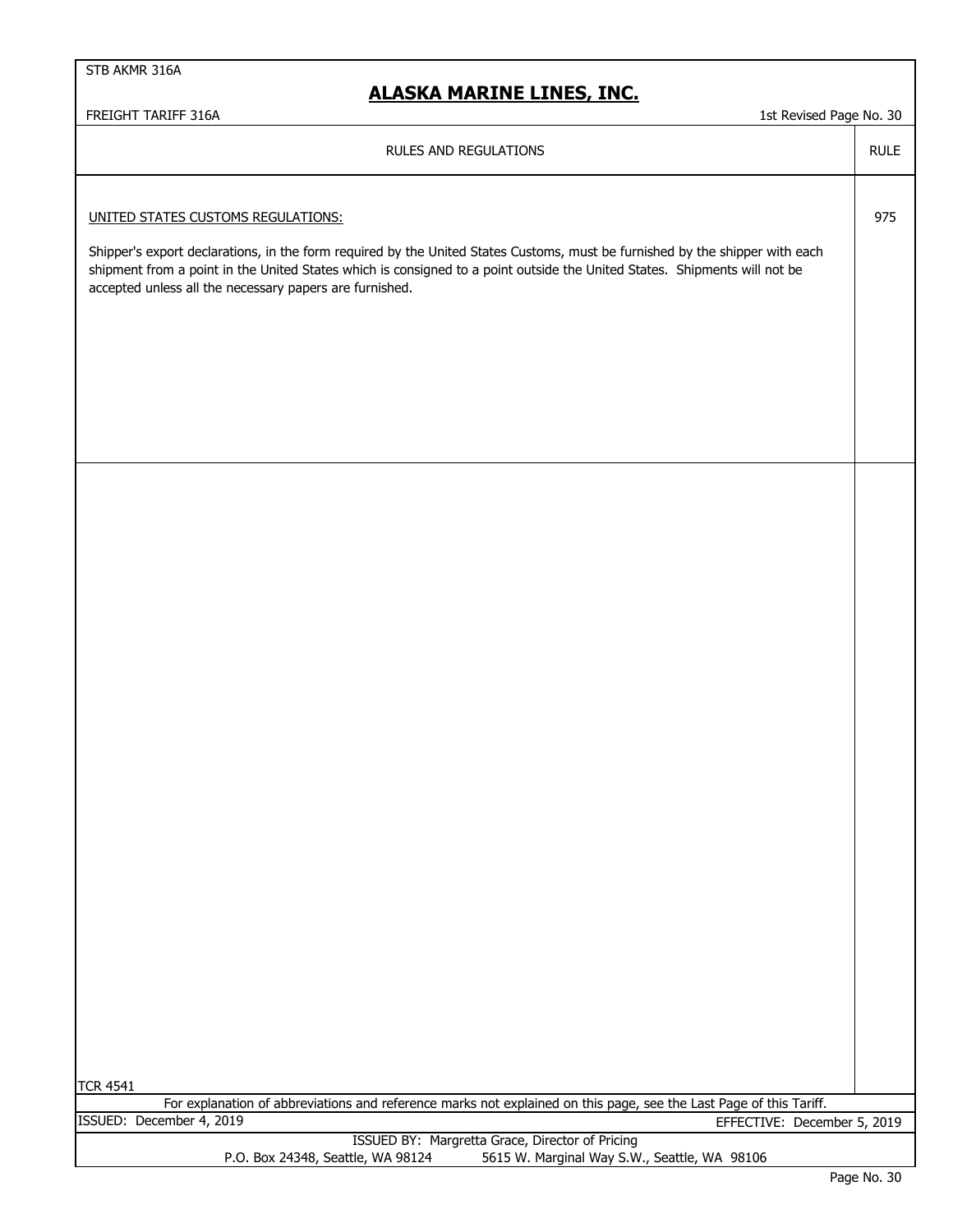#### FREIGHT TARIFF 316A 3rd Revised Page No. 31 RULE 997 NOTE 1. Arbitraries are to be used in calculating through rates from Seattle. These rates do not apply when freight originates at the hub port. NOTE 2. NOTE 3: **A. Referenced Port: Naknek** Big Creek | 48% | Ekuk | 48% | (1) St. Paul | 58% Clarks Point | 48% | Pederson Point | 48% | Togiak | 50% Coffee Point 48% Egegik South Naknek 48% 48%  **(1) Exception** : Unless otherwise negotiated, Carrier will not accept LCL cargo to or from St. Paul, AK. **B. Referenced Port: Bethel** Akiachak | 51% |Kalskag | 61% |Nunapitchuk | 61% Akiak | 51% |Kasigluk | 61% |Oscarville | 51% Aniak Kwethluk Red Devil 61% 51% 88% Atmautluak 1 61% Napaimute 1 76% Sleetmute Chuathbaluk | 76% | Napakiak | 37% | Stony River | 100% Crooked Creek | 88% | Napaskiak | 37% | Tuluksak **C. Referenced Port: Bethel** Chefornak | 100% |Kongiginak | 149% |Scammon Bay | 120% Chevak 120% Kwigillingok 100% Toksook Bay 81% Eek Mekoryuk Tuntutuliak 100% 100% 81% Goodnews Bay | 100% | Nightmute | 149% | Tununak Hooper Bay 149% Kipnuk | 81% Platinum | 81% **D. Referenced Port: Nome** Alakanuk | 58% |Koyuk | 68% |St. Marys | 60% Brevig Mission | 50% | Mt. Village | 63% | St. Michael Elim Nunam Iqua Stebbins 68% 58% 68% Emmonak | 58% | Pilot Station | 63% | Tin City | 68% Gambell | 95% | Pitkas Point | (1) | Unalakleet Golovin | 50% Savoonga | 95% Kotlik | 78% Shaktoolik | 68% (1) Cargo destined for Pitkas Point will be delivered at St. Marys only. RULES AND REGULATIONS **ARBITRARY CHARGE CHARGE CHARGE CHARGE**<br>48% Ekuk 48% (1) St. Paul 58% ARBITRARIES TO OR FROM IRREGULAR POINTS IN ALASKA: Subject to sufficient offering of cargo and availability of Carrier's equipment, Carrier will handle freight to or from the points listed below at charges based on rates and provisions of Sections 1, 1-A and 2 of this Tariff applying to or from the referenced port, plus an arbitrary charge equal to the percentage, as shown below, of all such LCL, Break Bulk or Single container load charges applicable to or from the referenced port. See Rule 610 for applicable minimum charge. For paragraphs B, C, D, & E single container loads shall be limited to rates providing a container load minimum of 20,000 pounds or less. Platform may be loaded to legal highway load weight, however, cargo must be in bundles not exceeding 25,000 pounds, with a minimum of 5" dunnage between bundles for forklift handling. **POINT ARBITRARY POINT ARBITRARY POINT POINT ARBITRARY POINT ARBITRARY POINT ARBITRARY CHARGE** Port Moller | 85% **CHARGE CHARGE** Napaskiak | 37% Tuluksak | 51% Napaimute 1 76% Sleetmute 1 88% **POINT ARBITRARY POINT ARBITRARY POINT ARBITRARY CHARGE CHARGE CHARGE** Ouinhagak | 149% Nightmute 149% Tununak | 100% 78% Mt. Village **POINT ARBITRARY POINT ARBITRARY POINT ARBITRARY** 68% **CHARGE CHARGE CHARGE**

TCR 4559

For explanation of abbreviations and reference marks not explained on this page, see the Last Page of this Tariff.

ISSUED: May 18, 2020 EFFECTIVE: May 19, 2020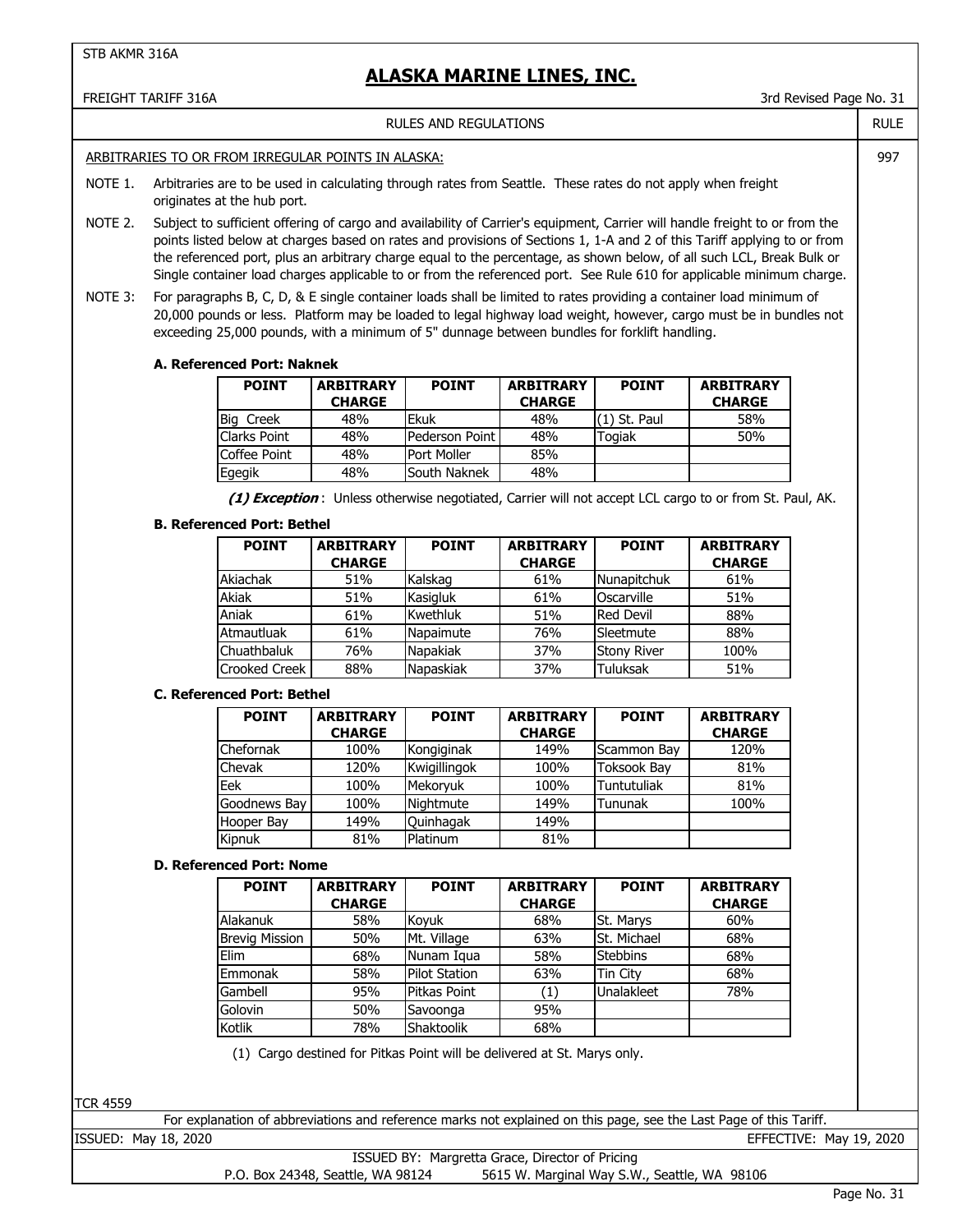### **ALASKA MARINE LINES, INC.**

#### FREIGHT TARIFF 316A 1st Revised Page No. 32

RULES AND REGULATIONS

ARBITRARIES TO OR FROM IRREGULAR POINTS IN ALASKA:

#### **E. Referenced Port: Kotzebue**

| <b>POINT</b> | <b>ARBITRARY</b><br><b>CHARGE</b> | <b>POINT</b> | <b>ARBITRARY</b><br><b>CHARGE</b> | <b>POINT</b> | <b>ARBITRARY</b><br><b>CHARGE</b> |
|--------------|-----------------------------------|--------------|-----------------------------------|--------------|-----------------------------------|
| Buckland     | 120%                              | Kivalina     | 90%                               | Shishmaref   | 120%                              |
| Deering      | 90%                               | Noorvik      | 110%                              |              |                                   |
| Kiana        | 110%                              | Selawik      | 110%                              |              |                                   |

TCR 4541

For explanation of abbreviations and reference marks not explained on this page, see the Last Page of this Tariff. ISSUED: December 4, 2019 EFFECTIVE: December 5, 2019

|                                   | ISSUED BY: Margretta Grace, Director of Pricing |
|-----------------------------------|-------------------------------------------------|
| P.O. Box 24348, Seattle, WA 98124 | 5615 W. Marginal Way S.W., Seattle, WA 98106    |

RULE 997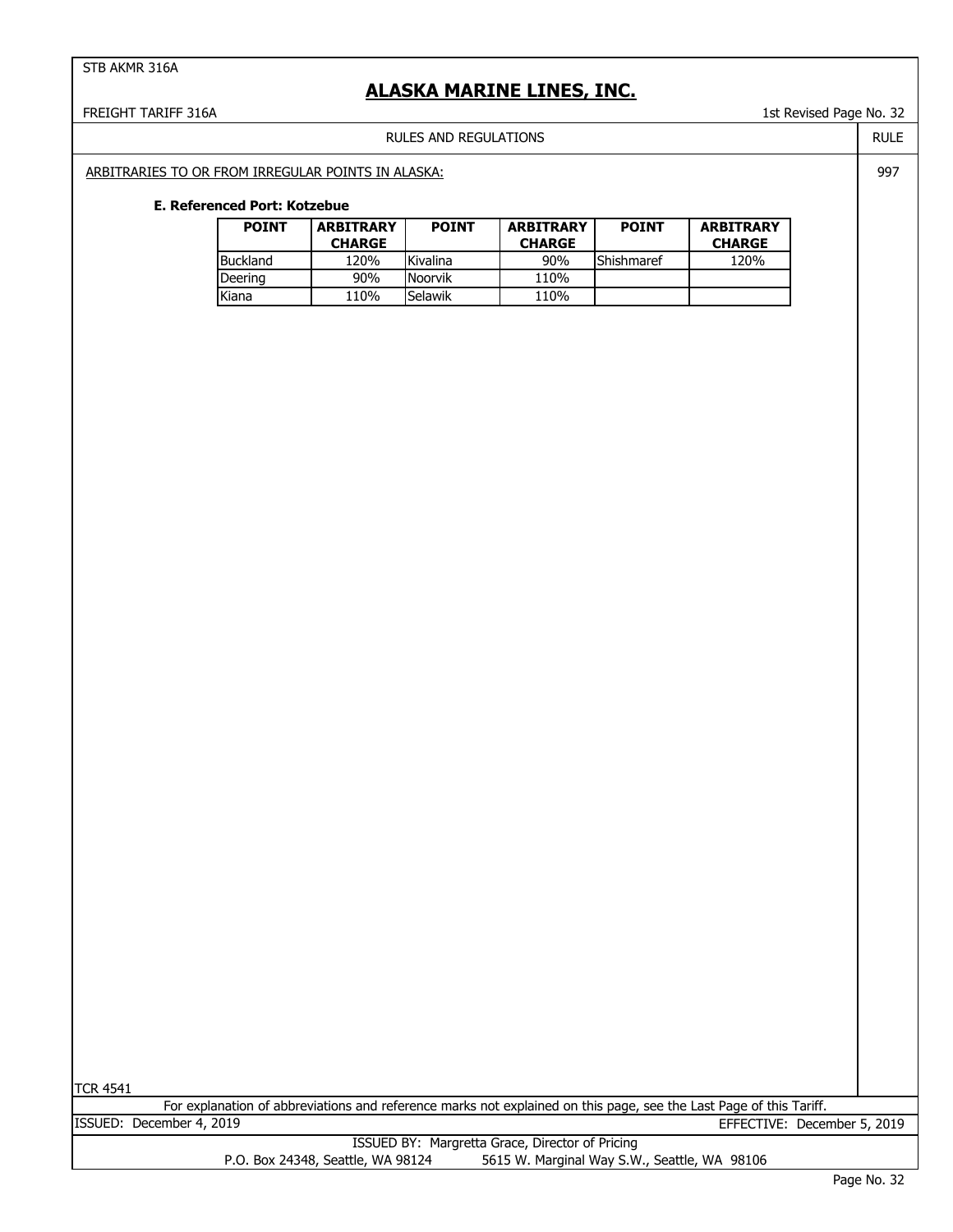# SECTION 1

CLASS RATES

## BETWEEN

# SEATTLE, WASHINGTON

AND

## REGULAR POINTS IN ALASKA (SEE PAGE 2)

Class rates will apply when specific commodity rates are not named in Section 1-A.

| <b>TCR 4541</b>                                                                                                    |                                   |                                              |  |  |
|--------------------------------------------------------------------------------------------------------------------|-----------------------------------|----------------------------------------------|--|--|
| For explanation of abbreviations and reference marks not explained on this page, see the Last Page of this Tariff. |                                   |                                              |  |  |
|                                                                                                                    | ISSUED: December 4, 2019          | EFFECTIVE: December 5, 2019                  |  |  |
| ISSUED BY: Margretta Grace, Director of Pricing                                                                    |                                   |                                              |  |  |
|                                                                                                                    | P.O. Box 24348, Seattle, WA 98124 | 5615 W. Marginal Way S.W., Seattle, WA 98106 |  |  |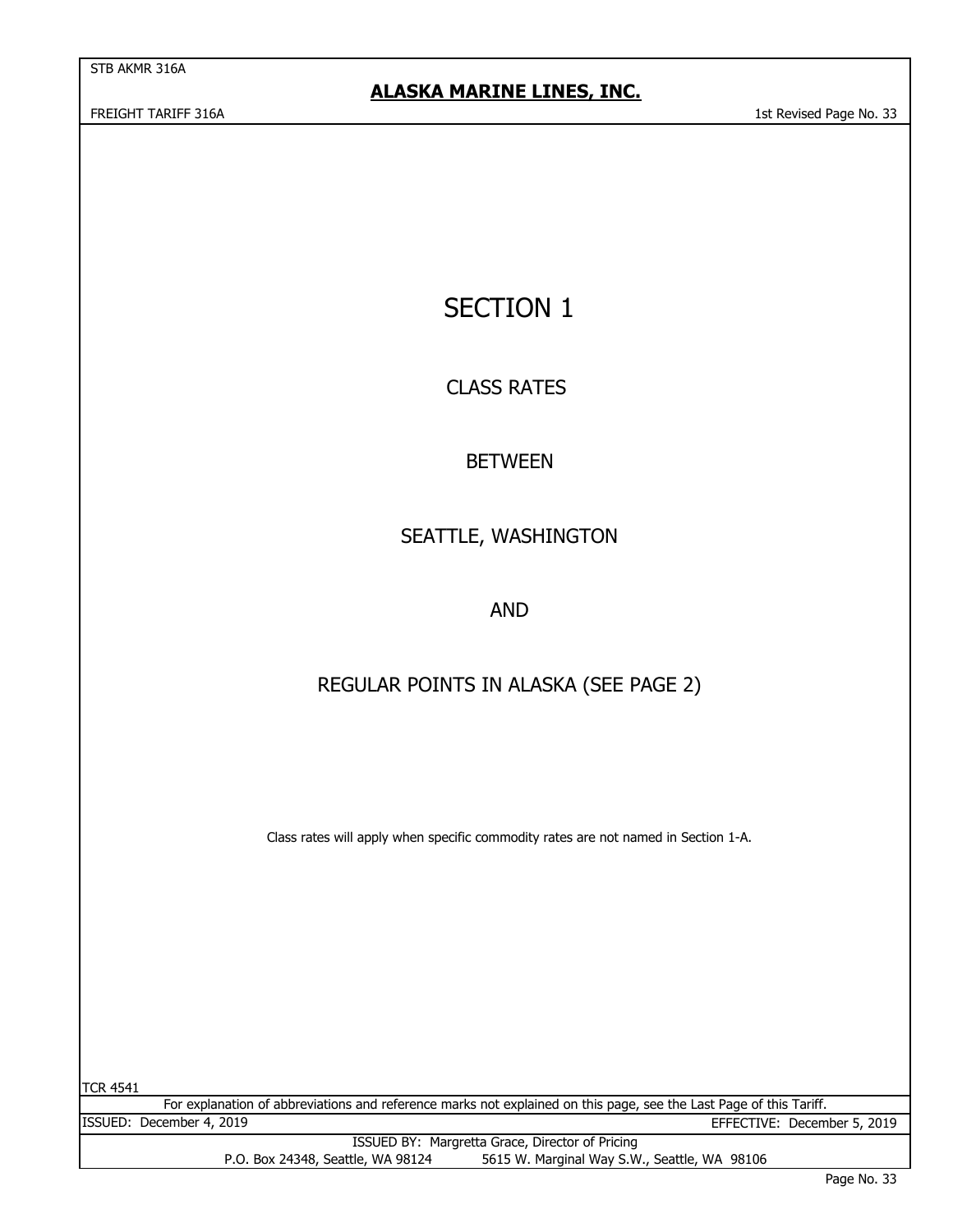STB AKMR 316A

## **ALASKA MARINE LINES, INC.**

FREIGHT TARIFF 316A **4th Revised Page No. 34** 

|                           |                                                                                                                    | SECTION 1 - COMMODITY RATES:                         |                                              |            |                              |          |
|---------------------------|--------------------------------------------------------------------------------------------------------------------|------------------------------------------------------|----------------------------------------------|------------|------------------------------|----------|
| NMFC RATING               |                                                                                                                    | FROM SEATTLE, WASHINGTON<br>TO REGULAR POINTS, VIZ.: |                                              |            |                              | ITEM     |
|                           |                                                                                                                    | D/N                                                  | <b>BET</b>                                   | <b>NOM</b> | KOZ                          | NO.:     |
| CLASS:<br>500             | <b>LCL</b>                                                                                                         | 568.67                                               | 631.86                                       | 758.20     | 846.68                       | 1002-000 |
| 400                       | LCL                                                                                                                | 454.68                                               | 505.26                                       | 606.25     | 677.02                       |          |
| 300                       | LCL                                                                                                                | 341.03                                               | 378.90                                       | 454.74     | 507.75                       |          |
| 250                       | <b>LCL</b>                                                                                                         | 284.23                                               | 315.81                                       | 378.96     | 423.20                       |          |
| 200                       | LCL                                                                                                                | 227.38                                               | 252.66                                       | 303.17     | 338.56                       |          |
| 175                       | <b>LCL</b>                                                                                                         | 198.91                                               | 221.05                                       | 265.25     | 296.17                       |          |
| 150                       | <b>LCL</b>                                                                                                         | 170.56                                               | 189.49                                       | 227.38     | 253.91                       |          |
| 125                       | <b>LCL</b>                                                                                                         | 142.10                                               | 157.89                                       | 189.48     | 211.56                       |          |
| 110                       | LCL                                                                                                                | 125.04                                               | 138.92                                       | 166.73     | 186.17                       |          |
| 100                       | <b>LCL</b>                                                                                                         | 113.65                                               | 126.29                                       | 151.56     | 169.21                       |          |
| 92 1/2                    | LCL                                                                                                                | 113.65                                               | 126.29                                       | 151.56     | 169.21                       |          |
| 85                        | <b>LCL</b>                                                                                                         | 98.07                                                | 108.98                                       | 130.76     | 146.04                       |          |
| 77 1/2                    | LCL                                                                                                                | 98.07                                                | 108.98                                       | 130.76     | 146.04                       |          |
| $65 - 70$                 | <b>LCL</b>                                                                                                         | 82.66                                                | 91.84                                        | 110.21     | 123.09                       |          |
| $50 - 55 - 60$            | <b>LCL</b>                                                                                                         | 72.86                                                | 80.94                                        | 97.17      | 108.46                       |          |
|                           | Class Rates are subject to a minimum charge per<br>cubic foot (in dollars and cents per cubic foot)                | 9.88                                                 | 10.98                                        | 13.19      | 14.72                        |          |
|                           |                                                                                                                    |                                                      |                                              |            |                              |          |
| <b>TCR 4617</b>           | For explanation of abbreviations and reference marks not explained on this page, see the Last Page of this Tariff. |                                                      |                                              |            |                              |          |
| ISSUED: December 15, 2021 |                                                                                                                    | ISSUED BY: Margretta Grace, Director of Pricing      |                                              |            | EFFECTIVE: December 16, 2021 |          |
|                           | P.O. Box 24348, Seattle, WA 98124                                                                                  |                                                      | 5615 W. Marginal Way S.W., Seattle, WA 98106 |            |                              |          |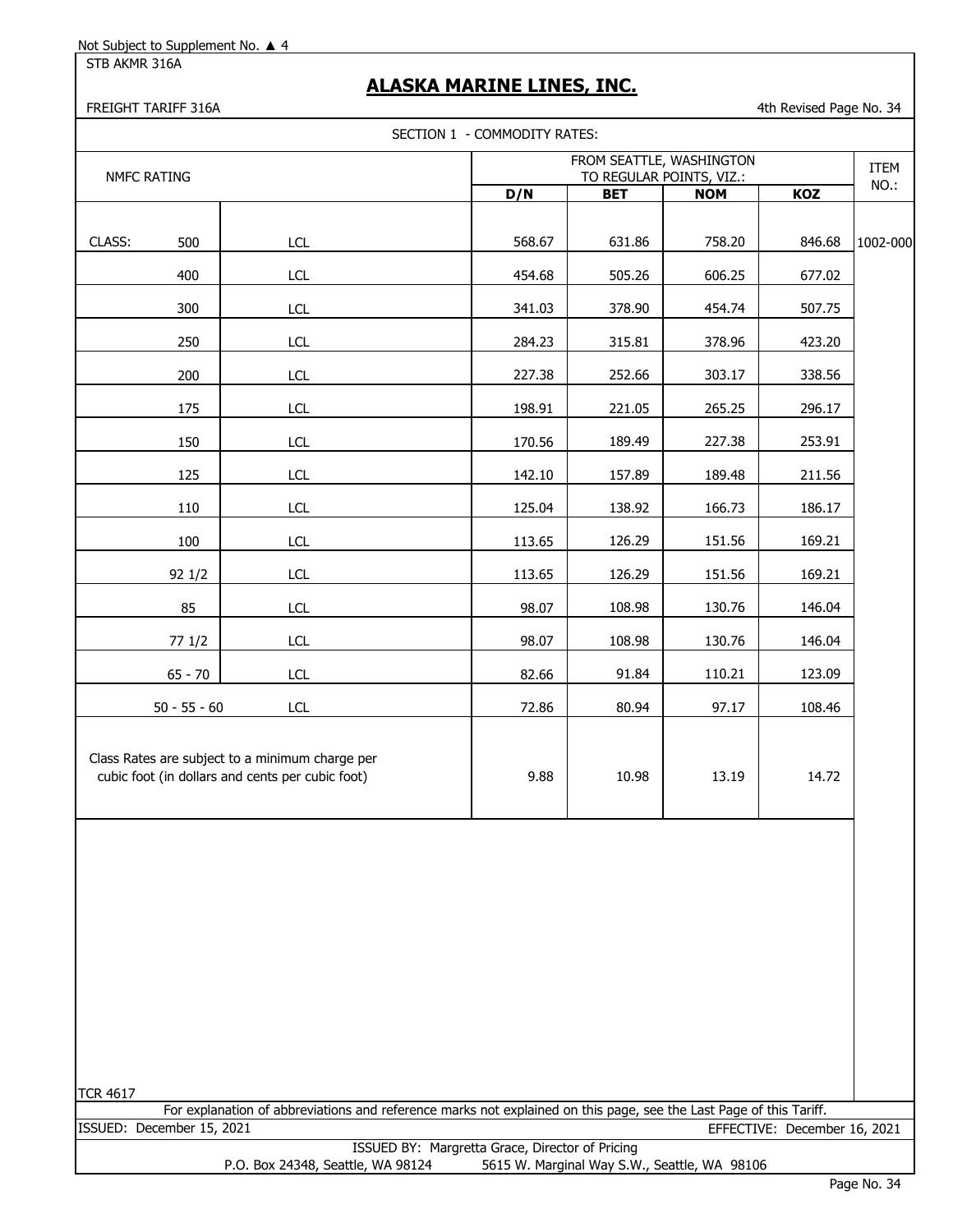$\overline{a}$ 

# SECTION 1-A

COMMODITY RATES

### FROM

## SEATTLE, WASHINGTON

TO

### REGULAR POINTS IN ALASKA (SEE PAGE 2)

Class rates named in Section 1 will apply when specific commodity rates are not named in this Section.

| ITCR 4541 |                                                                                                                    |                             |
|-----------|--------------------------------------------------------------------------------------------------------------------|-----------------------------|
|           | For explanation of abbreviations and reference marks not explained on this page, see the Last Page of this Tariff. |                             |
|           | ISSUED: December 4, 2019                                                                                           | EFFECTIVE: December 5, 2019 |
|           | ISSUED BY: Margretta Grace, Director of Pricing                                                                    |                             |
|           | 5615 W. Marginal Way S.W., Seattle, WA 98106<br>P.O. Box 24348, Seattle, WA 98124                                  |                             |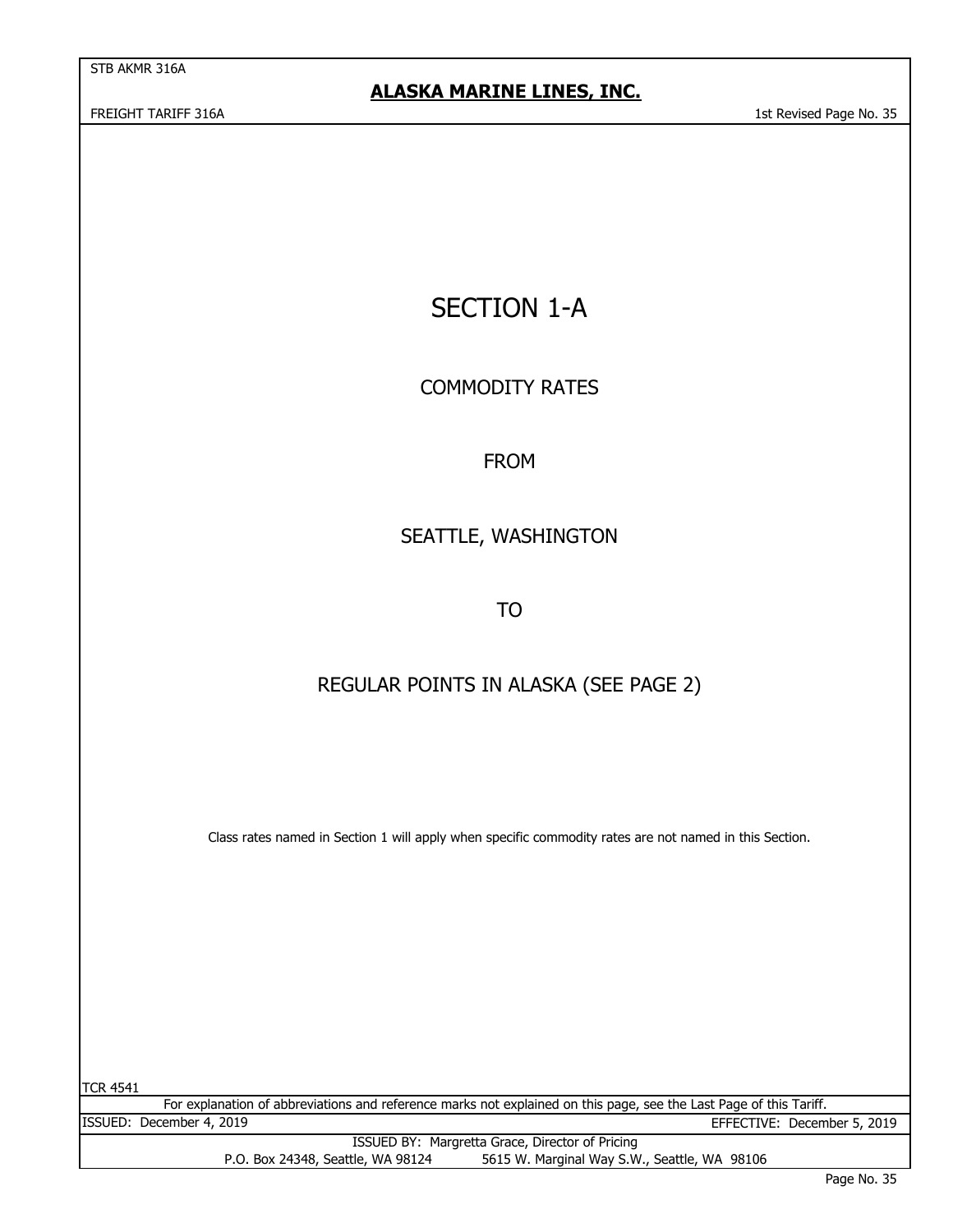STB AKMR 316A

### **ALASKA MARINE LINES, INC.**

FREIGHT TARIFF 316A **4th Revised Page No. 36** 4th Revised Page No. 36

SECTION 1-A - COMMODITY RATES:

|                                                                                                                                                                                                                                       | FROM SEATTLE, WASHINGTON         |                                  |                                  |                                  | ITEM      |
|---------------------------------------------------------------------------------------------------------------------------------------------------------------------------------------------------------------------------------------|----------------------------------|----------------------------------|----------------------------------|----------------------------------|-----------|
| COMMODITIES:                                                                                                                                                                                                                          |                                  | TO REGULAR POINTS, VIZ.:         |                                  |                                  | NO:       |
|                                                                                                                                                                                                                                       | D/N                              | <b>BET</b>                       | <b>NOM</b>                       | <b>KOZ</b>                       |           |
| AGGREGATE MATERIALS, CEMENT & RELATED ARTICLES,<br>Viz.: CEMENT, Building; COAL, NOS; GRAVEL, NOS; LIME,<br>common (quick, slaked or hydrated); MUD or COMPOUNDS,<br>well-drilling; PLASTER; SAND; STUCCO; MAGNESITE and<br>FIRE CLAY |                                  |                                  |                                  |                                  | 1005-0001 |
|                                                                                                                                                                                                                                       | 40.96<br>31.70<br>27.14<br>18.02 | 45.51<br>29.91<br>25.62<br>16.99 | 54.62<br>37.97<br>32.52<br>21.58 | 70.34<br>50.24<br>41.14<br>27.27 |           |

TCR 4617

For explanation of abbreviations and reference marks not explained on this page, see the Last Page of this Tariff. ISSUED: December 15, 2021 EFFECTIVE: December 16, 2021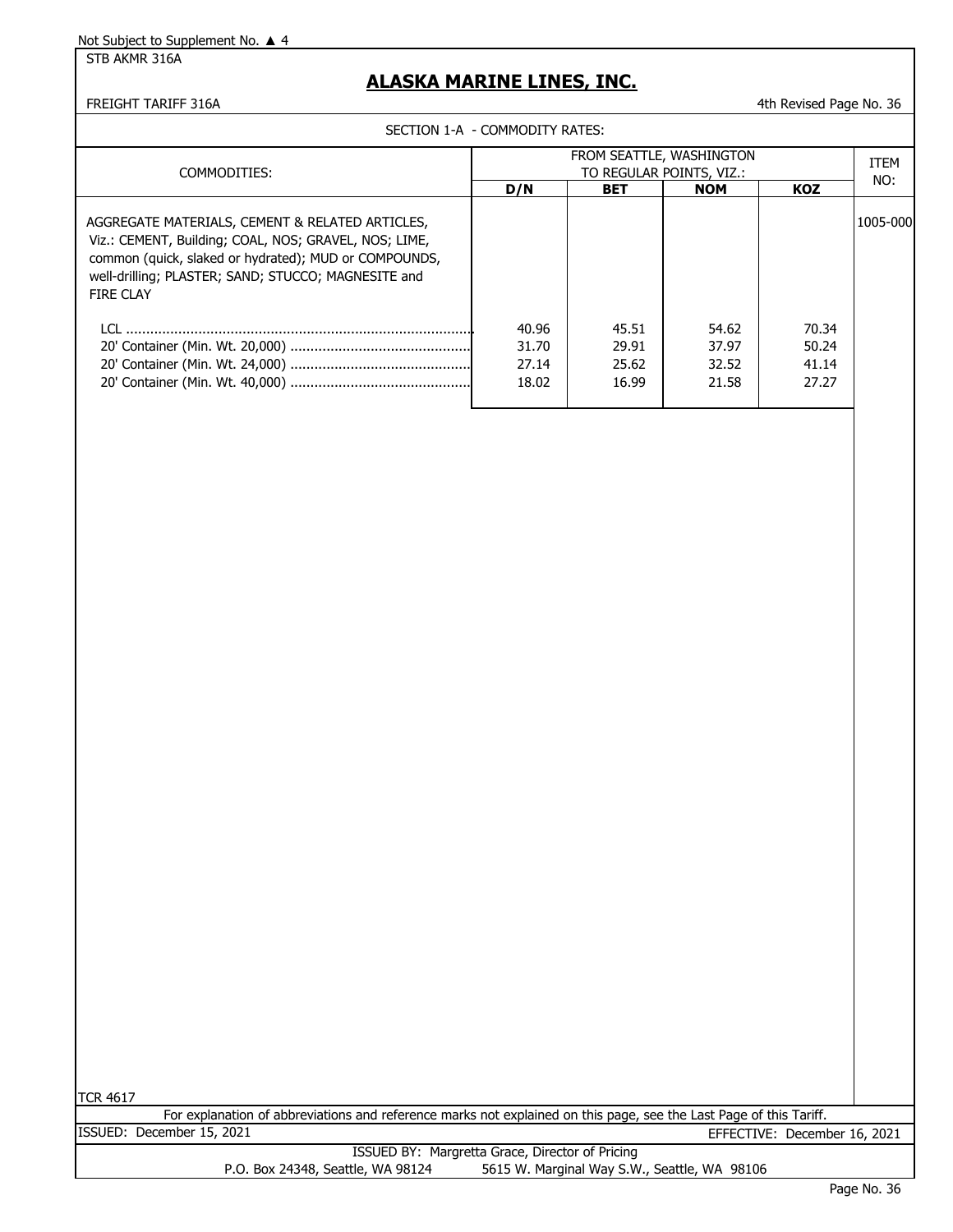STB AKMR 316A

### **ALASKA MARINE LINES, INC.**

| <b>FREIGHT TARIFF 316A</b>                                                                                                                                                                                                                           |                                                                              |                                                                                                                          |                                  | 4th Revised Page No. 37          |             |
|------------------------------------------------------------------------------------------------------------------------------------------------------------------------------------------------------------------------------------------------------|------------------------------------------------------------------------------|--------------------------------------------------------------------------------------------------------------------------|----------------------------------|----------------------------------|-------------|
| SECTION 1-A - COMMODITY RATES:                                                                                                                                                                                                                       |                                                                              |                                                                                                                          |                                  |                                  |             |
|                                                                                                                                                                                                                                                      | FROM SEATTLE, WASHINGTON<br>TO REGULAR POINTS, VIZ.:                         |                                                                                                                          |                                  |                                  | <b>ITEM</b> |
| COMMODITIES:                                                                                                                                                                                                                                         | D/N                                                                          | <b>BET</b>                                                                                                               | <b>NOM</b>                       | KOZ                              | NO.:        |
| AGRICULTURAL COMPOUNDS and SUPPLIES, FEED and<br>OTHER ARTICLES, NOI, as described below:                                                                                                                                                            |                                                                              |                                                                                                                          |                                  |                                  | 1010-000    |
|                                                                                                                                                                                                                                                      | 38.20<br>37.26<br>29.16<br>23.13                                             | 42.43<br>35.13<br>27.53<br>21.83                                                                                         | 50.91<br>44.65<br>35.63<br>27.71 | 71.91<br>56.45<br>44.24<br>35.06 |             |
| Alfalfa, chopped<br>Beet Pulp, dry<br>Blackstrap Molasses Meal, dry<br>Bran, dry<br>Charcoal, ground or crushed<br>Feed, Animal, NOS, or Poultry, dry or ground<br>Fertilizer or Fertilizing Compounds, NOS, dry<br>Grain, Whole, Cracked or Crushed | Malt, dry<br>Meal, Alfalfa or Clover<br>Middlings or Shorts<br>Oil Cake Meal | Milk, Buttermilk or Whey, animal<br>or poultry feed, dry<br>Salt, livestock, medicated<br>Shells, oyster or clam, ground |                                  |                                  |             |
| <b>TCR 4617</b>                                                                                                                                                                                                                                      |                                                                              |                                                                                                                          |                                  |                                  |             |
| ANTI-FREEZE, proprietary or ENGINE COOLANT<br>PREPARATIONS (made from denatured alcohol, methanol,<br>ethylene glycol, dipropylene glycol, diethylene glycol or<br>hexylene glycol, with or or without inhibitor) in packages.                       |                                                                              |                                                                                                                          |                                  |                                  | 1030-000    |
|                                                                                                                                                                                                                                                      | 43.61<br>29.65<br>26.44<br>21.69                                             | 48.48<br>29.15<br>25.50<br>20.99                                                                                         | 58.17<br>36.21<br>31.70<br>26.01 | 74.03<br>51.03<br>44.63<br>36.65 |             |
| NOTE 1.<br>For Southbound shipments of used Anti-Freeze & Engine Coolant Preparations, see item 1760-004.                                                                                                                                            |                                                                              |                                                                                                                          |                                  |                                  |             |
|                                                                                                                                                                                                                                                      |                                                                              |                                                                                                                          |                                  |                                  |             |

TCR 4617

For explanation of abbreviations and reference marks not explained on this page, see the Last Page of this Tariff. ISSUED: December 15, 2021 EFFECTIVE: December 16, 2021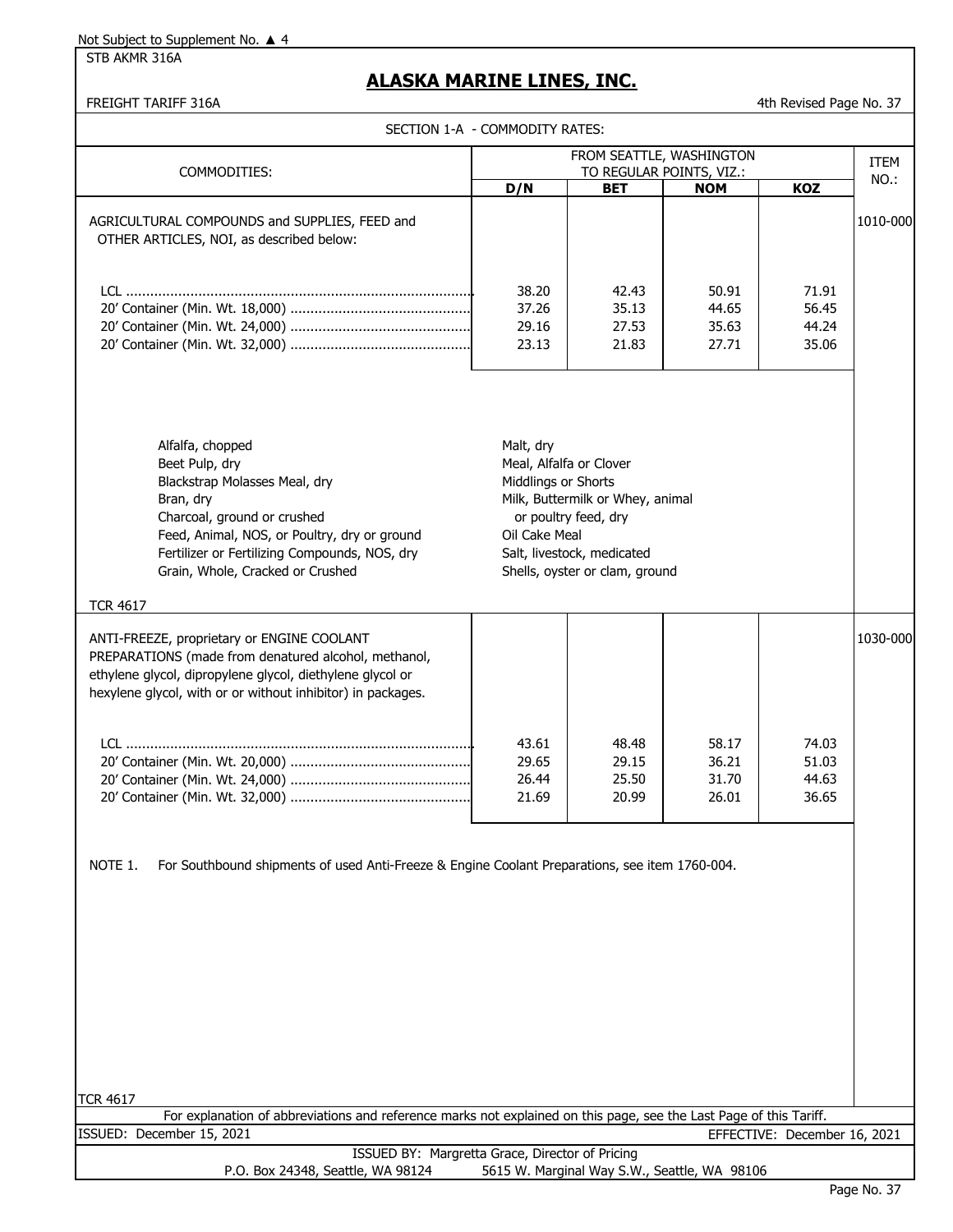STB AKMR 316A

### **ALASKA MARINE LINES, INC.**

FREIGHT TARIFF 316A **4th Revised Page No. 38** 

|                                                                                                                                                                                                                                                                    | SECTION 1-A - COMMODITY RATES:                                                    |                                                                                                                                                                                                                               |                                              |                              |          |
|--------------------------------------------------------------------------------------------------------------------------------------------------------------------------------------------------------------------------------------------------------------------|-----------------------------------------------------------------------------------|-------------------------------------------------------------------------------------------------------------------------------------------------------------------------------------------------------------------------------|----------------------------------------------|------------------------------|----------|
|                                                                                                                                                                                                                                                                    |                                                                                   |                                                                                                                                                                                                                               | FROM SEATTLE, WASHINGTON                     |                              | ITEM     |
| COMMODITIES:                                                                                                                                                                                                                                                       | D/N                                                                               | <b>BET</b>                                                                                                                                                                                                                    | TO REGULAR POINTS, VIZ.:<br><b>NOM</b>       | KOZ                          | NO.:     |
| APPLIANCES, (Household) coal, gas, oil, wood or electronically<br>operated, Viz.: as described below:                                                                                                                                                              |                                                                                   |                                                                                                                                                                                                                               |                                              |                              | 1050-000 |
|                                                                                                                                                                                                                                                                    | 89.85<br>71.69                                                                    | 99.84<br>67.68                                                                                                                                                                                                                | 119.81<br>85.92                              | 136.88<br>108.71             |          |
| Compactors, Trash<br><b>Dishwashing Machines</b><br><b>Drying Machines</b><br>Garbage Disposals<br>Heaters, Water<br>Heaters or Stoves, house-heating,<br>malleable iron or steel other than cast iron<br>or steel<br>Ironing Machines, Laundry<br>Microwave Ovens | installation<br>or steel<br>installation<br>Washing Machines, Laundry<br>combined | Ovens, baking, stationary for permanent<br>Refrigerators, or Freezers, separate or combined<br>Stoves or Ranges, cooking other than cast iron<br>Surface Cooking Units, for permanent<br>Washing and Drying Machines, Laundry |                                              |                              |          |
| <b>TCR 4617</b><br>APPLIANCES, Viz.: Heaters or Stoves, house-heating, hot air,<br>cast iron or steel; Stoves or Ranges, cooking, cast iron or steel                                                                                                               |                                                                                   |                                                                                                                                                                                                                               |                                              |                              | 1050-001 |
|                                                                                                                                                                                                                                                                    | 88.37<br>60.13                                                                    | 98.20<br>56.73                                                                                                                                                                                                                | 117.82<br>72.03                              | 134.65<br>91.11              |          |
|                                                                                                                                                                                                                                                                    |                                                                                   |                                                                                                                                                                                                                               |                                              |                              |          |
|                                                                                                                                                                                                                                                                    |                                                                                   |                                                                                                                                                                                                                               |                                              |                              |          |
|                                                                                                                                                                                                                                                                    |                                                                                   |                                                                                                                                                                                                                               |                                              |                              |          |
|                                                                                                                                                                                                                                                                    |                                                                                   |                                                                                                                                                                                                                               |                                              |                              |          |
|                                                                                                                                                                                                                                                                    |                                                                                   |                                                                                                                                                                                                                               |                                              |                              |          |
| <b>TCR 4617</b><br>For explanation of abbreviations and reference marks not explained on this page, see the Last Page of this Tariff.                                                                                                                              |                                                                                   |                                                                                                                                                                                                                               |                                              |                              |          |
| ISSUED: December 15, 2021                                                                                                                                                                                                                                          |                                                                                   |                                                                                                                                                                                                                               |                                              | EFFECTIVE: December 16, 2021 |          |
| ISSUED BY: Margretta Grace, Director of Pricing<br>P.O. Box 24348, Seattle, WA 98124                                                                                                                                                                               |                                                                                   |                                                                                                                                                                                                                               | 5615 W. Marginal Way S.W., Seattle, WA 98106 |                              |          |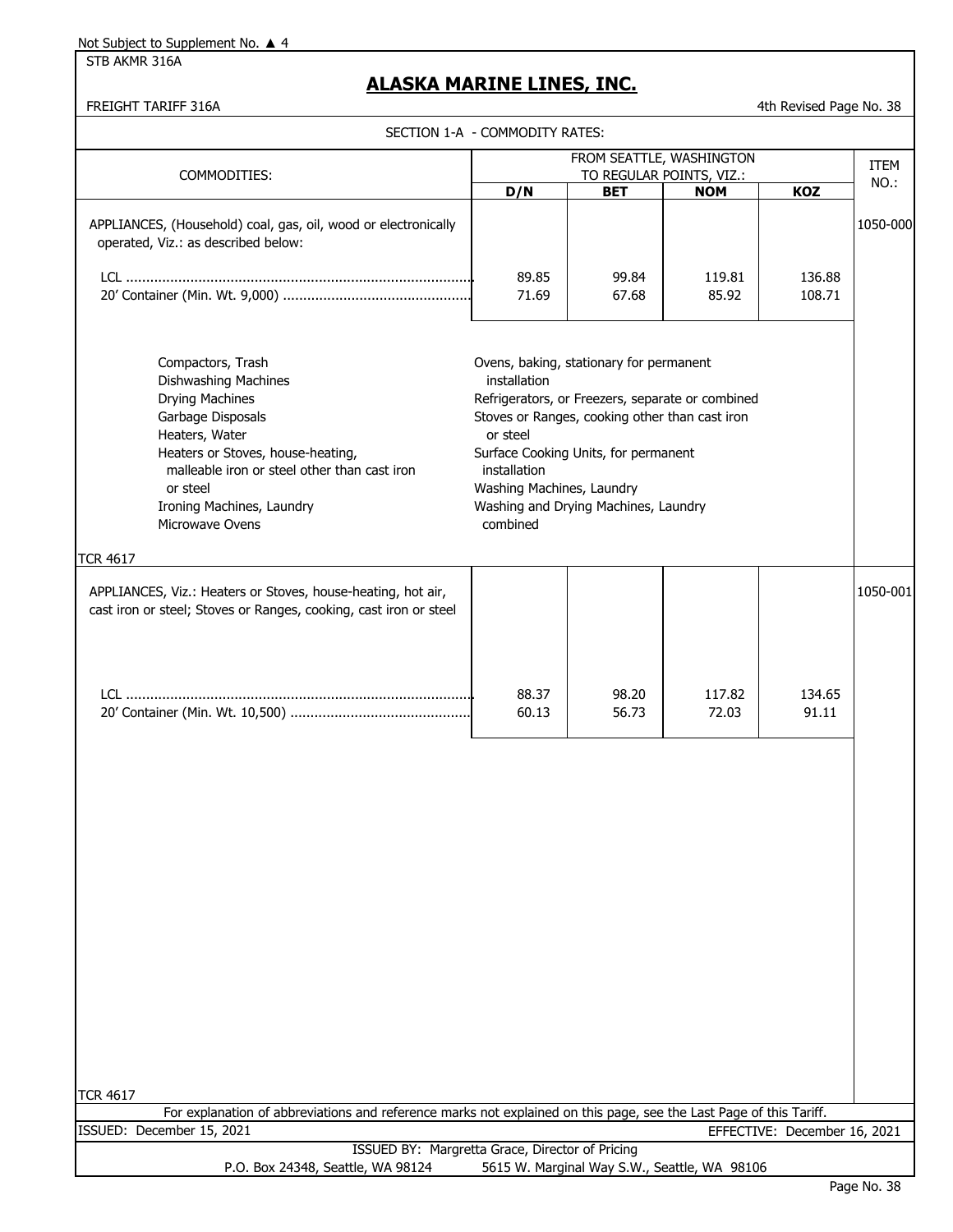#### STB AKMR 316A

### **ALASKA MARINE LINES, INC.**

FREIGHT TARIFF 316A 6th Revised Page No. 39

| SECTION 1-A - COMMODITY RATES: |
|--------------------------------|
|                                |

|                                                                                                                                                                                                     |                                                                                                                                                                                                             | SECTION 1-A - COMMODITY RATES: |                                                      |                               |                                |             |
|-----------------------------------------------------------------------------------------------------------------------------------------------------------------------------------------------------|-------------------------------------------------------------------------------------------------------------------------------------------------------------------------------------------------------------|--------------------------------|------------------------------------------------------|-------------------------------|--------------------------------|-------------|
|                                                                                                                                                                                                     | COMMODITIES:                                                                                                                                                                                                |                                | FROM SEATTLE, WASHINGTON<br>TO REGULAR POINTS, VIZ.: |                               |                                | <b>ITEM</b> |
|                                                                                                                                                                                                     |                                                                                                                                                                                                             | D/N                            | <b>BET</b>                                           | <b>NOM</b>                    | <b>KOZ</b>                     | NO.:        |
|                                                                                                                                                                                                     | AUTOMOBILES, PICKUP TRUCKS, NOS, Not exceeding<br>22' in length, 84" in width, nor 90" in height                                                                                                            |                                |                                                      |                               |                                | 1080-000    |
| <b>Northbound</b>                                                                                                                                                                                   |                                                                                                                                                                                                             |                                |                                                      |                               |                                |             |
|                                                                                                                                                                                                     | Exceeding 19', but not exceeding 20' in length<br>Exceeding 20', but not exceeding 22' in length                                                                                                            | \$3,556<br>\$4,267<br>\$6,171  | \$3,953<br>\$4,747<br>\$6,858                        | \$4,739<br>\$5,687<br>\$8,708 | \$5,297<br>\$6,357<br>\$10,759 |             |
| Southbound                                                                                                                                                                                          |                                                                                                                                                                                                             |                                |                                                      |                               |                                |             |
| \$2,845<br>\$3,166<br>\$3,794<br>Exceeding 19', but not exceeding 20' in length<br>\$3,796<br>\$4,551<br>\$3,411<br>Exceeding 20', but not exceeding 22' in length<br>\$5,677<br>\$6,308<br>\$8,011 |                                                                                                                                                                                                             |                                |                                                      | \$4,237<br>\$5,083<br>\$9,899 |                                |             |
| NOTE 1.                                                                                                                                                                                             | Rates are in dollars and cents per vehicle.                                                                                                                                                                 |                                |                                                      |                               |                                |             |
| NOTE 2.                                                                                                                                                                                             | All shipments must be prepaid in full, unless credit has been established, in writing, with the Carrier.                                                                                                    |                                |                                                      |                               |                                |             |
| NOTE 3.                                                                                                                                                                                             | The following articles may NOT be shipped under the provisions of this Item: Hazardous Materials, Items of<br>Extraordinary Value, Goods shipped for sale or speculation, or Firearms.                      |                                |                                                      |                               |                                |             |
| NOTE 4.                                                                                                                                                                                             | If through no fault of the Carrier, the vehicle is inoperable, a charge will be assessed for loading and off-loading as<br>specified in tariff STB AKMR 100, series, Rule 987.                              |                                |                                                      |                               |                                |             |
| NOTE 5.                                                                                                                                                                                             | Vehicles received containing more than 1/4 tank of fuel will be assessed a charge for fuel tank drainage in addition<br>to all other freight charges as specified in tariff STB AKMR 100, series, Rule 987. |                                |                                                      |                               |                                |             |
| NOTE 6.                                                                                                                                                                                             | Carrier has the option to load vehicles to closed containers, platforms, or loose to barge. Carrier will not be liable<br>for any damage due to weather, Viz.: water, ice, salt, wind or acts of God.       |                                |                                                      |                               |                                |             |
| NOTE 7.                                                                                                                                                                                             | Autos may not exceed the Gross Vehicle Weight Rating (GVWR) as specified by the manufacturer. For complete<br>auto loading specifications, see STB AKMR 100, series, Rule 355.                              |                                |                                                      |                               |                                |             |

| 461<br>Κ |  |
|----------|--|
|----------|--|

|                                   | For explanation of abbreviations and reference marks not explained on this page, see the Last Page of this Tariff. |
|-----------------------------------|--------------------------------------------------------------------------------------------------------------------|
| ISSUED: December 15, 2021         | EFFECTIVE: December 16, 2021                                                                                       |
|                                   | ISSUED BY: Margretta Grace, Director of Pricing                                                                    |
| P.O. Box 24348, Seattle, WA 98124 | 5615 W. Marginal Way S.W., Seattle, WA 98106                                                                       |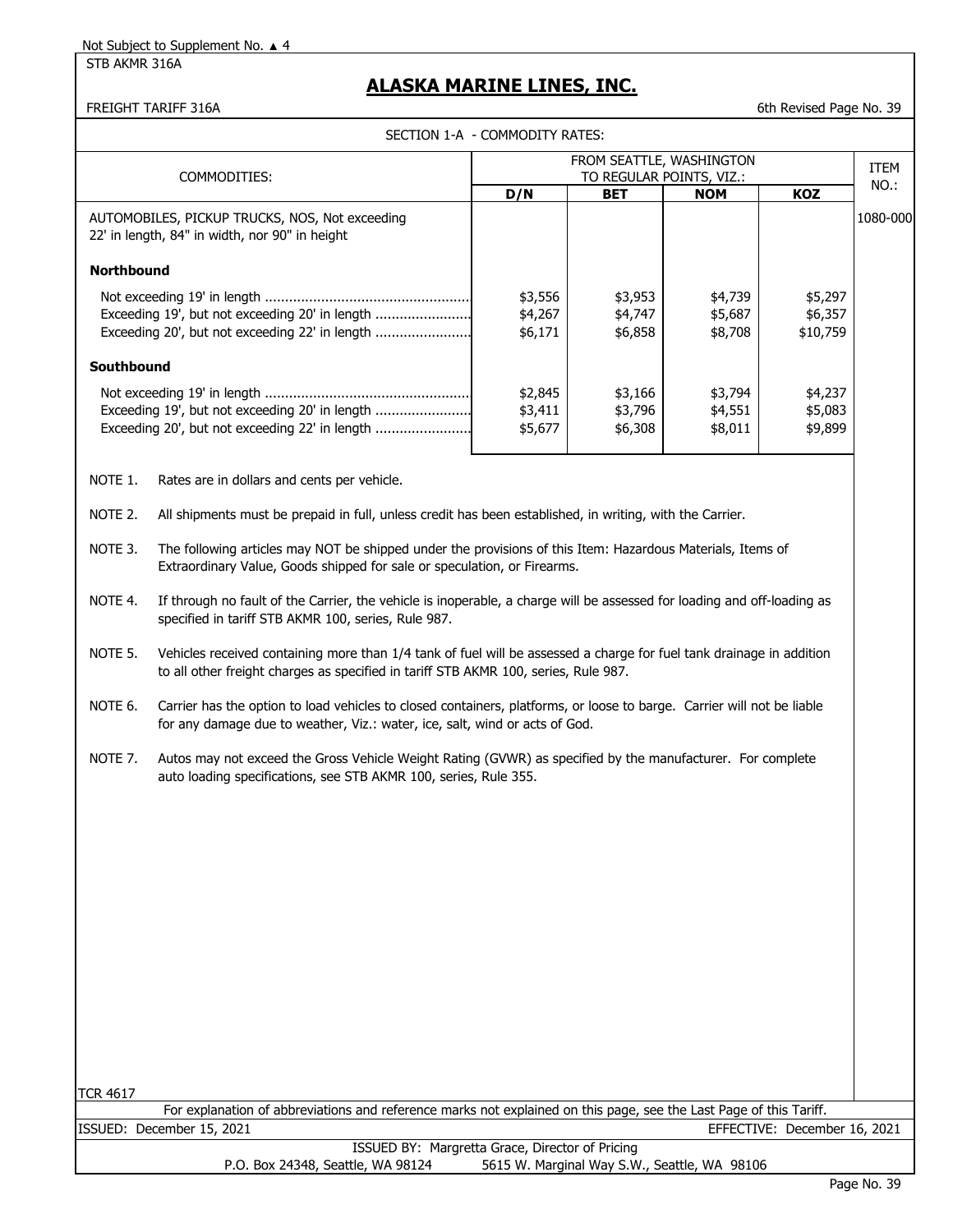STB AKMR 316A

### **ALASKA MARINE LINES, INC.**

FREIGHT TARIFF 316A **1988** 10.40 and the visit of the visit of the visit of the visit of the visit of the visit of the visit of the visit of the visit of the visit of the visit of the visit of the visit of the visit of the

|                                                                                                                                                                                                                                                                                                                                                                                                                                                                    | SECTION 1-A - COMMODITY RATES:                       |                |                |                |          |
|--------------------------------------------------------------------------------------------------------------------------------------------------------------------------------------------------------------------------------------------------------------------------------------------------------------------------------------------------------------------------------------------------------------------------------------------------------------------|------------------------------------------------------|----------------|----------------|----------------|----------|
| COMMODITIES:                                                                                                                                                                                                                                                                                                                                                                                                                                                       | FROM SEATTLE, WASHINGTON<br>TO REGULAR POINTS, VIZ.: |                |                |                |          |
|                                                                                                                                                                                                                                                                                                                                                                                                                                                                    | D/N                                                  | <b>BET</b>     | <b>NOM</b>     | <b>KOZ</b>     | NO.:     |
| AUTOMOBILE PARTS, NOS (other than ENGINES) as described<br>under heading Automobile Parts group in the NMFC. (1);<br>BATTERIES, electric, including necessary quantity of<br>electrolyte or corrosive battery fluid to equip the batteries,<br>either in the same or separate boxes; ELECTROLYTE or<br>CORROSIVE BATTERY FLUID in boxes; TIRES, rubber<br>pneumatic or solid; RUBBER TIRE boots, flaps, patches,<br>tubes (not inflated), reliners, shoes, treads. |                                                      |                |                |                | 1090-000 |
|                                                                                                                                                                                                                                                                                                                                                                                                                                                                    | 45.91<br>34.66                                       | 51.05<br>32.71 | 61.24<br>41.54 | 68.36<br>57.30 |          |
|                                                                                                                                                                                                                                                                                                                                                                                                                                                                    | 28.92                                                | 27.24          | 34.62          | 47.77          |          |
|                                                                                                                                                                                                                                                                                                                                                                                                                                                                    | 22.13                                                | 20.90          | 26.53          | 36.62          |          |
|                                                                                                                                                                                                                                                                                                                                                                                                                                                                    |                                                      |                |                |                |          |

(1) LCL rates apply to Automobile Parts as described in the NMFC under Heading Automobile Parts Group rated Class 100 or lower.

TCR 4617

EFFECTIVE: December 16, 2021 ISSUED: December 15, 2021 For explanation of abbreviations and reference marks not explained on this page, see the Last Page of this Tariff.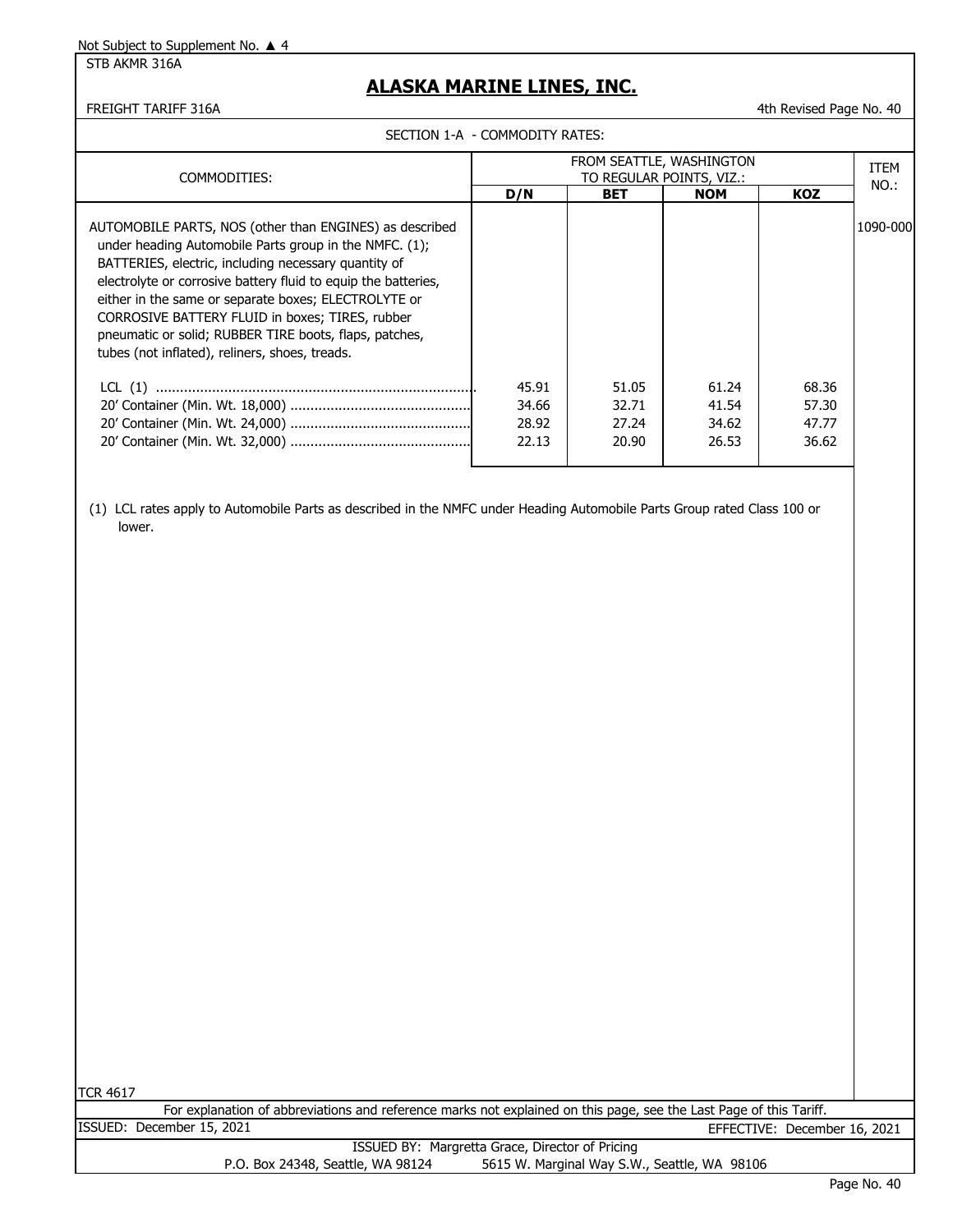STB AKMR 316A

### **ALASKA MARINE LINES, INC.**

FREIGHT TARIFF 316A 5th Revised Page No. 41

|  | SECTION 1-A  - COMMODITY RATES: |  |
|--|---------------------------------|--|
|--|---------------------------------|--|

| COMMODITIES:                                     | FROM SEATTLE, WASHINGTON<br>TO REGULAR POINTS, VIZ.: |            |            |            | ITEM     |
|--------------------------------------------------|------------------------------------------------------|------------|------------|------------|----------|
|                                                  | D/N                                                  | <b>BET</b> | <b>NOM</b> | <b>KOZ</b> | NO.:     |
| BOATS, NOS, nested or not nested                 |                                                      |            |            |            | 1130-000 |
| Not exceeding 10' wide - Rates per linear foot   |                                                      |            |            |            |          |
|                                                  | \$104                                                | \$112      | \$141      | \$174      |          |
| B. Exceeding 14' but not exceeding 18' in length | \$124                                                | \$128      | \$171      | \$208      |          |
| C. Exceeding 18' but not exceeding 24' in length | \$164                                                | \$176      | \$222      | \$275      |          |
| D. Exceeding 24' but not exceeding 28' in length | \$203                                                | \$213      | \$272      | \$335      |          |
| E. Exceeding 28' but not exceeding 32' in length | \$273                                                | \$284      | \$361      | \$450      |          |
| Exceeding 10' wide - Rates per square foot       | 25.18                                                | 30.78      | 39.18      | ----       |          |
|                                                  |                                                      |            |            |            |          |

NOTE 1. Unless otherwise specified, rates are in dollars and cents per linear foot per boat based on maximum dimensions including any projections, including attached motors. Boats loaded on trailers shall be measured based on the overall length of the boat and trailer unit.

- NOTE 2. Shipper must furnish necessary skids, cradles, chocks, crates or other devices necessary to ensure safe handling. If Shipper cannot furnish the required device(s), Carrier can refer the Shipper or Shipper's agent to a third party for the constrution and/or purchase of such devices.
- NOTE 3. When boats are nested two per nest, charges will be reduced by 10%. When boats are nested three per nest, charge will be reduced 33%. This provision applies to rates named in A through E, Northbound only. A nest of boats is defined as a unitized load suitable for direct transfer to Carrier's equipment or barge with a forklift, not requiring any additional handling or labor.
- NOTE 4. Boats must have masts dismounted and securely fastened to deck; mast must not project beyond ends or sides of boat.
- NOTE 5. Not subject to Rule 568, Over Dimension.
- NOTE 6. Personal effects loaded in boats will be accepted; however, Carrier accepts no liability for such goods. Factory installed equipment will be considered part of the basic boat and will not be subject to this liability waiver.
- NOTE 7. Northbound boats subject to a maximum weight of 70 pounds per square foot. Boats weighing more than 70 pounds per square foot will be assessed a charge of \$84.34 dollars and cents per hundred pounds on the excess weight over 70 pounds per square foot.
- NOTE 8. In Naknek, at the Port of Bristol Bay, 24 hours free time is allowed for boats or boat cradles. Boats and cradles remaining at the Port past the free time will be subject to additional charges as per the Port of Bristol Bay Tariff, charged directly to the boat owner. Boat lift charges in Naknek will be assessed at \$517.00 for boats between 28' - 32' in length; boats exceeding 32' in length will be charged \$22.00 per linear foot for lifting to or from the water or trailers. Rates include lifting/discharging boats from the water at Carrier's terminal in Seattle, WA for boats not exceeding 40' in length nor 16' in width. When required, boats exceeding 40' in length or 16' in overall width may be lifted from or discharged to the water via crane service; such service will be charged at \$3.68 per square foot based on the overall length and width of the boat. For all other ports, Shipper must make boat lift arrangements directly with the applicable port authority.

TCR 4617

| For explanation of abbreviations and reference marks not explained on this page, see the Last Page of this Tariff. |                                              |  |  |  |  |  |
|--------------------------------------------------------------------------------------------------------------------|----------------------------------------------|--|--|--|--|--|
| ISSUED: December 15, 2021                                                                                          | EFFECTIVE: December 16, 2021                 |  |  |  |  |  |
| ISSUED BY: Margretta Grace, Director of Pricing                                                                    |                                              |  |  |  |  |  |
| P.O. Box 24348, Seattle, WA 98124                                                                                  | 5615 W. Marginal Way S.W., Seattle, WA 98106 |  |  |  |  |  |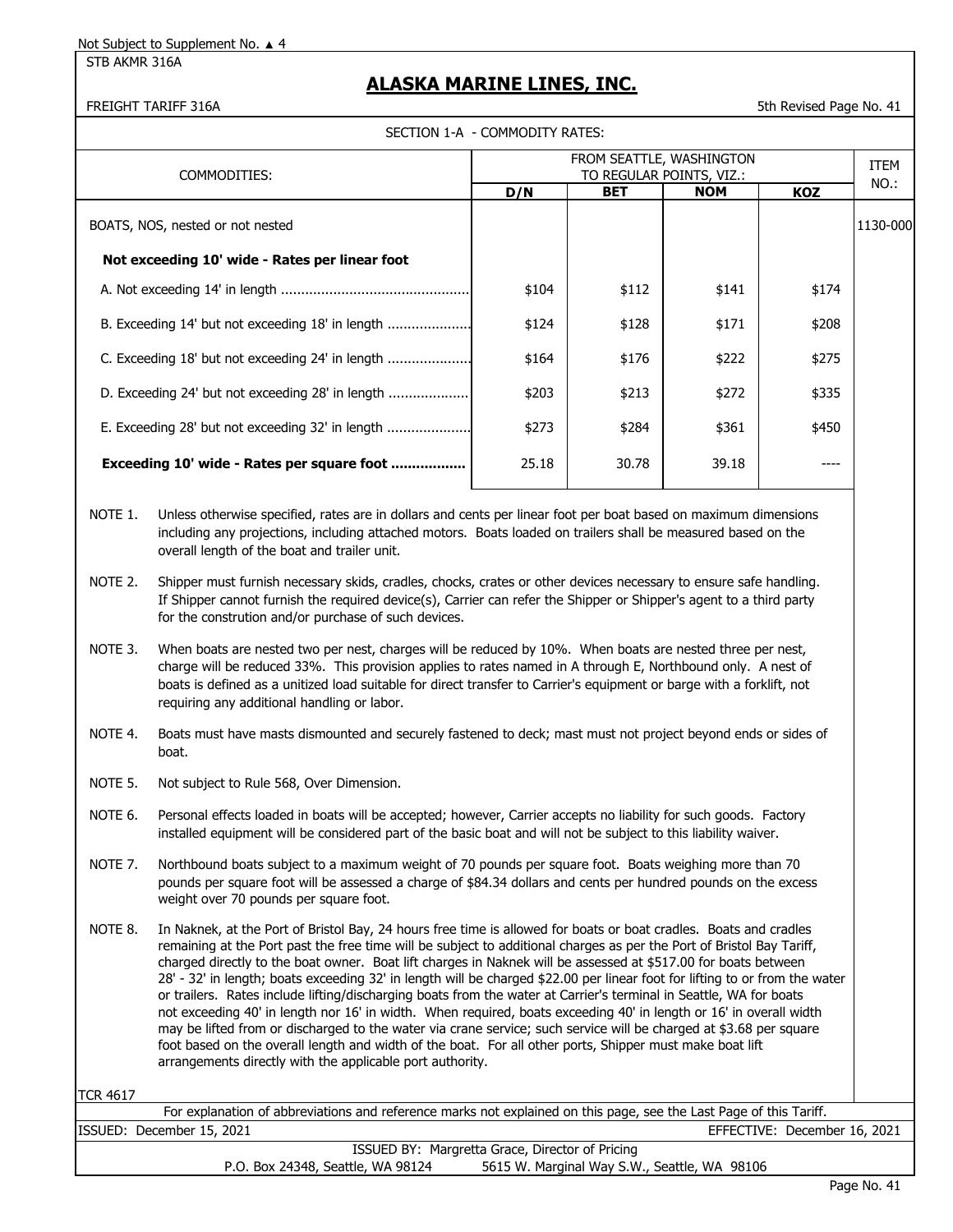STB AKMR 316A

### **ALASKA MARINE LINES, INC.**

FREIGHT TARIFF 316A 5th Revised Page No. 42

|  |  | ECTION 1-A  - COMMODITY RATES: |
|--|--|--------------------------------|
|--|--|--------------------------------|

|                            |                                                                                                                                                                                                                                                                                                                                                                                                                                                                                                                                                                                                                                                                                                                                                                                                                                                                                                                                                                                                                                        | SECTION 1-A - COMMODITY RATES: |            |                          |     |                     |  |
|----------------------------|----------------------------------------------------------------------------------------------------------------------------------------------------------------------------------------------------------------------------------------------------------------------------------------------------------------------------------------------------------------------------------------------------------------------------------------------------------------------------------------------------------------------------------------------------------------------------------------------------------------------------------------------------------------------------------------------------------------------------------------------------------------------------------------------------------------------------------------------------------------------------------------------------------------------------------------------------------------------------------------------------------------------------------------|--------------------------------|------------|--------------------------|-----|---------------------|--|
|                            |                                                                                                                                                                                                                                                                                                                                                                                                                                                                                                                                                                                                                                                                                                                                                                                                                                                                                                                                                                                                                                        |                                |            | FROM SEATTLE, WASHINGTON |     |                     |  |
|                            | COMMODITIES:                                                                                                                                                                                                                                                                                                                                                                                                                                                                                                                                                                                                                                                                                                                                                                                                                                                                                                                                                                                                                           | TO REGULAR POINTS, VIZ.:       |            |                          |     | <b>ITEM</b><br>NO.: |  |
|                            |                                                                                                                                                                                                                                                                                                                                                                                                                                                                                                                                                                                                                                                                                                                                                                                                                                                                                                                                                                                                                                        | D/N                            | <b>BET</b> | <b>NOM</b>               | KOZ |                     |  |
| BOATS, Viz.: Gillnet Boats |                                                                                                                                                                                                                                                                                                                                                                                                                                                                                                                                                                                                                                                                                                                                                                                                                                                                                                                                                                                                                                        |                                |            |                          |     | 1130-003            |  |
| <b>NORTHBOUND</b>          |                                                                                                                                                                                                                                                                                                                                                                                                                                                                                                                                                                                                                                                                                                                                                                                                                                                                                                                                                                                                                                        |                                |            |                          |     |                     |  |
|                            |                                                                                                                                                                                                                                                                                                                                                                                                                                                                                                                                                                                                                                                                                                                                                                                                                                                                                                                                                                                                                                        | \$7,290                        |            |                          |     |                     |  |
|                            | Not exceeding 40' long and/or 16' wide, per square foot                                                                                                                                                                                                                                                                                                                                                                                                                                                                                                                                                                                                                                                                                                                                                                                                                                                                                                                                                                                | 14.29                          |            |                          |     |                     |  |
|                            | Not exceeding 40' long and 16'-19' wide, per square foot                                                                                                                                                                                                                                                                                                                                                                                                                                                                                                                                                                                                                                                                                                                                                                                                                                                                                                                                                                               | 16.43                          |            |                          |     |                     |  |
|                            |                                                                                                                                                                                                                                                                                                                                                                                                                                                                                                                                                                                                                                                                                                                                                                                                                                                                                                                                                                                                                                        |                                |            |                          |     |                     |  |
| SOUTHBOUND                 |                                                                                                                                                                                                                                                                                                                                                                                                                                                                                                                                                                                                                                                                                                                                                                                                                                                                                                                                                                                                                                        |                                |            |                          |     |                     |  |
|                            | Not exceeding 40' long and/or 16' wide, per square foot                                                                                                                                                                                                                                                                                                                                                                                                                                                                                                                                                                                                                                                                                                                                                                                                                                                                                                                                                                                | \$6,163<br>12.08               |            |                          |     |                     |  |
|                            | Not exceeding 40' long and 16'-19' wide, per square foot                                                                                                                                                                                                                                                                                                                                                                                                                                                                                                                                                                                                                                                                                                                                                                                                                                                                                                                                                                               | 13.97                          |            |                          |     |                     |  |
|                            |                                                                                                                                                                                                                                                                                                                                                                                                                                                                                                                                                                                                                                                                                                                                                                                                                                                                                                                                                                                                                                        |                                |            |                          |     |                     |  |
|                            |                                                                                                                                                                                                                                                                                                                                                                                                                                                                                                                                                                                                                                                                                                                                                                                                                                                                                                                                                                                                                                        |                                |            |                          |     |                     |  |
| NOTE 1.                    | Measurements shall be maximum dimensions including hitches, railings, etc but not including swim steps and<br>outdrives.                                                                                                                                                                                                                                                                                                                                                                                                                                                                                                                                                                                                                                                                                                                                                                                                                                                                                                               |                                |            |                          |     |                     |  |
| NOTE 2.                    | Shipper must furnish necessary skids, cradles, chocks, crates or other necessary devices to ensure safe handling.<br>If Shipper cannot furnish the required device(s), Carrier can refer the Shipper or Shipper's agent to a third party for<br>the construction and/or purchase of such devices.                                                                                                                                                                                                                                                                                                                                                                                                                                                                                                                                                                                                                                                                                                                                      |                                |            |                          |     |                     |  |
| NOTE 3.                    | In Naknek, at the Port of Bristol Bay, 24 hours free time is allowed for boats or boat cradles. Boats and cradles<br>remaining at the Port past the free time will be subject to additional charges as per the Port of Bristol Bay Tariff,<br>charged directly to the boat owner. Boat lift charges in Naknek will be assessed at \$517.00 for boats between<br>28' - 32' in length; boats exceeding 32' in length will be charged \$22.00 per linear foot for lifting to or from the water<br>or trailers. Rates include lifting/discharging boats from the water at Carrier's terminal in Seattle, WA for boats<br>not exceeding 40' in length nor 16' in width. When required, boats exceeding 40' in length or 16' in overall width may<br>be lifted from or discharged to the water via crane service; such service will be charged at \$3.68 per square foot based<br>on the overall length and width of the boat. For all other ports, Shipper must make boat lift arrangements directly with<br>the applicable port authority. |                                |            |                          |     |                     |  |
| NOTE 4.                    | Boats exceeding the maximum defined dimensions or determined by Carrier for any reason to be deck stow cargo<br>will be rated on a case-by-case basis.                                                                                                                                                                                                                                                                                                                                                                                                                                                                                                                                                                                                                                                                                                                                                                                                                                                                                 |                                |            |                          |     |                     |  |
| NOTE 5.                    | Booking must be accompanied with the cash deposit equaling 25% of ocean charges. The remainder of the balance is<br>due at the time of shipment.                                                                                                                                                                                                                                                                                                                                                                                                                                                                                                                                                                                                                                                                                                                                                                                                                                                                                       |                                |            |                          |     |                     |  |
| NOTE 6.                    | Personal effects loaded in boats will be accepted; however, Carrier accepts no liability for such goods. Factory<br>installed equipment will be considered part of the basic boat and will not be subject to this liability waiver.                                                                                                                                                                                                                                                                                                                                                                                                                                                                                                                                                                                                                                                                                                                                                                                                    |                                |            |                          |     |                     |  |
| NOTE 7.                    | Northbound boats subject to a maximum weight of 70 pounds per square foot. Boats weighing more than 70 pounds<br>per square foot will be assessed a charge of \$84.34 dollars and cents per hundred pounds on the excess weight over<br>70 pounds per square foot.                                                                                                                                                                                                                                                                                                                                                                                                                                                                                                                                                                                                                                                                                                                                                                     |                                |            |                          |     |                     |  |
| NOTE 8.                    | Not subject to Rule 568, Over Dimension.                                                                                                                                                                                                                                                                                                                                                                                                                                                                                                                                                                                                                                                                                                                                                                                                                                                                                                                                                                                               |                                |            |                          |     |                     |  |
|                            |                                                                                                                                                                                                                                                                                                                                                                                                                                                                                                                                                                                                                                                                                                                                                                                                                                                                                                                                                                                                                                        |                                |            |                          |     |                     |  |
|                            |                                                                                                                                                                                                                                                                                                                                                                                                                                                                                                                                                                                                                                                                                                                                                                                                                                                                                                                                                                                                                                        |                                |            |                          |     |                     |  |
|                            |                                                                                                                                                                                                                                                                                                                                                                                                                                                                                                                                                                                                                                                                                                                                                                                                                                                                                                                                                                                                                                        |                                |            |                          |     |                     |  |

|                                   | For explanation of abbreviations and reference marks not explained on this page, see the Last Page of this Tariff. |
|-----------------------------------|--------------------------------------------------------------------------------------------------------------------|
| ISSUED: December 15, 2021         | EFFECTIVE: December 16, 2021                                                                                       |
|                                   | ISSUED BY: Margretta Grace, Director of Pricing                                                                    |
| P.O. Box 24348, Seattle, WA 98124 | 5615 W. Marginal Way S.W., Seattle, WA 98106                                                                       |
|                                   |                                                                                                                    |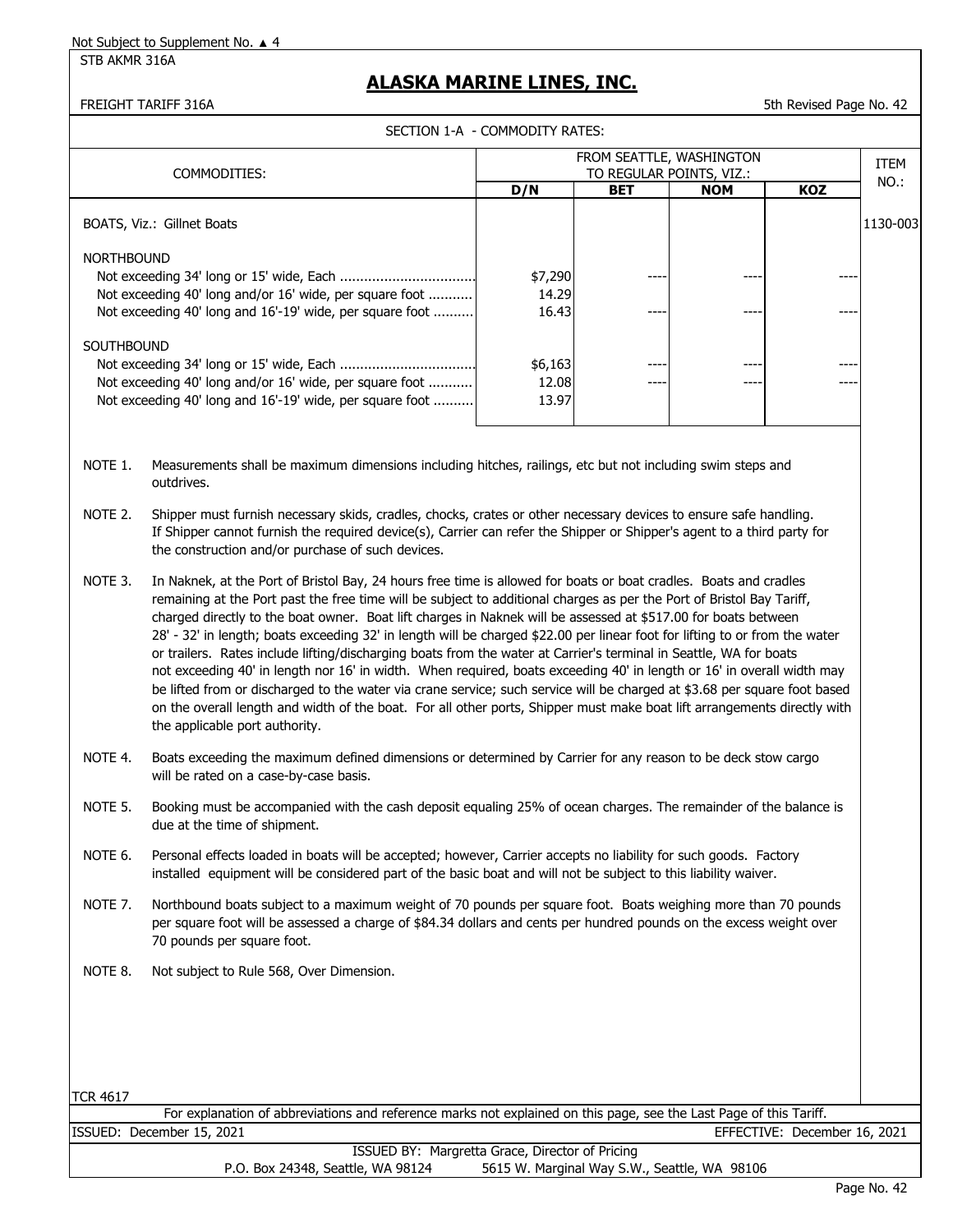STB AKMR 316A

### **ALASKA MARINE LINES, INC.**

FREIGHT TARIFF 316A 43

SECTION 1-A - COMMODITY RATES:

| COMMODITIES:                                                                                                                                                     | FROM SEATTLE, WASHINGTON<br>TO REGULAR POINTS, VIZ.: |            |            |            | <b>ITEM</b><br>NO.: |
|------------------------------------------------------------------------------------------------------------------------------------------------------------------|------------------------------------------------------|------------|------------|------------|---------------------|
|                                                                                                                                                                  | D/N                                                  | <b>BET</b> | <b>NOM</b> | <b>KOZ</b> |                     |
| BOXES, Viz.: BOXES, paper or pulpboard, corrugated or not<br>corrugated, with or without tops, KD flat or folded; TOTES,<br>Plastic, insulated or not insulated. |                                                      |            |            |            | 1150-000            |
| ו רו                                                                                                                                                             | 84.43                                                | 93.81      | 112.60     | 125.72     |                     |
|                                                                                                                                                                  | 46.58                                                | 50.10      | 63.58      | 89.08      |                     |
|                                                                                                                                                                  |                                                      |            |            |            |                     |
| NOTE 1.<br>This rate will also apply to plastic bags and liners if in mixed container loads with commodities in this item.                                       |                                                      |            |            |            |                     |

| II UK 4017                                                                       |                |                |                |                |          |
|----------------------------------------------------------------------------------|----------------|----------------|----------------|----------------|----------|
| BOXES & RELATED ARTICLES, Viz.: DIVIDER SHEETS,<br>corrugated or not corrugated. |                |                |                |                | 1150-004 |
|                                                                                  | 44.04<br>22.05 | 48.90<br>24.44 | 58.69<br>31.06 | 65.55<br>44.33 |          |

|                                   | For explanation of abbreviations and reference marks not explained on this page, see the Last Page of this Tariff. |
|-----------------------------------|--------------------------------------------------------------------------------------------------------------------|
| ISSUED: December 15, 2021         | EFFECTIVE: December 16, 2021                                                                                       |
|                                   | ISSUED BY: Margretta Grace, Director of Pricing                                                                    |
| P.O. Box 24348, Seattle, WA 98124 | 5615 W. Marginal Way S.W., Seattle, WA 98106                                                                       |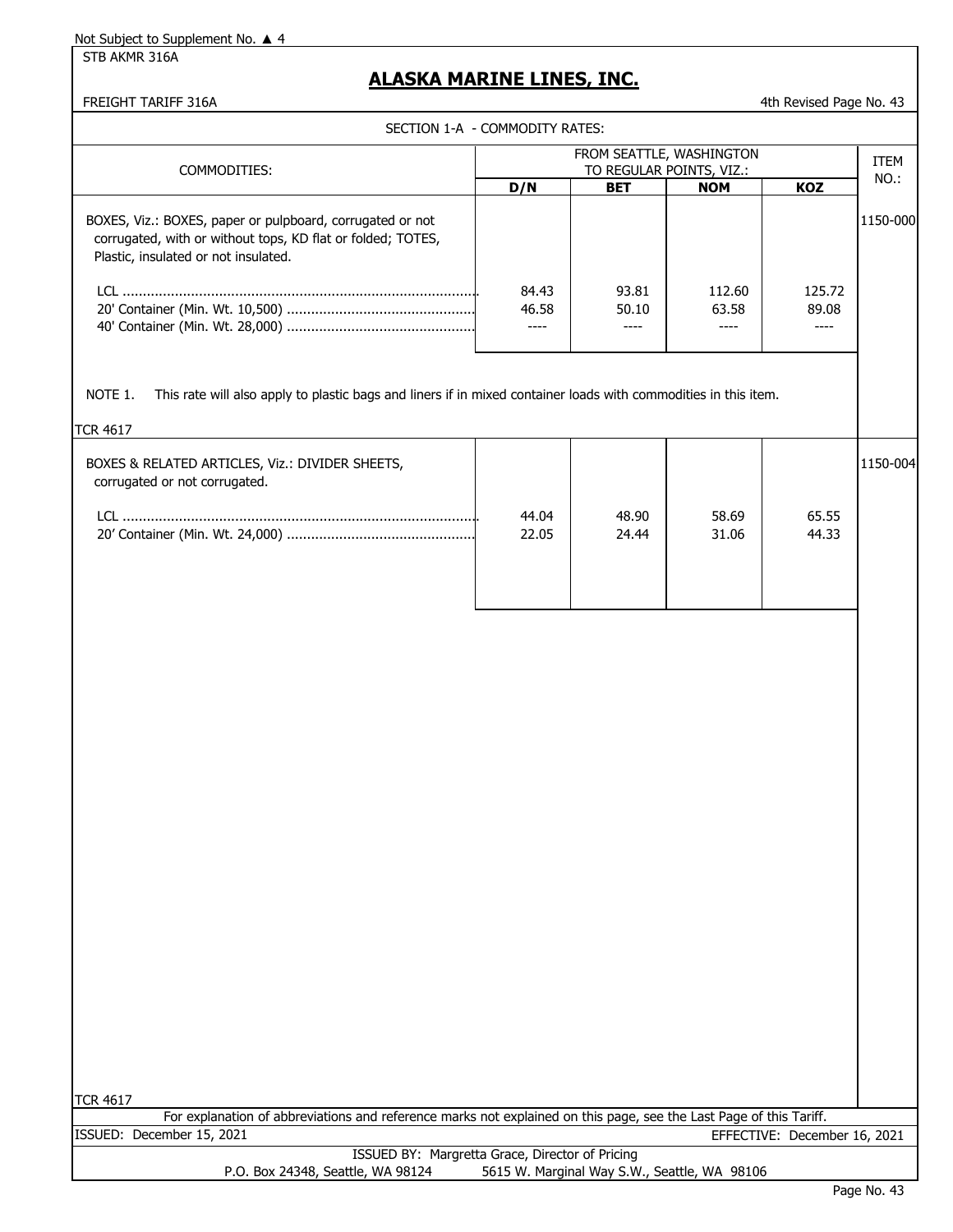STB AKMR 316A

### **ALASKA MARINE LINES, INC.**

FREIGHT TARIFF 316A 644

| SECTION 1-A - COMMODITY RATES:                                                                      |                                  |                                  |                                  |                                  |             |
|-----------------------------------------------------------------------------------------------------|----------------------------------|----------------------------------|----------------------------------|----------------------------------|-------------|
| FROM SEATTLE, WASHINGTON<br>TO REGULAR POINTS, VIZ.:<br>COMMODITIES:                                |                                  |                                  |                                  |                                  | <b>ITEM</b> |
|                                                                                                     | D/N                              | <b>BET</b>                       | <b>NOM</b>                       | <b>KOZ</b>                       | $NO.$ :     |
| BRICKS, BLOCKS, Building, fire or paving, other than glass;<br>STONE, cast or natural, in packages. |                                  |                                  |                                  |                                  | 1160-000    |
| NOTE 1.<br>Does not apply on precast panels or columns. See Item 1180-000.                          | 36.72<br>35.27<br>28.29<br>19.92 | 40.81<br>33.27<br>26.67<br>18.77 | 48.97<br>42.24<br>33.88<br>23.86 | 70.98<br>56.34<br>45.18<br>31.85 |             |
| <b>TCR 4617</b>                                                                                     |                                  |                                  |                                  |                                  |             |
| BUILDING CONSTRUCTION SECTIONS or COLUMNS, precast<br>concrete, concrete manhole sections           | 48.47<br>38.72<br>33.73<br>25.02 | 53.90<br>36.54<br>31.83<br>23.62 | 64.62<br>46.42<br>40.45<br>29.98 | 91.30<br>58.70<br>51.12<br>37.92 | 1180-000    |
|                                                                                                     |                                  |                                  |                                  |                                  |             |

TCR 4617

For explanation of abbreviations and reference marks not explained on this page, see the Last Page of this Tariff. ISSUED: December 15, 2021 EFFECTIVE: December 16, 2021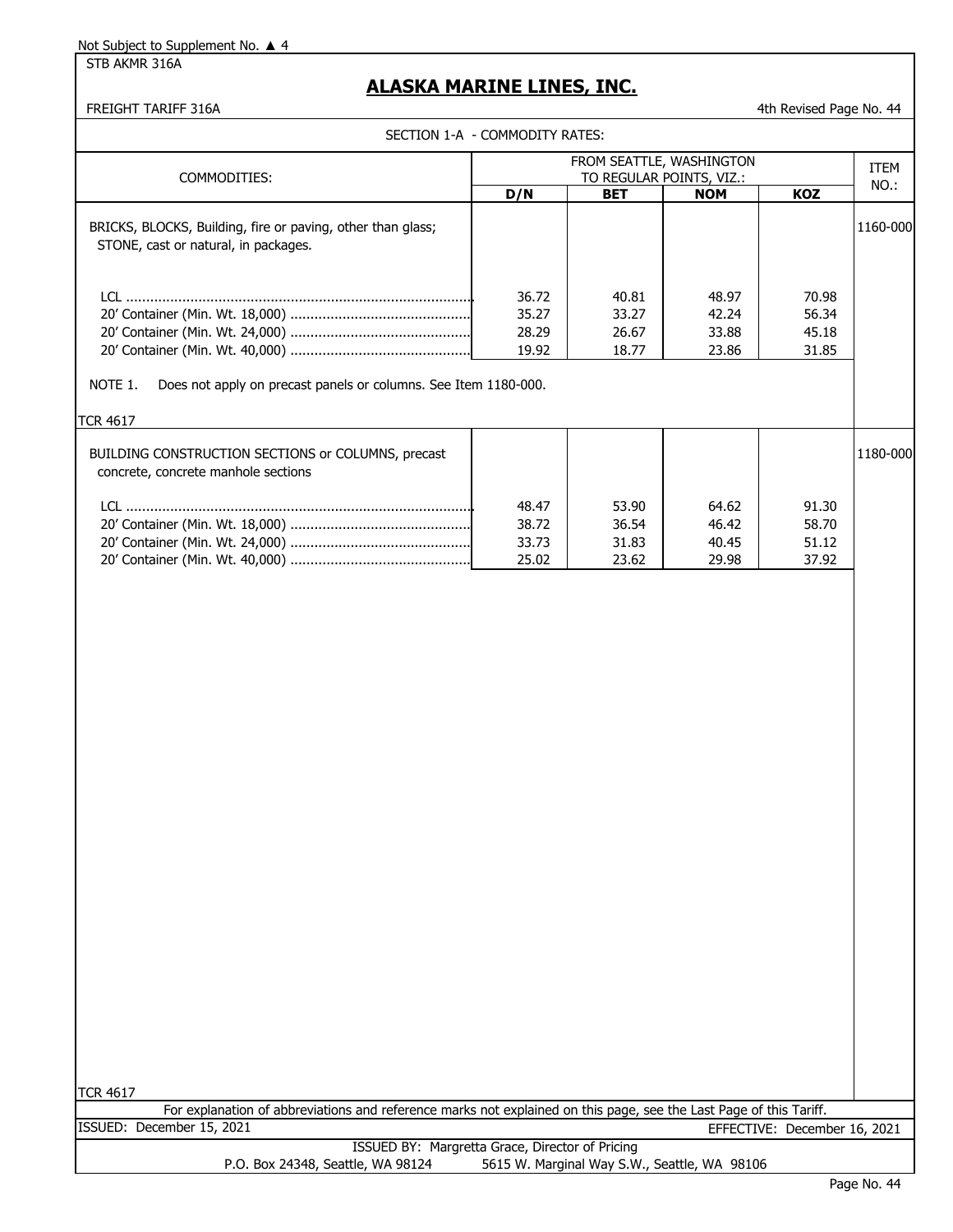STB AKMR 316A

### **ALASKA MARINE LINES, INC.**

FREIGHT TARIFF 316A 4th Revised Page No. 45

| ECTION 1-A - COMMODITY RATES: |
|-------------------------------|

|                                                                                                                                                                                |                                                                                                                                                                                                                                                                      | SECTION 1-A - COMMODITY RATES:                  |                                                                  |            |                              |             |
|--------------------------------------------------------------------------------------------------------------------------------------------------------------------------------|----------------------------------------------------------------------------------------------------------------------------------------------------------------------------------------------------------------------------------------------------------------------|-------------------------------------------------|------------------------------------------------------------------|------------|------------------------------|-------------|
|                                                                                                                                                                                |                                                                                                                                                                                                                                                                      |                                                 | FROM SEATTLE, WASHINGTON                                         |            |                              | <b>ITEM</b> |
|                                                                                                                                                                                | COMMODITIES:                                                                                                                                                                                                                                                         |                                                 | TO REGULAR POINTS, VIZ.:                                         |            |                              | NO.:        |
|                                                                                                                                                                                |                                                                                                                                                                                                                                                                      | D/N                                             | <b>BET</b>                                                       | <b>NOM</b> | <b>KOZ</b>                   |             |
|                                                                                                                                                                                | BUILDING MATERIALS, VIZ; and OTHER RELATED COMMODITIES, VIZ:                                                                                                                                                                                                         |                                                 |                                                                  |            |                              | 1200-000    |
|                                                                                                                                                                                | Building Materials, miscellaneous, as described under<br>"Building Materials, Miscellaneous Group" in the NMFC,                                                                                                                                                      | the NMFC                                        | Hardware, as described under heading "Hardware Group" in         |            |                              |             |
|                                                                                                                                                                                | except Items 34090, 34095, 34100, 34120, and 34140<br>Building Metal Work, as described under "Building Metal                                                                                                                                                        | Item 38470 Sub 2 and 38472                      | Houses or Buildings, KD or Sections as described in NMFC,        |            |                              |             |
|                                                                                                                                                                                | Work Group" in the NMFC<br>Building Woodwork, as described under the heading                                                                                                                                                                                         | Lath                                            | Plastic Materials, synthetic, not named in more specific groups, |            |                              |             |
|                                                                                                                                                                                | "Building Woodwork Group" in the NMFC                                                                                                                                                                                                                                |                                                 | liquid, non-flammable, in steel pails or barrels                 |            |                              |             |
| metal, NOS                                                                                                                                                                     | Cabinets, Kitchen, Bathroom, Medicine or Toilet, wood or                                                                                                                                                                                                             | the NMFC                                        | Plumbers Goods, as described under "Plumbers Goods Group" in     |            |                              |             |
|                                                                                                                                                                                | Electrical Equipment, VIZ.: Cable or wire, aluminum, brass,<br>bronze or copper, covered or not covered                                                                                                                                                              | in the NMFC                                     | Roofing Material, as described under "Roofing Materials Group"   |            |                              |             |
|                                                                                                                                                                                | Electrical Wiring Devices, NOS                                                                                                                                                                                                                                       | Shakes and Shingles, wooden                     |                                                                  |            |                              |             |
|                                                                                                                                                                                | Erosion Control Fabric                                                                                                                                                                                                                                               | Tile, ceiling                                   |                                                                  |            |                              |             |
|                                                                                                                                                                                | Floor or Roof Arches, Joists and Trusses, (other than<br>Tile or Moldings, as described under that heading in the NMFC<br>laminated beams) wood or metal or wood and<br>Tools or Parts Named as described under that heading in the<br><b>NMFC</b><br>metal combined |                                                 |                                                                  |            |                              |             |
|                                                                                                                                                                                | Floor Coverings or Related Articles, as described under that                                                                                                                                                                                                         |                                                 | Wall Coverings or Samples, NOI, paper, vinyl, or cloth           |            |                              |             |
|                                                                                                                                                                                | heading in the NMFC<br>Glass, flat, not bent, 220 united inches or less, NOS                                                                                                                                                                                         |                                                 | Wallboard, built-up or combined wood, or plywood, combined       |            |                              |             |
| fiberboard wallboard, backed or faced with separate or<br>combination of laminated plastic (sheets of paper, film or<br><b>Glazing Units</b><br>sheet compressed with plastic) |                                                                                                                                                                                                                                                                      |                                                 |                                                                  |            |                              |             |
|                                                                                                                                                                                | <b>SECTION I:</b> Less than container-load freight                                                                                                                                                                                                                   |                                                 |                                                                  |            |                              |             |
|                                                                                                                                                                                |                                                                                                                                                                                                                                                                      | 81.08                                           | 90.10                                                            | 108.14     | 120.74                       |             |
|                                                                                                                                                                                |                                                                                                                                                                                                                                                                      |                                                 |                                                                  |            |                              |             |
|                                                                                                                                                                                | 1. LCL rates do not apply to commodities listed in this item classified as Class 110 or higher in the NMFC, or to commodities<br>having a more specific Commodity Item in this tariff. Apply applicable Class or Commodity rates for those items.                    |                                                 |                                                                  |            |                              |             |
|                                                                                                                                                                                | <b>SECTION II: CONTAINERIZED CARGO:</b>                                                                                                                                                                                                                              |                                                 |                                                                  |            |                              |             |
|                                                                                                                                                                                |                                                                                                                                                                                                                                                                      | 68.20                                           | 64.29                                                            | 81.67      | 103.29                       |             |
|                                                                                                                                                                                |                                                                                                                                                                                                                                                                      | 39.66                                           | 37.40                                                            | 47.52      | 60.11                        |             |
|                                                                                                                                                                                |                                                                                                                                                                                                                                                                      | 28.38                                           | 26.77                                                            | 34.00      | 43.02                        |             |
|                                                                                                                                                                                |                                                                                                                                                                                                                                                                      | 22.92                                           | 21.63                                                            | 27.46      | 34.74                        |             |
| 1.                                                                                                                                                                             | Rates apply to commodities that are loaded to closed containers only.                                                                                                                                                                                                |                                                 |                                                                  |            |                              |             |
| 2.                                                                                                                                                                             | Rates in Section II WILL NOT apply when there is a more specific commodity item in this tariff that names CL rates.                                                                                                                                                  |                                                 |                                                                  |            |                              |             |
|                                                                                                                                                                                | <b>SECTION III: PLATFORM CARGO:</b><br><b>SHIPPER LOADED PLATFORMS ONLY (1-2)</b>                                                                                                                                                                                    |                                                 |                                                                  |            |                              |             |
|                                                                                                                                                                                |                                                                                                                                                                                                                                                                      | 24.04                                           | 22.67                                                            | 28.76      | 36.41                        |             |
|                                                                                                                                                                                |                                                                                                                                                                                                                                                                      | 21.07                                           | 19.89                                                            | 25.26      | 31.96                        |             |
| 1.                                                                                                                                                                             | Rates in Section III apply to freight Shipper loaded and secured to Carrier's platforms only.                                                                                                                                                                        |                                                 |                                                                  |            |                              |             |
| 2.                                                                                                                                                                             | Rates in Section III of this item do not apply to freight tendered break bulk to Carrier's Terminal. Freight tendered<br>break bulk will be subject to rates named in more specific Commodity Rates, or if a Commodity rate is not named,                            |                                                 |                                                                  |            |                              |             |
|                                                                                                                                                                                | Section I Class Rates will apply.                                                                                                                                                                                                                                    |                                                 |                                                                  |            |                              |             |
| NOTE 1.                                                                                                                                                                        | Rates in Section II & III also apply on accompanying freight not having a more specific item named in this tariff,                                                                                                                                                   |                                                 |                                                                  |            |                              |             |
|                                                                                                                                                                                | providing weight of such accompanying freight does not exceed 10% of the total weight of the shipment.                                                                                                                                                               |                                                 |                                                                  |            |                              |             |
| <b>TCR 4617</b>                                                                                                                                                                | For explanation of abbreviations and reference marks not explained on this page, see the Last Page of this Tariff.                                                                                                                                                   |                                                 |                                                                  |            |                              |             |
|                                                                                                                                                                                | ISSUED: December 15, 2021                                                                                                                                                                                                                                            |                                                 |                                                                  |            | EFFECTIVE: December 16, 2021 |             |
|                                                                                                                                                                                |                                                                                                                                                                                                                                                                      | ISSUED BY: Margretta Grace, Director of Pricing |                                                                  |            |                              |             |

P.O. Box 24348, Seattle, WA 98124 5615 W. Marginal Way S.W., Seattle, WA 98106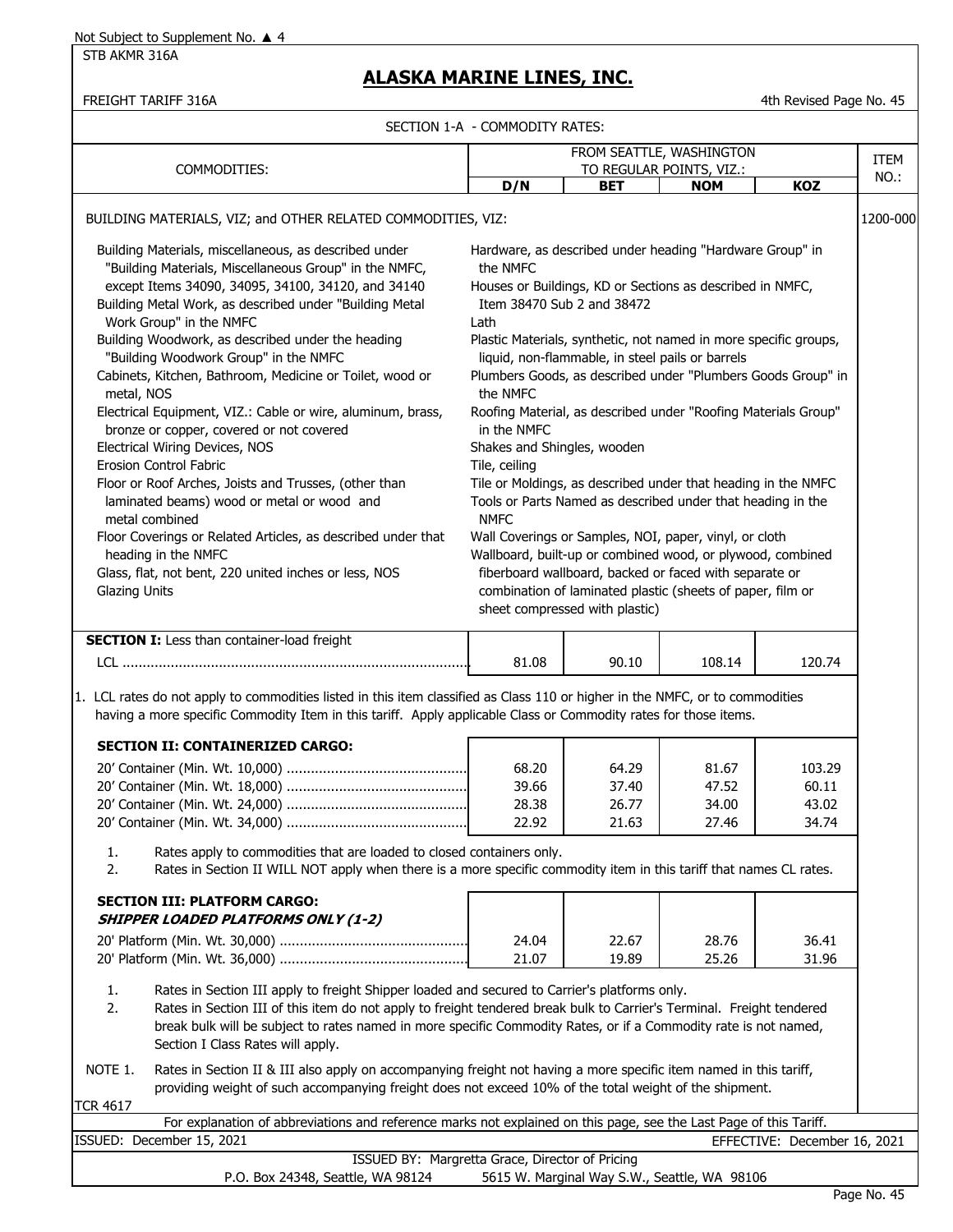STB AKMR 316A

### **ALASKA MARINE LINES, INC.**

FREIGHT TARIFF 316A 4th Revised Page No. 46

SECTION 1-A - COMMODITY RATES:

|                                                                                    | FROM SEATTLE, WASHINGTON |                          |            |            |          |
|------------------------------------------------------------------------------------|--------------------------|--------------------------|------------|------------|----------|
| COMMODITIES:                                                                       |                          | TO REGULAR POINTS, VIZ.: |            |            | NO.:     |
|                                                                                    | D/N                      | <b>BET</b>               | <b>NOM</b> | <b>KOZ</b> |          |
| BUILDING PANELS, STRUCTURAL, VIZ, Wall panels, or sections<br>insulated, exterior. |                          |                          |            |            | 1200-003 |
|                                                                                    | (T)                      | (T)                      | (T)        | (T)        |          |
|                                                                                    | 6.73                     | 7.46                     | 8.97       | 10.22      |          |
|                                                                                    | 5.46                     | 5.16                     | 6.50       | 8.64       |          |
| Rates are in dollars and cents per cubic foot.<br>NOTE 1.                          |                          |                          |            |            |          |
| Subject to packaging requirements as follows:<br>NOTE 2.                           |                          |                          |            |            |          |

**Bundles:** Items should be bundled into units not exceeding 8'6" in width and 8'6" in height, including accompanying dunnage, bracing, side protection, or other materials. Bundles must be protected with clear, reinforced poly.

Shipper shall make every effort to package panels of like lengths to form a uniform package. In cases where like lengths cannot be packaged together, any panels extending beyond where the side/end protection as described below cannot be affixed in a practical manner, each extending panel must be protected by inserting a wood framing member into the area between the spline edges and securely affixed. In cases where edges cannot be squared up and flush on both ends, every effort should be made to square up the unit flush on one end.

**Dunnage:** Bundles must be packaged with a minimum of the following dunnage requirements, spaced at sufficient intervals to maintain the rigidity of the panels as per the stacking information below:

#### Dunnage Size:

Units not exceeding 4' in width and/or 5,000 lb: 31/2" dunnage Units exceeding 4' in width and/or 5,000 lbs: 5½" dunnage

Dunnage Spacing, minimum dunnage height of 5.5":

Units not exceeding 15' in length: Minimum of 3 pieces of wood dunnage

Units exceeding 15', but not 24' in length: Minimum of 4 pieces of wood dunnage

Units exceeding 24' in length: Sufficient wood dunnage, placed at a maximum of 6' intervals.

**Banding:** Dunnage must be banded to the unit from side to side at sufficient intervals with steel banding, comprised of a minimum of 1.25" x 0.29" high tensile material or equivalent, at 4' intervals.

**Exposed Foam Core Panels:** Foam core panels with exposed foam core or with wood skin extending beyond a wood framing member, must have side protection of wood, OSB or plywood, minimum 1/4" thickness, which substantially covers all sides of the unit. Panels without exposed foam core, or without the wood skin extending beyond a wood framing member are not required to have side protection, but some form of side protection is

**Stacking:** At a minimum, the units shall be packaged and constructed to withstand the forces generated while stowed aboard a barge to a height equivalent to four (4) - 8.5' high panel units stacked upon one another.

**Metal Skin Panels:** Foam core panels with metal skin must be export crated for platform shipment, or must be shipper loaded, consignee unloaded, to closed containers. Carrier will not receive uncrated panels. Crating must fully enclose panels and be of sufficient strength to allow stacking two like crates.

Liability: Exception to tariff STB AKMR 100, series, Rule 574 (Liability): Notwithstanding the foregoing packaging requirements, Carrier accepts no liability for compression related damage when units are stacked as referenced above. The above packaging requirements are required for Carrier handling purposes only, and do not warrant protection of the product from damage due to insufficient packaging or the inherent nature of the product. Shipper is required to package sufficiently to protect the product from damage of shipment by open deck barge.

TCR 4617

ISSUED: December 15, 2021 EFFECTIVE: December 16, 2021 For explanation of abbreviations and reference marks not explained on this page, see the Last Page of this Tariff.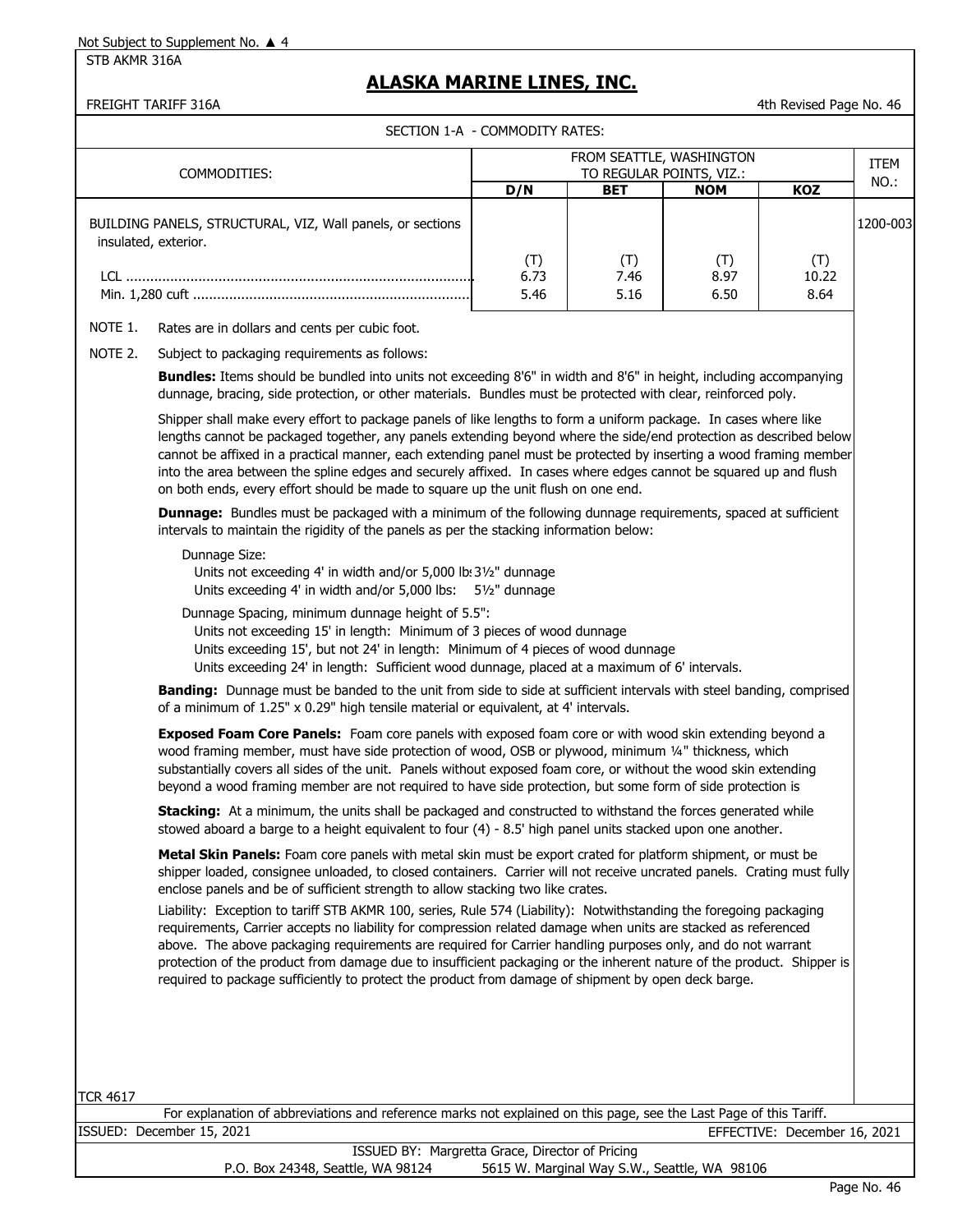STB AKMR 316A

### **ALASKA MARINE LINES, INC.**

| FREIGHT TARIFF 316A                                                                                                                                                                                                                                                                                                                                  |                                                      |            |            | 4th Revised Page No. 47 |          |
|------------------------------------------------------------------------------------------------------------------------------------------------------------------------------------------------------------------------------------------------------------------------------------------------------------------------------------------------------|------------------------------------------------------|------------|------------|-------------------------|----------|
| SECTION 1-A - COMMODITY RATES:                                                                                                                                                                                                                                                                                                                       |                                                      |            |            |                         |          |
| COMMODITIES:                                                                                                                                                                                                                                                                                                                                         | FROM SEATTLE, WASHINGTON<br>TO REGULAR POINTS, VIZ.: |            |            |                         |          |
|                                                                                                                                                                                                                                                                                                                                                      | D/N                                                  | <b>BET</b> | <b>NOM</b> | KOZ                     | NO.:     |
| BUILDING MATERIALS, Wood, Laminated, NOS, Viz.:<br>Rafters; Arches; Beams; Joists; Timbers or Planks, structural                                                                                                                                                                                                                                     |                                                      |            |            |                         | 1200-006 |
| <b>SECTION I: Straight Lengths Only</b>                                                                                                                                                                                                                                                                                                              |                                                      |            |            |                         |          |
|                                                                                                                                                                                                                                                                                                                                                      | 52.34                                                | 58.16      | 69.82      | 79.77                   |          |
|                                                                                                                                                                                                                                                                                                                                                      | 25.82                                                | 24.37      | 30.92      | 38.24                   |          |
| <b>SECTION II: Curved Beams or Arches (1)</b>                                                                                                                                                                                                                                                                                                        |                                                      |            |            |                         |          |
|                                                                                                                                                                                                                                                                                                                                                      | 63.57                                                | 70.66      | 84.81      | 96.86                   |          |
|                                                                                                                                                                                                                                                                                                                                                      | 33.12                                                | 31.26      | 39.71      | 49.09                   |          |
| 1.<br>Shipments of curved beams and arches must be crated or skidded for forklift handling and arrangements must be<br>made with the Carrier prior to delivery to the dock.<br>Rates in this item apply to freight received at Carrier's terminal break bulk. Refer to Item 1200-000 for application<br>NOTE 1.<br>of shipper loaded platform rates. |                                                      |            |            |                         |          |
| Like items should be bundled into units not exceeding 8' in width and 8' in height with a minimum of 3 1/2" dunnage<br>NOTE 2.<br>for LCL and 5 1/2" dunnage for CL loads banded to the unit, spaced approximately every 6 feet.                                                                                                                     |                                                      |            |            |                         |          |

TCR 4617

For explanation of abbreviations and reference marks not explained on this page, see the Last Page of this Tariff.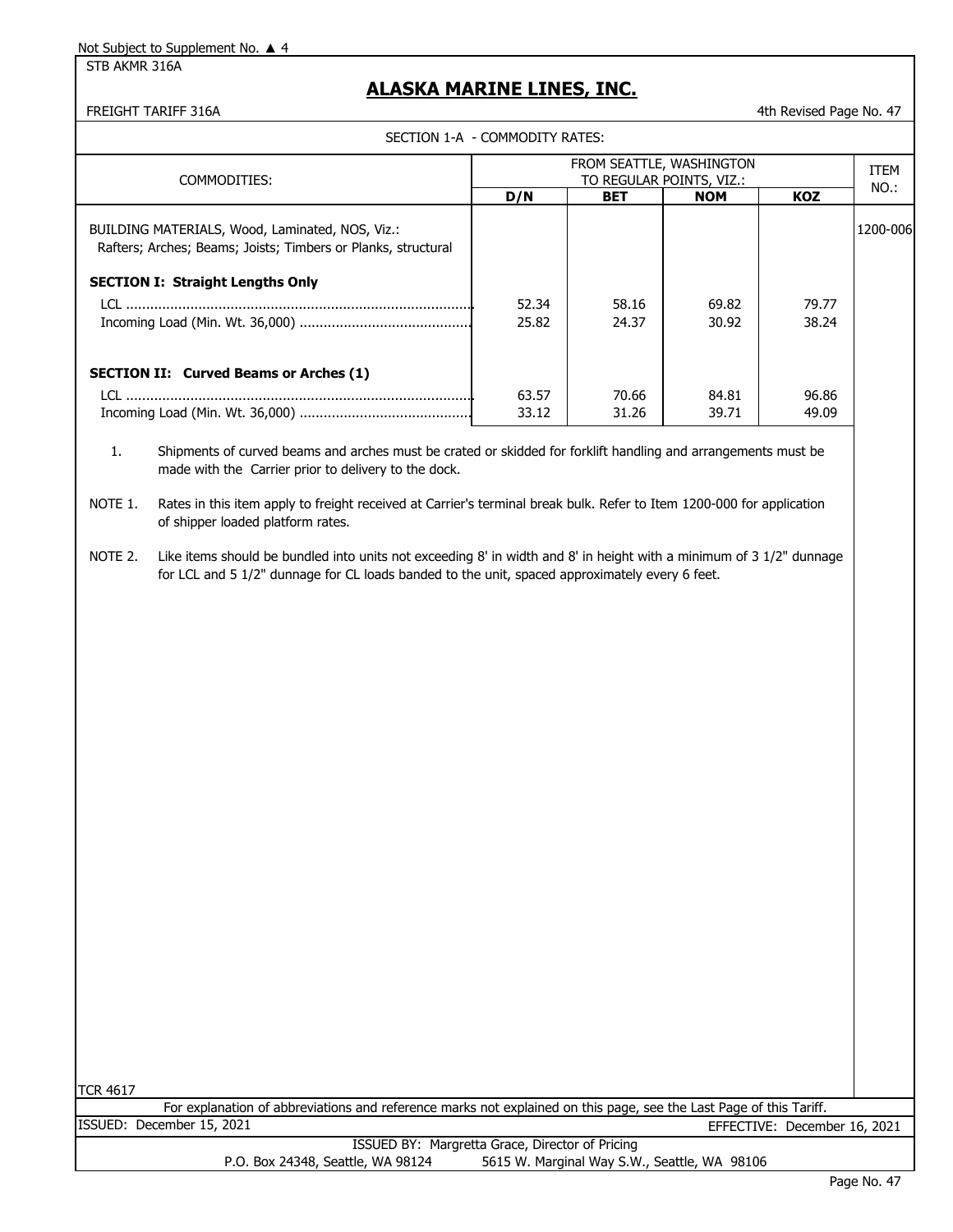STB AKMR 316A

### **ALASKA MARINE LINES, INC.**

FREIGHT TARIFF 316A **1988 12 At a good in the control of the control of the control of the control of the control of the control of the control of the control of the control of the control of the control of the control of** 

SECTION 1-A - COMMODITY RATES:

| SECTION I-A - COMMODITI NATES.                                                                     |                                                      |                     |                      |               |          |
|----------------------------------------------------------------------------------------------------|------------------------------------------------------|---------------------|----------------------|---------------|----------|
| COMMODITIES:                                                                                       | FROM SEATTLE, WASHINGTON<br>TO REGULAR POINTS, VIZ.: |                     |                      |               |          |
|                                                                                                    | D/N                                                  | <b>BET</b>          | <b>NOM</b>           | <b>KOZ</b>    | NO.:     |
| BUILDING MATERIALS, Viz.: TRUSSES, JOISTS, Open Web,<br>Wood, or Iron or Steel combined with Wood. |                                                      |                     |                      |               | 1200-007 |
| I CI.                                                                                              | 8.34<br>5.77                                         | (T)<br>9.29<br>5.44 | (T)<br>11.15<br>6.90 | 15.24<br>9.20 |          |

- NOTE 1. Rates are in dollars and cents per cubic foot.
- NOTE 2. Rates in this item apply to freight received at Carrier's terminal break bulk. Refer to Item 1200-000 for application of Shipper loaded platform rates.

TCR 4617

For explanation of abbreviations and reference marks not explained on this page, see the Last Page of this Tariff. ISSUED: December 15, 2021 EFFECTIVE: December 16, 2021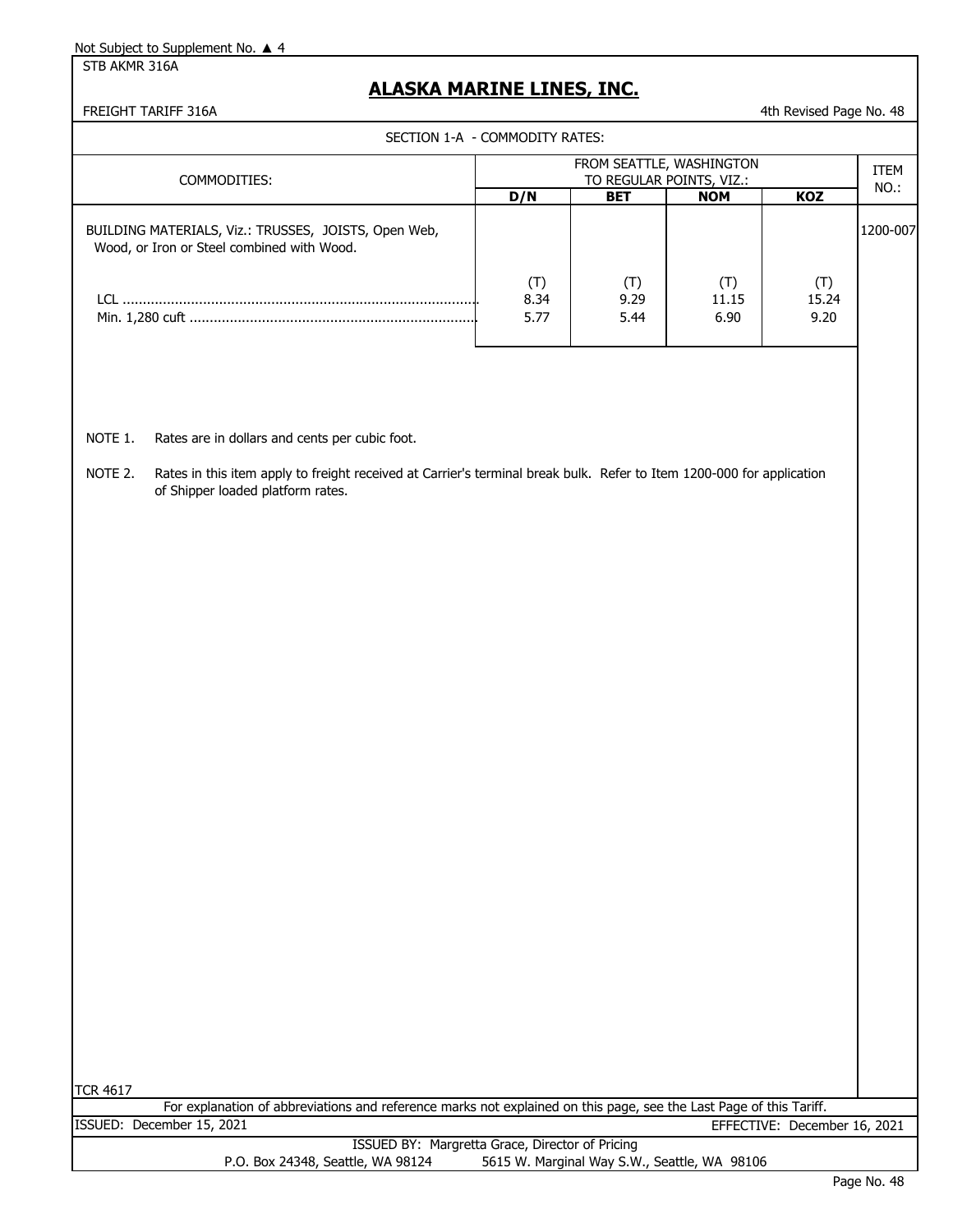STB AKMR 316A

### **ALASKA MARINE LINES, INC.**

#### FREIGHT TARIFF 316A **1988** 4th Revised Page No. 49

SECTION 1-A - COMMODITY RATES:

| COMMODITIES:                | FROM SEATTLE, WASHINGTON<br>TO REGULAR POINTS, VIZ.: |            |            |            | <b>ITEM</b><br>NO.: |
|-----------------------------|------------------------------------------------------|------------|------------|------------|---------------------|
|                             | D/N                                                  | <b>BET</b> | <b>NOM</b> | <b>KOZ</b> |                     |
| CANS, KD or CAN ENDS, Metal |                                                      |            |            |            | 1210-000            |
|                             | 14.44                                                | 15.72      | ----       | ----       |                     |

For explanation of abbreviations and reference marks not explained on this page, see the Last Page of this Tariff. ISSUED: December 15, 2021 EFFECTIVE: December 16, 2021

|                                   | ISSUED BY: Margretta Grace, Director of Pricing |
|-----------------------------------|-------------------------------------------------|
| P.O. Box 24348, Seattle, WA 98124 | 5615 W. Marginal Way S.W., Seattle, WA 98106    |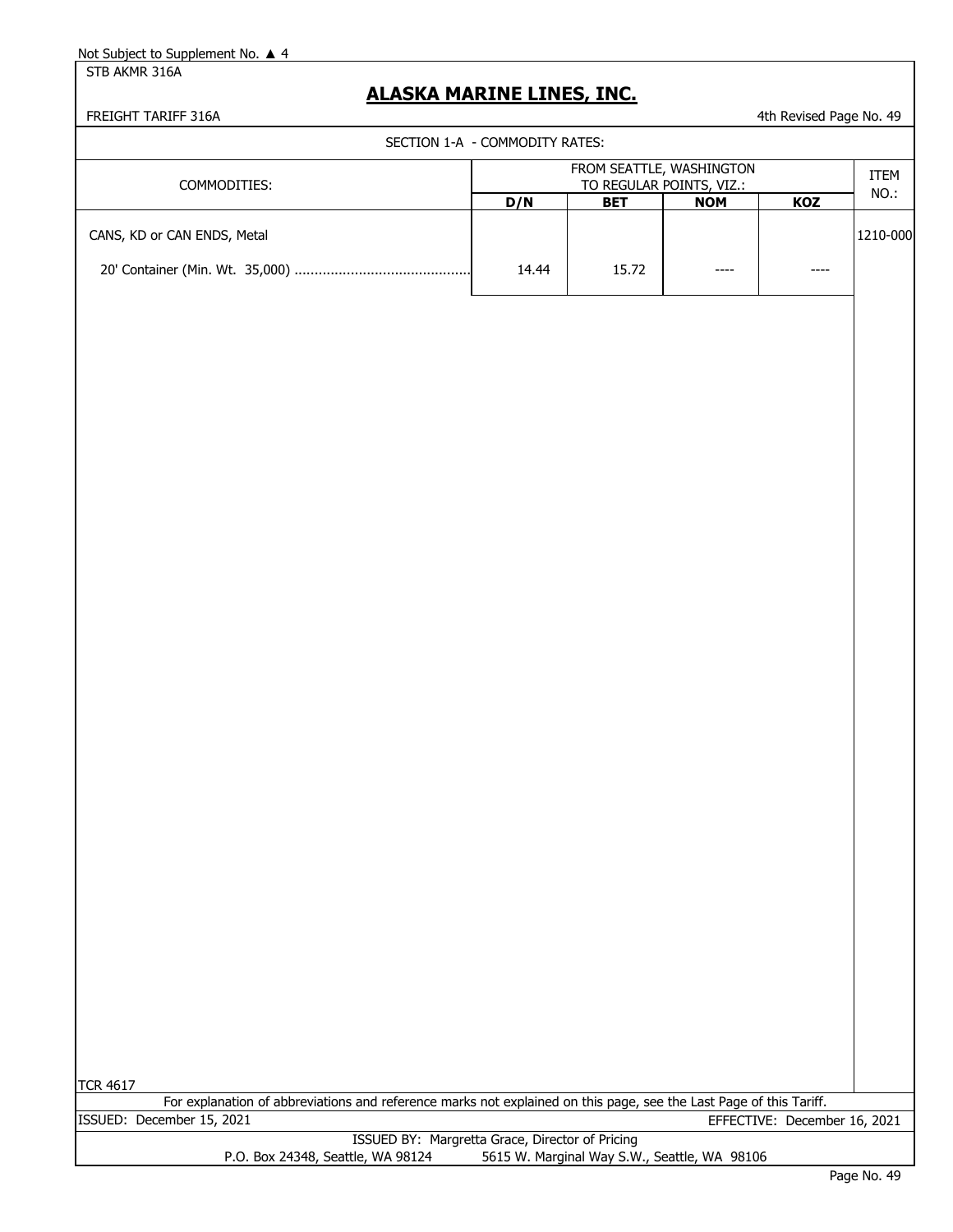STB AKMR 316A

### **ALASKA MARINE LINES, INC.**

FREIGHT TARIFF 316A **1989 120 August 2018** 12:00 12:00 12:00 12:00 12:00 12:00 12:00 12:00 12:00 12:00 12:00 12:00 12:00 12:00 12:00 12:00 12:00 12:00 12:00 12:00 12:00 12:00 12:00 12:00 12:00 12:00 12:00 12:00 12:00 12:00

|                                                     |                                                                                                                                                                                                                                                                                                                           | SECTION 1-A - COMMODITY RATES: |                                              |                    |                              |             |
|-----------------------------------------------------|---------------------------------------------------------------------------------------------------------------------------------------------------------------------------------------------------------------------------------------------------------------------------------------------------------------------------|--------------------------------|----------------------------------------------|--------------------|------------------------------|-------------|
|                                                     |                                                                                                                                                                                                                                                                                                                           |                                | FROM SEATTLE, WASHINGTON                     |                    |                              | <b>ITEM</b> |
|                                                     | COMMODITIES:                                                                                                                                                                                                                                                                                                              | TO REGULAR POINTS, VIZ.:       |                                              |                    |                              | NO.:        |
|                                                     |                                                                                                                                                                                                                                                                                                                           | D/N                            | <b>BET</b>                                   | <b>NOM</b>         | <b>KOZ</b>                   |             |
|                                                     | CONTAINERS, SHIPPER OWNED, Viz.: Freight, SU, not to<br>exceed 8' wide, empty.                                                                                                                                                                                                                                            |                                |                                              |                    |                              | 1270-001    |
|                                                     | <b>Containers With Fork Pockets</b>                                                                                                                                                                                                                                                                                       |                                |                                              |                    |                              |             |
|                                                     |                                                                                                                                                                                                                                                                                                                           | \$1,246                        | \$1,179                                      | \$1,495            | \$1,844                      |             |
|                                                     |                                                                                                                                                                                                                                                                                                                           | \$1,743                        | \$1,649                                      | \$2,089            | \$2,586                      |             |
| NOTE 1.<br>NOTE 2.<br>NOTE 3.<br>NOTE 4.<br>NOTE 5. | <b>Containers Without Fork Pockets</b><br>Rates are in dollars per container.<br>Rates apply from Carrier's Seattle dock to Carrier's dock at named point only.<br>Rule 997 (Alaska Arbitraries) does not apply.<br>Containers must be wind and water tight, structurally sound, and compatible with Carrier's operations | \$1,493<br>\$2,238             | \$1,410<br>\$2,114                           | \$1,787<br>\$2,686 | \$2,214<br>\$3,322           |             |
|                                                     | Rates do not apply to modified containers or containers incompatible with Carrier's operations. Refer to Item<br>1460-000 Trailers, SU                                                                                                                                                                                    |                                |                                              |                    |                              |             |
| NOTE 6.                                             | Rates do not apply to wheeled trailers. Refer to Item 1740-002, Vehicles.                                                                                                                                                                                                                                                 |                                |                                              |                    |                              |             |
| NOTE 7.                                             | Transportation of equipment moving subject to this item, whether empty or loaded, shall be at the sole discretion<br>and convenience of the Carrier. Neither reservation of vessel space nor acceptance of equipment is a guarantee<br>that it will move on a specific sailing.                                           |                                |                                              |                    |                              |             |
| NOTE 8.                                             | Rates subject to AKMR 100, Rule 884 (Shipper Furnished Equipment).                                                                                                                                                                                                                                                        |                                |                                              |                    |                              |             |
| <b>TCR 4617</b>                                     |                                                                                                                                                                                                                                                                                                                           |                                |                                              |                    |                              |             |
|                                                     | CONTAINERS & RELATED ARTICLES, Viz.: PALLETS, wooden                                                                                                                                                                                                                                                                      |                                |                                              |                    |                              | 1270-003    |
|                                                     |                                                                                                                                                                                                                                                                                                                           |                                |                                              |                    |                              |             |
|                                                     |                                                                                                                                                                                                                                                                                                                           | 19.45                          | 21.68                                        |                    |                              |             |
|                                                     |                                                                                                                                                                                                                                                                                                                           |                                |                                              |                    |                              |             |
| <b>TCR 4617</b>                                     |                                                                                                                                                                                                                                                                                                                           |                                |                                              |                    |                              |             |
|                                                     | For explanation of abbreviations and reference marks not explained on this page, see the Last Page of this Tariff.                                                                                                                                                                                                        |                                |                                              |                    |                              |             |
|                                                     | ISSUED: December 15, 2021                                                                                                                                                                                                                                                                                                 |                                |                                              |                    | EFFECTIVE: December 16, 2021 |             |
|                                                     | ISSUED BY: Margretta Grace, Director of Pricing<br>P.O. Box 24348, Seattle, WA 98124                                                                                                                                                                                                                                      |                                | 5615 W. Marginal Way S.W., Seattle, WA 98106 |                    |                              |             |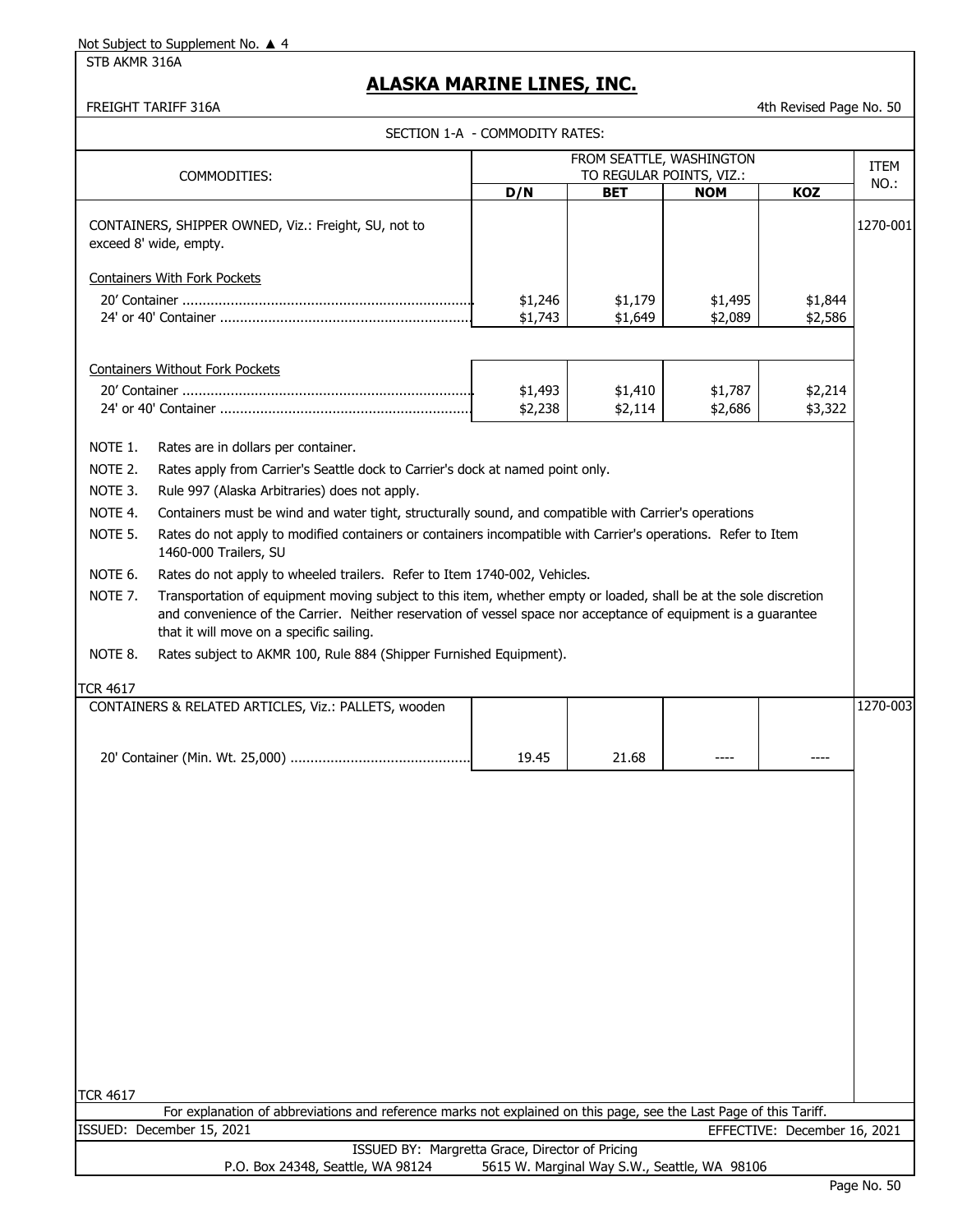STB AKMR 316A

### **ALASKA MARINE LINES, INC.**

#### FREIGHT TARIFF 316A 4th Revised Page No. 51

SECTION 1-A - COMMODITY RATES:

| COMMODITIES:             | FROM SEATTLE, WASHINGTON<br>TO REGULAR POINTS, VIZ.: |            |            |            | <b>ITEM</b> |
|--------------------------|------------------------------------------------------|------------|------------|------------|-------------|
|                          | D/N                                                  | <b>BET</b> | <b>NOM</b> | <b>KOZ</b> | NO.:        |
| <b>FISHING GEAR, NOS</b> |                                                      |            |            |            | 1340-000    |
| <b>NORTHBOUND:</b>       |                                                      |            |            |            |             |
| LCL.                     | 85.45                                                | 94.98      |            | ----       |             |
|                          | 7.14                                                 | 7.94       |            | ----       |             |
|                          | \$6,410                                              | \$6,048    |            | ---        |             |
| <b>SOUTHBOUND:</b>       |                                                      |            |            |            |             |
| LCL.                     | 85.45                                                | 94.98      |            |            |             |
|                          | \$6,410                                              | \$6,048    |            |            |             |

NOTE 1. Shipper must itemize contents and weight of lading. Rate applies to mixed containerloads of miscellaneous fishing supplies and are not intended for straight containerload shipments of seafood processing plant supplies.

NOTE 2. Shipment must be pre-booked and reference made to Item 1340-000.

NOTE 3. Rates WILL NOT apply on shipping platforms.

NOTE 4. Shipments must be prepaid.

NOTE 5. When Carrier is requested to provide access to containers so that Shipper may load/unload at Carrier's Seattle Terminal, a charge will be assessed as specified in tariff STB AKMR 100, series, Rule 562.

TCR 4617

ISSUED: December 15, 2021 EFFECTIVE: December 16, 2021 ISSUED BY: Margretta Grace, Director of Pricing For explanation of abbreviations and reference marks not explained on this page, see the Last Page of this Tariff.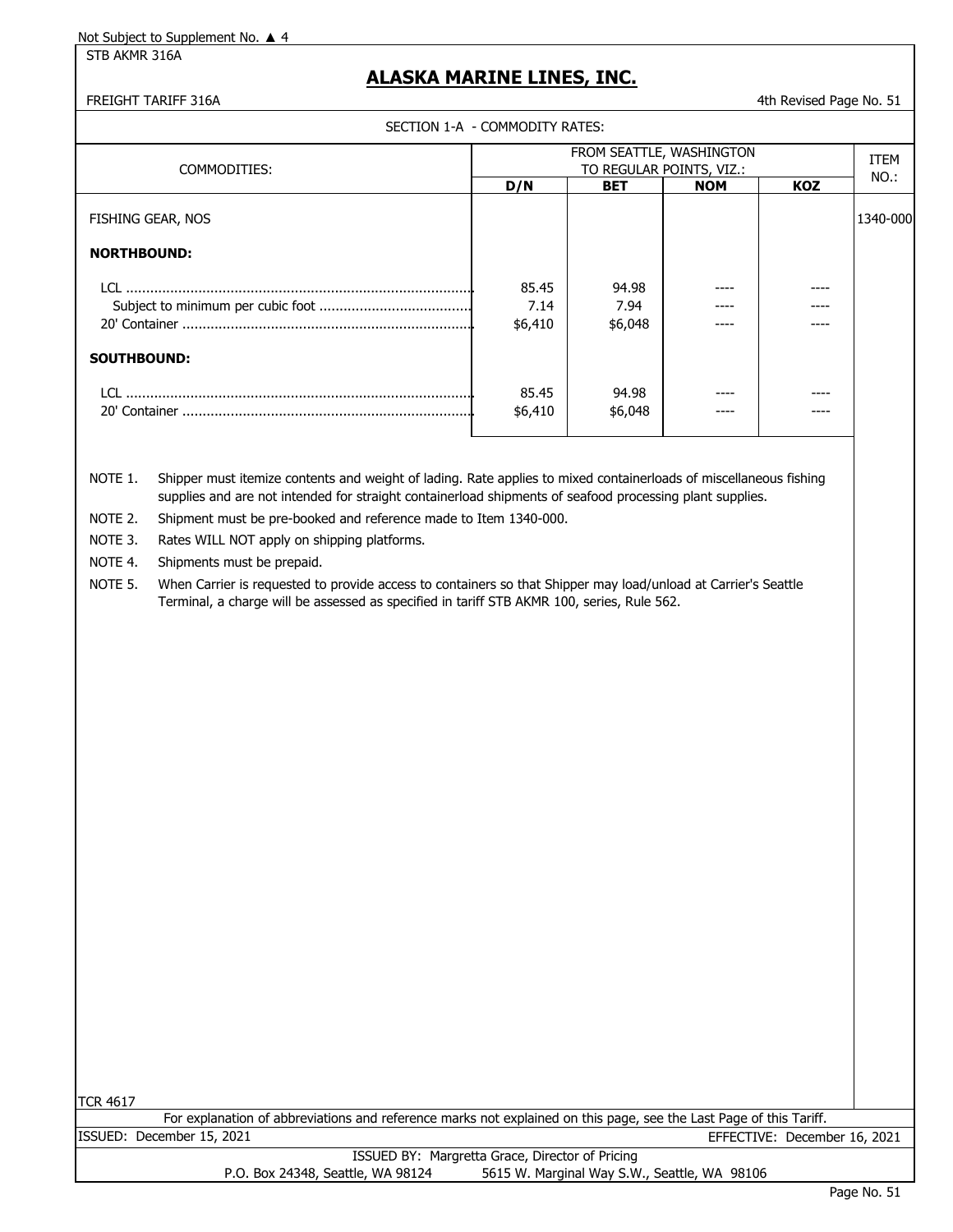STB AKMR 316A

### **ALASKA MARINE LINES, INC.**

FREIGHT TARIFF 316A 4th Revised Page No. 52

|                                                                                                                                                                                          | SECTION 1-A - COMMODITY RATES: |                                                      |            |            |          |  |
|------------------------------------------------------------------------------------------------------------------------------------------------------------------------------------------|--------------------------------|------------------------------------------------------|------------|------------|----------|--|
| COMMODITIES:                                                                                                                                                                             |                                | FROM SEATTLE, WASHINGTON<br>TO REGULAR POINTS, VIZ.: |            |            |          |  |
|                                                                                                                                                                                          | D/N                            | <b>BET</b>                                           | <b>NOM</b> | <b>KOZ</b> | NO.:     |  |
| FLOOR COVERINGS, Viz: TILE, Facing or Flooring; Facing Cove<br>or Molding; composition, in packages; Linoleum, cork felt base<br>or synthetic plastic composition, in packages or rolls. |                                |                                                      |            |            | 1360-000 |  |
|                                                                                                                                                                                          | 48.63                          | 54.05                                                | 64.86      | 72.40      |          |  |
|                                                                                                                                                                                          |                                |                                                      |            |            |          |  |

(1) Refer to Item 1200-000 for application of full container load rates.

| <b>TCR 4617</b>                                                                                                    |  |
|--------------------------------------------------------------------------------------------------------------------|--|
| For explanation of abbreviations and reference marks not explained on this page, see the Last Page of this Tariff. |  |
| ISSUED: December 15, 2021<br>EFFECTIVE: December 16, 2021                                                          |  |
| ISSUED BY: Margretta Grace, Director of Pricing                                                                    |  |
| 5615 W. Marginal Way S.W., Seattle, WA 98106<br>P.O. Box 24348, Seattle, WA 98124                                  |  |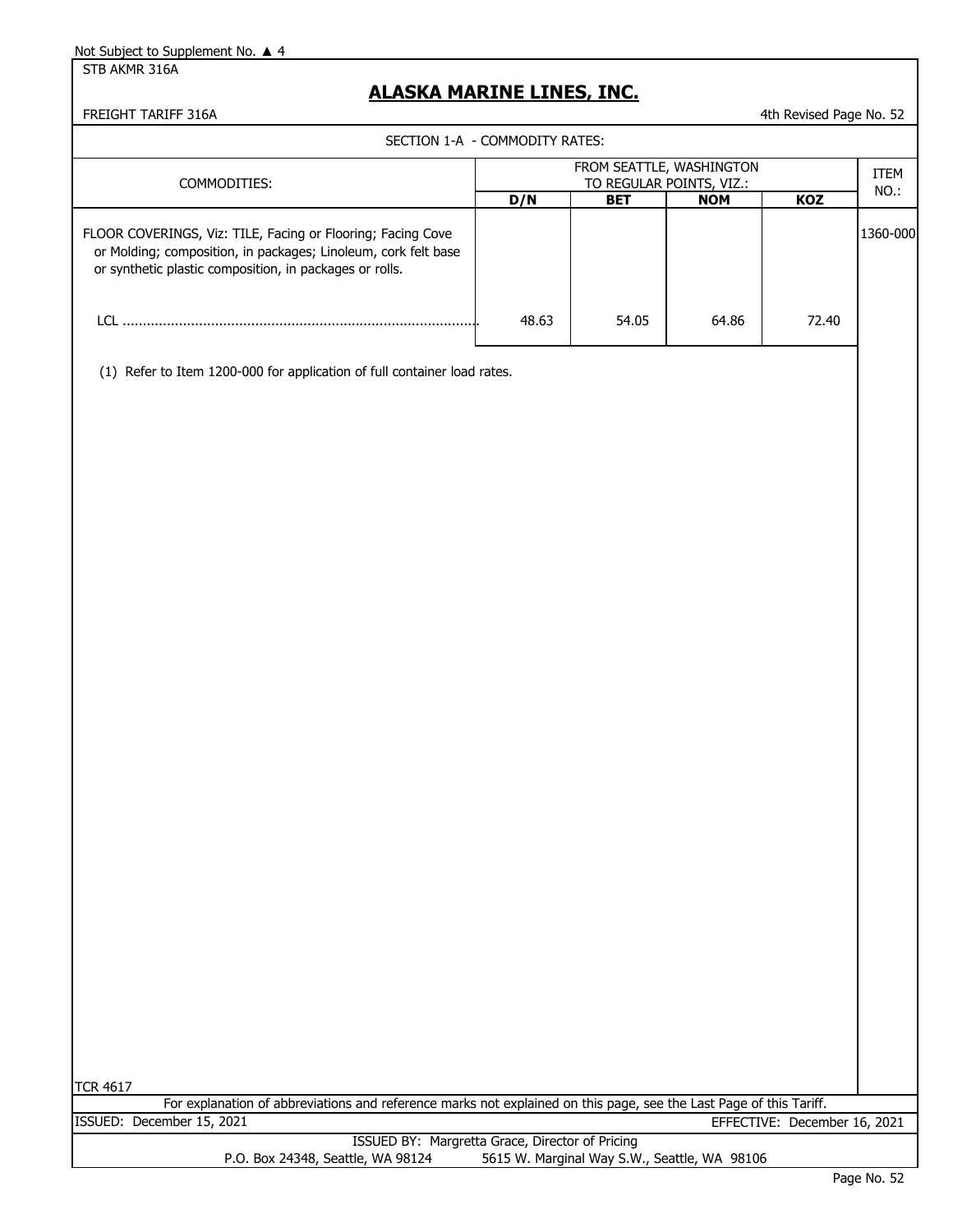STB AKMR 316A

### **ALASKA MARINE LINES, INC.**

#### FREIGHT TARIFF 316A **4th Revised Page No. 53** 4th Revised Page No. 53

|  | SECTION 1-A  - COMMODITY RATES: |
|--|---------------------------------|
|--|---------------------------------|

| COMMODITIES: | FROM SEATTLE, WASHINGTON<br>TO REGULAR POINTS, VIZ.: |            |            |            | ITEM<br>NO.: |
|--------------|------------------------------------------------------|------------|------------|------------|--------------|
|              | D/N                                                  | <b>BET</b> | <b>NOM</b> | <b>KOZ</b> |              |
| FREIGHT, NOS |                                                      |            |            |            | 1370-000     |
|              | 193.43                                               | 181.62     | 230.59     | 285.15     |              |
|              | 84.03                                                | 78.90      | 100.18     | 123.85     |              |
|              | 76.71                                                | 72.03      | 91.48      | 113.12     |              |
|              | 62.15                                                | 58.37      | 74.16      | 91.60      |              |
|              | 47.56                                                | 44.66      | 56.77      | 70.13      |              |
|              | 44.68                                                | 41.95      | 53.27      | 65.84      |              |

NOTE 1. Rates named in this Item will not apply on commodities in bulk, commodities which will injure or contaminate rest of the lading or freight requiring refrigeration.

- NOTE 2. Shipper must itemize contents and weight of lading.
- NOTE 3. Shipments must be pre-booked and reference made to Item 1370-000.

|                           | For explanation of abbreviations and reference marks not explained on this page, see the Last Page of this Tariff. |                              |
|---------------------------|--------------------------------------------------------------------------------------------------------------------|------------------------------|
| ISSUED: December 15, 2021 |                                                                                                                    | EFFECTIVE: December 15, 2021 |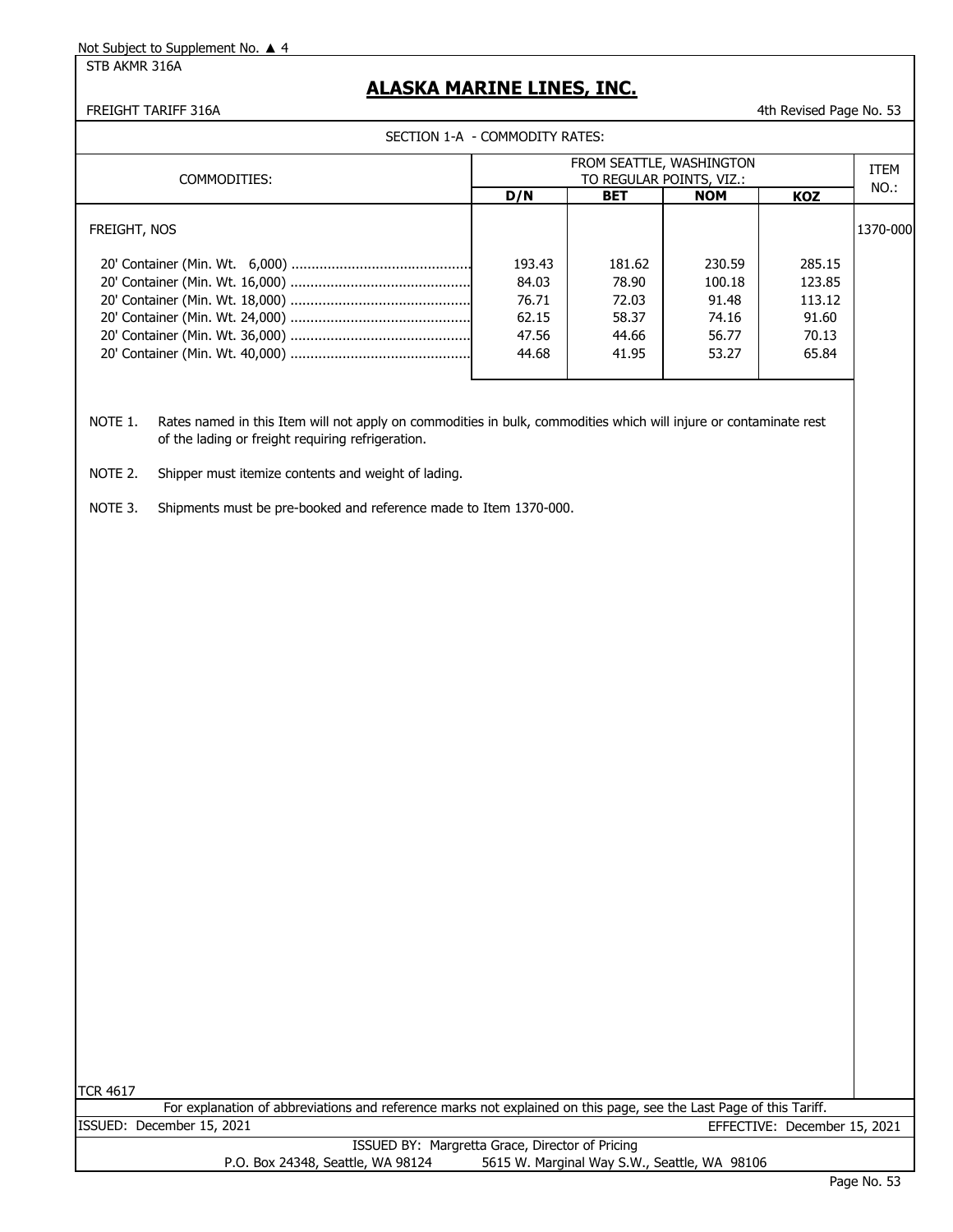STB AKMR 316A

### **ALASKA MARINE LINES, INC.**

FREIGHT TARIFF 316A 4th Revised Page No. 54

|        | FROM SEATTLE, WASHINGTON<br>TO REGULAR POINTS, VIZ.: |                                |            |          |
|--------|------------------------------------------------------|--------------------------------|------------|----------|
| D/N    | <b>BET</b>                                           | <b>NOM</b>                     | <b>KOZ</b> | NO.:     |
|        |                                                      |                                |            | 1390-000 |
| 147.82 | 138.81                                               | 177.09                         | 242.80     |          |
| 173.92 | 163.31                                               | 208.34                         | 285.64     |          |
|        |                                                      |                                |            |          |
| 99.38  | 93.31                                                | 119.06                         | 163.23     |          |
| 53.93  | 53.21                                                | 64.68                          | 88.59      |          |
| 38.82  | 38.27                                                | 46.49                          | 63.75      |          |
| 35.79  | 35.28                                                | 42.89                          | 58.79      |          |
|        |                                                      | SECTION 1-A - COMMODITY RATES: |            |          |

TCR 4617

ISSUED: December 15, 2021 EFFECTIVE: December 16, 2021 For explanation of abbreviations and reference marks not explained on this page, see the Last Page of this Tariff.

|                                   | ISSUED BY: Margretta Grace, Director of Pricing |
|-----------------------------------|-------------------------------------------------|
| P.O. Box 24348, Seattle, WA 98124 | 5615 W. Marginal Way S.W., Seattle, WA 98106    |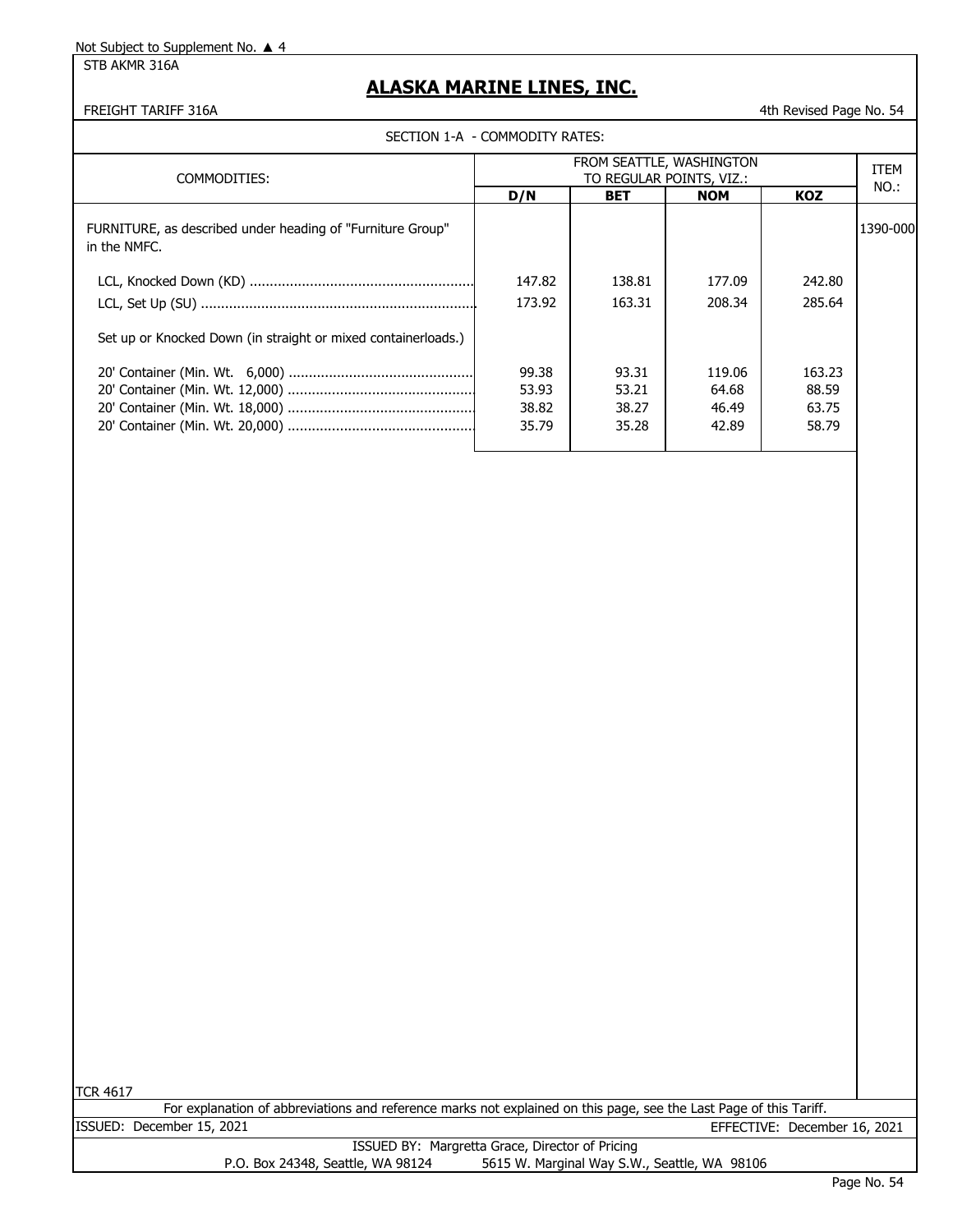#### STB AKMR 316A

### **ALASKA MARINE LINES, INC.**

FREIGHT TARIFF 316A 4th Revised Page No. 55

SECTION 1-A - COMMODITY RATES:

|                                                           | FROM SEATTLE, WASHINGTON |                          |            |       | <b>ITEM</b> |
|-----------------------------------------------------------|--------------------------|--------------------------|------------|-------|-------------|
| COMMODITIES:                                              |                          | TO REGULAR POINTS, VIZ.: |            |       | NO.:        |
|                                                           | D/N                      | <b>BET</b>               | <b>NOM</b> | KOZ   |             |
| GAS, Liquefied Petroleum, compressed; GAS, NOS compressed |                          |                          |            |       | 1410-000    |
| <b>SECTION I:</b> Steel Cylinders (1 & 2)                 |                          |                          |            |       |             |
|                                                           | 55.18                    | 61.31                    | 73.58      | 83.75 |             |
|                                                           | 42.22                    | 46.85                    | 56.22      | 64.00 |             |
|                                                           | 35.39                    | 39.26                    | 47.11      | 53.60 |             |
|                                                           | 22.92                    | 25.42                    | 30.50      | 34.73 |             |
|                                                           |                          |                          |            |       |             |

1. See Rule 610 Minimum Charge and Rule 545, Hazardous Cargo, Receipt of. When a shipment contains two (2) or more articles which are prohibited by the DOT and U.S. Coast Guard regulations from being loaded or stored together, each part lot in the shipment will be considered a separate shipment even though tendered on a single bill of lading.

2. See Item 1220-000 for rates for Southbound empty return cylinders.

| 2.59 | 2.85         | 3.43         | 3.53<br>3.15 |
|------|--------------|--------------|--------------|
|      |              |              |              |
|      |              |              | 2.96         |
| 1.75 | 1.95         | 2.35         | 2.66         |
|      | 2.07<br>1.95 | 2.27<br>2.18 | 2.75<br>2.62 |

1. 1,000 gallon tanks must be fashioned to allow for loading configuration of 4 tanks per 20' platform. 1,000 gallon tanks not suitable for loading 4 tanks per 20' platform shall be rated as LCL.

- 2. Rates are in dollars and cents per gallon.
- 3. Rates apply to tanks provided by Shipper or Consignee only.
- 4. **EXCEPTION:** Rule 959 (Transfer of Lading). Rates include transfer of lading.

5. See Item 1220-001 for rates for Southbound empty return Bulk Export Tanks.

| <b>TCR 4617</b>                                                                                                    |  |
|--------------------------------------------------------------------------------------------------------------------|--|
| For explanation of abbreviations and reference marks not explained on this page, see the Last Page of this Tariff. |  |
| ISSUED: December 15, 2021<br>EFFECTIVE: December 16, 2021                                                          |  |
| ISSUED BY: Margretta Grace, Director of Pricing                                                                    |  |
| 5615 W. Marginal Way S.W., Seattle, WA 98106<br>P.O. Box 24348, Seattle, WA 98124                                  |  |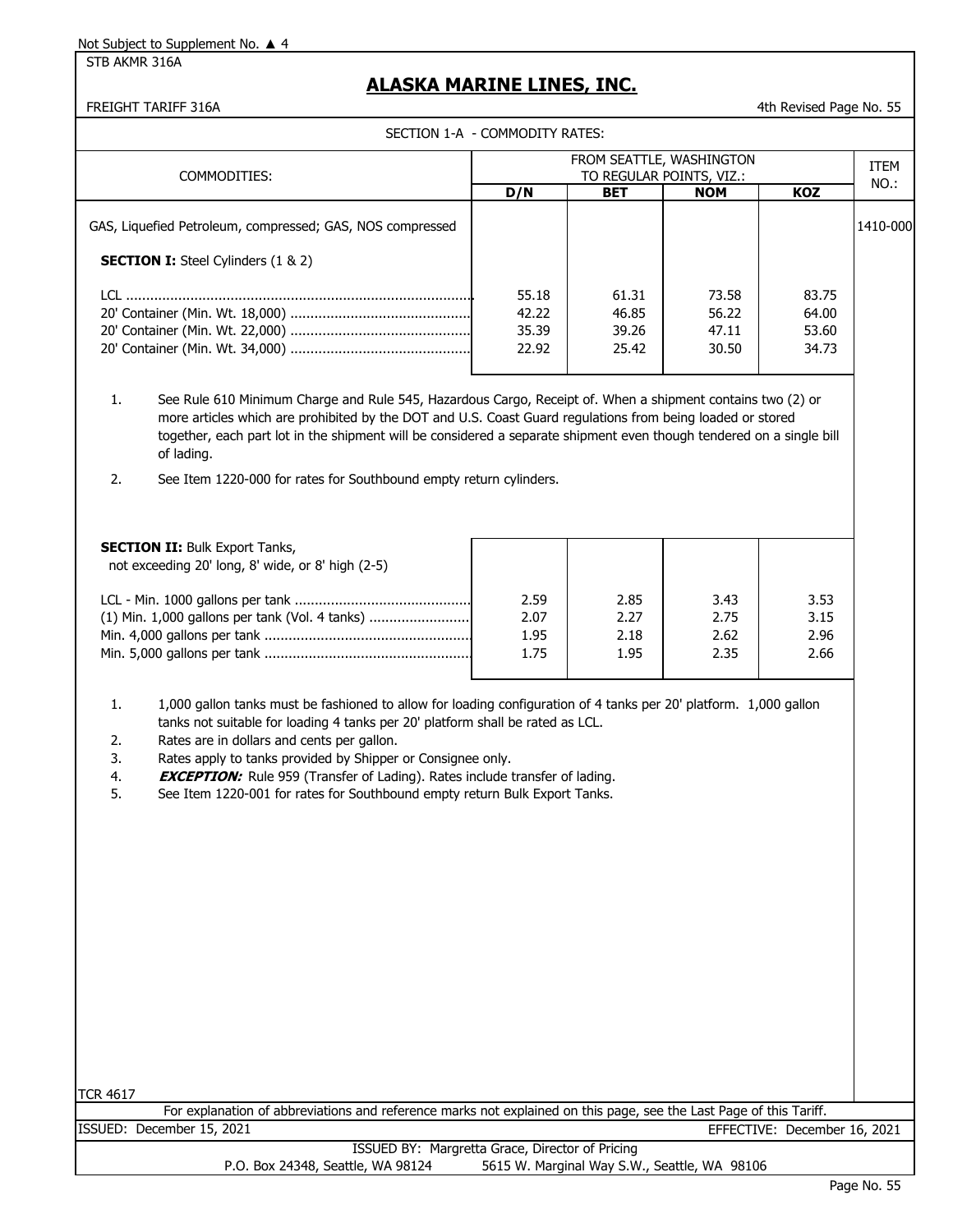STB AKMR 316A

### **ALASKA MARINE LINES, INC.**

FREIGHT TARIFF 316A 4th Revised Page No. 56

SECTION 1-A - COMMODITY RATES:

| COMMODITIES:                                      |       | FROM SEATTLE, WASHINGTON<br>TO REGULAR POINTS, VIZ.: |            |            |          |
|---------------------------------------------------|-------|------------------------------------------------------|------------|------------|----------|
|                                                   | D/N   | <b>BET</b>                                           | <b>NOM</b> | <b>KOZ</b> | NO.:     |
| GROCERIES, Viz.: as described below in this Item. |       |                                                      |            |            | 1430-000 |
| LCL, Items not exceeding 6 lbs per cubic foot     |       |                                                      |            |            |          |
|                                                   | 51.92 | 57.26                                                | 69.48      | 94.55      |          |
| Subject to a minimum charge per cubic foot        | 8.85  | 9.76                                                 | 11.81      | 16.99      |          |
| LCL, Exceeding 6 lbs per cubic foot               |       |                                                      |            |            |          |
|                                                   | 51.92 | 57.26                                                | 69.48      | 94.55      |          |
|                                                   | 37.77 | 35.64                                                | 45.27      | 57.26      |          |
|                                                   | 28.90 | 27.23                                                | 34.60      | 43.75      |          |
|                                                   | 19.94 | 18.83                                                | 23.89      | 30.23      |          |

(1) When articles are made subject to Note (1), rates will apply to such articles only when included in mixed containerloads with other products described in this Item.

NOTE 1. Rates named herein will not apply on Commodities named in the NMFC but not described herein (except for Item 1050-000, Appliances and Item 1470-000 Insulating Materials) provided the weight of such Commodities loaded in each container does not exceed 10% (ten percent) of the total weight of the articles listed in Item 1430-000.

#### GROCERIES AND OTHER ARTICLES, Viz.:

| Ammonia and Ammonia Compounds, Cleaning                          | Coconut, prepared                                |  |
|------------------------------------------------------------------|--------------------------------------------------|--|
| (1) Bags, cellulose film, paper (plain or waxed) plastic or foil | Coffee, Green or Roasted                         |  |
| Bakery Goods, NOS                                                | Coffee, extract of (Condensed or instant coffee) |  |
| Baking Powder or Soda                                            | Coloring, confection or foodstuffs               |  |
| Barley, Pealed                                                   | Compounds, Viz.:                                 |  |
| Beans, dried                                                     | Emulsifying, NOS                                 |  |
| Beverage Preparations, NOS, dry or liquid, (including            | Flavoring, NOS                                   |  |
| carbonated or mixers)                                            | Food Curing, NOS                                 |  |
| Bluing, laundry                                                  | Preserving, NOS                                  |  |
| <b>Borax</b>                                                     | Seasoning, NOS                                   |  |
| Breads, canned                                                   | Sweetening, NOS                                  |  |
| Bulgar (wheat pilaf)                                             | Preserving, NOS                                  |  |
| <b>Butter</b>                                                    | Seasoning, NOS                                   |  |
| Butter, nut of fruit                                             | Sweetening, NOS                                  |  |
| Candles                                                          | (1) Compounds, in packages or boxes, Viz.:       |  |
| Candy or Candy Products, NOS                                     | Bleaching                                        |  |
| Catsup                                                           | Buffing or Polishing, including, boat,           |  |
| Cereal Foods, NOS                                                | floor, furniture, or vehicle polish or wax       |  |
| Cereals, dry, NOS                                                | Cleaning, NOS                                    |  |
| Cheese, Cheese Dips or Spreads, Cheese Food                      | Fabric or Water Softening or Sweetening          |  |
| with or without food ingredients                                 | Pipe, drain, oven, bowl or septic tank cleaning  |  |
| Chili Con Carne, canned (with or without beans)                  | Rust, Soot or Stain Removing                     |  |
| Chocolate                                                        | Scouring                                         |  |
| <b>Chocolate Base Mixtures</b>                                   | Stove cleaning                                   |  |
| Cider                                                            | Sweeping                                         |  |
| Cinnamon and Sugar, combined                                     | Washing                                          |  |
| Cocoa; Cocoa Mixtures                                            |                                                  |  |
|                                                                  |                                                  |  |
|                                                                  |                                                  |  |
| TCR 4617                                                         |                                                  |  |

|                                   | For explanation of abbreviations and reference marks not explained on this page, see the Last Page of this Tariff. |
|-----------------------------------|--------------------------------------------------------------------------------------------------------------------|
| ISSUED: December 15, 2021         | EFFECTIVE: December 16, 2021                                                                                       |
|                                   | ISSUED BY: Margretta Grace, Director of Pricing                                                                    |
| P.O. Box 24348, Seattle, WA 98124 | 5615 W. Marginal Way S.W., Seattle, WA 98106                                                                       |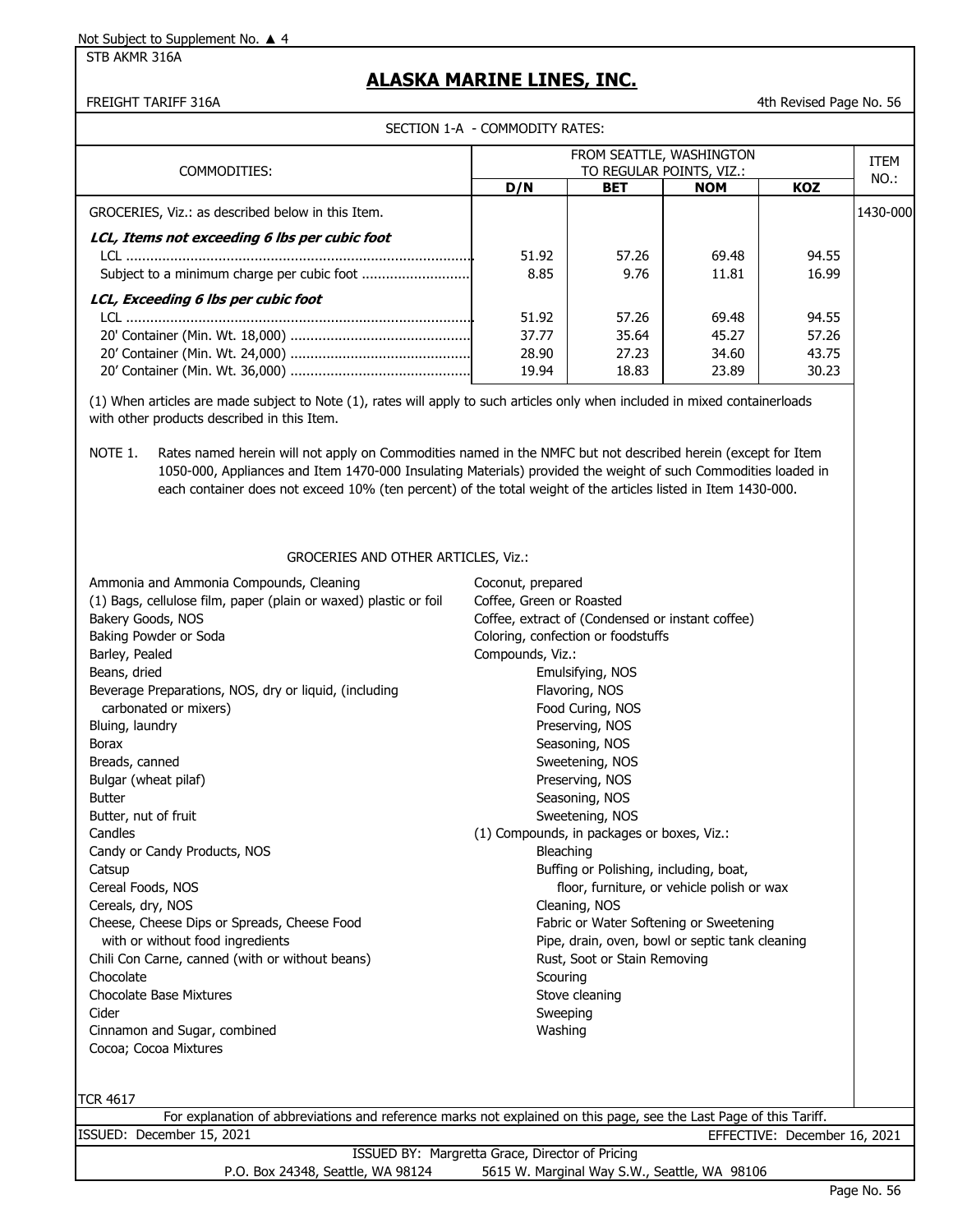### **ALASKA MARINE LINES, INC.**

FREIGHT TARIFF 316A 1st Revised Page No. 57

#### 1430-000 (Cont'd) (1) When articles are made subject to Note (1), rates will apply to such articles only when included in mixed container loads with other products described in this Item. Cream of tartar and the control of tartar and the cream of tartar and the cream of tartar and the cream of tartar and the cream of tartar and the cream of tartar and the cream of tartar and the cream of tartar and the crea Cups, Baking, paper, not nested Lime, chloride of Decorations, cake or dessert, candy base **Lye, in packages or boxes** Deodorants, or Disinfectants, o/t medicinal and Macaroni, Noodles, Spaghetti or Vermicelli, with o/t toilet preparations or w/o cheese, meat, sauce or vegetables Desserts, NOS Marshmallows Dessert Preparations, NOS Mayonnaise Detergents, cleaning or washing Meal, corn or Oat Dog Food **Meat, canned, with or w/o seasoning or other food** Meat, canned, with or w/o seasoning or other food Dressings, Salad ingredients Drops, Cough or Breath Freshening Theorem Milk, Buttermilk or Cream, canned, powdered or Drugs, Sundries, NOS **in the substitutes** of substitutes of the substitutes of the substitutes of the substitutes Eggs, dried or desiccated Milk or Cream, sterilized, in hermetically sealed Extracts, flavoring or seasoning containers Fat, anhydrous or dry milk Milk Food, NOS, dry or liquid flavored or not Fillings, pie, NOS flavored Fish (including shell fish and fish balls), canned, Milk, malted dried or preserved, NOS (applies Northbound Mincemeat only) Mixes, dry, flour based or not flour based, Viz.: Flour, grain, potato or soy bean Biscuit Food or Gravel, pet (including bird seed, Bread or Breading and Breading section of Breading section of Breading cuttlebone, sand and treats) Cake Foods, baby, canned **Candy, canned** Candy, frostings or fudge Fruits, canned with or without flavoring or Cookies ingredients Muffins Fruit, dried, candied, evaporated or preserved example 20 and 20 and 20 and 20 and 20 and 20 and 20 and 20 and 20 and 20 and 20 and 20 and 20 and 20 and 20 and 20 and 20 and 20 and 20 and 20 and 20 and 20 and 20 and 20 and Fuel, Viz: Pastry or Roll Briquettes **Pie Crust or Pizza Pie** Crust or Pizza Pie Compressed sawdust or pulpboard (presto Molasses logs) Mushrooms, canned or dried Gelatin Gelatin Mustard, prepared, with or without horseradish Germ, Wheat **Nuts**, Nos, edible or Nutmeats, plain, salted or Nutmeats, plain, salted or Gravy, canned sweetened Gum, chewing **Canadian Communist Communist Communist Communist Communist Communist Communist Communist Communist Communist Communist Communist Communist Communist Communist Communist Communist Communist Communist Communist** Hash, canned **Alternative Community** Community Community Community Community Community Community Community Community Community Community Community Community Community Community Community Community Community Community Commu Hominy or Hominy grits **Conservative Conservative Conservative** Oleomargarine Honey or Honey Butter **Contains a Setup Accord Container** Olives, (including stuffed), canned Horseradish, in bottles, jars or cans (1) Paper Napkins, Towels, Plates, Cups or Jams, Jellies, Preserves or Marmalades Dishes Lard or Shortening **Paste, tomato** Lard Substitutes or Compounds **Peas, dried** Lasagna, canned Pectin, fruit or vegetable SECTION 1-A - COMMODITY RATES: (Rates in Dollars and Cents Per 100 Pounds, except as Noted) COMMODITIES: GROCERIES (Description of Commodity Items) ITEM NO.:

| . |                                                                                                                    |                             |  |
|---|--------------------------------------------------------------------------------------------------------------------|-----------------------------|--|
|   | For explanation of abbreviations and reference marks not explained on this page, see the Last Page of this Tariff. |                             |  |
|   | ISSUED: December 4, 2019                                                                                           | EFFECTIVE: December 5, 2019 |  |
|   | ISSUED BY: Margretta Grace, Director of Pricing                                                                    |                             |  |
|   | 5615 W. Marginal Way S.W., Seattle, WA 98106<br>P.O. Box 24348, Seattle, WA 98124                                  |                             |  |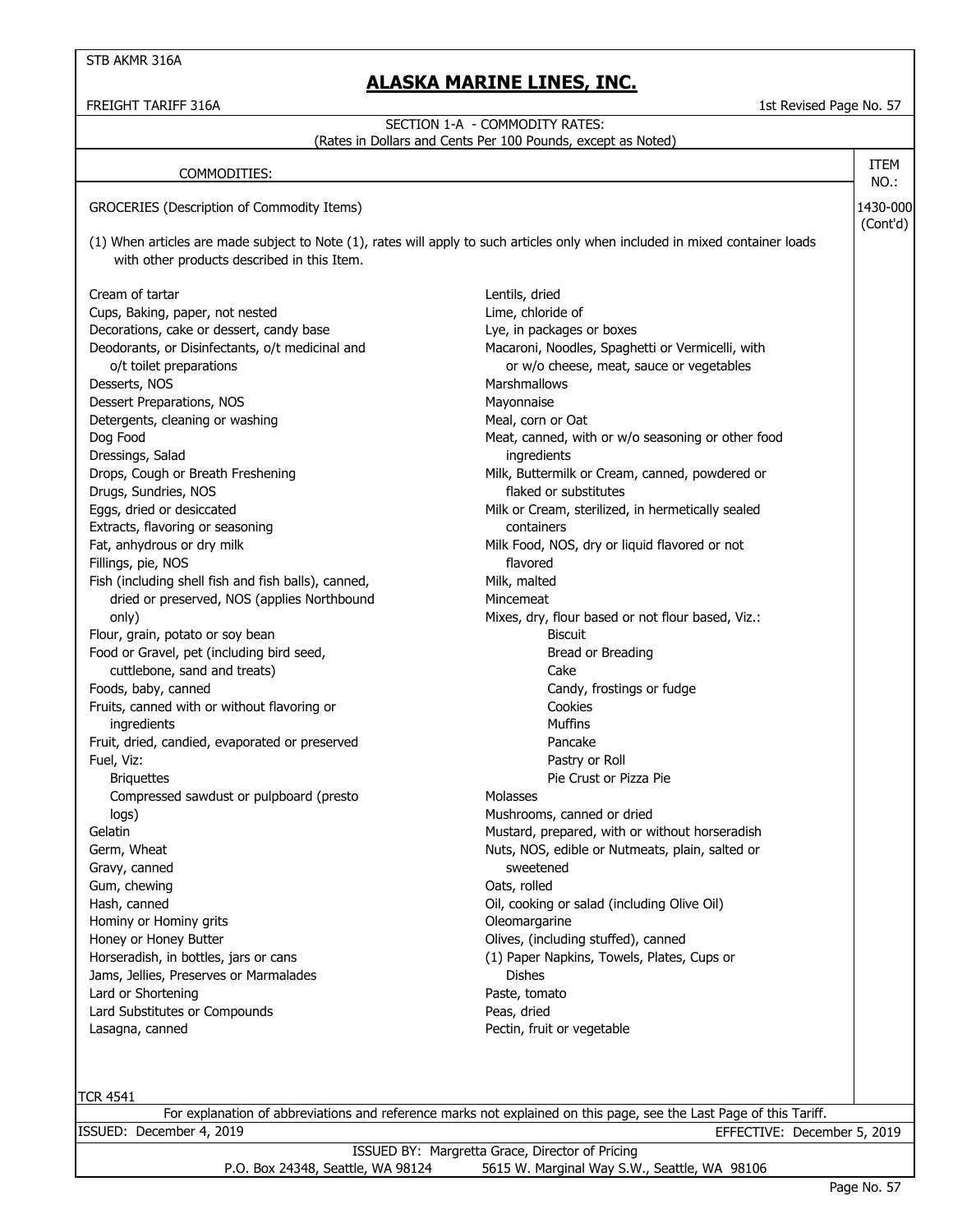STB AKMR 316A

### **ALASKA MARINE LINES, INC.**

| 1st Revised Page No. 58<br>FREIGHT TARIFF 316A                                                                                                                              |                     |  |  |  |
|-----------------------------------------------------------------------------------------------------------------------------------------------------------------------------|---------------------|--|--|--|
| SECTION 1-A - COMMODITY RATES:                                                                                                                                              |                     |  |  |  |
| (Rates in Dollars and Cents Per 100 Pounds, except as Noted)                                                                                                                |                     |  |  |  |
| COMMODITIES:                                                                                                                                                                | <b>ITEM</b><br>NO.: |  |  |  |
| GROCERIES (Description of Commodity Items)                                                                                                                                  | 1430-000            |  |  |  |
|                                                                                                                                                                             | (Concl'd)           |  |  |  |
| (1) When articles are made subject to Note (1), rates will apply to such articles only when included in mixed containerloads<br>with other products described in this Item. |                     |  |  |  |
| Pickles                                                                                                                                                                     |                     |  |  |  |
| Pimentos, canned                                                                                                                                                            |                     |  |  |  |
| Popcorn, not popped                                                                                                                                                         |                     |  |  |  |
| Pork and Beans, canned<br>Potato Chips (including chips, twists, and puffs)                                                                                                 |                     |  |  |  |
| Poultry, canned with or without seasoning                                                                                                                                   |                     |  |  |  |
| Puddings                                                                                                                                                                    |                     |  |  |  |
| Rations (as described in the NMFC)                                                                                                                                          |                     |  |  |  |
| Ravioli, canned                                                                                                                                                             |                     |  |  |  |
| Relishes, pickle or food                                                                                                                                                    |                     |  |  |  |
| <b>Rice or Rice Dinners</b>                                                                                                                                                 |                     |  |  |  |
| Sago                                                                                                                                                                        |                     |  |  |  |
| Sal Soda<br>Salad, canned                                                                                                                                                   |                     |  |  |  |
| Salt, common, table or popcorn                                                                                                                                              |                     |  |  |  |
| Sanitary Pads                                                                                                                                                               |                     |  |  |  |
| Sauces                                                                                                                                                                      |                     |  |  |  |
| Sauerkraut, including juice or brine                                                                                                                                        |                     |  |  |  |
| Seeds, flavoring or seasoning                                                                                                                                               |                     |  |  |  |
| Soap                                                                                                                                                                        |                     |  |  |  |
| Sorghum, canned<br>Soups or Soup Mixes (including Bouillon                                                                                                                  |                     |  |  |  |
| Cubes)                                                                                                                                                                      |                     |  |  |  |
| Spices (including seasoning powders, flavoring                                                                                                                              |                     |  |  |  |
| ingredients and herbs)                                                                                                                                                      |                     |  |  |  |
| Spreads, NOS                                                                                                                                                                |                     |  |  |  |
| Starch                                                                                                                                                                      |                     |  |  |  |
| Sugar                                                                                                                                                                       |                     |  |  |  |
| Syrup, Malt or Table<br>Tallow, edible                                                                                                                                      |                     |  |  |  |
| Tapioca                                                                                                                                                                     |                     |  |  |  |
| Teas (including instant tea)                                                                                                                                                |                     |  |  |  |
| (1) Tissue, facial cleansing or toilet tissue<br>Toothpicks                                                                                                                 |                     |  |  |  |
| Toppings, dessert or ice cream                                                                                                                                              |                     |  |  |  |
| Vegetables, canned, preserved or dried                                                                                                                                      |                     |  |  |  |
| Vinegar                                                                                                                                                                     |                     |  |  |  |
| Wax, paraffin or petroleum                                                                                                                                                  |                     |  |  |  |
| Wrapping, cellulose film, paper, plastic of foil                                                                                                                            |                     |  |  |  |
| Yeast                                                                                                                                                                       |                     |  |  |  |
|                                                                                                                                                                             |                     |  |  |  |
| <b>TCR 4541</b>                                                                                                                                                             |                     |  |  |  |
| For explanation of abbreviations and reference marks not explained on this page, see the Last Page of this Tariff.                                                          |                     |  |  |  |
| ISSUED: December 4, 2019<br>EFFECTIVE: December 5, 2019                                                                                                                     |                     |  |  |  |
| ISSUED BY: Margretta Grace, Director of Pricing<br>P.O. Box 24348, Seattle, WA 98124<br>5615 W. Marginal Way S.W., Seattle, WA 98106                                        |                     |  |  |  |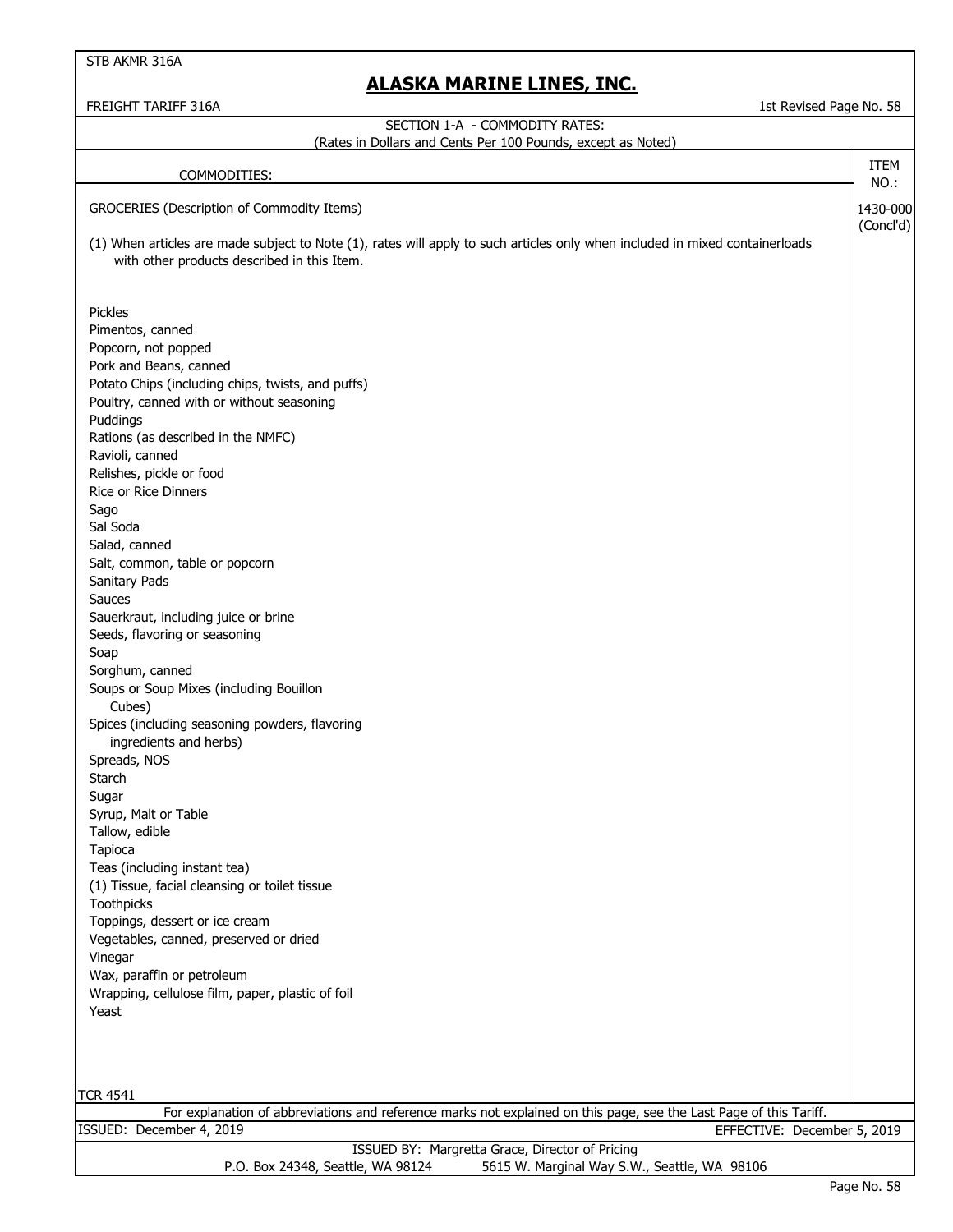STB AKMR 316A

### **ALASKA MARINE LINES, INC.**

FREIGHT TARIFF 316A **All and Struck and Struck and Struck and Struck and All and Struck and All Across Add Across A** 

SECTION 1-A - COMMODITY RATES:

|       | FROM SEATTLE, WASHINGTON<br>TO REGULAR POINTS, VIZ.: |            |            |          |
|-------|------------------------------------------------------|------------|------------|----------|
| D/N   | <b>BET</b>                                           | <b>NOM</b> | <b>KOZ</b> | NO.:     |
|       |                                                      |            |            | 1430-004 |
| 93.30 | $--- -$                                              | ----       | ----       |          |
| 56.22 | ----                                                 | ----       | ----       |          |
| 46.18 | $--- -$                                              | ----       | ----       |          |
|       |                                                      |            |            |          |

NOTE 1. Rates include refrigerator service of zero degrees Fahrenheit or less. Bill of Lading must be annotated that such service is required.

NOTE 2. Shipments subject to this Item must be pre-booked.

|                           | For explanation of abbreviations and reference marks not explained on this page, see the Last Page of this Tariff. |                              |  |
|---------------------------|--------------------------------------------------------------------------------------------------------------------|------------------------------|--|
| ISSUED: December 15, 2021 |                                                                                                                    | EFFECTIVE: December 16, 2021 |  |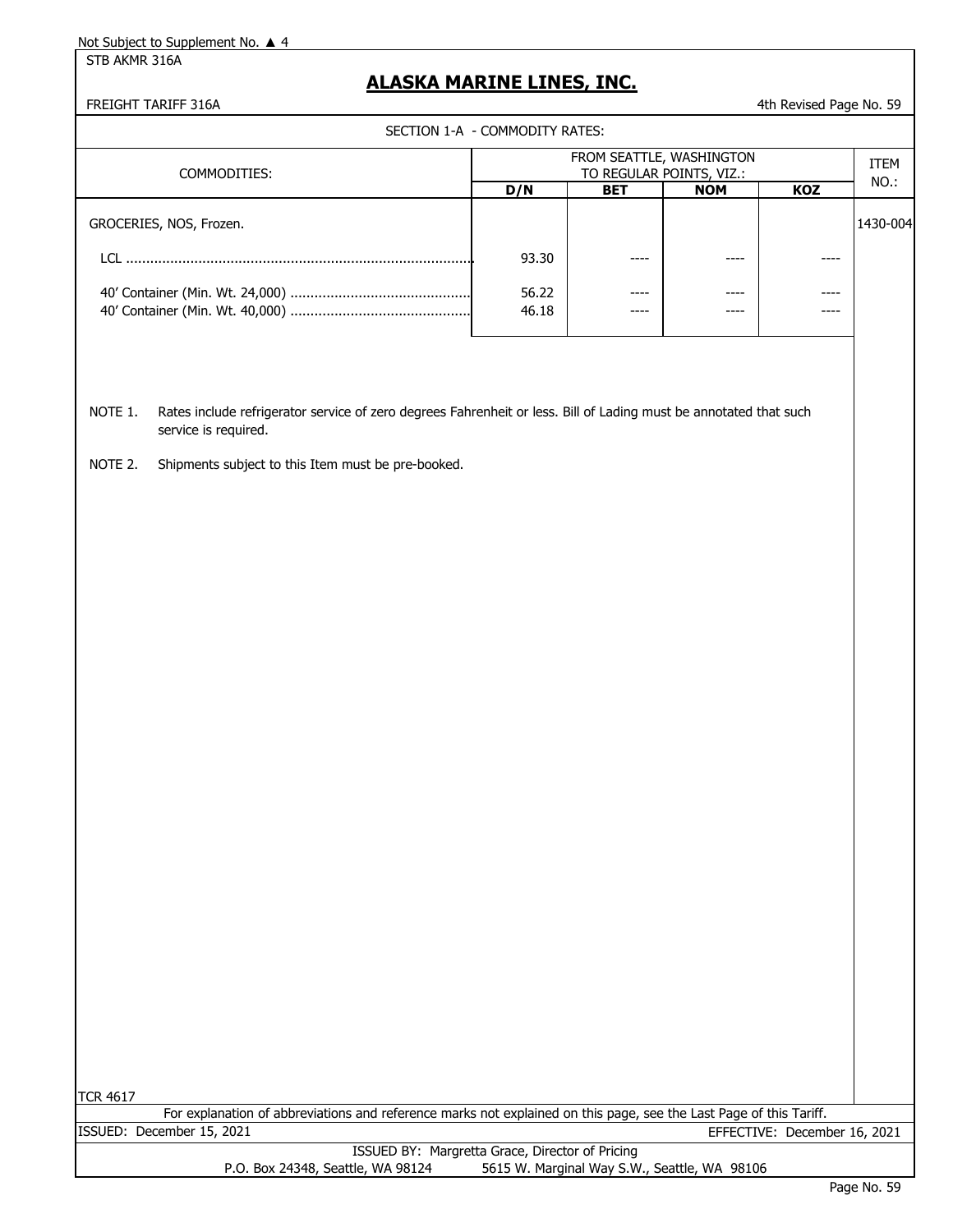STB AKMR 316A

### **ALASKA MARINE LINES, INC.**

FREIGHT TARIFF 316A 60

SECTION 1-A - COMMODITY RATES:

|                                                                |                                                                                                                                                                                                                                                                                                                                                                                                                                                                                                                                                                                                                                                                                                                                                                                                                                                                                                                                                                                                                                                                                                                                                                                                                                                                                                                                                                    | SECTION 1-A - COMMODITY RATES: |                           |                           |                              |             |
|----------------------------------------------------------------|--------------------------------------------------------------------------------------------------------------------------------------------------------------------------------------------------------------------------------------------------------------------------------------------------------------------------------------------------------------------------------------------------------------------------------------------------------------------------------------------------------------------------------------------------------------------------------------------------------------------------------------------------------------------------------------------------------------------------------------------------------------------------------------------------------------------------------------------------------------------------------------------------------------------------------------------------------------------------------------------------------------------------------------------------------------------------------------------------------------------------------------------------------------------------------------------------------------------------------------------------------------------------------------------------------------------------------------------------------------------|--------------------------------|---------------------------|---------------------------|------------------------------|-------------|
|                                                                |                                                                                                                                                                                                                                                                                                                                                                                                                                                                                                                                                                                                                                                                                                                                                                                                                                                                                                                                                                                                                                                                                                                                                                                                                                                                                                                                                                    |                                |                           | FROM SEATTLE, WASHINGTON  |                              | <b>ITEM</b> |
| COMMODITIES:                                                   |                                                                                                                                                                                                                                                                                                                                                                                                                                                                                                                                                                                                                                                                                                                                                                                                                                                                                                                                                                                                                                                                                                                                                                                                                                                                                                                                                                    |                                |                           | TO REGULAR POINTS, VIZ.:  |                              | NO.:        |
|                                                                |                                                                                                                                                                                                                                                                                                                                                                                                                                                                                                                                                                                                                                                                                                                                                                                                                                                                                                                                                                                                                                                                                                                                                                                                                                                                                                                                                                    | D/N                            | <b>BET</b>                | <b>NOM</b>                | KOZ                          |             |
|                                                                | HOUSEHOLD and PERSONAL EFFECTS, EMIGRANT'S<br>MOVABLES, as described in Rule 515, used (Second Hand),<br>not for sale or speculation, the value of which is declared by<br>the shipper, on the bill of lading at point of origin, not to<br>exceed \$.10 per pound.                                                                                                                                                                                                                                                                                                                                                                                                                                                                                                                                                                                                                                                                                                                                                                                                                                                                                                                                                                                                                                                                                                |                                |                           |                           |                              | 1450-000    |
| <b>NORTHBOUND</b>                                              |                                                                                                                                                                                                                                                                                                                                                                                                                                                                                                                                                                                                                                                                                                                                                                                                                                                                                                                                                                                                                                                                                                                                                                                                                                                                                                                                                                    | 142.43<br>115.69<br>54.24      | 158.24<br>128.55<br>63.20 | 189.88<br>154.24<br>81.27 | 212.08<br>172.30<br>101.12   |             |
| SOUTHBOUND                                                     |                                                                                                                                                                                                                                                                                                                                                                                                                                                                                                                                                                                                                                                                                                                                                                                                                                                                                                                                                                                                                                                                                                                                                                                                                                                                                                                                                                    | 113.95<br>92.59<br>43.42       | 126.61<br>102.85<br>50.56 | 151.91<br>123.46<br>65.00 | 169.65<br>137.88<br>80.91    |             |
| NOTE 1.<br>NOTE 2.<br>NOTE 3.<br>NOTE 4.<br>NOTE 5.<br>NOTE 6. | LCL shipments will be accepted subject to the package requirements stated in STB AKMR 100, series, Rule 560.<br>Shipments in lift vans:<br>a. Rates apply to shipments transported in shipper owned lift vans.<br>b. Shipper must load cargo to lift van and consignee must unload cargo from lift van.<br>c. A lift van is defined as an approved, wood, industry standard moving storage type shipping container.<br>d. The weight of the lift van will be included in the total weight of the shipment for the purpose of assessing freight<br>charges.<br>e. When Household Goods / Personal Effects not contained in lift vans are mixed together with lift vans in the same<br>container, container load rates shall be assessed to the entire shipment.<br>For freight loaded to other than lift vans, containerload rates apply to shipper load, consignee unloads containers<br>only. Carrier will not load nor unload containerloads moving under this Item.<br>Shipments must be prepaid, in full, prior to movement, unless credit has been established, in writing with the Carrier.<br>Rates apply between Carrier's terminals only.<br>When Carrier is requested to provide access to containers so that Shipper may load/unload at Carrier's Seattle<br>Terminal, a charge will be assessed as specified in tariff STB AKMR 100, series, Rule 562. |                                |                           |                           |                              |             |
| <b>TCR 4617</b>                                                | For explanation of abbreviations and reference marks not explained on this page, see the Last Page of this Tariff.                                                                                                                                                                                                                                                                                                                                                                                                                                                                                                                                                                                                                                                                                                                                                                                                                                                                                                                                                                                                                                                                                                                                                                                                                                                 |                                |                           |                           |                              |             |
|                                                                | ISSUED: December 15, 2021                                                                                                                                                                                                                                                                                                                                                                                                                                                                                                                                                                                                                                                                                                                                                                                                                                                                                                                                                                                                                                                                                                                                                                                                                                                                                                                                          |                                |                           |                           | EFFECTIVE: December 16, 2021 |             |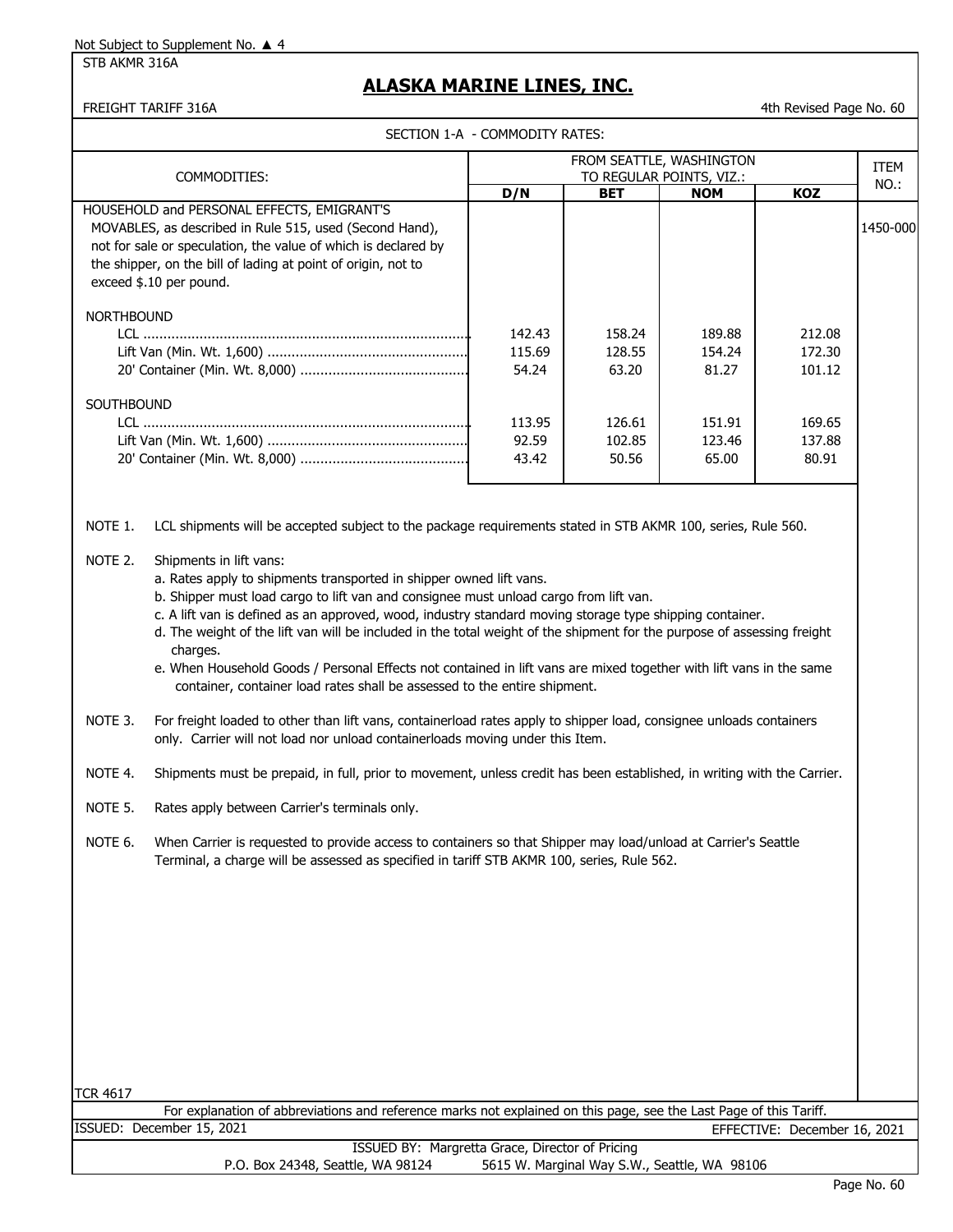STB AKMR 316A

### **ALASKA MARINE LINES, INC.**

FREIGHT TARIFF 316A 4th Revised Page No. 61

|                                   | SECTION 1-A - COMMODITY RATES:                                                                                                                                                                                                                                                   |       |       |            |                              |                     |  |
|-----------------------------------|----------------------------------------------------------------------------------------------------------------------------------------------------------------------------------------------------------------------------------------------------------------------------------|-------|-------|------------|------------------------------|---------------------|--|
|                                   | FROM SEATTLE, WASHINGTON<br>TO REGULAR POINTS, VIZ.:                                                                                                                                                                                                                             |       |       |            |                              |                     |  |
| COMMODITIES:<br>D/N<br><b>BET</b> |                                                                                                                                                                                                                                                                                  |       |       |            | KOZ                          | <b>ITEM</b><br>NO.: |  |
| area occupied.                    | HOUSES, BUILDINGS OR MODULARS, HOUSE TRAILERS,<br>MOBILE HOMES, SU or in SU sections, portable or fabricated<br>(with or without wheels and towing connection permanently<br>attached). Rates in dollars and cents per square foot of                                            |       |       | <b>NOM</b> |                              | 1460-000            |  |
|                                   | Trailer, SU not exceeding 70'L or 14'W or 15'H<br>or 25,000 lbs                                                                                                                                                                                                                  | 43.11 | 40.69 | 51.69      | 65.37                        |                     |  |
|                                   | Trailer, SU not exceeding 70'L or 14'W or 15'H<br>or 25,000 lbs and / or                                                                                                                                                                                                         | 49.60 | 46.78 | 59.38      | 75.16                        |                     |  |
| NOTE 1.                           | Vehicles containing other than factory installed or permanently mounted equipment will not be accepted.                                                                                                                                                                          |       |       |            |                              |                     |  |
| NOTE 2.                           | Freight charges must be paid prior to loading units to vessels.                                                                                                                                                                                                                  |       |       |            |                              |                     |  |
| NOTE 3.                           | The square feet of area occupied shall be determined by measuring the width at the widest point (including eaves)<br>and by measuring the length at the longest point (including eaves and towing tongue).                                                                       |       |       |            |                              |                     |  |
| NOTE 4.                           | EXCEPTION TO RULE 568 (Over-Dimension). Provisions of Rule 568, Paragraphs I and II shall not apply. Cargo<br>exceeding 12' in height shall be subject to the provisions of Rule 568, Paragraph III (Over-Height).                                                               |       |       |            |                              |                     |  |
| NOTE 5.                           | <b>EXCEPTION TO RULE 574.</b> Carrier will not be liable for mechanical, frame or structural deficiencies, unless<br>through negligence of the Carrier. Carrier will not be liable for damage to frame or structure caused by overload of<br>contents loaded inside the trailer. |       |       |            |                              |                     |  |
|                                   | The Carrier reserves the right to purchase damaged trailer at a price not to exceed the market value at time of<br>acceptance in lieu of repairing said Item. The value will be determined by current market price at port of loading.                                           |       |       |            |                              |                     |  |
|                                   | The Carrier's liability is limited to the economic loss on damaged trailer, to the difference of the market value after<br>the damage or cost of repair, whichever is lower.                                                                                                     |       |       |            |                              |                     |  |
|                                   | Units received with plastic covered outside walls will not be accepted unless openings are securely covered with<br>plywood or similar substantial material. Carrier will not be responsible for damage caused by wind.                                                          |       |       |            |                              |                     |  |
| NOTE 6.                           | In addition to STB AKMR 100, series, Rule 160: Rates for Southbound shipments shall be 80% of the Northbound<br>rate.                                                                                                                                                            |       |       |            |                              |                     |  |
| NOTE 7.                           | Cargo exceeding 14' wide will be evaluated on a case-by-case basis.                                                                                                                                                                                                              |       |       |            |                              |                     |  |
| NOTE 8.                           | <b>EXCEPTION TO RULE 997.</b> Rates are not eligible for the arbitraries as defined in Rule 997.                                                                                                                                                                                 |       |       |            |                              |                     |  |
| <b>TCR 4617</b>                   |                                                                                                                                                                                                                                                                                  |       |       |            |                              |                     |  |
|                                   | ISSUED: December 15, 2021                                                                                                                                                                                                                                                        |       |       |            | EFFECTIVE: December 16, 2021 |                     |  |
|                                   | ISSUED BY: Margretta Grace, Director of Pricing                                                                                                                                                                                                                                  |       |       |            |                              |                     |  |

P.O. Box 24348, Seattle, WA 98124 5615 W. Marginal Way S.W., Seattle, WA 98106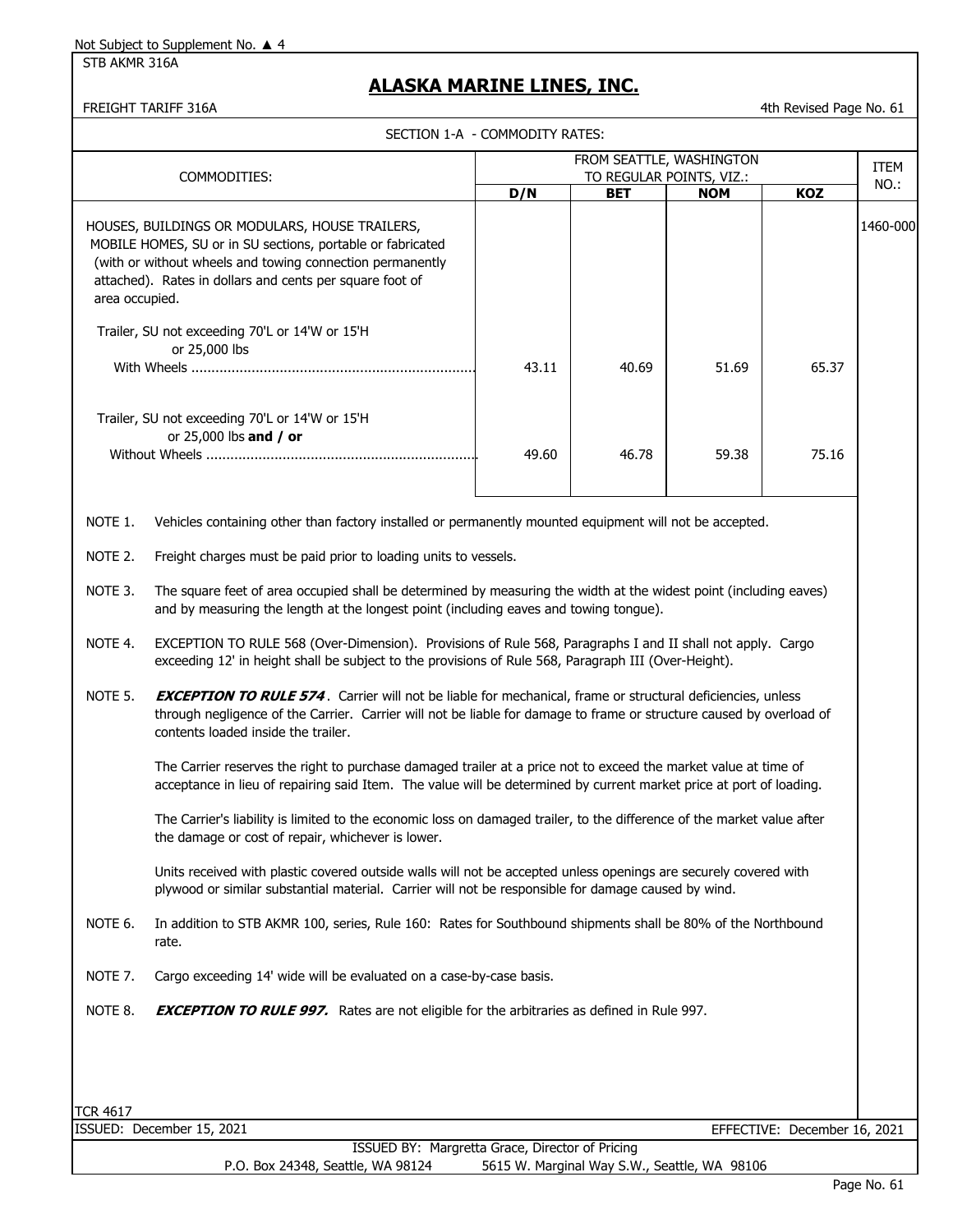STB AKMR 316A

### **ALASKA MARINE LINES, INC.**

FREIGHT TARIFF 316A 4th Revised Page No. 62

SECTION 1-A - COMMODITY RATES:

| COMMODITIES:                                                                                | FROM SEATTLE, WASHINGTON<br>TO REGULAR POINTS, VIZ.: |                                    |                                     |                                     |          |  |
|---------------------------------------------------------------------------------------------|------------------------------------------------------|------------------------------------|-------------------------------------|-------------------------------------|----------|--|
|                                                                                             | D/N                                                  | <b>BET</b>                         | <b>NOM</b>                          | <b>KOZ</b>                          | NO.:     |  |
| INSULATING MATERIALS, as described under the heading<br>"Insulating Materials: in the NMFC. |                                                      |                                    |                                     |                                     | 1470-000 |  |
|                                                                                             | 212.19<br>144.01<br>102.32<br>45.78                  | 235.80<br>135.84<br>96.55<br>43.22 | 282.95<br>172.57<br>122.62<br>54.89 | 315.97<br>218.23<br>155.09<br>69.39 |          |  |
| <b>TCR 4617</b>                                                                             |                                                      |                                    |                                     |                                     |          |  |
| INSULATING MATERIALS, Polystyrene, expanded or foamed.                                      |                                                      |                                    |                                     |                                     | 1470-001 |  |
|                                                                                             | (T)<br>8.56<br>5.39<br>4.32                          | (T)<br>9.51<br>5.98<br>4.06        | (T)<br>10.25<br>6.47<br>5.18        | (T)<br>11.74<br>7.41<br>6.55        |          |  |

NOTE 1. Rates are in dollars and cents per cubic foot.

NOTE 2. Rate applies to freight received in bundles not less than 8' x 8' x 4' with plywood banded to top and bottom of each bundle. Units not exceeding 4' in width must have wood dunnage, minimum 3 1/2 in. high, banded to bundle. Units exceeding 4' in width must have wood dunnage, minimum 5 1/2 in. high, banded to bundle.

|                           | For explanation of abbreviations and reference marks not explained on this page, see the Last Page of this Tariff. |                                                 |  |  |                              |  |
|---------------------------|--------------------------------------------------------------------------------------------------------------------|-------------------------------------------------|--|--|------------------------------|--|
| ISSUED: December 15, 2021 |                                                                                                                    |                                                 |  |  | EFFECTIVE: December 16, 2021 |  |
|                           |                                                                                                                    | ISSUED BY: Margretta Grace, Director of Pricing |  |  |                              |  |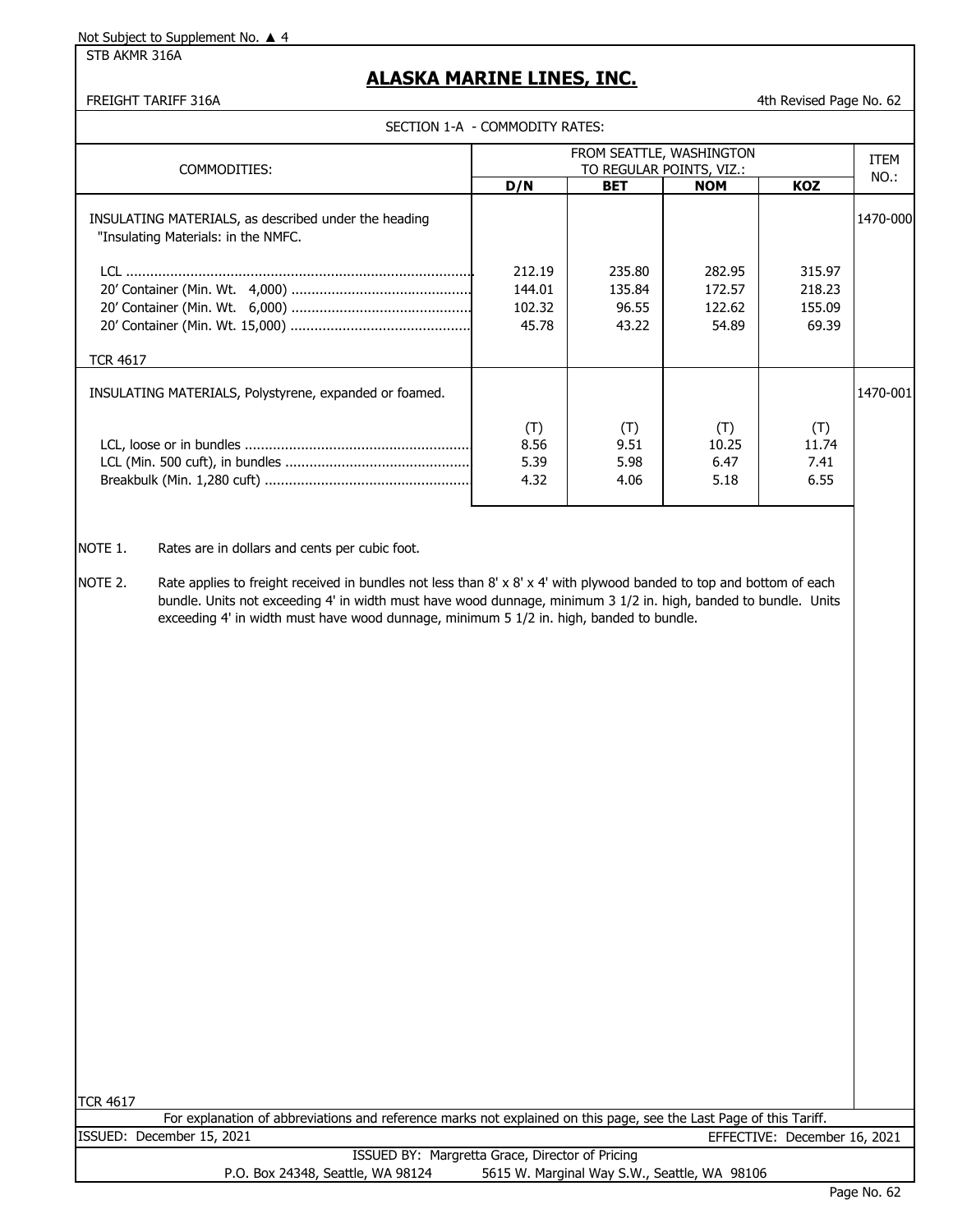STB AKMR 316A

### **ALASKA MARINE LINES, INC.**

FREIGHT TARIFF 316A 53 (1999) 12 and 20 and 20 and 30 and 30 and 30 and 30 and 30 and 30 and 30 and 30 and 30 and 30 and 30 and 30 and 30 and 30 and 30 and 30 and 30 and 30 and 30 and 30 and 30 and 30 and 30 and 30 and 30

SECTION 1-A - COMMODITY RATES:

| SECTION I-A - COMMODITY RATES:                                                                                                                                                                  |                                                      |                                |                                |                                |          |
|-------------------------------------------------------------------------------------------------------------------------------------------------------------------------------------------------|------------------------------------------------------|--------------------------------|--------------------------------|--------------------------------|----------|
| COMMODITIES:                                                                                                                                                                                    | FROM SEATTLE, WASHINGTON<br>TO REGULAR POINTS, VIZ.: |                                |                                |                                |          |
|                                                                                                                                                                                                 | D/N                                                  | <b>BET</b>                     | <b>NOM</b>                     | <b>KOZ</b>                     | NO.:     |
| IRON OR STEEL ARTICLES and ALUMINUM ARTICLES, as<br>described under the heading of Iron and Steel Articles or<br>Aluminum in the NMFC, rated LCL Class 60 or lower, and<br>OTHER ARTICLES, VIZ: | (T)<br>45.79<br>31.22<br>25.69                       | (T)<br>50.89<br>29.45<br>24.28 | (T)<br>61.09<br>37.40<br>30.80 | (T)<br>69.79<br>47.31<br>38.95 | 1480-000 |
|                                                                                                                                                                                                 |                                                      |                                |                                |                                |          |

NOTE 1. Rates in this item apply to freight received at Carrier's terminal break bulk. Refer to Item 1200-000 for application of rates for Shipper loaded platforms.

| Cutting Edges, grader or scraper, steel<br>Fittings, pipe or cast or wrought, n/e 24" inside<br>diameter<br>Lath, expanded | Roofing or Siding, Aluminum, not combined<br>with other materials as described in NMFC<br>Trem 170370 Sub 3<br>Roofing, steel, as described in NMFC Item 170215 |
|----------------------------------------------------------------------------------------------------------------------------|-----------------------------------------------------------------------------------------------------------------------------------------------------------------|
|                                                                                                                            |                                                                                                                                                                 |
| Lead, bar, block or ingot, also Sheet Lead in                                                                              | Tank Ends                                                                                                                                                       |
| packages                                                                                                                   | Tanks, KD                                                                                                                                                       |
| Nails                                                                                                                      | Thermo-Syphons (Probes), (See Rule Hazardous Cargo,<br>Receipt of)                                                                                              |
|                                                                                                                            | Tractor Attachments, cast, Viz. Idlers; Links;                                                                                                                  |
|                                                                                                                            | Pins; Rollers; Shoes; Tread; Springs; Equalizer                                                                                                                 |
|                                                                                                                            | Valves, Pipe, Iron or Steel                                                                                                                                     |
|                                                                                                                            | Welding Bars, Rods or Wire, including Welding electrodes                                                                                                        |

| For explanation of abbreviations and reference marks not explained on this page, see the Last Page of this Tariff. |                              |  |
|--------------------------------------------------------------------------------------------------------------------|------------------------------|--|
| ISSUED: December 15, 2021                                                                                          | EFFECTIVE: December 16, 2021 |  |
| <b>ICCLIED RV: Margrotta Craco, Director of Driging</b>                                                            |                              |  |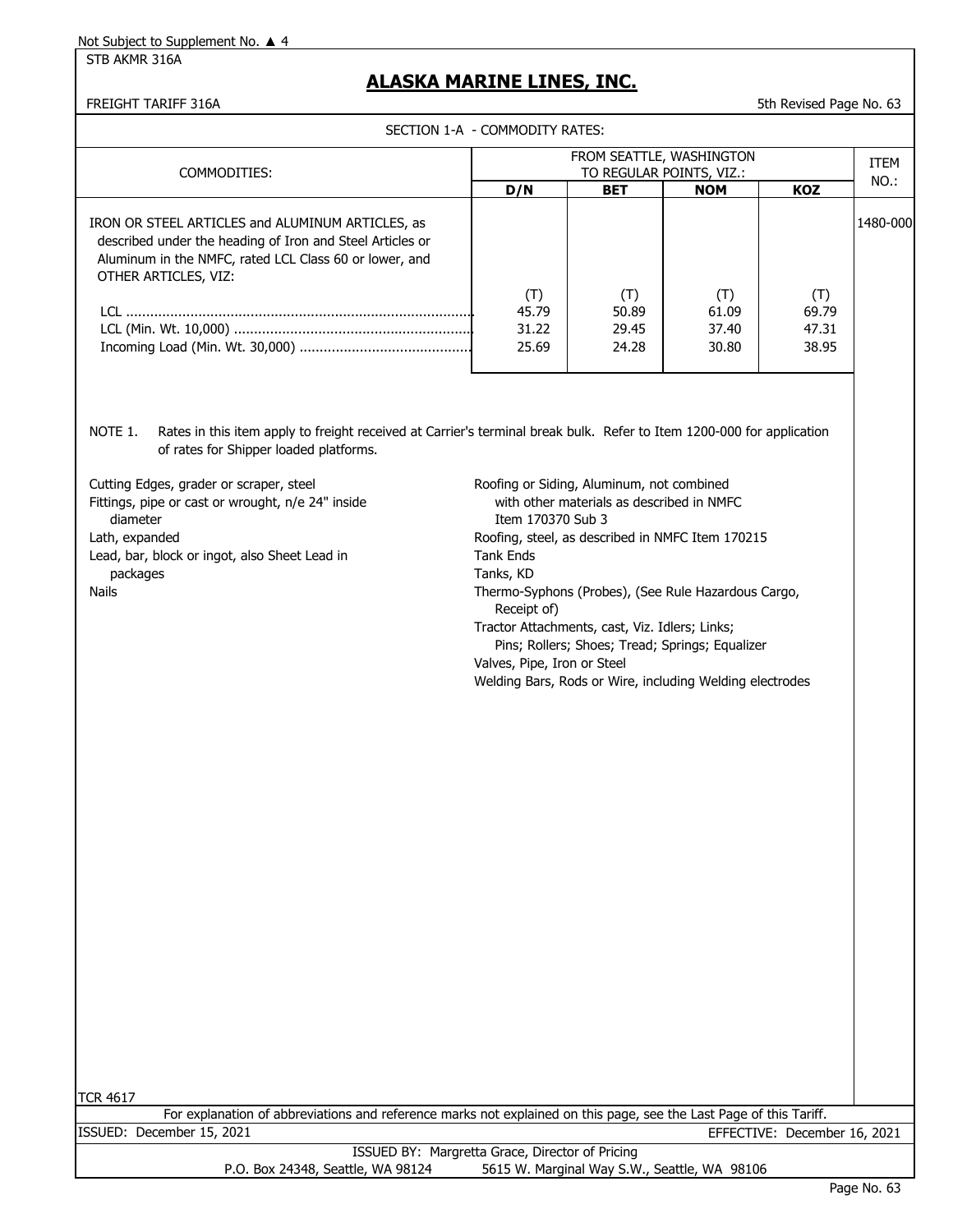STB AKMR 316A

### **ALASKA MARINE LINES, INC.**

FREIGHT TARIFF 316A 4th Revised Page No. 64

SECTION 1-A - COMMODITY RATES:

| COMMODITIES:                                                                                                                                                           | FROM SEATTLE, WASHINGTON<br>TO REGULAR POINTS, VIZ.: |                                |                                |                                |          |
|------------------------------------------------------------------------------------------------------------------------------------------------------------------------|------------------------------------------------------|--------------------------------|--------------------------------|--------------------------------|----------|
|                                                                                                                                                                        | D/N                                                  | <b>BET</b>                     | <b>NOM</b>                     | KOZ                            | NO.:     |
| IRON and STEEL ARTICLES as described under the heading of<br>Iron and Steel Articles in the NMFC, rated Class 65 through<br>Class 85 and OTHER ARTICLES, Viz.:<br>LCL. | (T)<br>54.62<br>32.45<br>26.72                       | (T)<br>60.63<br>30.62<br>25.21 | (T)<br>72.81<br>38.86<br>32.03 | (T)<br>83.15<br>49.15<br>40.50 | 1480-001 |

NOTE 1. Rates in this item apply to freight shipped into Carrier's terminal break bulk. Refer to Item 1200-000 for application of rates for Shipper loaded platforms.

Buckets, Conveying, Dredging, Dumping, or Hoisting Buildings, Metal, KD Burn Boxes, KD Dredging Machinery parts, rollers, screens, etc. Fencing, chain link Gabions, KD (Large Cage) Siding, Vinyl

|                                                 | For explanation of abbreviations and reference marks not explained on this page, see the Last Page of this Tariff. |  |  |  |  |
|-------------------------------------------------|--------------------------------------------------------------------------------------------------------------------|--|--|--|--|
| ISSUED: December 15, 2021                       | EFFECTIVE: December 16, 2021                                                                                       |  |  |  |  |
| ISSUED BY: Margretta Grace, Director of Pricing |                                                                                                                    |  |  |  |  |
| P.O. Box 24348, Seattle, WA 98124               | 5615 W. Marginal Way S.W., Seattle, WA 98106                                                                       |  |  |  |  |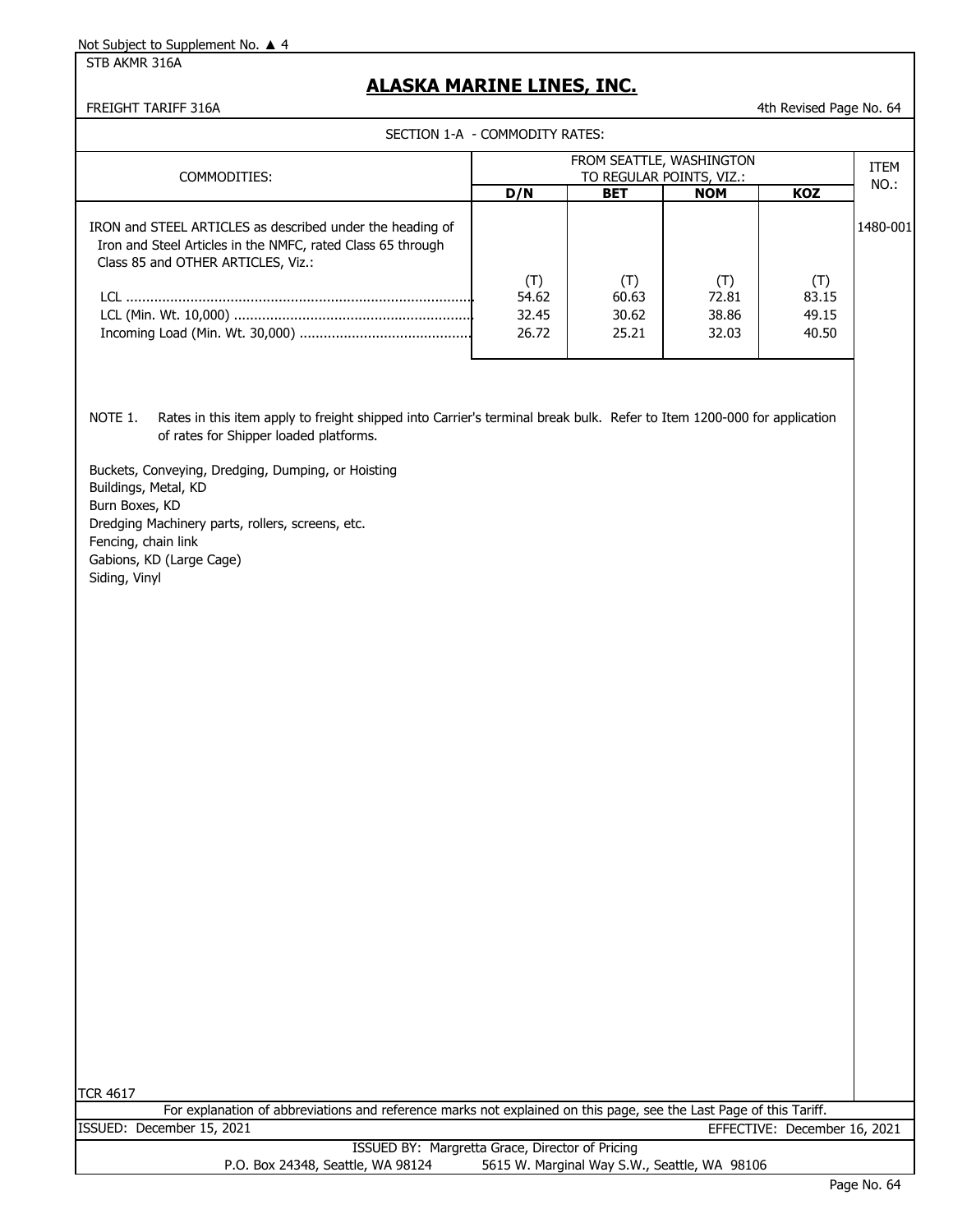STB AKMR 316A

### **ALASKA MARINE LINES, INC.**

FREIGHT TARIFF 316A 4th Revised Page No. 65

|                                                                                                                                                                                                                                                                                                                                                       | SECTION 1-A - COMMODITY RATES: |            | FROM SEATTLE, WASHINGTON |     |             |
|-------------------------------------------------------------------------------------------------------------------------------------------------------------------------------------------------------------------------------------------------------------------------------------------------------------------------------------------------------|--------------------------------|------------|--------------------------|-----|-------------|
| COMMODITIES:                                                                                                                                                                                                                                                                                                                                          |                                |            | TO REGULAR POINTS, VIZ.: |     | <b>ITEM</b> |
|                                                                                                                                                                                                                                                                                                                                                       | D/N                            | <b>BET</b> | <b>NOM</b>               | KOZ | NO.:        |
| LIQUORS, Viz.: Alcoholic, NOS: Cartons and boxes must be<br>sealed.                                                                                                                                                                                                                                                                                   |                                |            |                          |     | 1500-000    |
|                                                                                                                                                                                                                                                                                                                                                       | 45.75<br>28.03<br>18.13        |            | 61.02<br>33.61<br>21.79  |     |             |
| When shipments moving on one bill of lading exceed the capacity of one container, such excess or "overflow" cargo,<br>NOTE 1.<br>not exceeding 10,000 lbs. will be charged the same rate as that cargo loaded in the container, subject to transfer<br>charges per Rule 959. Overflow rates will not be subject to transfer of lading minimum charge. |                                |            |                          |     |             |
| <b>TCR 4617</b><br>LIQUORS, Viz.: Ale; Beer; Stout; Wine; Boxes and cartons must<br>be sealed. MIXERS, Dry or Liquid, other than beverages,<br>designed as a base for alcoholic mixed drinks.                                                                                                                                                         |                                |            |                          |     | 1500-001    |
|                                                                                                                                                                                                                                                                                                                                                       | 45.75<br>28.03<br>18.13        |            | 61.02<br>33.61<br>21.79  |     |             |
| NOTE 1.<br>When shipments moving on one bill of lading exceed the capacity of one container, such excess or "overflow" cargo,<br>not exceeding 10,000 lbs. will be charged the same rate as that cargo loaded in the container, subject to transfer<br>charges per Rule 959. Overflow rates will not be subject to transfer of lading minimum charge. |                                |            |                          |     |             |
|                                                                                                                                                                                                                                                                                                                                                       |                                |            |                          |     |             |
|                                                                                                                                                                                                                                                                                                                                                       |                                |            |                          |     |             |
|                                                                                                                                                                                                                                                                                                                                                       |                                |            |                          |     |             |

TCR 4617

For explanation of abbreviations and reference marks not explained on this page, see the Last Page of this Tariff. ISSUED: December 15, 2021 EFFECTIVE: December 16, 2021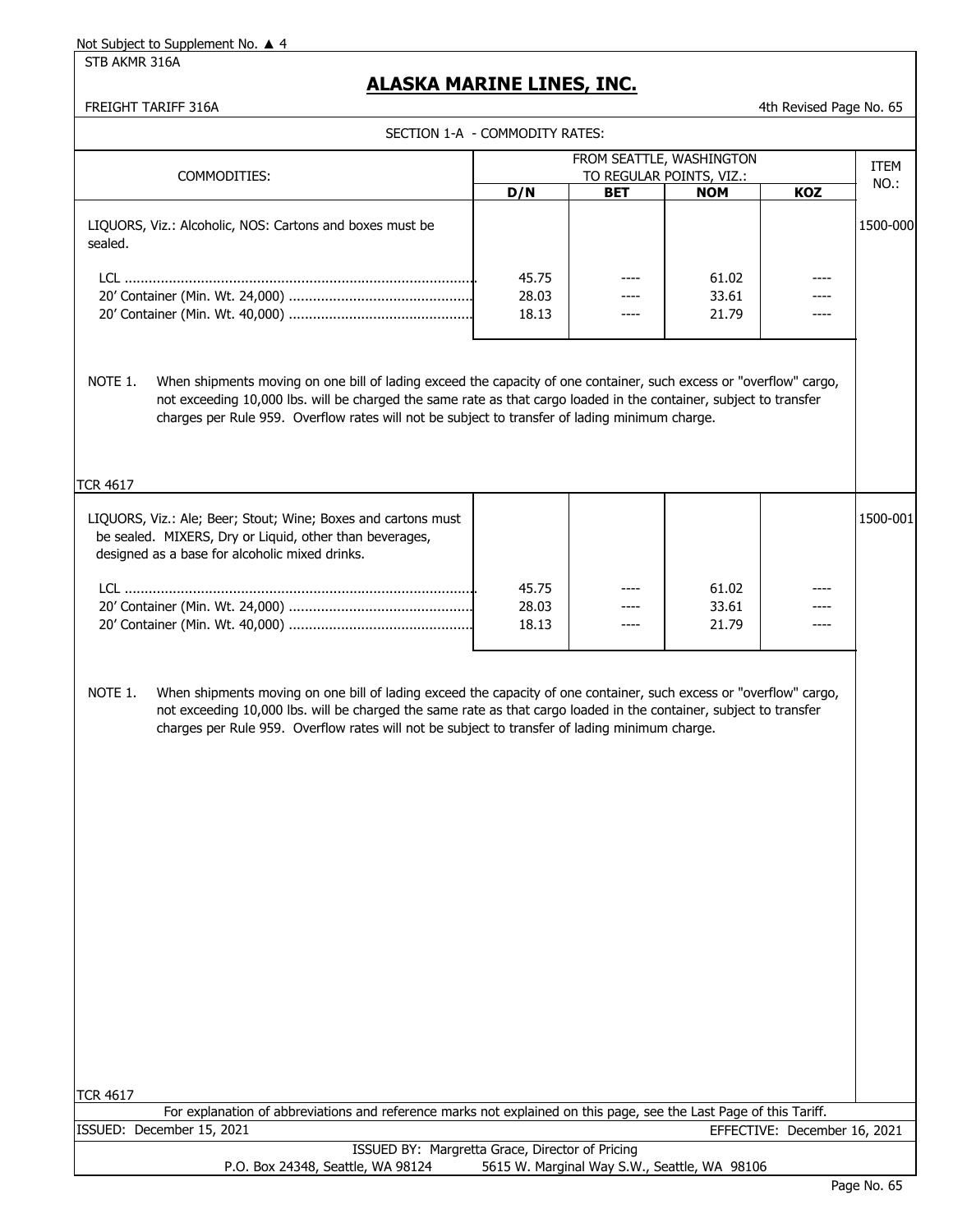STB AKMR 316A

### **ALASKA MARINE LINES, INC.**

FREIGHT TARIFF 316A 4th Revised Page No. 66

SECTION 1-A - COMMODITY RATES:

| COMMODITIES:                                                                                                                                                                                              | FROM SEATTLE, WASHINGTON<br>TO REGULAR POINTS, VIZ.: |                       |                       |                                  | <b>ITEM</b><br>$NO.$ : |  |  |
|-----------------------------------------------------------------------------------------------------------------------------------------------------------------------------------------------------------|------------------------------------------------------|-----------------------|-----------------------|----------------------------------|------------------------|--|--|
|                                                                                                                                                                                                           | D/N                                                  | <b>BET</b>            | <b>NOM</b>            | KOZ                              |                        |  |  |
| LUMBER, Soft, Rough or Surfaced, NOS,: CROSS ARMS; TIES;<br>LATH; SURVEY STAKES; BEAMS or TIMBERS, laminated or<br>built up wood, in the rough, straight or dimensions not<br>exceeding 24' only.<br>ו רו | (T)<br>45.49<br>25.82                                | (T)<br>50.54<br>24.37 | (T)<br>60.63<br>30.92 | $(\mathsf{T})$<br>69.31<br>39.12 | 1510-000               |  |  |

- NOTE 1. Rates in this item apply to freight received at Carrier's terminal break bulk. Refer to Item 1200-000 for application of Shipper Loaded platform rates.
- NOTE 2. Freight must be delivered in banded units as close to 4 feet in width as possible. Units must have dunnage of at least 3 1/2" high banded to each unit. Dunnage shall be spaced to prevent sagging of the unit, approximately every six (6) feet.

|                           | For explanation of abbreviations and reference marks not explained on this page, see the Last Page of this Tariff. |                              |
|---------------------------|--------------------------------------------------------------------------------------------------------------------|------------------------------|
| ISSUED: December 15, 2021 |                                                                                                                    | EFFECTIVE: December 16, 2021 |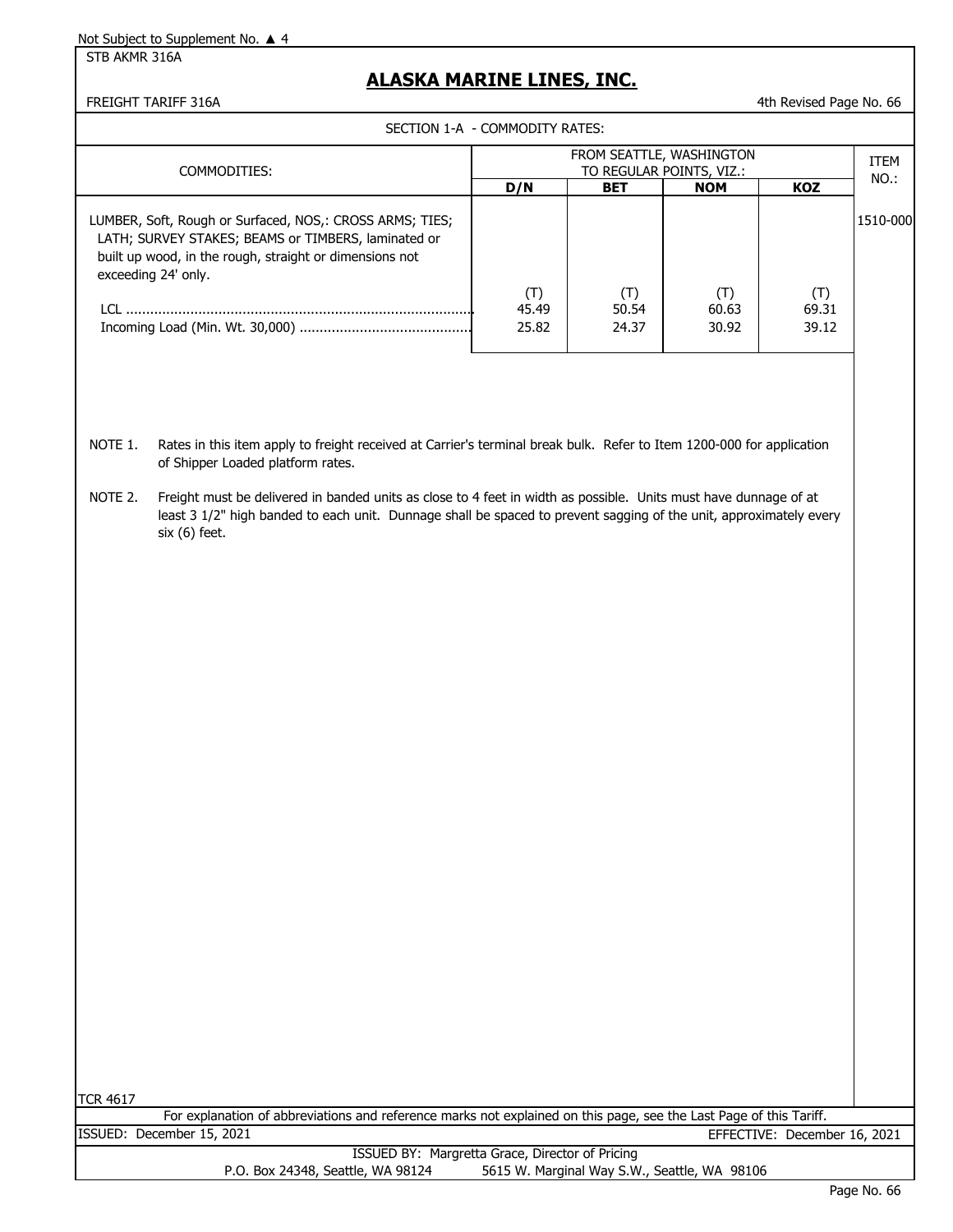STB AKMR 316A

### **ALASKA MARINE LINES, INC.**

FREIGHT TARIFF 316A 4th Revised Page No. 67

| SECTION 1-A - COMMODITY RATES:                       |                                                      |            |            |            |              |  |
|------------------------------------------------------|------------------------------------------------------|------------|------------|------------|--------------|--|
| COMMODITIES:                                         | FROM SEATTLE, WASHINGTON<br>TO REGULAR POINTS, VIZ.: |            |            |            | ITEM<br>NO.: |  |
|                                                      | D/N                                                  | <b>BET</b> | <b>NOM</b> | <b>KOZ</b> |              |  |
| LUMBER, Viz.: Poles and piling, treated or untreated |                                                      |            |            |            | 1510-001     |  |
| <b>SECTION I: LCL</b>                                |                                                      |            |            |            |              |  |
|                                                      | 49.92                                                | 55.50      | 70.51      | 89.14      |              |  |

(1) **EXCEPTION:** Rule 568, Paragraph I (Over-length): Over-length charges shall be assessed on the longest length of an LCL shipment. The Over-length rate shall be equal to one half (1/2) of the rates as indicated in Rule 568.

#### **SECTION II: VOLUME (1 - 3) (Volume Min. Wt. 30,000)**

| B. Up to and including 40' in length             | 42.03 | 39.64 | 50.36  | 63.67  |
|--------------------------------------------------|-------|-------|--------|--------|
| C. Exceeding 40' but not exceeding 50' in length | 50.75 | 47.87 | 60.77  | 76.86  |
| D. Exceeding 50' but not exceeding 60' in length | 62.98 | 59.39 | 75.46  | 95.45  |
| E. Exceeding 60' but not exceeding 80' in length | 83.96 | 79.21 | 100.61 | 127.29 |

- 1. Volume rates in Section II are NOT subject to Rule 568, Paragraph I (Over-length). **EXCEPTION:** Shipments over 80' in length will take rates in paragraph E above plus over-length charges in Rule 568.
- 2. Volume shipments must show number of poles or piling in each length group together with gross weight of each length of piling. Total gross weight of the entire shipment, of all sizes shipped will be used to determine the rate basis for each length shipped.
- 3. When applying arbitraries using rule 997, rates apply to poles not exceeding 50' in length. Carrier will accept freight exceeding this length on a **NEGOTIATED BASIS ONLY**.
- NOTE 1. **EXCEPTION:** Rule 959 (Transfer of Lading). Rate includes transfer of lading when cargo is received in unitized bundles suitable for direct transfer to Carrier's equipment.

TCR 4617

ISSUED: December 15, 2021 EFFECTIVE: December 16, 2021 For explanation of abbreviations and reference marks not explained on this page, see the Last Page of this Tariff.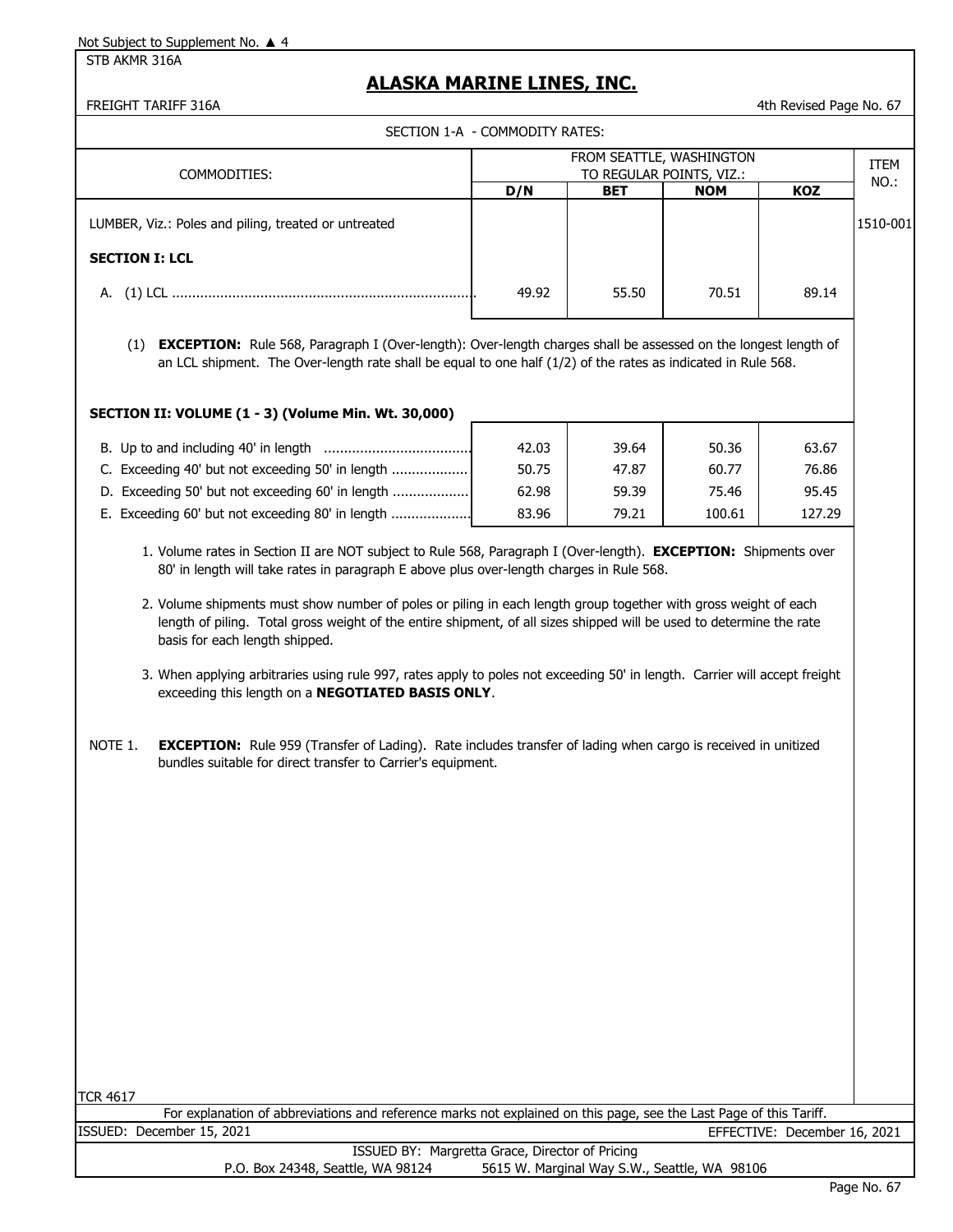STB AKMR 316A

### **ALASKA MARINE LINES, INC.**

#### FREIGHT TARIFF 316A 5th Revised Page No. 68

SECTION 1-A - COMMODITY RATES:

| FROM SEATTLE, WASHINGTON                                                    |                          |                |                |                |             |
|-----------------------------------------------------------------------------|--------------------------|----------------|----------------|----------------|-------------|
| COMMODITIES:                                                                | TO REGULAR POINTS, VIZ.: |                |                |                | <b>ITEM</b> |
|                                                                             | D/N                      | <b>BET</b>     | <b>NOM</b>     | KOZ            | NO.:        |
| MACHINERY and OTHER ARTICLES, Not Self-Propelled<br>(See Notes 1 through 3) |                          |                |                |                | 1520-000    |
|                                                                             | 54.62<br>44.46           | 60.63<br>47.45 | 81.35<br>56.90 | 81.26<br>65.85 |             |
| B. Shipper Loaded Closed Containers Only                                    | 34.08<br>26.14           | 38.04<br>29.18 | 46.17<br>35.43 | 65.43<br>50.19 |             |
| C. Per Single Piece: (Rates per square foot)                                |                          |                |                |                |             |
|                                                                             | 42.72                    | 40.32          | 51.25          | 63.33          |             |
| (b) Min. Wt. 15,000 lbs. Not exceeding 21,999 lbs.                          | 44.46                    | 41.76          | 53.31          | 65.85          |             |
| (c) Min. Wt. 22,000 lbs. Not exceeding 39,999 lbs.                          | 48.09                    | 45.40          | 57.67          | 71.23          |             |
| (d) Min. Wt. 40,000 lbs. Not exceeding 50,000 lbs.                          | 73.55                    | 69.37          | 88.09          | 108.93         |             |

NOTE 1. Square foot rates are not subject to over dimension charges in Rule 568.

NOTE 2. Single pieces of machinery exceeding 50,000 pounds will be considered on a case-by-case basis.

NOTE 3. Deck stow machinery destined for village locations will be considered on a case-by-case basis.

|                                                 | Item Continued on Next Page.                                                                                       |  |  |  |  |
|-------------------------------------------------|--------------------------------------------------------------------------------------------------------------------|--|--|--|--|
| <b>ITCR 4617</b>                                |                                                                                                                    |  |  |  |  |
|                                                 | For explanation of abbreviations and reference marks not explained on this page, see the Last Page of this Tariff. |  |  |  |  |
|                                                 | ISSUED: December 15, 2021<br>EFFECTIVE: December 16, 2021                                                          |  |  |  |  |
| ISSUED BY: Margretta Grace, Director of Pricing |                                                                                                                    |  |  |  |  |
|                                                 | 5615 W. Marginal Way S.W., Seattle, WA 98106<br>P.O. Box 24348, Seattle, WA 98124                                  |  |  |  |  |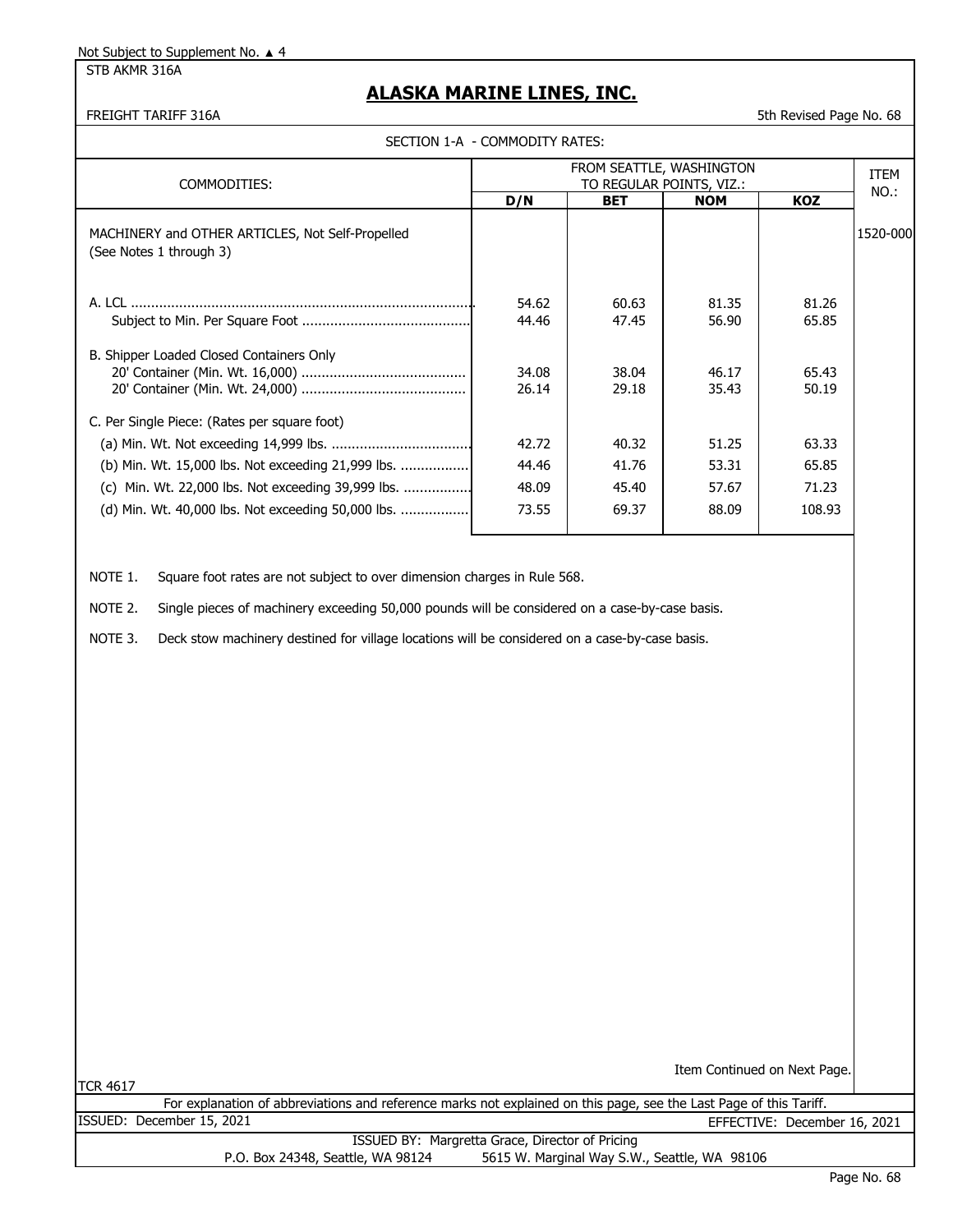STB AKMR 316A

### **ALASKA MARINE LINES, INC.**

# FREIGHT TARIFF 316A 1st Revised Page No. 69 MACHINERY AND OTHER ARTICLES, Not Self-Propelled (Concluded) 1520-000 (Concl'd) Blades, Scraper or Bulldozer **LCM** Landing Craft Boilers, power and the contract of the contract of the contract of the contract of the contract of the contract of the contract of the contract of the contract of the contract of the contract of the contract of the contrac Buckets, Aerial Tram, Dredge, Dipper Ore Elevator **Lugs, Tractor Tread** Burn Boxes, SU **Burn Boxes, SU** Annual Machines or Machinery, Cannery, Viz.: Casing, Drill Casing, Drill clinchers, fillers, flanging machines, patching Compressors, Air tables, reforming machines, seamers, vacuum Cranes, Crawler or Tracked closing machines, vacuum pumps, weighing Crushers, Ore machines Derricks Pumps, NOS Dippers, Power Shovel Drums, Winch Scales and Scales Scales Scales Scales Engines, Steam or Internal Combustion, stationary Tractors and Loaders, combined or portable, including Hoisting Engines and Tractor Attachments, Viz.: Idlers, Links, tread; Traction Engines, including Marine Engines, but not Pins, tread; Rollers; Shoes; Tread, Springs, including Outboard Motors, Aircraft or equalizer Automobile Engines Transformers Generators or Generator Engines, combined, Treads, Tractor Track electric, each weighing 1000 pounds or more Trucks, lift motor Welding Machines Winches TCR 4541 COMMODITIES: For explanation of abbreviations and reference marks not explained on this page, see the Last Page of this Tariff. MACHINERY AND PARTS THEREOF, VIZ.: ISSUED BY: Margretta Grace, Director of Pricing P.O. Box 24348, Seattle, WA 98124 5615 W. Marginal Way S.W., Seattle, WA 98106 ISSUED: December 4, 2019 EFFECTIVE: December 5, 2019 SECTION 1-A - COMMODITY RATES: (Rates in Dollars and Cents Per 100 Pounds, except as Noted) ITEM NO.: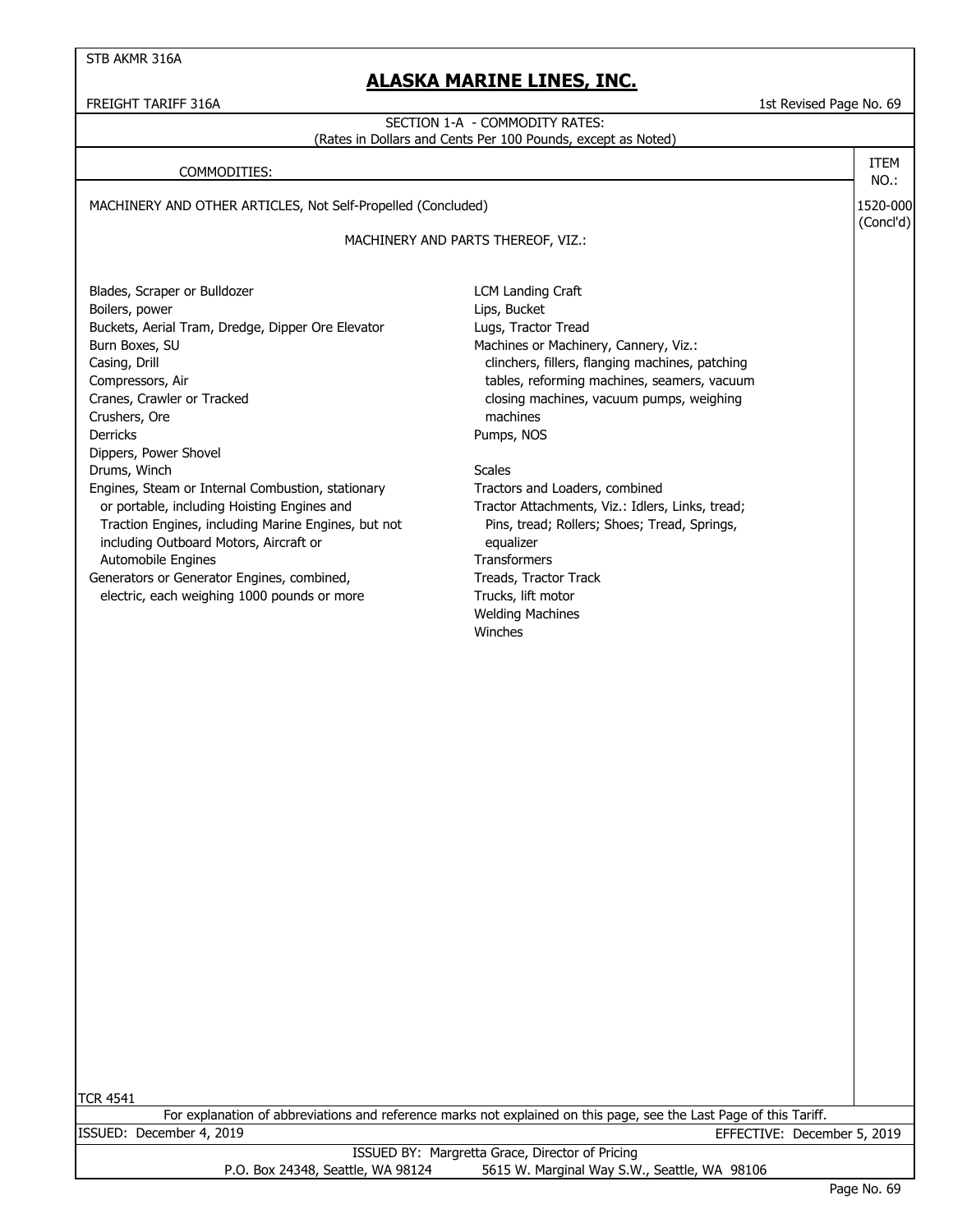STB AKMR 316A

#### **ALASKA MARINE LINES, INC.**

FREIGHT TARIFF 316A 5th Revised Page No. 70

|  | SECTION 1-A  - COMMODITY RATES: |
|--|---------------------------------|
|--|---------------------------------|

|                                                                          |                          |            | FROM SEATTLE, WASHINGTON |            | <b>ITEM</b> |
|--------------------------------------------------------------------------|--------------------------|------------|--------------------------|------------|-------------|
| COMMODITIES:                                                             | TO REGULAR POINTS, VIZ.: |            |                          |            | NO.:        |
|                                                                          | D/N                      | <b>BET</b> | <b>NOM</b>               | <b>KOZ</b> |             |
| MACHINERY, Self-Propelled or Roll-On/Roll-Off<br>(See Notes 1 through 4) |                          |            |                          |            | 1520-002    |
|                                                                          | 54.62                    | 60.63      | 81.35                    | 81.26      |             |
|                                                                          | 44.46                    | 47.45      | 56.90                    | 65.85      |             |
|                                                                          |                          |            |                          |            |             |
| B. Shipper Loaded Closed Containers Only                                 |                          |            |                          |            |             |
|                                                                          | 34.08                    | 38.04      | 46.17                    | 65.43      |             |
|                                                                          | 26.14                    | 29.18      | 35.43                    | 50.19      |             |
| C. Per Single Piece: (Rates per square foot)                             |                          |            |                          |            |             |
|                                                                          | 42.72                    | 40.32      | 51.25                    | 63.33      |             |
| (b) Min. Wt. 15,000 lbs. Not exceeding 21,999 lbs.                       | 44.46                    | 41.76      | 53.31                    | 65.85      |             |
| (c) Min. Wt. 22,000 lbs. Not exceeding 39,999 lbs.                       | 48.09                    | 45.40      | 57.67                    | 71.23      |             |
| (d) Min. Wt. 40,000 lbs. Not exceeding 50,000 lbs.                       | 73.55                    | 69.37      | 88.09                    | 108.93     |             |
|                                                                          |                          |            |                          |            |             |

NOTE 1. Square foot rates are not subject to over dimension charges in Rule 568.

NOTE 2. If through no fault of the Carrier, a self propelled piece of machinery is inoperable, a charge will be assessed as specified in tariff STB AKMR 100, series, Rule 987.

NOTE 3. Single pieces of machinery exceeding 50,000 pounds will be considered on a case-by-case basis.

NOTE 4. Deck stow machinery destined for village locations will be considered on a case-by-case basis.

TCR 4617

For explanation of abbreviations and reference marks not explained on this page, see the Last Page of this Tariff. ISSUED: December 15, 2021 EFFECTIVE: December 16, 2021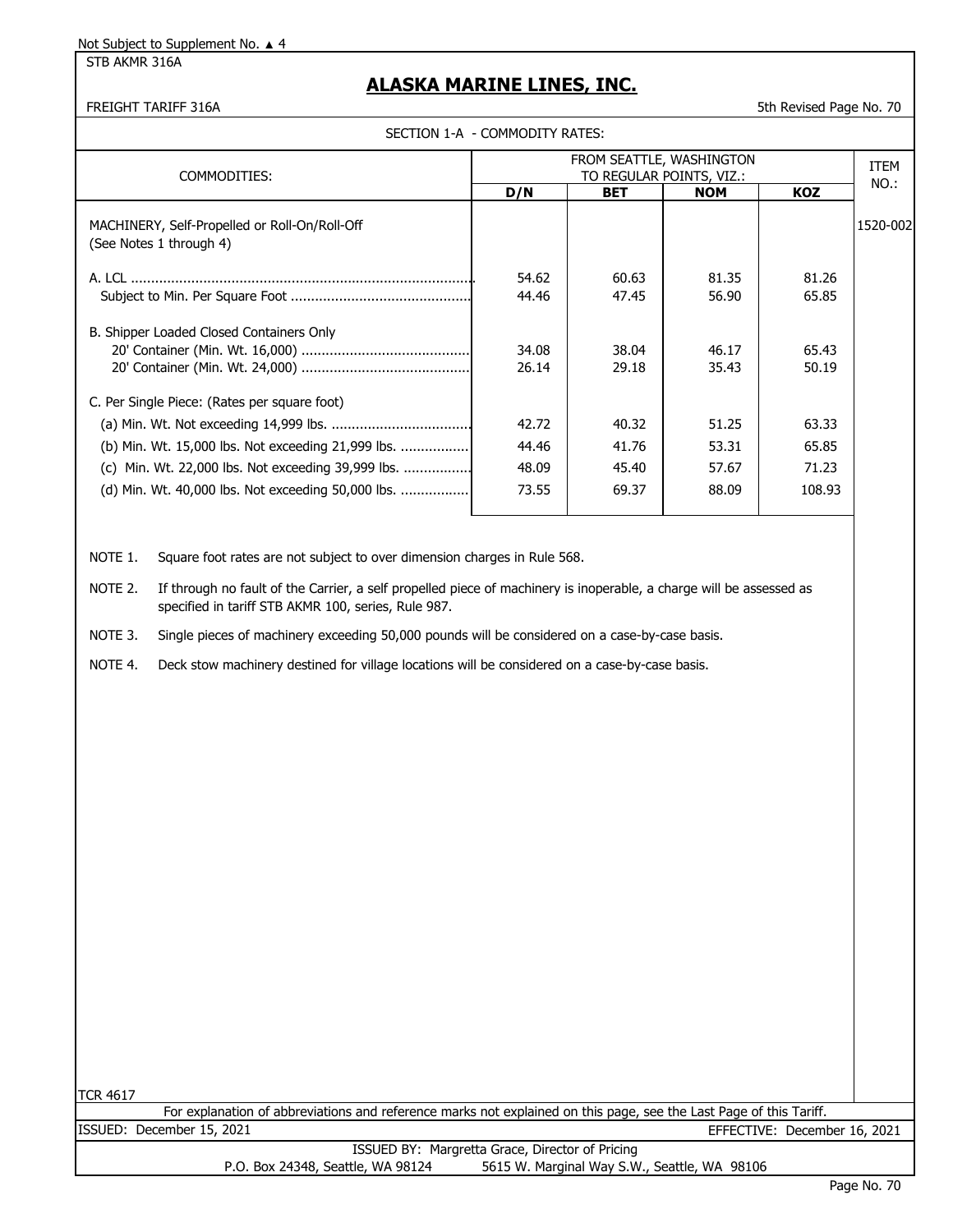STB AKMR 316A

## **ALASKA MARINE LINES, INC.**

FREIGHT TARIFF 316A **1988** 10.71

SECTION 1-A - COMMODITY RATES:

|                 | SECTION 1-A - COMMODITY RATES:                                                                                                                                                                                                                                                                                                                                                                                                                                                                                                                                           |       |            |                                              |                              |          |
|-----------------|--------------------------------------------------------------------------------------------------------------------------------------------------------------------------------------------------------------------------------------------------------------------------------------------------------------------------------------------------------------------------------------------------------------------------------------------------------------------------------------------------------------------------------------------------------------------------|-------|------------|----------------------------------------------|------------------------------|----------|
|                 |                                                                                                                                                                                                                                                                                                                                                                                                                                                                                                                                                                          |       |            | FROM SEATTLE, WASHINGTON                     |                              | ITEM     |
|                 | COMMODITIES:                                                                                                                                                                                                                                                                                                                                                                                                                                                                                                                                                             |       |            | TO REGULAR POINTS, VIZ.:                     |                              | NO.:     |
|                 |                                                                                                                                                                                                                                                                                                                                                                                                                                                                                                                                                                          | D/N   | <b>BET</b> | <b>NOM</b>                                   | KOZ                          |          |
|                 | MACHINERY, Viz.: Condensor or Heating & Ventilation Units                                                                                                                                                                                                                                                                                                                                                                                                                                                                                                                |       |            |                                              |                              | 1520-007 |
|                 |                                                                                                                                                                                                                                                                                                                                                                                                                                                                                                                                                                          | 73.55 | 69.37      | 88.09                                        | 108.93                       |          |
| NOTE 1.         | The maximum allowable dimensions for this item are: $24' \times 8' \times 8'$ , with a maximum weight of 25,000 lbs. Units<br>exceeding any of these dimensions shall be considered on a case-by-case basis.                                                                                                                                                                                                                                                                                                                                                             |       |            |                                              |                              |          |
| NOTE 2.         | Items must be pre-booked making reference to this item and Shipper must provide written assurance that the unit has<br>been properly prepared for shipment prior to shipment.                                                                                                                                                                                                                                                                                                                                                                                            |       |            |                                              |                              |          |
| NOTE 3.         | Packaging specifications: In order to best protect the unit, it shall be incumbent upon the Shipper to package the unit<br>such that the outside dimensions of the unit are fully enclosed with hard-sided protective covering (ie. crated or<br>otherwise enclosed), with forklift pockets and/or integrated hooks to facilitate lifting. Plastic covering, including<br>shrinkwrap, is insufficient.                                                                                                                                                                   |       |            |                                              |                              |          |
|                 | Cargo will be inspected upon arrival at Carrier's terminal. In the event the cargo has not been properly packaged,<br>Carrier may return the unit to Shipper for proper preparation.                                                                                                                                                                                                                                                                                                                                                                                     |       |            |                                              |                              |          |
| NOTE 4.         | Units will be rated based on the overall square foot measurements of the packaged unit.                                                                                                                                                                                                                                                                                                                                                                                                                                                                                  |       |            |                                              |                              |          |
| NOTE 5.         | Liability: Exception to tariff STB AKMR 100, series, Rule 574 (Liability): Notwithstanding the foregoing packaging<br>requirements, Carrier accepts no liability for related damage when units are packaged as referenced above. The above<br>packaging requirements are required for Carrier handling purposes only, and do not warrant protection of the product<br>from damage due to insufficient packaging or the inherent nature of the product. Shipper is required to package<br>sufficiently to protect the product from damage of shipment by open deck barge. |       |            |                                              |                              |          |
| NOTE 6.         | Southbound shipments shall be rated at 80% of the Northbound rate.                                                                                                                                                                                                                                                                                                                                                                                                                                                                                                       |       |            |                                              |                              |          |
|                 |                                                                                                                                                                                                                                                                                                                                                                                                                                                                                                                                                                          |       |            |                                              |                              |          |
|                 |                                                                                                                                                                                                                                                                                                                                                                                                                                                                                                                                                                          |       |            |                                              |                              |          |
|                 |                                                                                                                                                                                                                                                                                                                                                                                                                                                                                                                                                                          |       |            |                                              |                              |          |
|                 |                                                                                                                                                                                                                                                                                                                                                                                                                                                                                                                                                                          |       |            |                                              |                              |          |
|                 |                                                                                                                                                                                                                                                                                                                                                                                                                                                                                                                                                                          |       |            |                                              |                              |          |
|                 |                                                                                                                                                                                                                                                                                                                                                                                                                                                                                                                                                                          |       |            |                                              |                              |          |
|                 |                                                                                                                                                                                                                                                                                                                                                                                                                                                                                                                                                                          |       |            |                                              |                              |          |
|                 |                                                                                                                                                                                                                                                                                                                                                                                                                                                                                                                                                                          |       |            |                                              |                              |          |
|                 |                                                                                                                                                                                                                                                                                                                                                                                                                                                                                                                                                                          |       |            |                                              |                              |          |
|                 |                                                                                                                                                                                                                                                                                                                                                                                                                                                                                                                                                                          |       |            |                                              |                              |          |
|                 |                                                                                                                                                                                                                                                                                                                                                                                                                                                                                                                                                                          |       |            |                                              |                              |          |
| <b>TCR 4617</b> |                                                                                                                                                                                                                                                                                                                                                                                                                                                                                                                                                                          |       |            |                                              |                              |          |
|                 | For explanation of abbreviations and reference marks not explained on this page, see the Last Page of this Tariff.                                                                                                                                                                                                                                                                                                                                                                                                                                                       |       |            |                                              |                              |          |
|                 | ISSUED: December 15, 2021                                                                                                                                                                                                                                                                                                                                                                                                                                                                                                                                                |       |            |                                              | EFFECTIVE: December 16, 2021 |          |
|                 | ISSUED BY: Margretta Grace, Director of Pricing<br>P.O. Box 24348, Seattle, WA 98124                                                                                                                                                                                                                                                                                                                                                                                                                                                                                     |       |            | 5615 W. Marginal Way S.W., Seattle, WA 98106 |                              |          |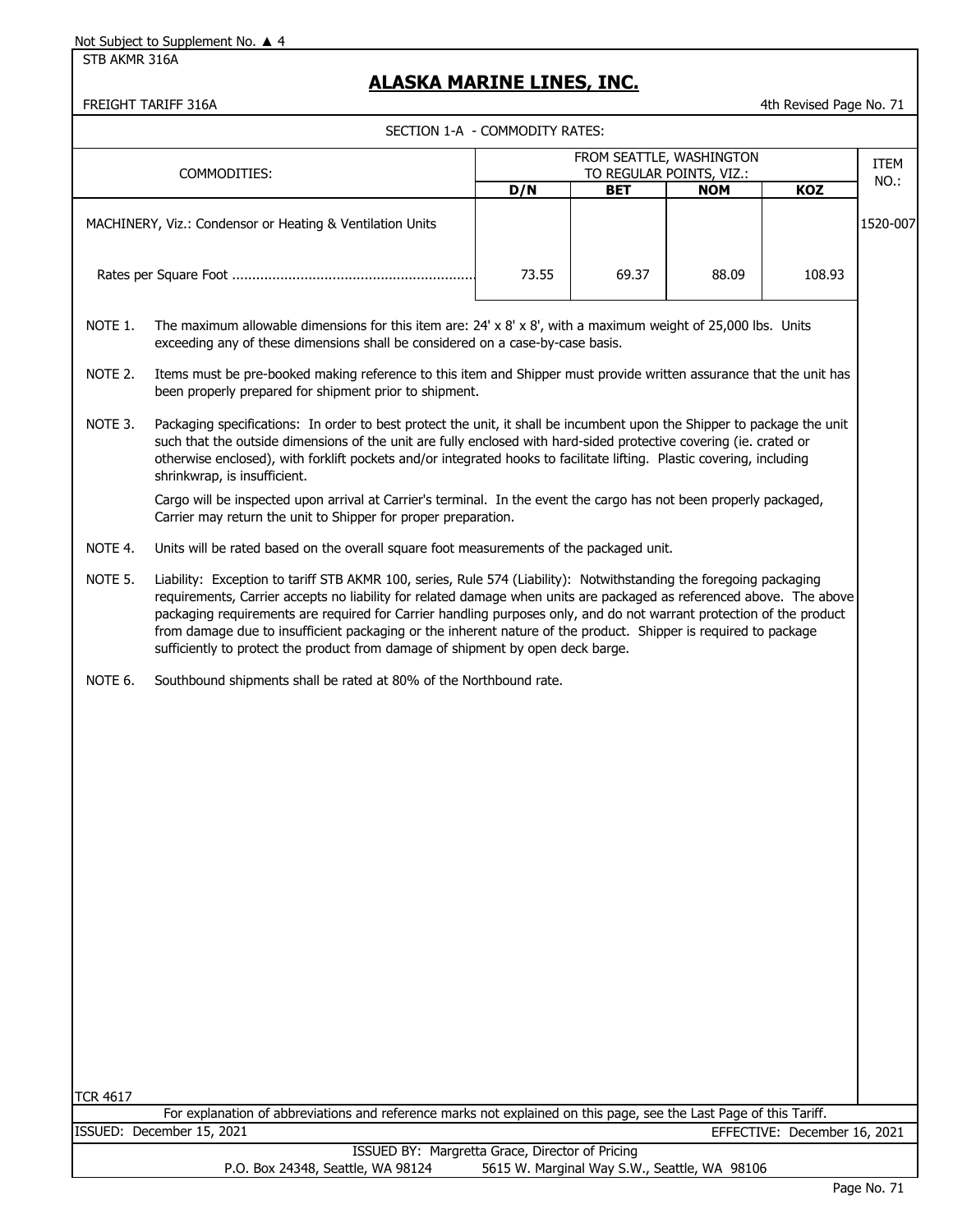STB AKMR 316A

### **ALASKA MARINE LINES, INC.**

FREIGHT TARIFF 316A **All Accords** 2014 12:00 12:00 12:00 12:00 12:00 12:00 12:00 12:00 12:00 12:00 12:00 12:00 12:00 12:00 12:00 12:00 12:00 12:00 12:00 12:00 12:00 12:00 12:00 12:00 12:00 12:00 12:00 12:00 12:00 12:00 12:

|                                                                                                                                                                                                                                                                                                                                         | SECTION 1-A - COMMODITY RATES:                                                                                                                                                                 |                                         |                                            |                                              |                              |             |
|-----------------------------------------------------------------------------------------------------------------------------------------------------------------------------------------------------------------------------------------------------------------------------------------------------------------------------------------|------------------------------------------------------------------------------------------------------------------------------------------------------------------------------------------------|-----------------------------------------|--------------------------------------------|----------------------------------------------|------------------------------|-------------|
|                                                                                                                                                                                                                                                                                                                                         |                                                                                                                                                                                                | FROM SEATTLE, WASHINGTON                |                                            |                                              |                              | <b>ITEM</b> |
| COMMODITIES:                                                                                                                                                                                                                                                                                                                            |                                                                                                                                                                                                |                                         | TO REGULAR POINTS, VIZ.:                   |                                              |                              | NO.:        |
|                                                                                                                                                                                                                                                                                                                                         |                                                                                                                                                                                                | D/N                                     | <b>BET</b>                                 | <b>NOM</b>                                   | <b>KOZ</b>                   |             |
| PAINTS, VARNISHES, LACQUERS AND OTHER articles as<br>described below:                                                                                                                                                                                                                                                                   |                                                                                                                                                                                                |                                         |                                            |                                              |                              | 1580-000    |
|                                                                                                                                                                                                                                                                                                                                         |                                                                                                                                                                                                | 48.63                                   | 54.05                                      | 64.86                                        | 72.4                         |             |
| Refer to Item 1200-000 for application of full container load rates.<br>NOTE 1.                                                                                                                                                                                                                                                         |                                                                                                                                                                                                |                                         |                                            |                                              |                              |             |
| Adhesives, NOS<br>Beads or spheres, highway parking, glass or<br><b>Bronzing Liquids</b><br>Colors, Motar or paint<br>Compounds, caulking or glazing<br>Compounds, paint lacquer or varnish,<br>removing or thinning<br>Kalsomine (calcimine) dry<br>Lacquers, liquid<br>Lead, red or white<br>Oil, Linseed                             | Paints, NOS, liquid, dry or cold water<br>metal or fabric type<br>Shellacs, liquid<br>Sizing, wall<br>Stains, furniture, mortar or wood<br>Turpentine<br>Varnishes<br>Whitewash<br>Wood Filler | Plasterboard Joint System consisting of | plastering compound with or without paper, |                                              |                              |             |
| <b>TCR 4617</b><br>PETROLEUM PRODUCTS, and OIL, Viz.: Asphalt;<br>Diesel oil; Fuel oil; Gasoline; Grease; Hydraulic fluid;<br>Kerosene; Lubricating oil; Naphtha and analogous inflammable<br>oil; NOS; Paint thinning oil; CLEANING SOLVENT, NOS, in<br>packages, Lignin, in packages, in drums or shipping tanks.<br>SEALER, Asphalt. |                                                                                                                                                                                                | 40.92<br>33.25                          | 45.48<br>31.36                             | 54.54<br>39.84                               | 62.34<br>52.72               | 1600-000    |
| NOTE 1.<br>For Southbound shipments of used or Waste Oil & Petroleum Products, see Item 1760-004.                                                                                                                                                                                                                                       |                                                                                                                                                                                                | 21.53                                   | 20.30                                      | 25.81                                        | 34.07                        |             |
| <b>TCR 4617</b>                                                                                                                                                                                                                                                                                                                         |                                                                                                                                                                                                |                                         |                                            |                                              |                              |             |
| For explanation of abbreviations and reference marks not explained on this page, see the Last Page of this Tariff.                                                                                                                                                                                                                      |                                                                                                                                                                                                |                                         |                                            |                                              |                              |             |
| ISSUED: December 15, 2021                                                                                                                                                                                                                                                                                                               |                                                                                                                                                                                                |                                         |                                            |                                              | EFFECTIVE: December 16, 2021 |             |
| P.O. Box 24348, Seattle, WA 98124                                                                                                                                                                                                                                                                                                       | ISSUED BY: Margretta Grace, Director of Pricing                                                                                                                                                |                                         |                                            | 5615 W. Marginal Way S.W., Seattle, WA 98106 |                              |             |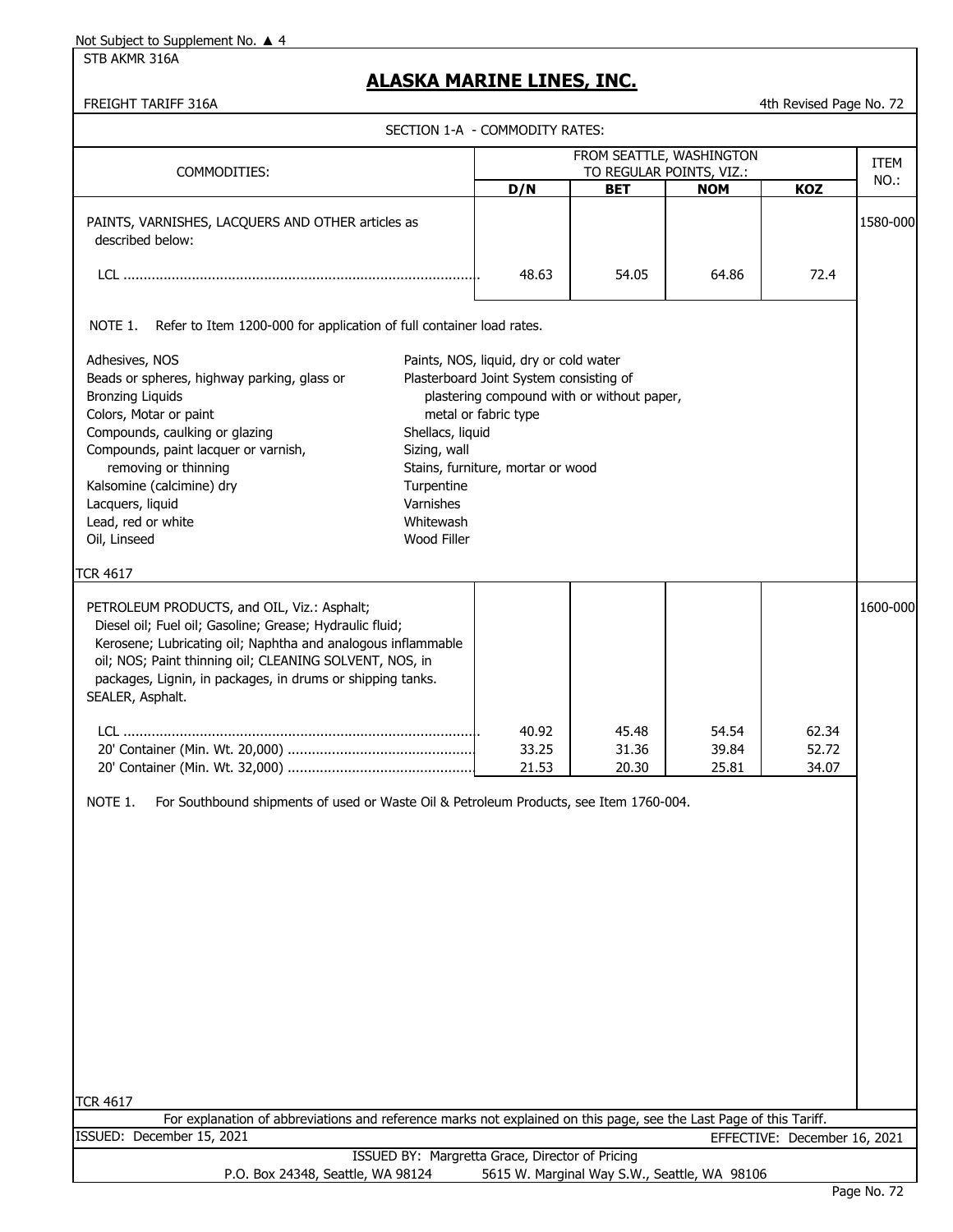STB AKMR 316A

# **ALASKA MARINE LINES, INC.**

|                    | <b>FREIGHT TARIFF 316A</b>                                                                                                                                                                                                                                                                           |                                |                                              |                          | 4th Revised Page No. 73      |          |
|--------------------|------------------------------------------------------------------------------------------------------------------------------------------------------------------------------------------------------------------------------------------------------------------------------------------------------|--------------------------------|----------------------------------------------|--------------------------|------------------------------|----------|
|                    |                                                                                                                                                                                                                                                                                                      | SECTION 1-A - COMMODITY RATES: |                                              |                          |                              |          |
|                    | COMMODITIES:                                                                                                                                                                                                                                                                                         |                                | FROM SEATTLE, WASHINGTON                     | TO REGULAR POINTS, VIZ.: |                              | ITEM     |
|                    |                                                                                                                                                                                                                                                                                                      | D/N                            | <b>BET</b>                                   | <b>NOM</b>               | KOZ                          | NO.:     |
|                    | PIPE, Viz.: Culvert, corrugated                                                                                                                                                                                                                                                                      |                                |                                              |                          |                              | 1610-000 |
|                    |                                                                                                                                                                                                                                                                                                      | 7.86<br>4.39                   | 8.77<br>4.89                                 | 10.65<br>5.95            | 15.62<br>8.42                |          |
| NOTE 1.            | Rates are in dollars and cents per cubic foot.                                                                                                                                                                                                                                                       |                                |                                              |                          |                              |          |
| NOTE 2.<br>NOTE 3. | When items described herein are shipped in Shipper loaded mixed container or platform loaded with items in<br>Item 1200-000, refer to Item 1200-000 for rate application.<br>Pipe must be banded into units or lifts for forklift handling, using steel banding not exceeding 20' long by 8' wide by |                                |                                              |                          |                              |          |
|                    | 8' high securely steel banded with at least 5 1/2" dunnage for forklift handling. Bundles not exceeding 4' in width,<br>which are to be shipped as LCL cargo, may utilize wood dunnage $3\ 1/2$ " high. Dunnage of 4" x 4" wood material is<br>required between layers.                              |                                |                                              |                          |                              |          |
| NOTE 4.            | <b>EXCEPTION:</b> Rule 959 (Transfer of Lading). Rate includes transfer of lading when cargo is received unitized in<br>bundles suitable for direct transfer to Carrier's equipment.                                                                                                                 |                                |                                              |                          |                              |          |
|                    | PIPE, Iron or Steel or Copper; conduit; well casing<br>Not exceeding 12" outside diameter, bundled                                                                                                                                                                                                   |                                |                                              |                          |                              | 1610-001 |
|                    |                                                                                                                                                                                                                                                                                                      | 45.79                          | 50.89                                        | 61.09                    | 69.79                        |          |
|                    |                                                                                                                                                                                                                                                                                                      | 37.36<br>28.92                 | 41.58<br>32.28                               | 50.14<br>39.20           | 62.67<br>55.53               |          |
|                    |                                                                                                                                                                                                                                                                                                      | 18.98                          | 21.18                                        | 25.71                    | 36.44                        |          |
|                    |                                                                                                                                                                                                                                                                                                      | 13.28                          | 14.82                                        | 18.00                    | 25.61                        |          |
|                    |                                                                                                                                                                                                                                                                                                      |                                |                                              |                          |                              |          |
|                    |                                                                                                                                                                                                                                                                                                      |                                |                                              |                          |                              |          |
|                    |                                                                                                                                                                                                                                                                                                      |                                |                                              |                          |                              |          |
|                    |                                                                                                                                                                                                                                                                                                      |                                |                                              |                          |                              |          |
|                    |                                                                                                                                                                                                                                                                                                      |                                |                                              |                          |                              |          |
|                    |                                                                                                                                                                                                                                                                                                      |                                |                                              |                          |                              |          |
|                    |                                                                                                                                                                                                                                                                                                      |                                |                                              |                          |                              |          |
|                    |                                                                                                                                                                                                                                                                                                      |                                |                                              |                          |                              |          |
|                    |                                                                                                                                                                                                                                                                                                      |                                |                                              |                          |                              |          |
|                    |                                                                                                                                                                                                                                                                                                      |                                |                                              |                          |                              |          |
| <b>TCR 4617</b>    | For explanation of abbreviations and reference marks not explained on this page, see the Last Page of this Tariff.                                                                                                                                                                                   |                                |                                              |                          |                              |          |
|                    | ISSUED: December 15, 2021                                                                                                                                                                                                                                                                            |                                |                                              |                          | EFFECTIVE: December 16, 2021 |          |
|                    | ISSUED BY: Margretta Grace, Director of Pricing<br>P.O. Box 24348, Seattle, WA 98124                                                                                                                                                                                                                 |                                | 5615 W. Marginal Way S.W., Seattle, WA 98106 |                          |                              |          |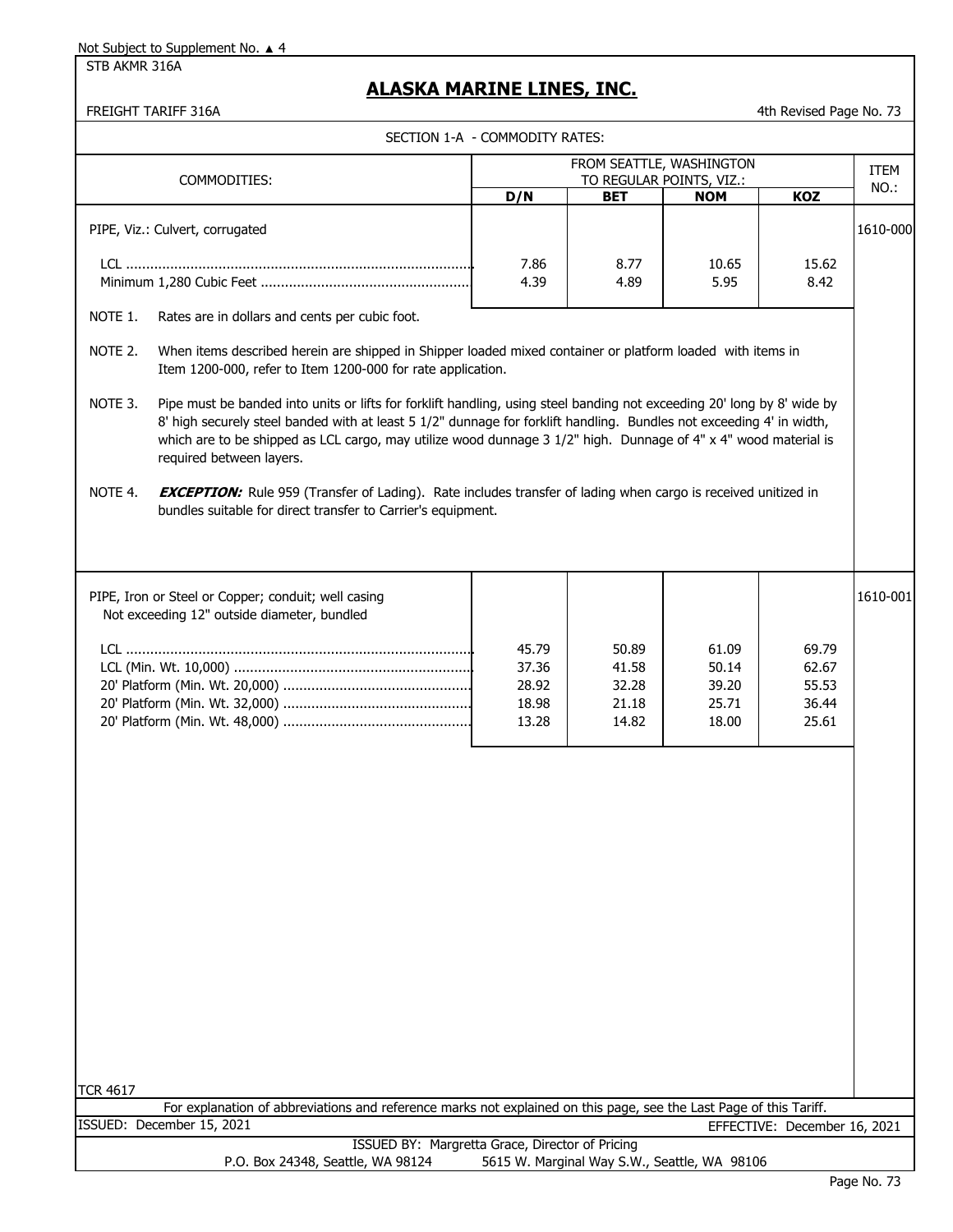STB AKMR 316A

## **ALASKA MARINE LINES, INC.**

FREIGHT TARIFF 316A 4th Revised Page No. 74

| SECTION 1-A - COMMODITY RATES:                                                                                                                  |                         |                                                      |                          |                              |                     |
|-------------------------------------------------------------------------------------------------------------------------------------------------|-------------------------|------------------------------------------------------|--------------------------|------------------------------|---------------------|
| COMMODITIES:                                                                                                                                    |                         | FROM SEATTLE, WASHINGTON<br>TO REGULAR POINTS, VIZ.: |                          |                              | <b>ITEM</b><br>NO.: |
| PIPE, Insulated; insulation filled double wall construction,<br>in Carrier approved bundles, with or without couplings                          | D/N                     | <b>BET</b>                                           | <b>NOM</b>               | KOZ                          | 1610-003            |
|                                                                                                                                                 | 134.65                  | 149.62                                               | 179.57                   | 200.50                       |                     |
| (1) Rate subject to a minimum of 7 lbs. per cubic foot.                                                                                         |                         |                                                      |                          |                              |                     |
|                                                                                                                                                 | 86.63<br>46.56<br>30.03 | 96.68<br>51.96<br>33.51                              | 117.39<br>63.10<br>40.69 | 166.34<br>89.40<br>57.66     |                     |
|                                                                                                                                                 |                         |                                                      |                          |                              |                     |
| PIPE, Plastic or Rubber, Conduit; PIPE FITTINGS, NOI, in<br>straight lengths or coils, nested or not nested                                     |                         |                                                      |                          |                              | 1610-004            |
|                                                                                                                                                 | 46.68<br>22.86<br>16.39 | 51.91<br>25.51<br>18.29                              | 62.31<br>30.98<br>22.21  | 71.17<br>43.89<br>31.46      |                     |
|                                                                                                                                                 |                         |                                                      |                          |                              |                     |
|                                                                                                                                                 |                         |                                                      |                          |                              |                     |
|                                                                                                                                                 |                         |                                                      |                          |                              |                     |
|                                                                                                                                                 |                         |                                                      |                          |                              |                     |
|                                                                                                                                                 |                         |                                                      |                          |                              |                     |
| <b>TCR 4617</b>                                                                                                                                 |                         |                                                      |                          |                              |                     |
| For explanation of abbreviations and reference marks not explained on this page, see the Last Page of this Tariff.<br>ISSUED: December 15, 2021 |                         |                                                      |                          | EFFECTIVE: December 16, 2021 |                     |
| ISSUED BY: Margretta Grace, Director of Pricing<br>P.O. Box 24348, Seattle, WA 98124                                                            |                         | 5615 W. Marginal Way S.W., Seattle, WA 98106         |                          |                              |                     |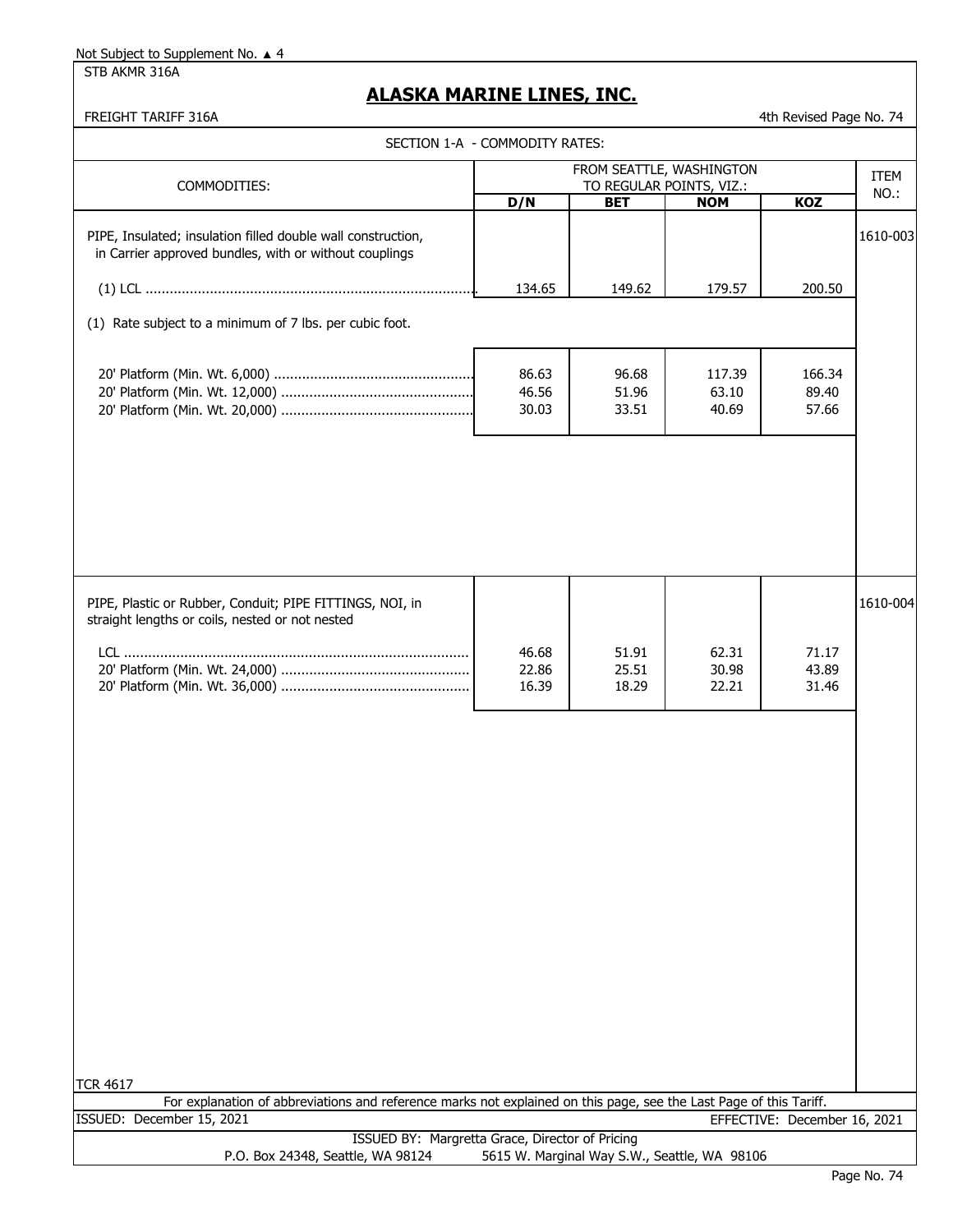STB AKMR 316A

### **ALASKA MARINE LINES, INC.**

| FREIGHT TARIFF 316A                                                                                                                                                                                                                                                      |                                                                                     |                                                                                                                                                                                                                          |                                        | 4th Revised Page No. 75      |             |
|--------------------------------------------------------------------------------------------------------------------------------------------------------------------------------------------------------------------------------------------------------------------------|-------------------------------------------------------------------------------------|--------------------------------------------------------------------------------------------------------------------------------------------------------------------------------------------------------------------------|----------------------------------------|------------------------------|-------------|
|                                                                                                                                                                                                                                                                          | SECTION 1-A - COMMODITY RATES:                                                      |                                                                                                                                                                                                                          |                                        |                              |             |
|                                                                                                                                                                                                                                                                          |                                                                                     | FROM SEATTLE, WASHINGTON                                                                                                                                                                                                 |                                        |                              | <b>ITEM</b> |
| COMMODITIES:                                                                                                                                                                                                                                                             | D/N                                                                                 | <b>BET</b>                                                                                                                                                                                                               | TO REGULAR POINTS, VIZ.:<br><b>NOM</b> | KOZ                          | NO.:        |
| ROOFING, or SIDING MATERIALS, see below:                                                                                                                                                                                                                                 |                                                                                     |                                                                                                                                                                                                                          |                                        |                              | 1660-000    |
|                                                                                                                                                                                                                                                                          | 48.63                                                                               | 54.05                                                                                                                                                                                                                    | 64.86                                  | 72.40                        |             |
| NOTE 1. Refer to Item 1200-000 for application of full container load rates.                                                                                                                                                                                             |                                                                                     |                                                                                                                                                                                                                          |                                        |                              |             |
| Felt, building, roofing or sheathing, including<br>asbestos, plain or saturated, in rolls<br>Paper, building, roofing or sheathing, including<br>asbestos, plain or saturated, in rolls<br>Roof Coatings<br>Roofing, composition or prepared, in rolls<br>Roofing Cement | Shingles, asbestos<br>in bundles, boxes or crates<br>Siding, composition or asphalt | Shingles, composition or asphalt, coated or not coated<br>with gravel, sand, slag, mica or other similar materials,<br>Siding, asbestos (cement asbestos board)<br>Waterproofing Compounds (Cement, concrete or masonry) |                                        |                              |             |
| <b>TCR 4617</b>                                                                                                                                                                                                                                                          |                                                                                     |                                                                                                                                                                                                                          |                                        |                              |             |
| SALT, Common, in sacks or barrels, not including Table Salt;<br>CALCIUM CHLORIDE, in bags; UREA                                                                                                                                                                          |                                                                                     |                                                                                                                                                                                                                          |                                        |                              | 1670-000    |
|                                                                                                                                                                                                                                                                          | 48.61<br>38.35                                                                      | 54.01<br>34.96                                                                                                                                                                                                           | 64.82<br>44.43                         | 72.36<br>56.19               |             |
|                                                                                                                                                                                                                                                                          | 29.76                                                                               | 28.06                                                                                                                                                                                                                    | 35.64                                  | 45.08                        |             |
|                                                                                                                                                                                                                                                                          | 20.98                                                                               | 19.79                                                                                                                                                                                                                    | 25.10                                  | 31.80                        |             |
| <b>TCR 4617</b>                                                                                                                                                                                                                                                          |                                                                                     |                                                                                                                                                                                                                          |                                        |                              |             |
| For explanation of abbreviations and reference marks not explained on this page, see the Last Page of this Tariff.<br>ISSUED: December 15, 2021                                                                                                                          |                                                                                     |                                                                                                                                                                                                                          |                                        | EFFECTIVE: December 16, 2021 |             |
| ISSUED BY: Margretta Grace, Director of Pricing                                                                                                                                                                                                                          |                                                                                     |                                                                                                                                                                                                                          |                                        |                              |             |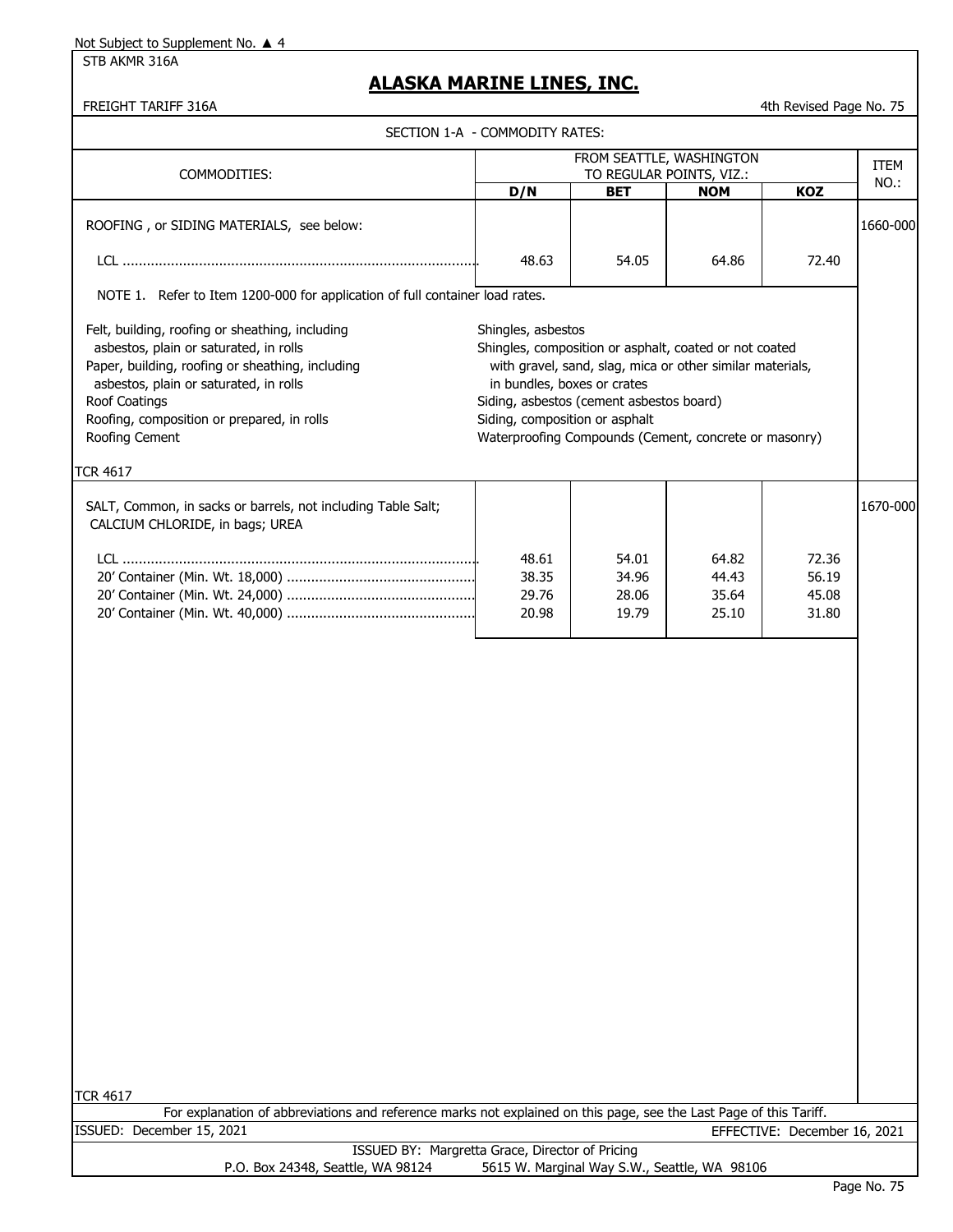STB AKMR 316A

### **ALASKA MARINE LINES, INC.**

#### FREIGHT TARIFF 316A **1988** 10.76

SECTION 1-A - COMMODITY RATES:

| COMMODITIES:                                                                                                                                                                                                    | FROM SEATTLE, WASHINGTON<br>TO REGULAR POINTS, VIZ.: |               |                |                 | <b>ITEM</b> |
|-----------------------------------------------------------------------------------------------------------------------------------------------------------------------------------------------------------------|------------------------------------------------------|---------------|----------------|-----------------|-------------|
|                                                                                                                                                                                                                 | D/N                                                  | <b>BET</b>    | <b>NOM</b>     | <b>KOZ</b>      | NO.:        |
| TANKS or VATS, SU With or Without Wheels, VIZ.: wooden,<br>metal, fiberglass, plastic, concrete or a combination of any of<br>the above, as described below:                                                    |                                                      |               |                |                 | 1690-000    |
|                                                                                                                                                                                                                 | (T)                                                  | (T)           | (T)            | (T)             |             |
|                                                                                                                                                                                                                 | 8.20                                                 | 9.14          | 11.10          | 15.73           |             |
|                                                                                                                                                                                                                 | 7.54                                                 | 7.17          | 8.71           | 12.35           |             |
| C. 5,000 Gallon Capacity or Greater per Tank                                                                                                                                                                    | 6.91                                                 | 6.59          | 7.99           | 11.32           |             |
|                                                                                                                                                                                                                 | 54.66<br>8.20                                        | 60.94<br>9.14 | 74.04<br>11.10 | 104.93<br>15.73 |             |
| (1) Rate will apply for accompanying Tank Accessories including parts, hardware, ladders, saddles, and paint, provided such<br>freight is tendered on one bill of lading in conjunction with the Tank shipment. |                                                      |               |                |                 |             |

NOTE 1. When tanks or vats are nested two or more per nest, charges will be based on the outside tank dimensions.

NOTE 2. Except as otherwise noted, rates in dollars and cents per cubic foot.

| ۰, |
|----|
|    |

|                                   | For explanation of abbreviations and reference marks not explained on this page, see the Last Page of this Tariff. |
|-----------------------------------|--------------------------------------------------------------------------------------------------------------------|
| ISSUED: December 15, 2021         | EFFECTIVE: December 16, 2021                                                                                       |
|                                   | ISSUED BY: Margretta Grace, Director of Pricing                                                                    |
| P.O. Box 24348, Seattle, WA 98124 | 5615 W. Marginal Way S.W., Seattle, WA 98106                                                                       |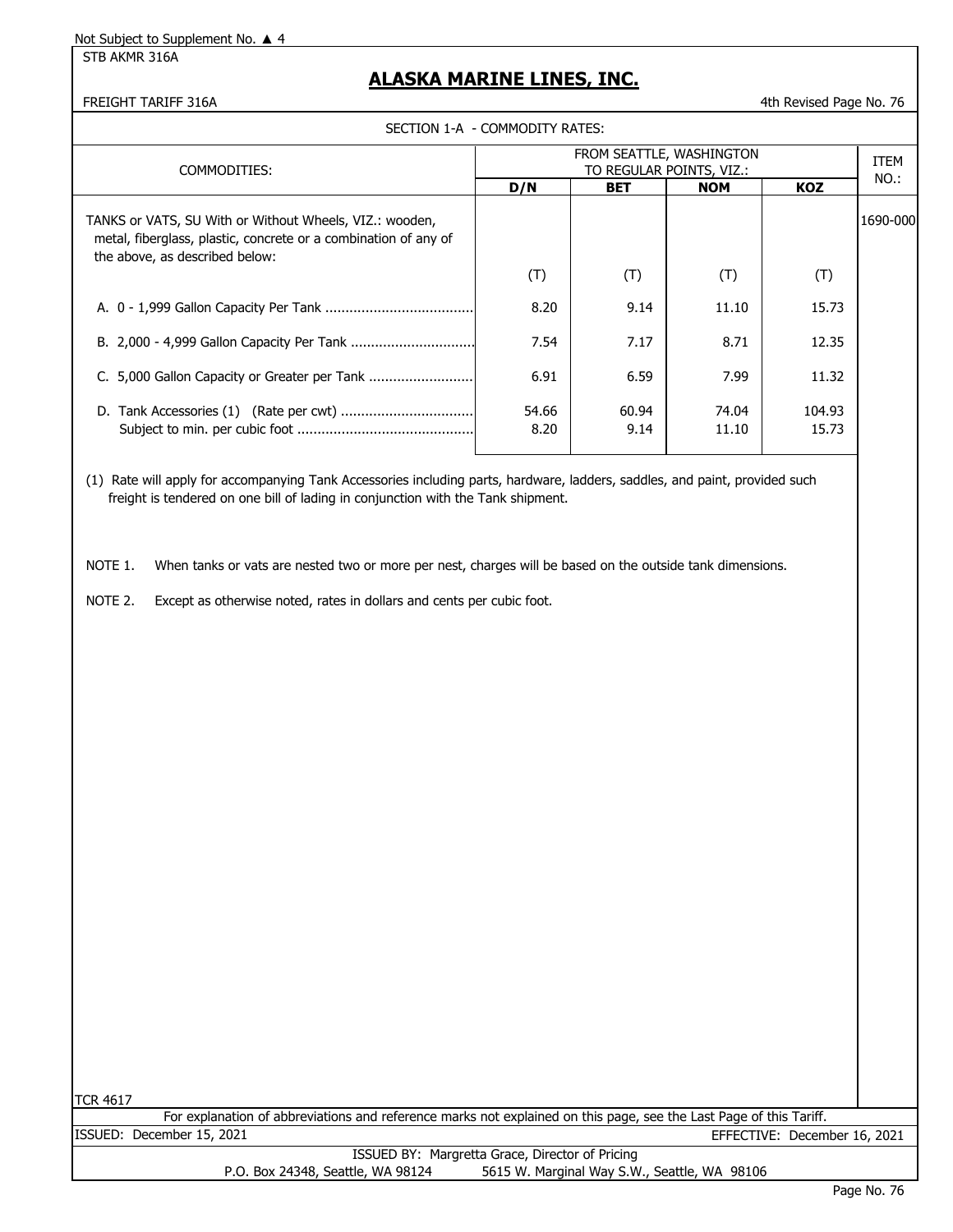STB AKMR 316A

## **ALASKA MARINE LINES, INC.**

FREIGHT TARIFF 316A **4th Revised Page No. 77** 

|                               | SECTION 1-A - COMMODITY RATES:<br>***                |                       |                                  |                |                     |
|-------------------------------|------------------------------------------------------|-----------------------|----------------------------------|----------------|---------------------|
| COMMODITIES:                  | FROM SEATTLE, WASHINGTON<br>TO REGULAR POINTS, VIZ.: |                       |                                  |                | <b>ITEM</b><br>NO.: |
|                               | D/N                                                  | <b>BET</b>            | <b>NOM</b>                       | <b>KOZ</b>     |                     |
| THERMOPILE, Gas Filled Piling |                                                      |                       |                                  |                | 1695-000            |
|                               | $(\mathsf{T})$<br>57.23<br>32.13                     | 'T)<br>63.62<br>30.33 | $(\mathsf{T})$<br>76.37<br>38.51 | 85.25<br>47.57 |                     |

| ,<br>.<br>O. |  |
|--------------|--|
|--------------|--|

| For explanation of abbreviations and reference marks not explained on this page, see the Last Page of this Tariff. |  |  |  |                              |  |
|--------------------------------------------------------------------------------------------------------------------|--|--|--|------------------------------|--|
| ISSUED: December 15, 2021                                                                                          |  |  |  | EFFECTIVE: December 16, 2021 |  |

|                                   | ISSUED BY: Margretta Grace, Director of Pricing |
|-----------------------------------|-------------------------------------------------|
| P.O. Box 24348, Seattle, WA 98124 | 5615 W. Marginal Way S.W., Seattle, WA 98106    |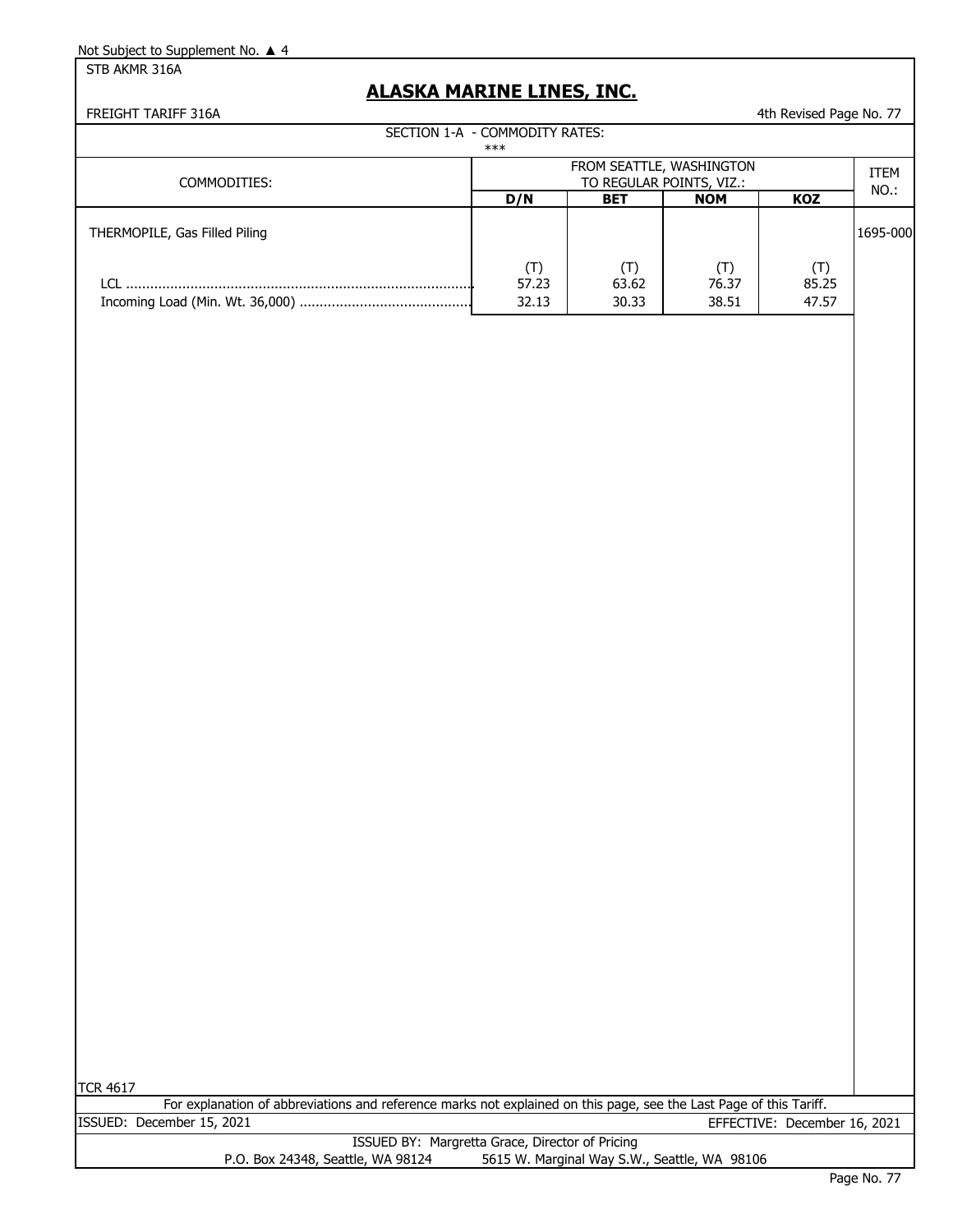STB AKMR 316A

### **ALASKA MARINE LINES, INC.**

SECTION 1-A - COMMODITY RATES:

FREIGHT TARIFF 316A **4th Revised Page No. 78** 

|                                                                                                                                                                                         |      | FROM SEATTLE, WASHINGTON               |            |                              | <b>ITEM</b> |
|-----------------------------------------------------------------------------------------------------------------------------------------------------------------------------------------|------|----------------------------------------|------------|------------------------------|-------------|
| COMMODITIES:                                                                                                                                                                            | D/N  | TO REGULAR POINTS, VIZ.:<br><b>BET</b> | <b>NOM</b> | KOZ                          | NO.:        |
| TRAILERS, VEHICLE, SU, empty, intended for transportation of<br>the following: MOTOR VEHICLES, snow or ice, NOS;<br>MOTORCYCLES; ALL TERRAIN VEHICLES, as described in Item<br>1740-001 |      |                                        |            |                              | 1720-002    |
|                                                                                                                                                                                         | 7.25 | 8.01                                   | 9.67       | 11.04                        |             |
| NOTE 1.<br>Refer to Item 1370-000 for application of full container load rates.                                                                                                         |      |                                        |            |                              |             |
| NOTE 2.<br>Rule 568 (Over-dimension Freight) does not apply.                                                                                                                            |      |                                        |            |                              |             |
| NOTE 3.<br>In addition to Rule 160. Application of Rates: Rates for Southbound shipments shall be 80% of the Northbound rate.                                                           |      |                                        |            |                              |             |
| TCR 4617                                                                                                                                                                                |      |                                        |            |                              |             |
| TRAILERS, BOAT, SU, empty, nested or not nested                                                                                                                                         |      |                                        |            |                              | 1720-004    |
|                                                                                                                                                                                         | 4.90 | 5.46                                   | 6.49       | 7.82                         |             |
| NOTE 1.<br>Rule 568 (Over-dimension Freight) does not apply.                                                                                                                            |      |                                        |            |                              |             |
| NOTE 2.<br>In addition to Rule 160. Application of Rates: Rates for Southbound shipments shall be 80% of the Northbound rate.                                                           |      |                                        |            |                              |             |
|                                                                                                                                                                                         |      |                                        |            |                              |             |
|                                                                                                                                                                                         |      |                                        |            |                              |             |
|                                                                                                                                                                                         |      |                                        |            |                              |             |
| <b>TCR 4617</b><br>For explanation of abbreviations and reference marks not explained on this page, see the Last Page of this Tariff.                                                   |      |                                        |            |                              |             |
| ISSUED: December 15, 2021                                                                                                                                                               |      |                                        |            | EFFECTIVE: December 16, 2021 |             |
| ISSUED BY: Margretta Grace, Director of Pricing                                                                                                                                         |      |                                        |            |                              |             |

P.O. Box 24348, Seattle, WA 98124 5615 W. Marginal Way S.W., Seattle, WA 98106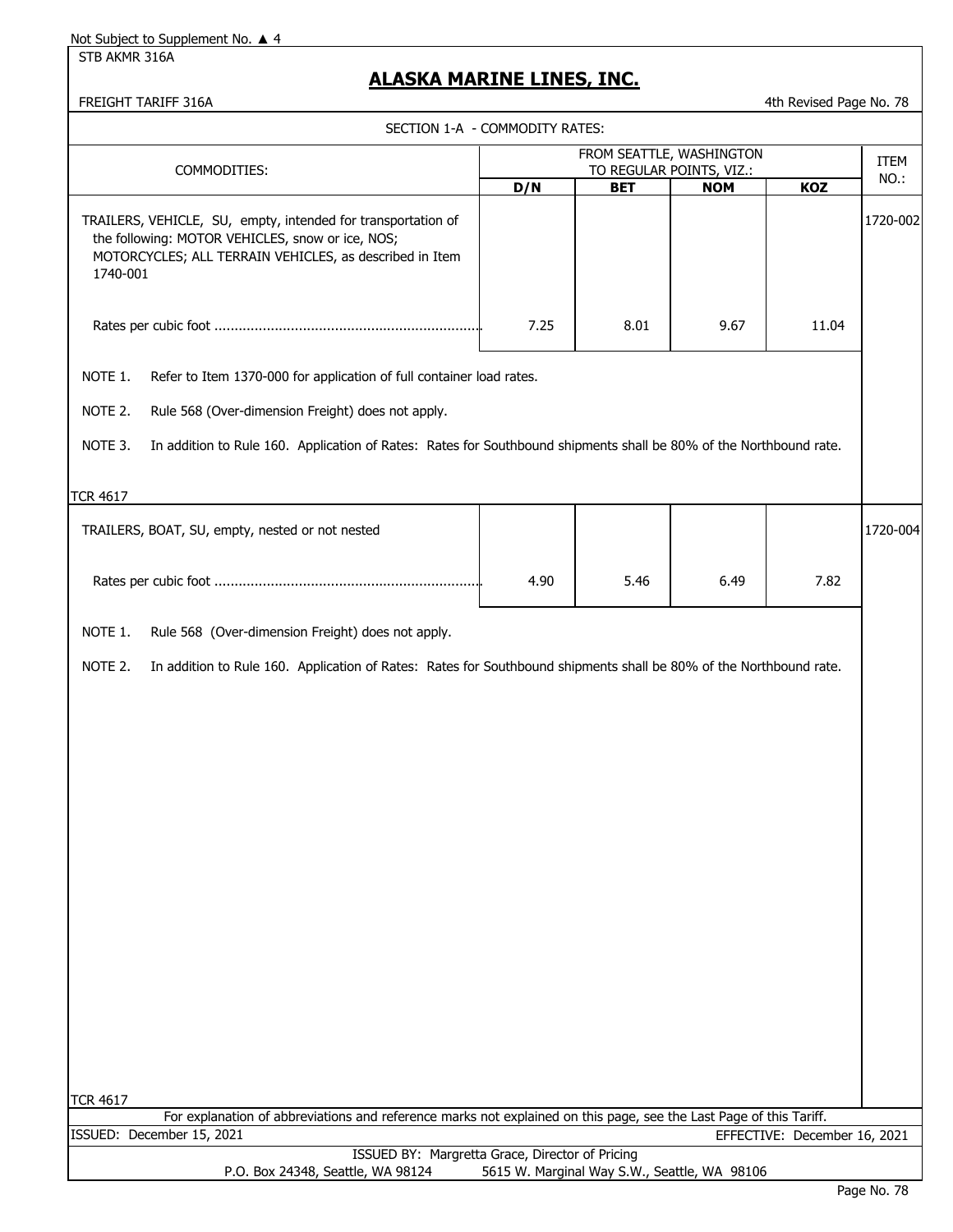STB AKMR 316A

#### **ALASKA MARINE LINES, INC.**

FREIGHT TARIFF 316A 4th Revised Page No. 79

SECTION 1-A - COMMODITY RATES:

| COMMODITIES:                                                                                                                                             | FROM SEATTLE, WASHINGTON<br>TO REGULAR POINTS, VIZ.: |            |            |        |          |  |
|----------------------------------------------------------------------------------------------------------------------------------------------------------|------------------------------------------------------|------------|------------|--------|----------|--|
|                                                                                                                                                          | D/N                                                  | <b>BET</b> | <b>NOM</b> | KOZ    | NO.:     |  |
| VEHICLES, Motor, Viz.: snow or ice, NOS, with or without skis,<br>runners or windshields attached or detached; and<br>MOTORCYCLES, ALL TERRAIN VEHICLES. |                                                      |            |            |        | 1740-001 |  |
|                                                                                                                                                          | 187.00                                               | 208.00     | 249.00     | 279.00 |          |  |
|                                                                                                                                                          |                                                      |            |            |        |          |  |

TCR 4617

ISSUED: December 15, 2021 EFFECTIVE: December 16, 2021 For explanation of abbreviations and reference marks not explained on this page, see the Last Page of this Tariff.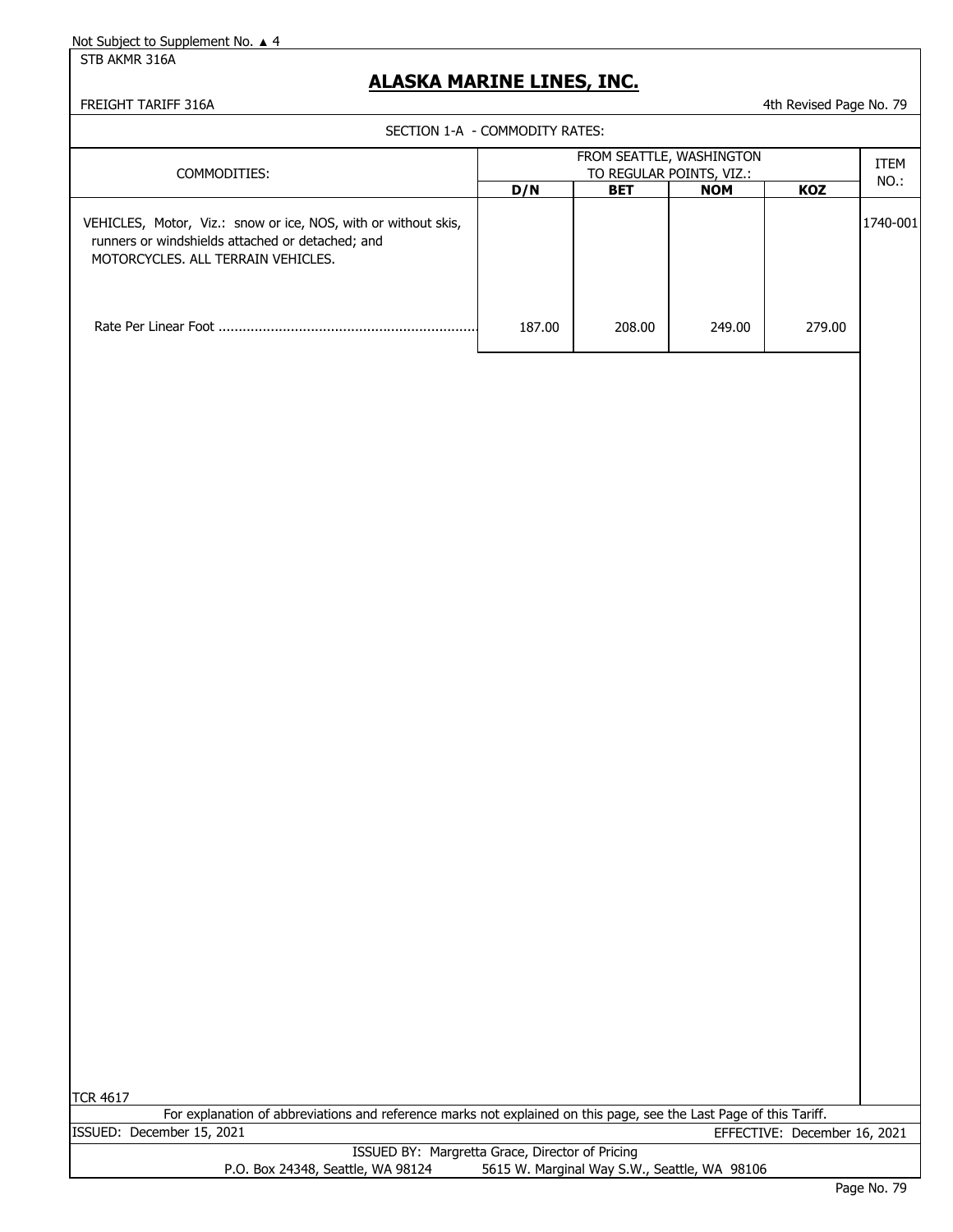STB AKMR 316A

### **ALASKA MARINE LINES, INC.**

FREIGHT TARIFF 316A 7th Revised Page No. 80

|                                                                                                                                                                               |                                                                                                                                                                                               | SECTION 1-A - COMMODITY RATES:                                                                                     |                                                                                                                                       |                                              |                                                      |                              |          |  |
|-------------------------------------------------------------------------------------------------------------------------------------------------------------------------------|-----------------------------------------------------------------------------------------------------------------------------------------------------------------------------------------------|--------------------------------------------------------------------------------------------------------------------|---------------------------------------------------------------------------------------------------------------------------------------|----------------------------------------------|------------------------------------------------------|------------------------------|----------|--|
|                                                                                                                                                                               | COMMODITIES:                                                                                                                                                                                  |                                                                                                                    |                                                                                                                                       |                                              | FROM SEATTLE, WASHINGTON<br>TO REGULAR POINTS, VIZ.: |                              | ITEM     |  |
|                                                                                                                                                                               |                                                                                                                                                                                               |                                                                                                                    | D/N                                                                                                                                   | <b>BET</b>                                   | <b>NOM</b>                                           | <b>KOZ</b>                   | NO.:     |  |
|                                                                                                                                                                               |                                                                                                                                                                                               | VEHICLES, SU; WHEELED APPARATUS, EQUIPMENT or<br>OUTFITS, NX 8'6" wide nor 50,000 lbs, as described below:         |                                                                                                                                       |                                              |                                                      |                              | 1740-002 |  |
| \$392<br>\$371<br>\$472<br>\$595                                                                                                                                              |                                                                                                                                                                                               |                                                                                                                    |                                                                                                                                       |                                              |                                                      |                              |          |  |
|                                                                                                                                                                               | VEHICLES, SELF PROPELLED, VIZ.:                                                                                                                                                               |                                                                                                                    |                                                                                                                                       |                                              |                                                      |                              |          |  |
| Ambulances<br><b>Buses</b>                                                                                                                                                    | Trucks, Boom, Concrete Mixing, Dump, Fire<br>Freight (including truck tractors), Tank, Towing                                                                                                 | Vehicles Motor, NOS, (exceeding 84" wide and/or 90" high and/or 264" long)                                         |                                                                                                                                       | 7th Rev.                                     |                                                      |                              |          |  |
|                                                                                                                                                                               |                                                                                                                                                                                               | APPARATUS, EQUIPMENT OR OUTFITS, WHEELED, VIZ.:                                                                    |                                                                                                                                       |                                              |                                                      |                              |          |  |
| <b>Concrete Mixing</b><br>Generating<br>Machine Shop<br>Conveying<br>Drilling<br>Snow Plowing or Removing<br>Telephone Construction and Repair<br>Dump Wagon<br>Fire Fighting |                                                                                                                                                                                               |                                                                                                                    | <b>Utility Body</b><br><b>Tank Trailer</b><br>Trailers, Freight SU, Wheeled, containing or not<br>containing freight; Camper; Utility |                                              |                                                      |                              |          |  |
| NOTE 1.                                                                                                                                                                       |                                                                                                                                                                                               | Rates do not include pickup or delivery.                                                                           |                                                                                                                                       |                                              |                                                      |                              |          |  |
| NOTE 2.                                                                                                                                                                       | Vehicles may not exceed the Gross Vehicle Weight Rating (GVWR) as specified by the manufacturer. For complete<br>auto and vehicle loading specifications, see STB AKMR 100, series, Rule 355. |                                                                                                                    |                                                                                                                                       |                                              |                                                      |                              |          |  |
| NOTE 3.                                                                                                                                                                       |                                                                                                                                                                                               | Off road vehicles, not D.O.T. approved for Highway use, exceeding 8'6" wide, refer to Item 1520-002, Machinery.    |                                                                                                                                       |                                              |                                                      |                              |          |  |
| NOTE 4.                                                                                                                                                                       | If through no fault of the Carrier, the vehicle is inoperable, a charge will be assessed as specified in tariff STB AKMR<br>100, series, Rule 987.                                            |                                                                                                                    |                                                                                                                                       |                                              |                                                      |                              |          |  |
| NOTE 5.                                                                                                                                                                       |                                                                                                                                                                                               | Rule 568 (over-dimension freight) does not apply.                                                                  |                                                                                                                                       |                                              |                                                      |                              |          |  |
| NOTE 6.                                                                                                                                                                       |                                                                                                                                                                                               | In addition to Rule 160. Application of Rates: Rates for Southbound shipments shall be 80% of the Northbound rate. |                                                                                                                                       |                                              |                                                      |                              |          |  |
| NOTE 7.                                                                                                                                                                       |                                                                                                                                                                                               | Vehicles exceeding 50,000 lbs. or which are determined by Carrier to be deck stow, refer to item 1520-002.         |                                                                                                                                       |                                              |                                                      |                              |          |  |
|                                                                                                                                                                               |                                                                                                                                                                                               |                                                                                                                    |                                                                                                                                       |                                              |                                                      |                              |          |  |
|                                                                                                                                                                               |                                                                                                                                                                                               |                                                                                                                    |                                                                                                                                       |                                              |                                                      |                              |          |  |
|                                                                                                                                                                               |                                                                                                                                                                                               |                                                                                                                    |                                                                                                                                       |                                              |                                                      |                              |          |  |
| <b>TCR 4617</b>                                                                                                                                                               |                                                                                                                                                                                               |                                                                                                                    |                                                                                                                                       |                                              |                                                      |                              |          |  |
|                                                                                                                                                                               |                                                                                                                                                                                               | For explanation of abbreviations and reference marks not explained on this page, see the Last Page of this Tariff. |                                                                                                                                       |                                              |                                                      |                              |          |  |
|                                                                                                                                                                               | ISSUED: December 15, 2021                                                                                                                                                                     | ISSUED BY: Margretta Grace, Director of Pricing                                                                    |                                                                                                                                       |                                              |                                                      | EFFECTIVE: December 16, 2021 |          |  |
|                                                                                                                                                                               |                                                                                                                                                                                               | P.O. Box 24348, Seattle, WA 98124                                                                                  |                                                                                                                                       | 5615 W. Marginal Way S.W., Seattle, WA 98106 |                                                      |                              |          |  |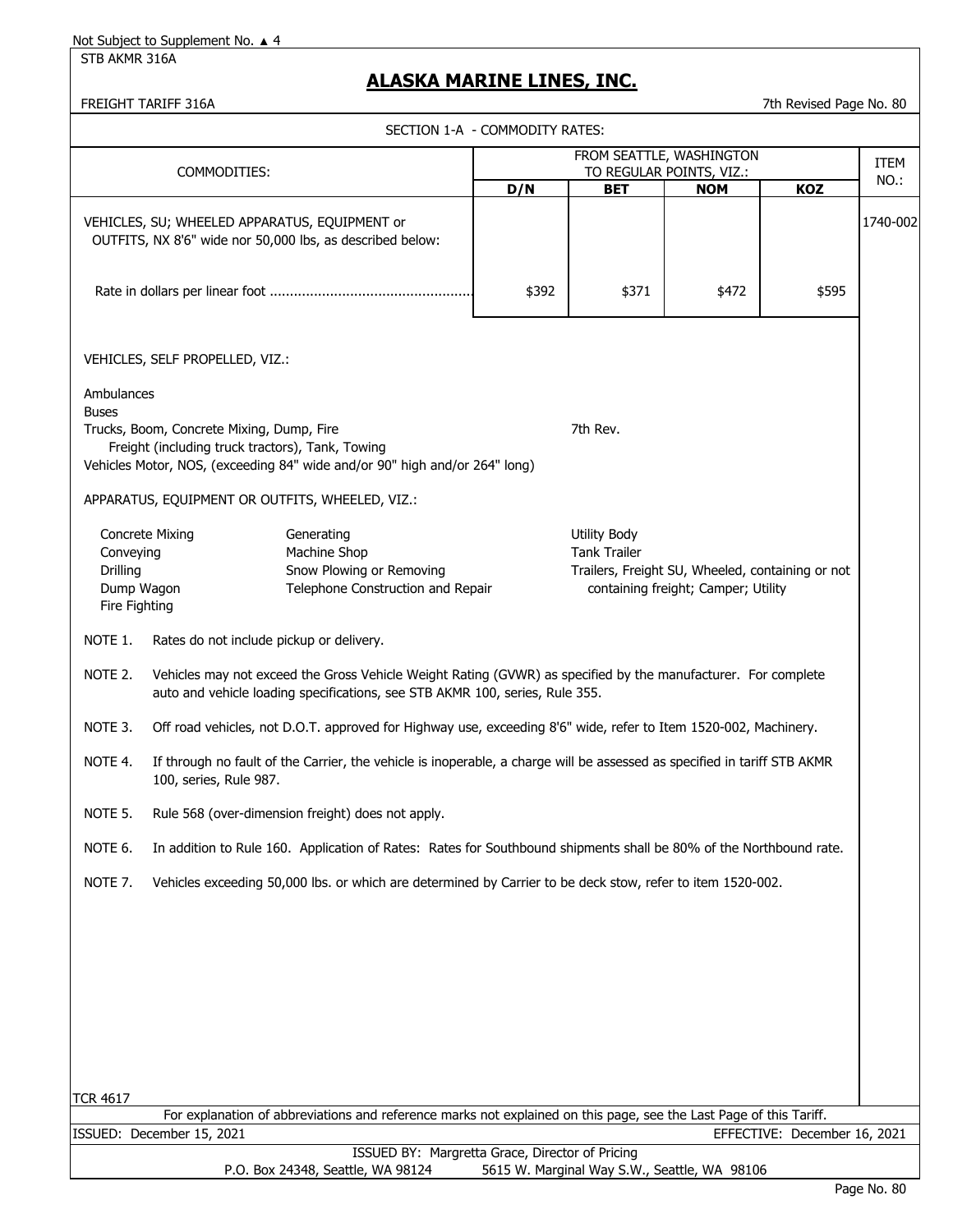STB AKMR 316A

#### **ALASKA MARINE LINES, INC.**

FREIGHT TARIFF 316A **1986 120 Automobile 1996 120 Automobile 1996 120 Automobile 1996 120 Automobile 1996 120 Automobile 1996 120 Automobile 1996 120 Automobile 1996 120 Automobile 1996 120 Automobile 1996 120 Automobile 1** 

|                                                                                                                                                                                                                                                                                           | SECTION 1-A - COMMODITY RATES: |                                |                                |                                |             |
|-------------------------------------------------------------------------------------------------------------------------------------------------------------------------------------------------------------------------------------------------------------------------------------------|--------------------------------|--------------------------------|--------------------------------|--------------------------------|-------------|
| COMMODITIES:                                                                                                                                                                                                                                                                              |                                | FROM SEATTLE, WASHINGTON       | TO REGULAR POINTS, VIZ.:       |                                | <b>ITEM</b> |
|                                                                                                                                                                                                                                                                                           | D/N                            | <b>BET</b>                     | <b>NOM</b>                     | <b>KOZ</b>                     | NO.:        |
| WALLBOARD, PLASTERBOARD or GROUND WOOD BOARD<br>in packages, Viz: Plasterboard (Fiberboard, felt or fiber and<br>plaster combined), not foil or wood veneer faced; Boards or<br>Sheets, flat, sawdust, ground wood, ground wood bark, mixed,<br>wood shaving, not plasticized (hardboard) |                                |                                |                                |                                | 1750-000    |
| ו רו                                                                                                                                                                                                                                                                                      | (T)<br>53.38<br>31.40<br>21.81 | (T)<br>50.75<br>29.85<br>20.74 | (T)<br>61.62<br>36.25<br>25.17 | (T)<br>87.30<br>51.35<br>35.67 |             |

- NOTE 1. Rates in this item apply to freight received at Carrier's terminal break bulk. Refer to Item 1200-000 for application of Shipper loaded platform rates.
- NOTE 2. Plasterboard must be received in banded units and must be poly bagged with wood protector sheets on top, bottom and sides of each bundle or unit. A minimum of 3 1/2" wood dunnage should be secured to each unit using steel banding.

TCR 4617

ISSUED: December 15, 2021 EFFECTIVE: December 16, 2021 For explanation of abbreviations and reference marks not explained on this page, see the Last Page of this Tariff.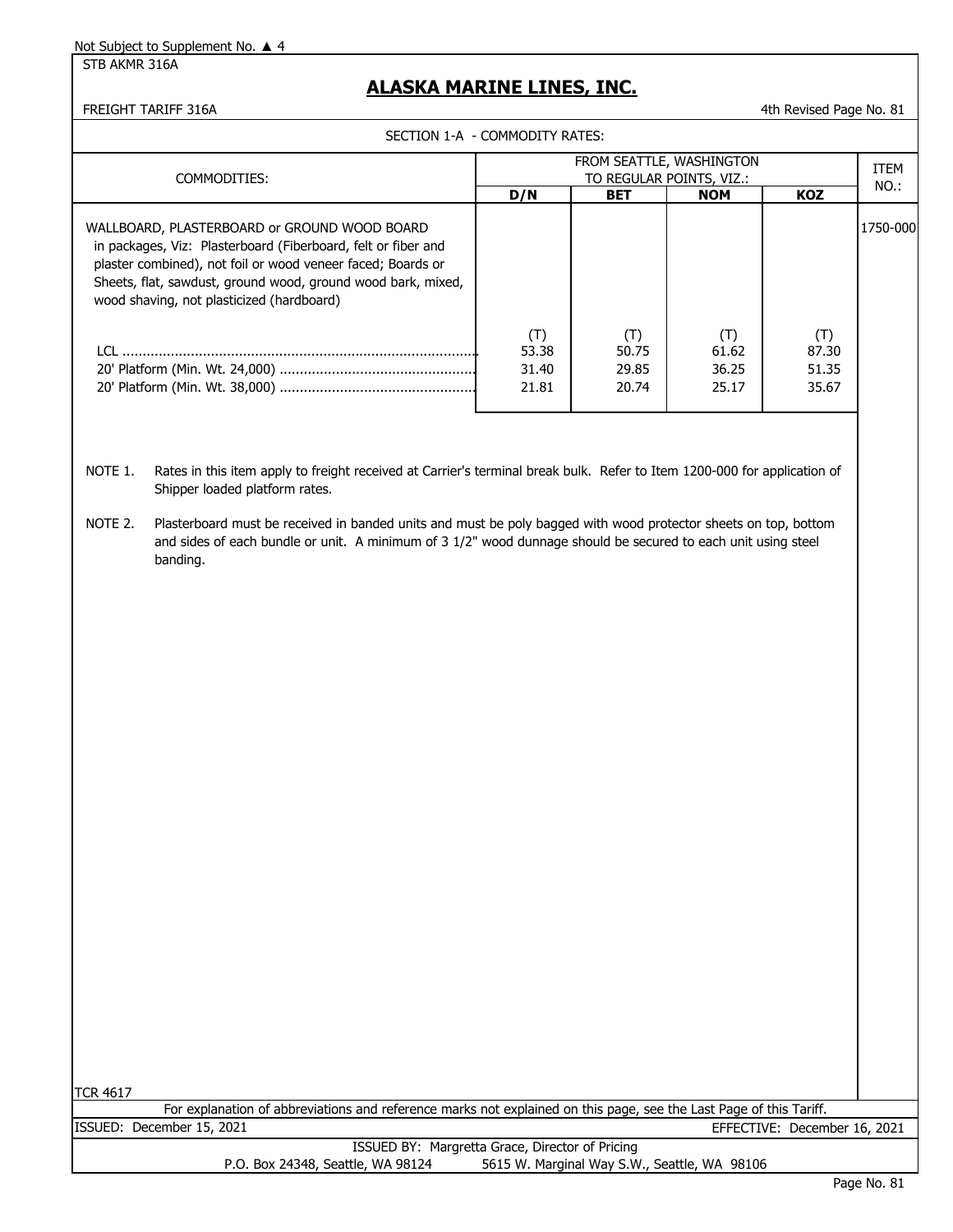STB AKMR 316A

# SECTION 2

COMMODITY RATES

## FROM

# POINTS IN ALASKA (SEE PAGE 2)

TO

# SEATTLE, WASHINGTON

Class rates named in Section 1 will apply when specific commodity rates are not named in this Section.

TCR 4541

For explanation of abbreviations and reference marks not explained on this page, see the Last Page of this Tariff. ISSUED: December 4, 2019 EFFECTIVE: December 5, 2019 ISSUED BY: Margretta Grace, Director of Pricing

P.O. Box 24348, Seattle, WA 98124 5615 W. Marginal Way S.W., Seattle, WA 98106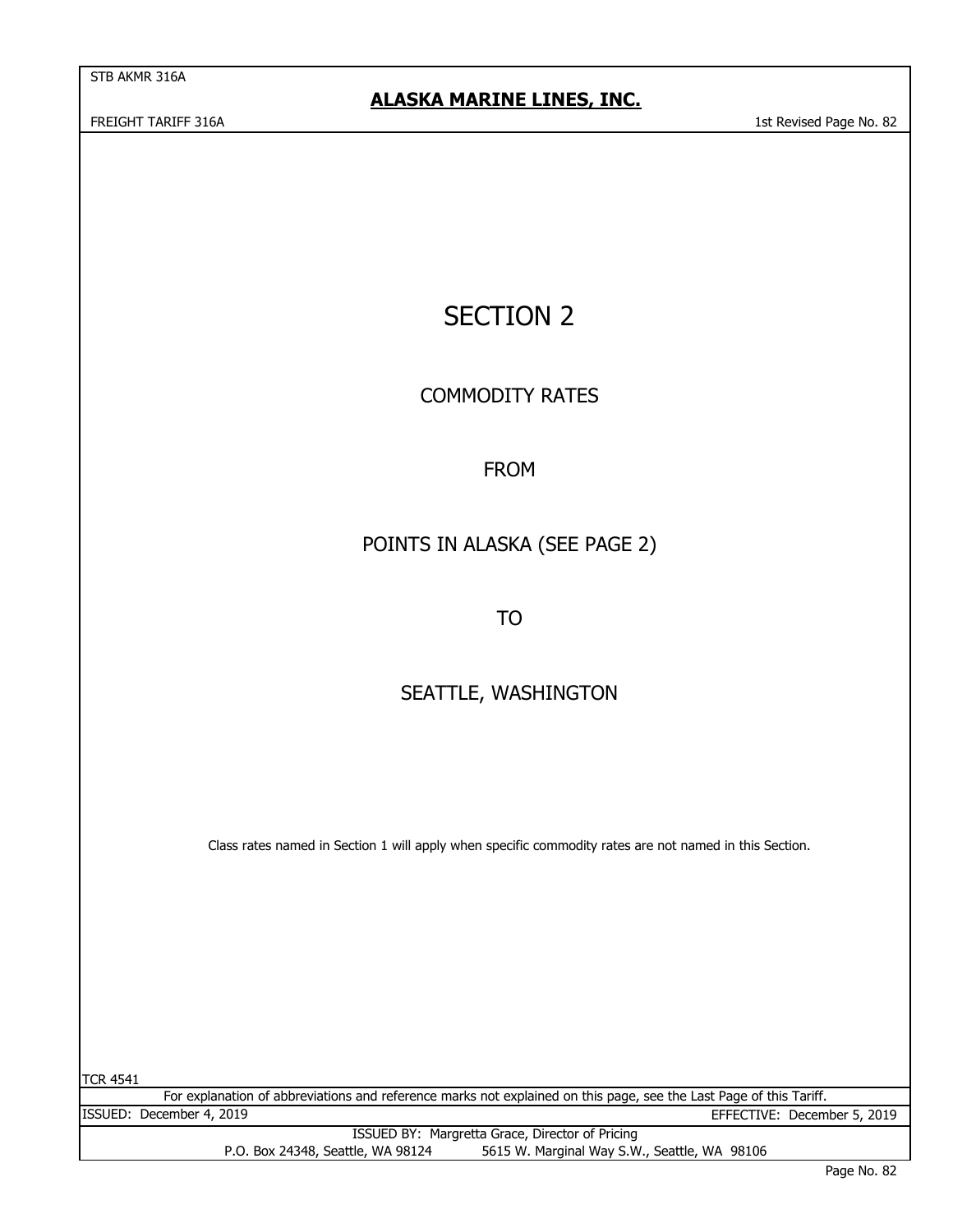STB AKMR 316A

### **ALASKA MARINE LINES, INC.**

FREIGHT TARIFF 316A **4th Revised Page No. 83** 

|  | SECTION 2 - COMMODITY RATES: |
|--|------------------------------|
|--|------------------------------|

| SECTION Z - COMMODITY KATES:<br>COMMODITIES:                                                                                                                                                                                                                                                                                                                                                                                                                                                       |                | <b>ITEM</b>                                  |                |                              |                 |
|----------------------------------------------------------------------------------------------------------------------------------------------------------------------------------------------------------------------------------------------------------------------------------------------------------------------------------------------------------------------------------------------------------------------------------------------------------------------------------------------------|----------------|----------------------------------------------|----------------|------------------------------|-----------------|
|                                                                                                                                                                                                                                                                                                                                                                                                                                                                                                    | D/N            | TO REGULAR POINTS, VIZ.:<br><b>BET</b>       | <b>NOM</b>     | KOZ                          | NO.:            |
| CARRIERS, empty, returned, VIZ.: Cylinders or Tanks<br>(compressed gas), iron or steel, including bulk tank trailers.<br>(Subject to Rule 406 - Carriers, Empty Returned)                                                                                                                                                                                                                                                                                                                          | 42.46<br>20.51 | 47.17<br>19.34                               | 56.61<br>24.53 | 63.23<br>30.35               | 1220-000<br>(S) |
| NOTE 1.<br>Applies Southbound only.                                                                                                                                                                                                                                                                                                                                                                                                                                                                |                |                                              |                |                              |                 |
| <b>TCR 4617</b><br>CARRIERS, empty, returned, Viz.: Tanks, bulk export<br>(compressed liquefied petroleum gas), iron or steel.<br>(Subject to Rule 406 - Carriers, Empty Returned)<br>Min. Wt. 3,600 pounds per 1,000 gallon tank<br>NOTE 1.<br>Applies Southbound only.                                                                                                                                                                                                                           | 19.31          | 18.24                                        | 23.16          | 28.61                        | 1220-001<br>(S) |
| <b>TCR 4617</b><br>CARRIERS, empty, returned, Viz.: Barrels; Bottles, glass, used,<br>in cartons; Boxes or cartons, used fiberboard, paper or<br>pulpboard, KD flat, in bundles; Carboys, used, projecting<br>necks protected by metal or wooden hoods; Containers,<br>freight shipping, designed for mechanical handling; Drums,<br>Kegs, Liners, bulk cement crib; Pallets, NOS; Reels, wire rope<br>or cable. (Subject to Rule 406 - Carriers, Returned)<br>NOTE 1.<br>Applies Southbound only. | 36.66<br>20.51 | 40.69<br>19.34                               | 48.84<br>24.53 | 54.52<br>30.35               | 1220-002<br>(S) |
| <b>TCR 4617</b><br>For explanation of abbreviations and reference marks not explained on this page, see the Last Page of this Tariff.                                                                                                                                                                                                                                                                                                                                                              |                |                                              |                |                              |                 |
| ISSUED: December 15, 2021                                                                                                                                                                                                                                                                                                                                                                                                                                                                          |                |                                              |                | EFFECTIVE: December 16, 2021 |                 |
| ISSUED BY: Margretta Grace, Director of Pricing                                                                                                                                                                                                                                                                                                                                                                                                                                                    |                |                                              |                |                              |                 |
| P.O. Box 24348, Seattle, WA 98124                                                                                                                                                                                                                                                                                                                                                                                                                                                                  |                | 5615 W. Marginal Way S.W., Seattle, WA 98106 |                |                              |                 |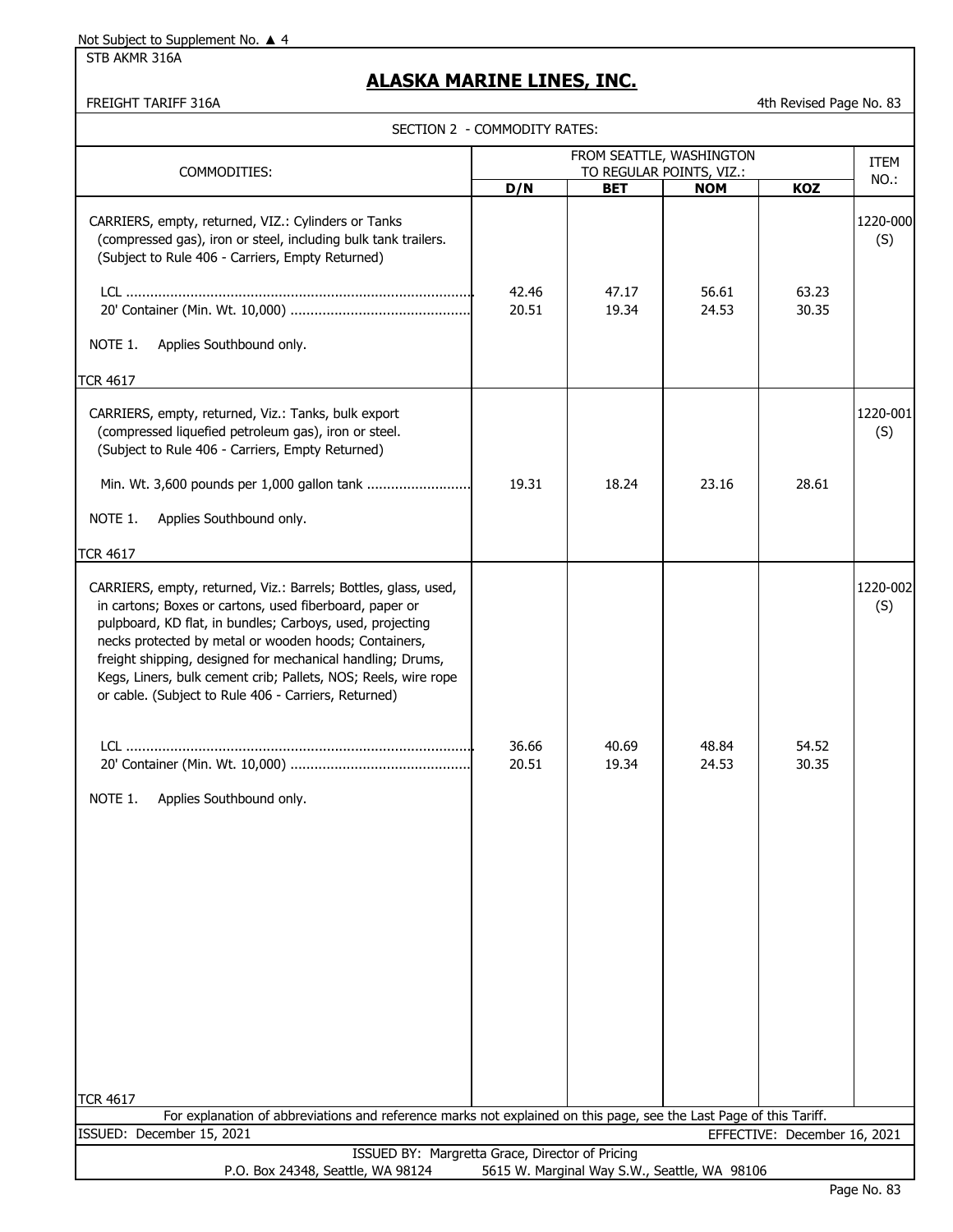STB AKMR 316A

#### **ALASKA MARINE LINES, INC.**

FREIGHT TARIFF 316A 4th Revised Page No. 84

SECTION 2 - COMMODITY RATES:

| COMMODITIES:                                                                                                                                                                                                                                                                                                   |                         | FROM SEATTLE, WASHINGTON<br>TO REGULAR POINTS, VIZ.: |                         |                         |                 |  |
|----------------------------------------------------------------------------------------------------------------------------------------------------------------------------------------------------------------------------------------------------------------------------------------------------------------|-------------------------|------------------------------------------------------|-------------------------|-------------------------|-----------------|--|
|                                                                                                                                                                                                                                                                                                                | D/N                     | <b>BET</b>                                           | <b>NOM</b>              | <b>KOZ</b>              | NO.:            |  |
| SCRAP, Viz: METALS, Viz: Aluminum, Antimony, Brass, Bronze,<br>Copper, Iron, Lead, Magnesium, Nickel, Steel, Tin or Zinc.<br>Also, alloys of metal named (See Note 1).<br>BATTERIES, electric, old, spent, having value for remelting of<br>lead plates, in pkgs; Auto Cores, PAPER, cardboard, for recycling. |                         |                                                      |                         |                         | 1680-000<br>(S) |  |
|                                                                                                                                                                                                                                                                                                                | 33.25<br>18.97<br>11.64 | 36.95<br>17.90<br>10.97                              | 44.30<br>22.74<br>13.90 | 49.50<br>28.11<br>17.22 |                 |  |

NOTE 1. Rates apply only on scrap or waste pieces or articles made of metals named or alloys thereof, bent, broken, crushed, mutilated, used, worn out or otherwise unfit for use, having value for remelting purposes only and on dross, residues or skimmings of metals named or alloys, thereof. Scrap metals may not contain contaminated or hazardous materials.

NOTE 2. Container must be cleaned and free from contamination before being returned to Carrier. If Consignee fails to do so, the cost of this service will be assessed in addition to all other applicable rates and charges.

NOTE 3. Applies Southbound only.

TCR 4617

For explanation of abbreviations and reference marks not explained on this page, see the Last Page of this Tariff.

ISSUED: December 15, 2021

EFFECTIVE: December 16, 2021 ISSUED BY: Margretta Grace, Director of Pricing

P.O. Box 24348, Seattle, WA 98124 5615 W. Marginal Way S.W., Seattle, WA 98106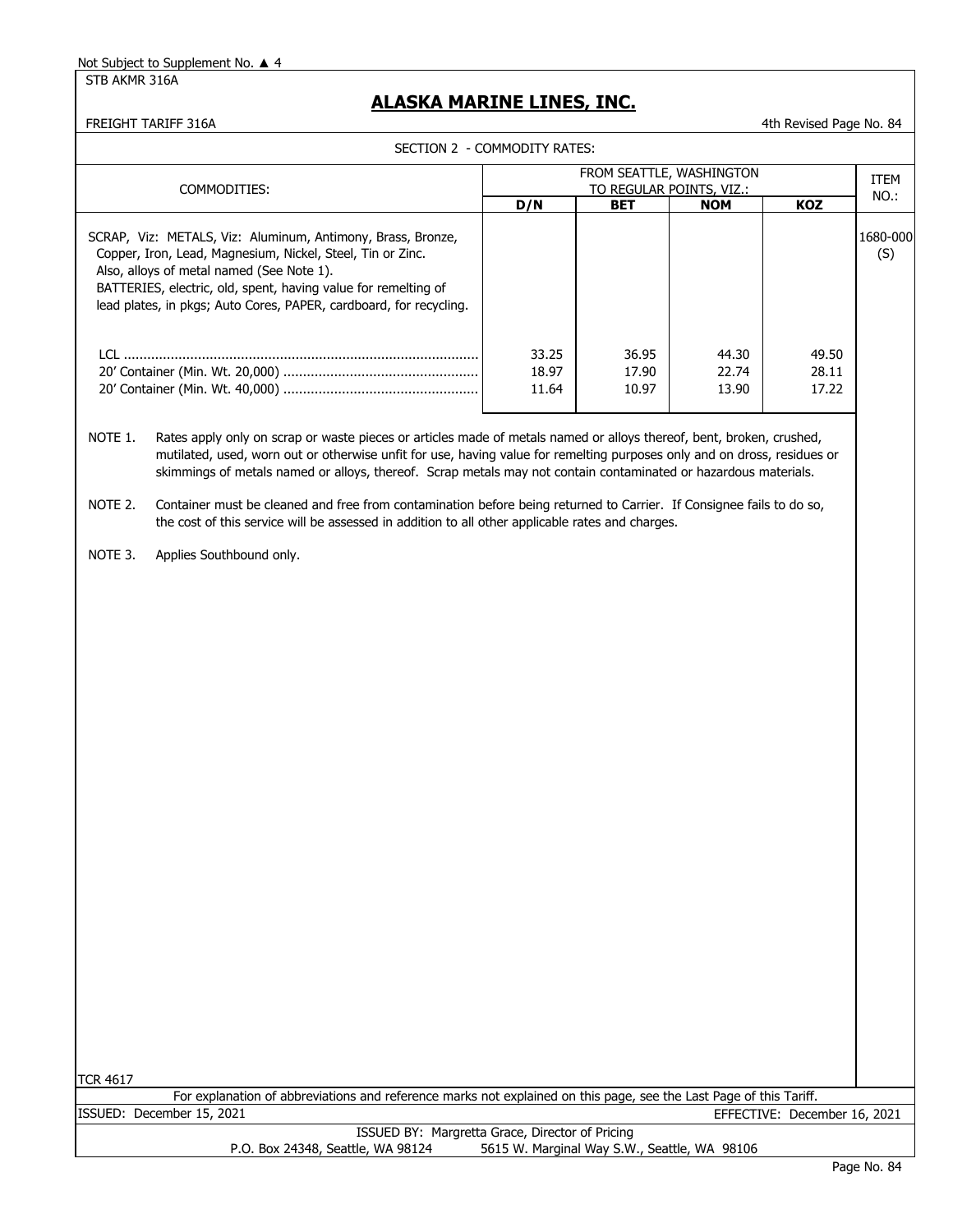STB AKMR 316A

## **ALASKA MARINE LINES, INC.**

ISSUED: December 15, 2021

FREIGHT TARIFF 316A 65

|  |  | SECTION 2 - COMMODITY RATES: |  |
|--|--|------------------------------|--|
|--|--|------------------------------|--|

| FROM SEATTLE, WASHINGTON<br><b>ITEM</b><br>COMMODITIES:<br>TO REGULAR POINTS, VIZ.:<br>NO.:<br>D/N<br>KOZ<br><b>BET</b><br><b>NOM</b><br>1760-001<br>WASTE, HAZARDOUS, VIZ: Packaged in accordance with State<br>and Federal EPA Regulations.<br>(S)<br>238.70<br>225.25<br>286.07<br>394.74<br>163.18<br>153.91<br>195.47<br>269.78<br>78.52<br>74.09<br>129.83<br>94.10<br>Container must be cleaned and free from contamination before being returned to Carrier. If consignee fails to do so,<br>NOTE 1.<br>the cost of this service will be assessed in addition to all other applicable rates and charges.<br>Estimated freight charges must be prepaid in advance of shipment.<br>NOTE 2.<br>NOTE 3.<br>Applies Southbound only.<br>Shipment must be booked in advance. Hazardous waste and non-hazardous waste manifests and Canadian<br>NOTE 4.<br>environmental documents must be reviewed in advance.<br>NOTE 5.<br>Containers must be loaded and unloaded by Shipper or Consignee.<br>For explanation of abbreviations and reference marks not explained on this page, see the Last Page of this Tariff. |                 | SECTION 2 - COMMODITY RATES: |  |  |  |  |  |
|----------------------------------------------------------------------------------------------------------------------------------------------------------------------------------------------------------------------------------------------------------------------------------------------------------------------------------------------------------------------------------------------------------------------------------------------------------------------------------------------------------------------------------------------------------------------------------------------------------------------------------------------------------------------------------------------------------------------------------------------------------------------------------------------------------------------------------------------------------------------------------------------------------------------------------------------------------------------------------------------------------------------------------------------------------------------------------------------------------------------|-----------------|------------------------------|--|--|--|--|--|
|                                                                                                                                                                                                                                                                                                                                                                                                                                                                                                                                                                                                                                                                                                                                                                                                                                                                                                                                                                                                                                                                                                                      |                 |                              |  |  |  |  |  |
|                                                                                                                                                                                                                                                                                                                                                                                                                                                                                                                                                                                                                                                                                                                                                                                                                                                                                                                                                                                                                                                                                                                      |                 |                              |  |  |  |  |  |
|                                                                                                                                                                                                                                                                                                                                                                                                                                                                                                                                                                                                                                                                                                                                                                                                                                                                                                                                                                                                                                                                                                                      |                 |                              |  |  |  |  |  |
|                                                                                                                                                                                                                                                                                                                                                                                                                                                                                                                                                                                                                                                                                                                                                                                                                                                                                                                                                                                                                                                                                                                      |                 |                              |  |  |  |  |  |
|                                                                                                                                                                                                                                                                                                                                                                                                                                                                                                                                                                                                                                                                                                                                                                                                                                                                                                                                                                                                                                                                                                                      |                 |                              |  |  |  |  |  |
|                                                                                                                                                                                                                                                                                                                                                                                                                                                                                                                                                                                                                                                                                                                                                                                                                                                                                                                                                                                                                                                                                                                      |                 |                              |  |  |  |  |  |
|                                                                                                                                                                                                                                                                                                                                                                                                                                                                                                                                                                                                                                                                                                                                                                                                                                                                                                                                                                                                                                                                                                                      |                 |                              |  |  |  |  |  |
|                                                                                                                                                                                                                                                                                                                                                                                                                                                                                                                                                                                                                                                                                                                                                                                                                                                                                                                                                                                                                                                                                                                      |                 |                              |  |  |  |  |  |
|                                                                                                                                                                                                                                                                                                                                                                                                                                                                                                                                                                                                                                                                                                                                                                                                                                                                                                                                                                                                                                                                                                                      |                 |                              |  |  |  |  |  |
|                                                                                                                                                                                                                                                                                                                                                                                                                                                                                                                                                                                                                                                                                                                                                                                                                                                                                                                                                                                                                                                                                                                      |                 |                              |  |  |  |  |  |
|                                                                                                                                                                                                                                                                                                                                                                                                                                                                                                                                                                                                                                                                                                                                                                                                                                                                                                                                                                                                                                                                                                                      |                 |                              |  |  |  |  |  |
|                                                                                                                                                                                                                                                                                                                                                                                                                                                                                                                                                                                                                                                                                                                                                                                                                                                                                                                                                                                                                                                                                                                      |                 |                              |  |  |  |  |  |
|                                                                                                                                                                                                                                                                                                                                                                                                                                                                                                                                                                                                                                                                                                                                                                                                                                                                                                                                                                                                                                                                                                                      |                 |                              |  |  |  |  |  |
|                                                                                                                                                                                                                                                                                                                                                                                                                                                                                                                                                                                                                                                                                                                                                                                                                                                                                                                                                                                                                                                                                                                      |                 |                              |  |  |  |  |  |
|                                                                                                                                                                                                                                                                                                                                                                                                                                                                                                                                                                                                                                                                                                                                                                                                                                                                                                                                                                                                                                                                                                                      |                 |                              |  |  |  |  |  |
|                                                                                                                                                                                                                                                                                                                                                                                                                                                                                                                                                                                                                                                                                                                                                                                                                                                                                                                                                                                                                                                                                                                      |                 |                              |  |  |  |  |  |
|                                                                                                                                                                                                                                                                                                                                                                                                                                                                                                                                                                                                                                                                                                                                                                                                                                                                                                                                                                                                                                                                                                                      |                 |                              |  |  |  |  |  |
|                                                                                                                                                                                                                                                                                                                                                                                                                                                                                                                                                                                                                                                                                                                                                                                                                                                                                                                                                                                                                                                                                                                      |                 |                              |  |  |  |  |  |
|                                                                                                                                                                                                                                                                                                                                                                                                                                                                                                                                                                                                                                                                                                                                                                                                                                                                                                                                                                                                                                                                                                                      |                 |                              |  |  |  |  |  |
|                                                                                                                                                                                                                                                                                                                                                                                                                                                                                                                                                                                                                                                                                                                                                                                                                                                                                                                                                                                                                                                                                                                      |                 |                              |  |  |  |  |  |
|                                                                                                                                                                                                                                                                                                                                                                                                                                                                                                                                                                                                                                                                                                                                                                                                                                                                                                                                                                                                                                                                                                                      |                 |                              |  |  |  |  |  |
|                                                                                                                                                                                                                                                                                                                                                                                                                                                                                                                                                                                                                                                                                                                                                                                                                                                                                                                                                                                                                                                                                                                      |                 |                              |  |  |  |  |  |
|                                                                                                                                                                                                                                                                                                                                                                                                                                                                                                                                                                                                                                                                                                                                                                                                                                                                                                                                                                                                                                                                                                                      |                 |                              |  |  |  |  |  |
|                                                                                                                                                                                                                                                                                                                                                                                                                                                                                                                                                                                                                                                                                                                                                                                                                                                                                                                                                                                                                                                                                                                      | <b>TCR 4617</b> |                              |  |  |  |  |  |

ISSUED BY: Margretta Grace, Director of Pricing P.O. Box 24348, Seattle, WA 98124 5615 W. Marginal Way S.W., Seattle, WA 98106

EFFECTIVE: December 16, 2021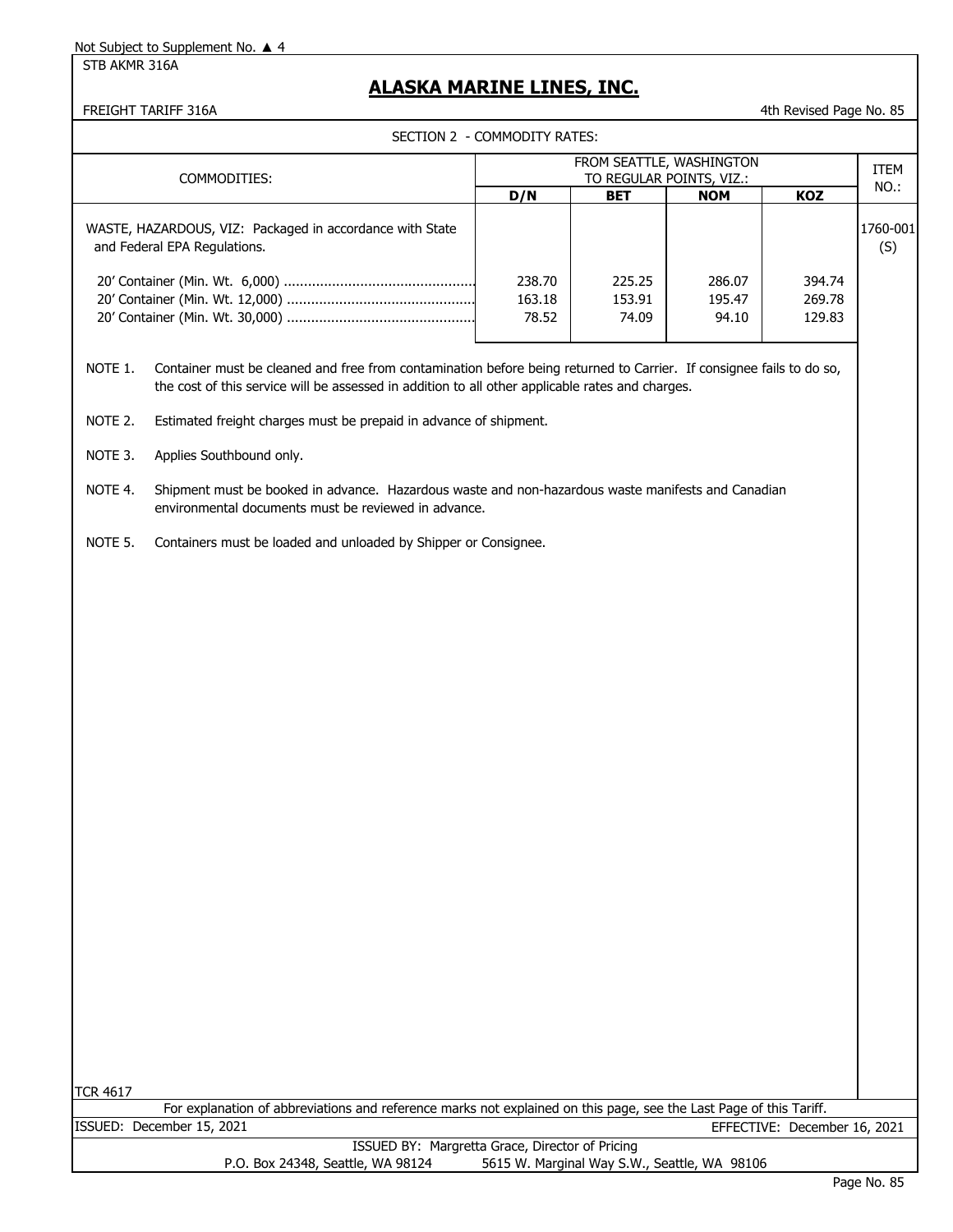STB AKMR 316A

## **ALASKA MARINE LINES, INC.**

FREIGHT TARIFF 316A 4th Revised Page No. 86

|                 | אטוני וועחמו ווטובותו                                                                                                                                                                                                     |                              |                                              |                          | דנוו ו/כעואכט רמעכ ויוט. טט  |                 |
|-----------------|---------------------------------------------------------------------------------------------------------------------------------------------------------------------------------------------------------------------------|------------------------------|----------------------------------------------|--------------------------|------------------------------|-----------------|
|                 |                                                                                                                                                                                                                           | SECTION 2 - COMMODITY RATES: |                                              |                          |                              |                 |
|                 | FROM SEATTLE, WASHINGTON<br>TO REGULAR POINTS, VIZ.:<br>COMMODITIES:                                                                                                                                                      |                              |                                              |                          | ITEM                         |                 |
|                 |                                                                                                                                                                                                                           | D/N                          | <b>BET</b>                                   | <b>NOM</b>               | <b>KOZ</b>                   | NO.:            |
|                 | WASTE, REGULATED SUBSTANCES, Viz: ASBESTOS containing<br>materials; PCBs (Polychlorinated biphenols), less than 50 parts<br>per million; RADIOACTIVE wastes; GLYCOLS.                                                     |                              |                                              |                          |                              | 1760-003<br>(S) |
|                 |                                                                                                                                                                                                                           | 157.81<br>67.10<br>51.27     | 148.90<br>63.30<br>48.36                     | 189.09<br>80.40<br>61.41 | 260.93<br>110.92<br>84.74    |                 |
| NOTE 1.         | Subject to compliance with U.S. Coast Guard and D.O.T. regulations regarding documentation, packaging and<br>marking.                                                                                                     |                              |                                              |                          |                              |                 |
| NOTE 2.         | Estimated freight charges must be prepaid in advance of shipment.                                                                                                                                                         |                              |                                              |                          |                              |                 |
| NOTE 3.         | Container must be cleaned and free from contamination before being returned to Carrier. If Consignee fails to do so,<br>the cost for this service will be assessed in addition to all other applicable rates and charges. |                              |                                              |                          |                              |                 |
| NOTE 4.         | Applies Southbound only.                                                                                                                                                                                                  |                              |                                              |                          |                              |                 |
| NOTE 5.         | Containers must be loaded and unloaded by Shipper or Consignee.                                                                                                                                                           |                              |                                              |                          |                              |                 |
| <b>TCR 4617</b> |                                                                                                                                                                                                                           |                              |                                              |                          |                              |                 |
|                 | WASTE OIL, NON-HAZARDOUS, Viz: Antifreeze, Oil, and<br>Petroleum products for recycle or disposal.                                                                                                                        |                              |                                              |                          |                              | 1760-004<br>(S) |
|                 |                                                                                                                                                                                                                           | 21.29<br>1.39                | 20.08<br>1.33                                | 25.50<br>1.61            | 35.20<br>2.30                |                 |
| (1)             | Rates are in dollars and cents per gallon.                                                                                                                                                                                |                              |                                              |                          |                              |                 |
| NOTE 1.         | Subject to compliance with U.S. Coast Guard and D.O.T. regulations regarding documentation, packaging and<br>marking.                                                                                                     |                              |                                              |                          |                              |                 |
| NOTE 2.         | Applies Southbound only.                                                                                                                                                                                                  |                              |                                              |                          |                              |                 |
| NOTE 3.         | Estimated freight charges must be prepaid in advance of shipment.                                                                                                                                                         |                              |                                              |                          |                              |                 |
| NOTE 4.         | Container must be cleaned and free from contamination before being returned to Carrier. If Consignee fails to do so,<br>the cost for this service will be assessed in addition to all other applicable rates and charges. |                              |                                              |                          |                              |                 |
| NOTE 5.         | Containers must be loaded and unloaded by Shipper or Consignee.                                                                                                                                                           |                              |                                              |                          |                              |                 |
| <b>TCR 4617</b> |                                                                                                                                                                                                                           |                              |                                              |                          |                              |                 |
|                 | For explanation of abbreviations and reference marks not explained on this page, see the Last Page of this Tariff.<br>ISSUED: December 15, 2021                                                                           |                              |                                              |                          | EFFECTIVE: December 16, 2021 |                 |
|                 | ISSUED BY: Margretta Grace, Director of Pricing                                                                                                                                                                           |                              |                                              |                          |                              |                 |
|                 | P.O. Box 24348, Seattle, WA 98124                                                                                                                                                                                         |                              | 5615 W. Marginal Way S.W., Seattle, WA 98106 |                          |                              |                 |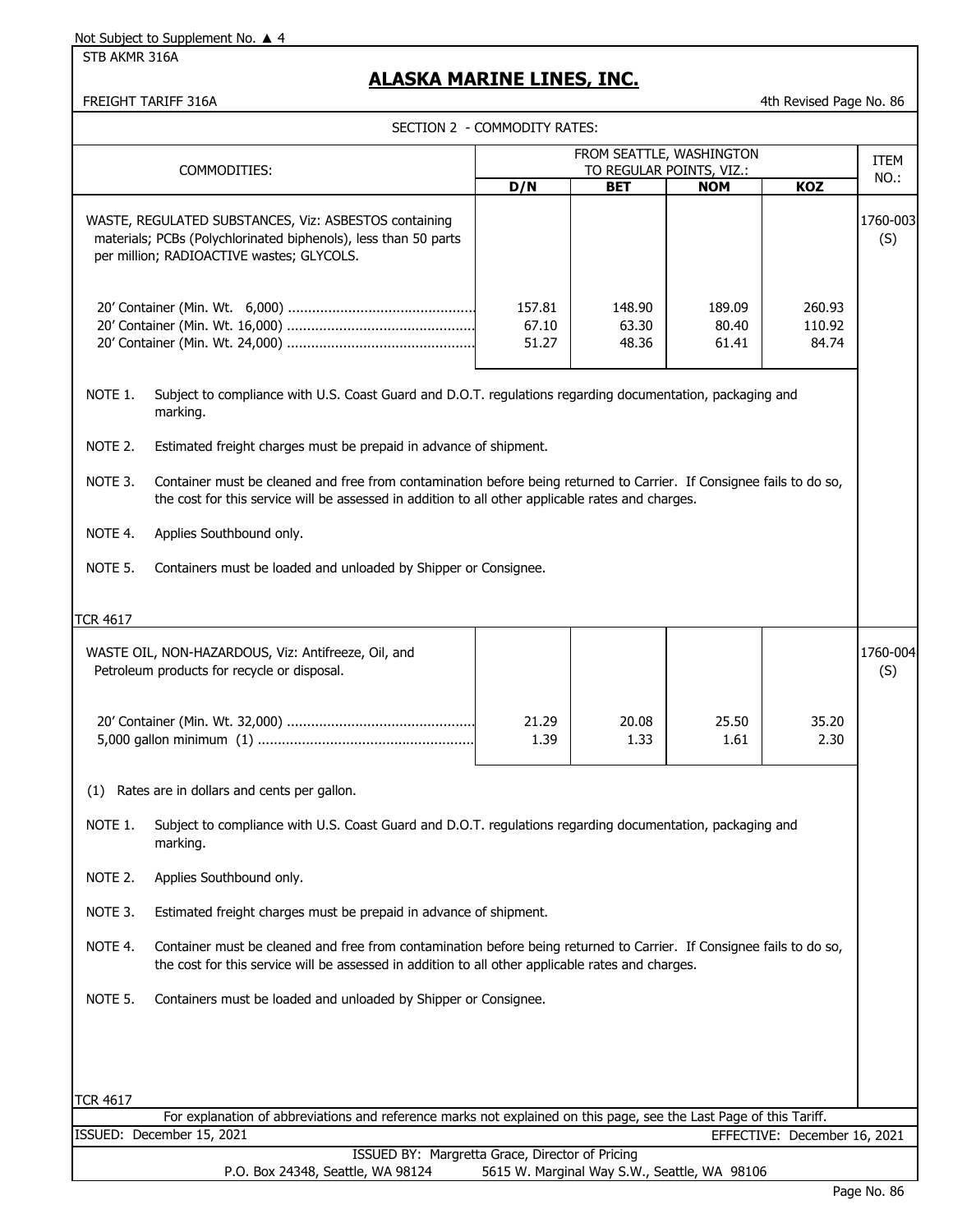STB AKMR 316A

#### **ALASKA MARINE LINES, INC.**

FREIGHT TARIFF 316A 4th Revised Page No. 87

| SECTION 2 - COMMODITY RATES:                                                                                                                                                                                                                                                                                                                                                                                                                                           |                                                                                                                                                                                                                                                                                                                                                                                                                                                                                                                                                                                                                     |                                                      |            |            |            |                 |
|------------------------------------------------------------------------------------------------------------------------------------------------------------------------------------------------------------------------------------------------------------------------------------------------------------------------------------------------------------------------------------------------------------------------------------------------------------------------|---------------------------------------------------------------------------------------------------------------------------------------------------------------------------------------------------------------------------------------------------------------------------------------------------------------------------------------------------------------------------------------------------------------------------------------------------------------------------------------------------------------------------------------------------------------------------------------------------------------------|------------------------------------------------------|------------|------------|------------|-----------------|
| COMMODITIES:                                                                                                                                                                                                                                                                                                                                                                                                                                                           |                                                                                                                                                                                                                                                                                                                                                                                                                                                                                                                                                                                                                     | FROM SEATTLE, WASHINGTON<br>TO REGULAR POINTS, VIZ.: |            |            |            | <b>ITEM</b>     |
|                                                                                                                                                                                                                                                                                                                                                                                                                                                                        |                                                                                                                                                                                                                                                                                                                                                                                                                                                                                                                                                                                                                     | D/N                                                  | <b>BET</b> | <b>NOM</b> | <b>KOZ</b> | NO.:            |
| WASTE, Contaminated Soil                                                                                                                                                                                                                                                                                                                                                                                                                                               |                                                                                                                                                                                                                                                                                                                                                                                                                                                                                                                                                                                                                     |                                                      |            |            |            | 1760-007<br>(S) |
| I. Non-Hazardous                                                                                                                                                                                                                                                                                                                                                                                                                                                       |                                                                                                                                                                                                                                                                                                                                                                                                                                                                                                                                                                                                                     |                                                      |            |            |            |                 |
| 20' Shipper Loaded Container (Min. Wt. 32,000)                                                                                                                                                                                                                                                                                                                                                                                                                         |                                                                                                                                                                                                                                                                                                                                                                                                                                                                                                                                                                                                                     | 20.68                                                | 19.50      | 24.78      | 34.17      |                 |
|                                                                                                                                                                                                                                                                                                                                                                                                                                                                        | II. PCB Contaminated                                                                                                                                                                                                                                                                                                                                                                                                                                                                                                                                                                                                |                                                      |            |            |            |                 |
| Less than 50 ppm<br>20' Shipper Loaded Container (Min. Wt. 32,000)                                                                                                                                                                                                                                                                                                                                                                                                     |                                                                                                                                                                                                                                                                                                                                                                                                                                                                                                                                                                                                                     | 20.68                                                | 19.50      | 24.78      | 34.21      |                 |
| Exceeding 50 ppm<br>20' Shipper Loaded Container (Min. Wt. 32,000)                                                                                                                                                                                                                                                                                                                                                                                                     |                                                                                                                                                                                                                                                                                                                                                                                                                                                                                                                                                                                                                     | 25.85                                                | 24.38      | 30.96      | 42.69      |                 |
| NOTE 1.<br>Rates are subject to Shipper's compliance with the U.S. Coast Guard and D.O.T. regulations governing documentation,<br>packaging & marking, labeling and manifesting the named cargo. Additionally, Shipper is responsible for any additional<br>charges for covering, lining or otherwise relating to run-off or pollution control and must be sufficiently packaged to<br>protect the cargo for open transport on the deck of Carrier's marine equipment. |                                                                                                                                                                                                                                                                                                                                                                                                                                                                                                                                                                                                                     |                                                      |            |            |            |                 |
| NOTE 2.                                                                                                                                                                                                                                                                                                                                                                                                                                                                | LIABILITY. Exception to STB AKMR 100, series, Rule 574. Customer shall be liable for and shall indemnify and hold<br>harmless (including legal fees and costs) Carrier of and from any loss, damage, expense, claim, liability, administrative<br>action, suit, fine and/or penalty of any type or nature whatsoever and howsoever caused arising out of or relating to<br>the receipt, handling, preparation, packing, packaging, stowage, lashing, securing, transportation and delivery of the<br>hazardous materials/waste identified herein including the release/discharge of such hazardous materials/waste. |                                                      |            |            |            |                 |

Customer shall at its sole expense including the expense of deductibles procure and maintain during the term of this agreement comprehensive pollution/ environmental liability insurance(s) covering those risks for which Customer has agreed to indemnify Carrier as set forth above including contractual liability coverage therefore, with Carrier to be named as an additional insured and said policy(ies) endorsed to be primary to any insurance maintained by Carrier. Such insurance(s) shall be on forms subject to the approval of Carrier.

- NOTE 3. Applies Southbound only.
- NOTE 4. Estimated freight charges must be prepaid in advance of shipment.
- NOTE 5. Container must be cleaned and free from contamination before being returned to Carrier. If Consignee fails to do so, the cost for this service will be assessed in addition to all other applicable rates and charges.
- NOTE 6. Containers must be loaded and unloaded by Shipper or Consignee.

TCR 4617

ISSUED: December 15, 2021 For explanation of abbreviations and reference marks not explained on this page, see the Last Page of this Tariff. EFFECTIVE: December 16, 2021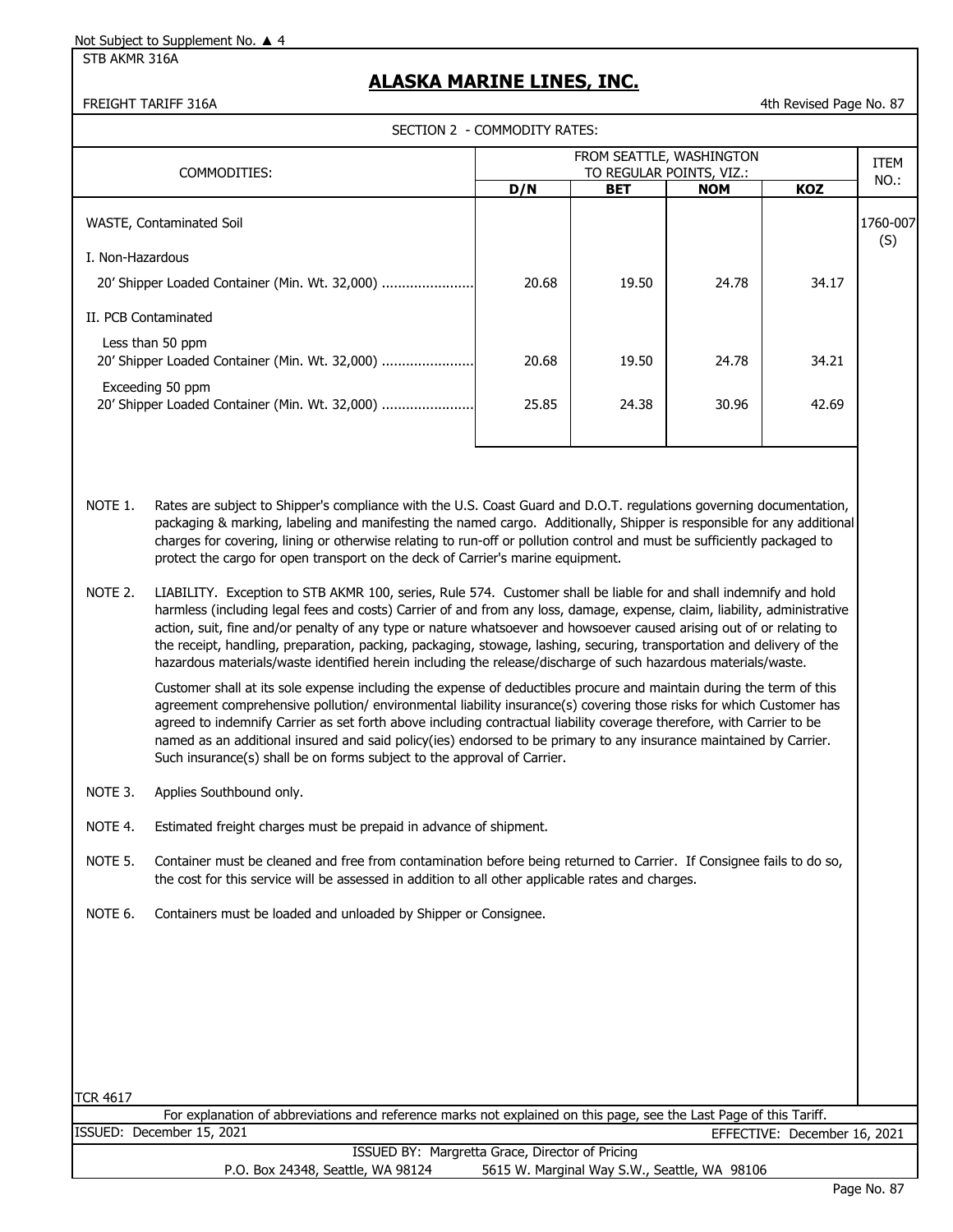STB AKMR 316A

FREIGHT TARIFF 316A Original Page No. 88

# SECTION 3

COMMODITY RATES

## FROM

# POINTS IN ALASKA (SEE PAGE 2)

TO

# SEATTLE, WASHINGTON

Class rates named in Section 1 will apply when specific commodity rates are not named in this Section.

TCR 4541

For explanation of abbreviations and reference marks not explained on this page, see the Last Page of this Tariff. ISSUED BY: Margretta Grace, Director of Pricing ISSUED: December 4, 2019 EFFECTIVE: December 5, 2019

P.O. Box 24348, Seattle, WA 98124 5615 W. Marginal Way S.W., Seattle, WA 98106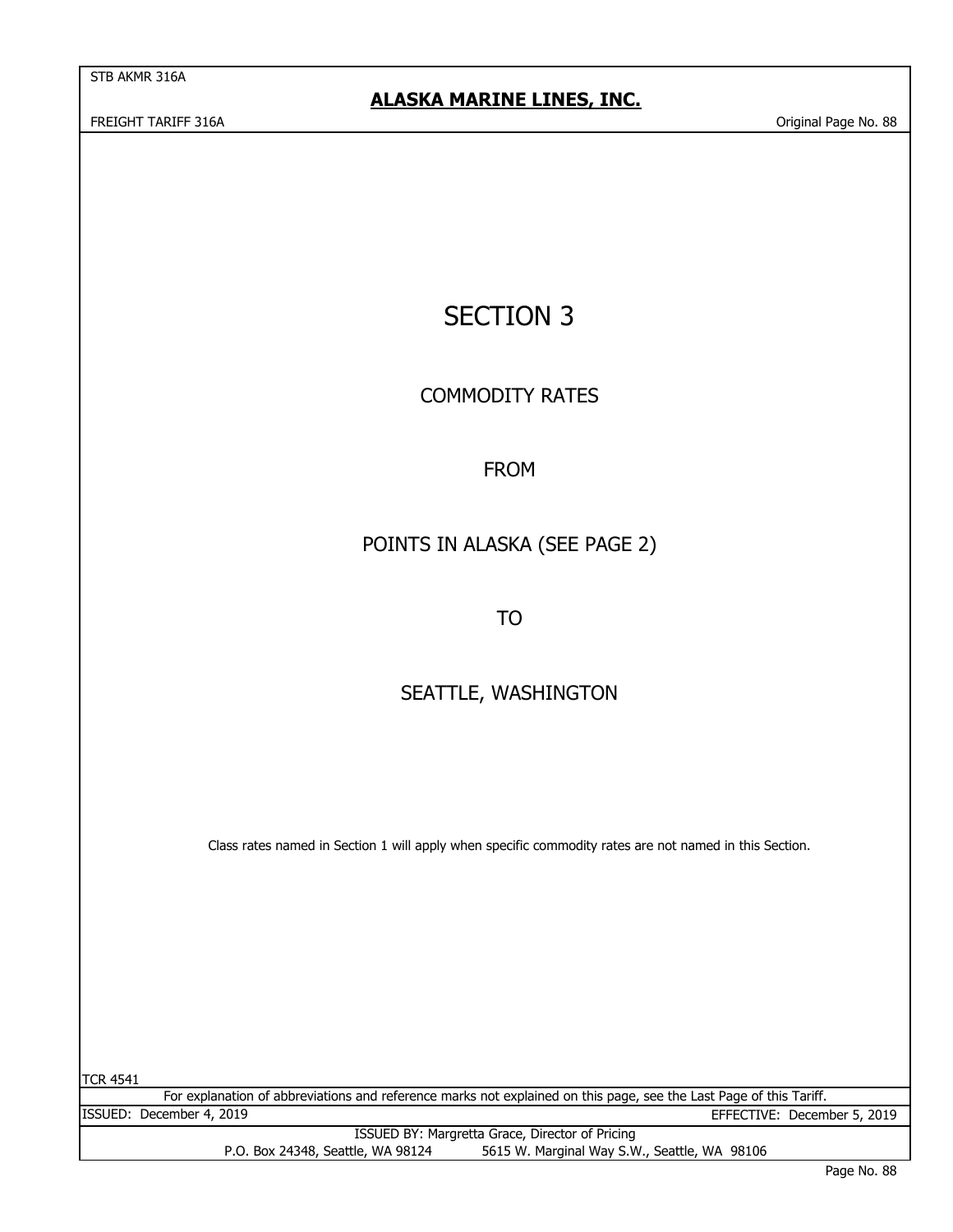NOTE 1. Applies Southbound only.

COMMODITIES:

40' Reefer Container (Min. Wt. 44,000) ....................................

40' Reefer Container (Min. Wt. 54,000) ....................................

STB AKMR 316A

#### **ALASKA MARINE LINES, INC.**

TCR 4617

#### FREIGHT TARIFF 316A 4th Revised Page No. 89

ITEM NO.:

(S)

| SECTION 3  - COMMODITY RATES: |  |
|-------------------------------|--|
|                               |  |

HERRING, Frozen 6200-002

21.89 ---- ---- ---- ---- -----19.89 ---- ---- ---- ---- -----

FROM REGULAR POINTS, VIZ.:

**D/N BET NOM KOZ** TO SEATTLE, WASHINGTON

| NOTE 2.<br>Item 995 shall not apply.                                                                                                                                                                                                                                              |                |  |          |
|-----------------------------------------------------------------------------------------------------------------------------------------------------------------------------------------------------------------------------------------------------------------------------------|----------------|--|----------|
| HERRING ROE, Frozen                                                                                                                                                                                                                                                               |                |  | 6300-004 |
|                                                                                                                                                                                                                                                                                   | 32.27<br>29.33 |  | (S)      |
| NOTE 1.<br>Applies Southbound only.                                                                                                                                                                                                                                               |                |  |          |
| NOTE 2.<br>Item 995 shall not apply.                                                                                                                                                                                                                                              |                |  |          |
| ROE HERRING, Frozen                                                                                                                                                                                                                                                               |                |  | 6300-005 |
|                                                                                                                                                                                                                                                                                   | 32.27<br>29.33 |  | (S)      |
| NOTE 1.<br>Applies Southbound only.                                                                                                                                                                                                                                               |                |  |          |
| NOTE 2.<br>Item 995 shall not apply.                                                                                                                                                                                                                                              |                |  |          |
| SALMON, Canned                                                                                                                                                                                                                                                                    |                |  | 6500-001 |
|                                                                                                                                                                                                                                                                                   | 13.34<br>12.12 |  | (S)      |
| NOTE 1.<br>Applies Southbound only.                                                                                                                                                                                                                                               |                |  |          |
| NOTE 2.<br>Exception to AKMR 100, series, Rule 574: Shipments are subject to the liability program outlined in Section II<br>under Basic Liability only. Shipments shall not be subject to the additional liability coverage detailed in Section III<br>under Extended Liability. |                |  |          |
| SALMON, Roe, Frozen                                                                                                                                                                                                                                                               |                |  | 6500-007 |
|                                                                                                                                                                                                                                                                                   | 32.27<br>29.33 |  | (S)      |
| NOTE 1.<br>Applies Southbound only.                                                                                                                                                                                                                                               |                |  |          |
| NOTE 2.<br>Item 995 shall not apply.                                                                                                                                                                                                                                              |                |  |          |
| CD 1617                                                                                                                                                                                                                                                                           |                |  |          |

|                                                 | For explanation of abbreviations and reference marks not explained on this page, see the Last Page of this Tariff. |                                   |                                              |  |                              |  |  |
|-------------------------------------------------|--------------------------------------------------------------------------------------------------------------------|-----------------------------------|----------------------------------------------|--|------------------------------|--|--|
|                                                 | ISSUED: December 15, 2021                                                                                          |                                   |                                              |  | EFFECTIVE: December 16, 2021 |  |  |
| ISSUED BY: Margretta Grace, Director of Pricing |                                                                                                                    |                                   |                                              |  |                              |  |  |
|                                                 |                                                                                                                    | P.O. Box 24348, Seattle, WA 98124 | 5615 W. Marginal Way S.W., Seattle, WA 98106 |  |                              |  |  |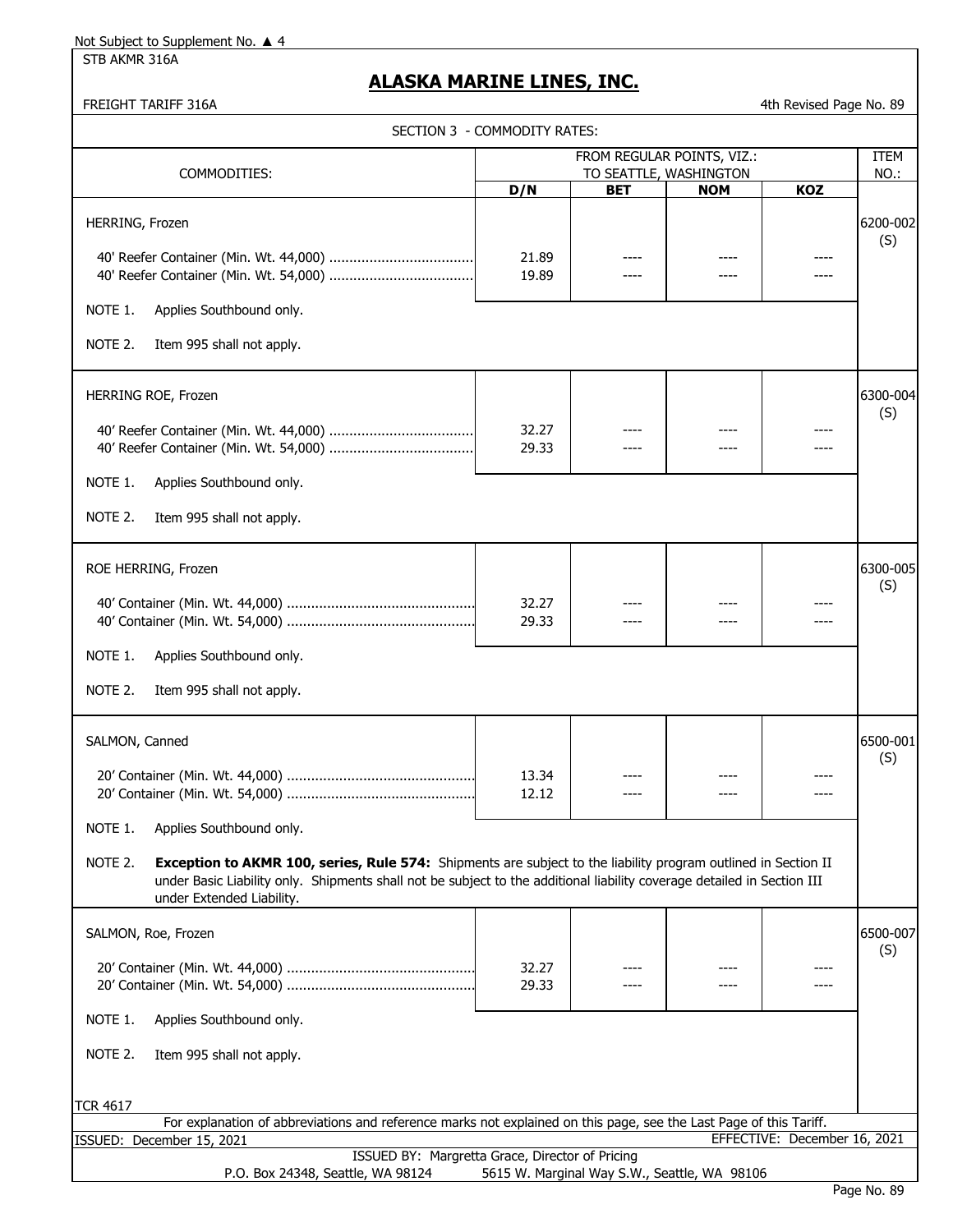STB AKMR 316A

#### **ALASKA MARINE LINES, INC.**

FREIGHT TARIFF 316A 2nd Revised Page No. 90

|                                                                                                                                                                                                                                                                                                                      | SECTION 3 - COMMODITY RATES: |                                              |            |                              |                 |
|----------------------------------------------------------------------------------------------------------------------------------------------------------------------------------------------------------------------------------------------------------------------------------------------------------------------|------------------------------|----------------------------------------------|------------|------------------------------|-----------------|
| FROM REGULAR POINTS, VIZ.:                                                                                                                                                                                                                                                                                           |                              |                                              |            |                              | ITEM            |
| COMMODITIES:                                                                                                                                                                                                                                                                                                         | D/N                          | TO SEATTLE, WASHINGTON<br><b>BET</b>         | <b>NOM</b> | KOZ                          | NO.:            |
| SALMON, H&G, Frozen                                                                                                                                                                                                                                                                                                  |                              |                                              |            |                              | 6500-008<br>(S) |
|                                                                                                                                                                                                                                                                                                                      | 28.15<br>25.61               | ----                                         |            |                              |                 |
| NOTE 1.<br>Applies Southbound only.<br>Item 995 shall not apply.<br>NOTE 2.                                                                                                                                                                                                                                          |                              |                                              |            |                              |                 |
| SALMON, Fillet, Frozen                                                                                                                                                                                                                                                                                               |                              |                                              |            |                              | 6500-014<br>(S) |
|                                                                                                                                                                                                                                                                                                                      | 28.15<br>25.61               | ----<br>----                                 | ----       |                              |                 |
| NOTE 1.<br>Applies Southbound only.<br>NOTE 2.<br>Item 995 shall not apply.                                                                                                                                                                                                                                          |                              |                                              |            |                              |                 |
| <b>FISHMEAL</b>                                                                                                                                                                                                                                                                                                      |                              |                                              |            |                              | 6900-001<br>(S) |
|                                                                                                                                                                                                                                                                                                                      | 13.19<br>11.98               | ----<br>----                                 | ----       | ----                         |                 |
| NOTE 1.<br>Applies Southbound only.                                                                                                                                                                                                                                                                                  |                              |                                              |            |                              |                 |
| NOTE 2.<br>Item 995 shall not apply.<br>NOTE 3.<br>Exception to AKMR 100, SERIES, Rule 574: Shipments are subject to the liability program outlined in Section II<br>under Basic Liability only. Shipments shall not be subject to the additional liability coverage detailed in Section II un<br>Extended Lability. |                              |                                              |            |                              |                 |
| FISH OIL                                                                                                                                                                                                                                                                                                             |                              |                                              |            |                              | 6900-002<br>(S) |
|                                                                                                                                                                                                                                                                                                                      | 13.19<br>11.98               | ----                                         |            |                              |                 |
| NOTE 1.<br>Applies Southbound only.<br>NOTE 2.<br>Item 995 shall not apply.                                                                                                                                                                                                                                          |                              |                                              |            |                              |                 |
| NOTE 3.<br>Exception to AKMR 100, SERIES, Rule 574: Shipments are subject to the liability program outlined in Section II<br>under Basic Liability only. Shipments shall not be subject to the additional liability coverage detailed in Section II un<br>Extended Lability.                                         |                              |                                              |            |                              |                 |
| FISH, NOS, Frozen                                                                                                                                                                                                                                                                                                    |                              |                                              |            |                              | 6900-007<br>(S) |
|                                                                                                                                                                                                                                                                                                                      | 28.15<br>25.61               |                                              |            |                              |                 |
| NOTE 1.<br>Applies Southbound only.<br>NOTE 2.<br>Item 995 shall not apply.                                                                                                                                                                                                                                          |                              |                                              |            |                              |                 |
| FISH, Waste Products, Not for Human Consumption, Frozen                                                                                                                                                                                                                                                              |                              |                                              |            |                              | 6900-011<br>(S) |
|                                                                                                                                                                                                                                                                                                                      | 18.98<br>17.25               |                                              |            |                              |                 |
| NOTE 1.<br>Applies Southbound only.<br>NOTE 2.<br>Item 995 shall not apply.                                                                                                                                                                                                                                          |                              |                                              |            |                              |                 |
| <b>TCR 4617</b>                                                                                                                                                                                                                                                                                                      |                              |                                              |            |                              |                 |
| For explanation of abbreviations and reference marks not explained on this page, see the Last Page of this Tariff.<br>ISSUED: December 15, 2021                                                                                                                                                                      |                              |                                              |            | EFFECTIVE: December 16, 2021 |                 |
| ISSUED BY: Margretta Grace, Director of Pricing<br>P.O. Box 24348, Seattle, WA 98124                                                                                                                                                                                                                                 |                              | 5615 W. Marginal Way S.W., Seattle, WA 98106 |            |                              |                 |